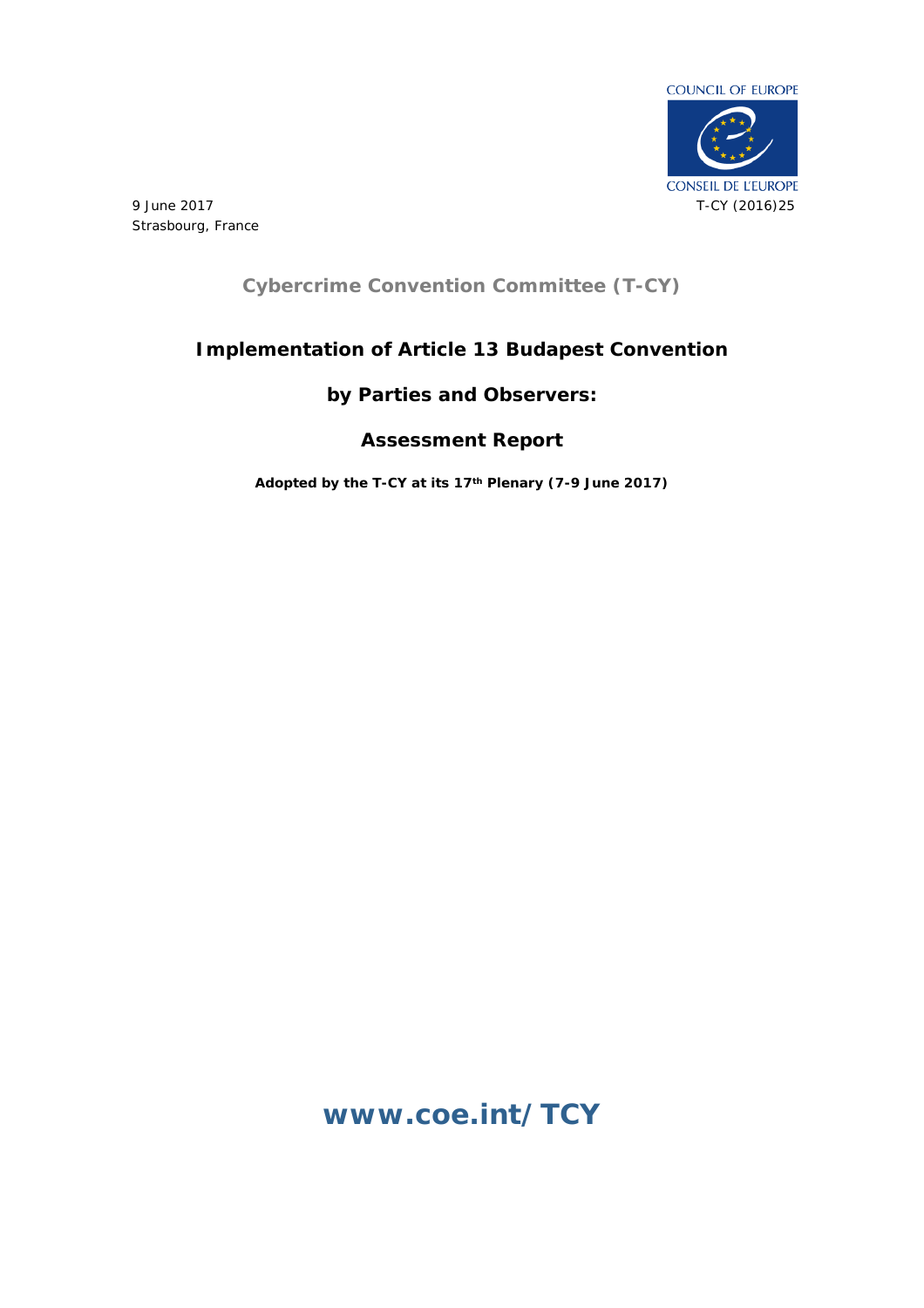**Contact**

Alexander Seger Executive Secretary of the Cybercrime Convention Committee (T-CY) Directorate General of Human Rights and Rule of Law Council of Europe, Strasbourg, France Tel +33-3-9021-4506 Fax +33-3-9021-5650 Email: alexander.seger@coe.int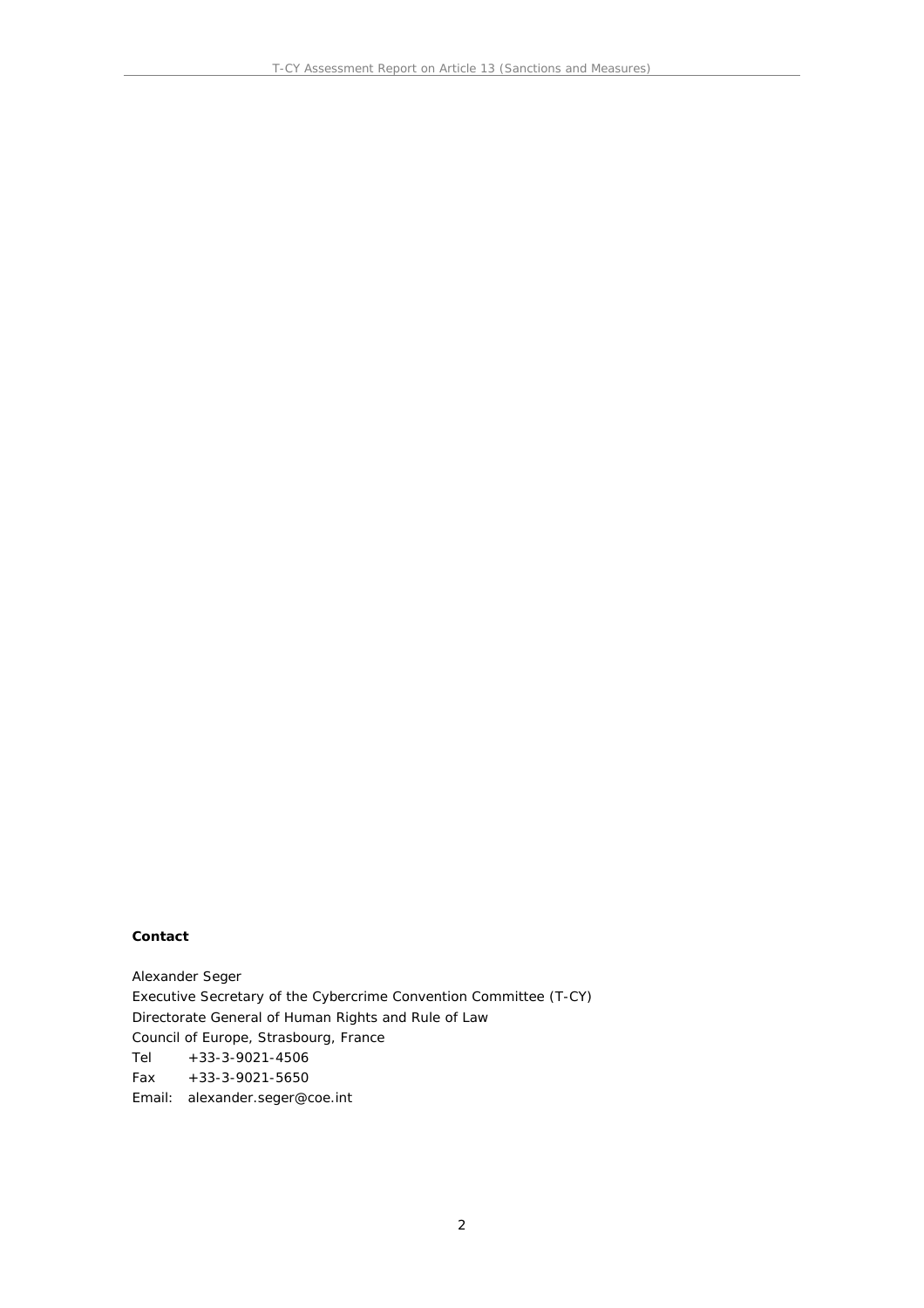# **Contents**

| 1                                                                                                |                                                                                                 |  |  |  |  |  |
|--------------------------------------------------------------------------------------------------|-------------------------------------------------------------------------------------------------|--|--|--|--|--|
| 2                                                                                                |                                                                                                 |  |  |  |  |  |
| 2.1                                                                                              | General considerations regarding "effective, proportionate and dissuasive" sanctions and        |  |  |  |  |  |
| 2.2                                                                                              |                                                                                                 |  |  |  |  |  |
| 2.3                                                                                              | Criminalisation of the offences of the Budapest Convention as a pre-requisite for sanctions and |  |  |  |  |  |
| 2.4                                                                                              |                                                                                                 |  |  |  |  |  |
| 2.5                                                                                              |                                                                                                 |  |  |  |  |  |
|                                                                                                  | 2.5.1                                                                                           |  |  |  |  |  |
|                                                                                                  | Specific aggravating circumstances or aggravated forms of offences 12<br>2.5.2                  |  |  |  |  |  |
| 2.6                                                                                              |                                                                                                 |  |  |  |  |  |
| 2.7                                                                                              |                                                                                                 |  |  |  |  |  |
| 2.8                                                                                              |                                                                                                 |  |  |  |  |  |
| 3                                                                                                | Sanctions and measures: the legal framework in Parties and Observer States 15                   |  |  |  |  |  |
| 3.1                                                                                              |                                                                                                 |  |  |  |  |  |
|                                                                                                  | 3.1.1                                                                                           |  |  |  |  |  |
|                                                                                                  | 3.1.2                                                                                           |  |  |  |  |  |
|                                                                                                  | 3.1.3<br>3.1.4                                                                                  |  |  |  |  |  |
|                                                                                                  | 3.1.5                                                                                           |  |  |  |  |  |
|                                                                                                  | 3.1.6                                                                                           |  |  |  |  |  |
|                                                                                                  | 3.1.7                                                                                           |  |  |  |  |  |
|                                                                                                  | 3.1.8                                                                                           |  |  |  |  |  |
|                                                                                                  | 3.1.9                                                                                           |  |  |  |  |  |
|                                                                                                  | 3.1.10                                                                                          |  |  |  |  |  |
| 3.2                                                                                              |                                                                                                 |  |  |  |  |  |
| 3.3                                                                                              | Offences for attempt, aiding and abetting offences under Articles 2-1031                        |  |  |  |  |  |
| 3.4                                                                                              |                                                                                                 |  |  |  |  |  |
| 3.5                                                                                              | Alternative or cumulative sanctions for offences under Articles 2 to 10 32                      |  |  |  |  |  |
| 4                                                                                                |                                                                                                 |  |  |  |  |  |
|                                                                                                  | 4.1                                                                                             |  |  |  |  |  |
| 4.2                                                                                              |                                                                                                 |  |  |  |  |  |
| 5                                                                                                |                                                                                                 |  |  |  |  |  |
| 5.1                                                                                              |                                                                                                 |  |  |  |  |  |
| 5.2                                                                                              |                                                                                                 |  |  |  |  |  |
| 5.3                                                                                              |                                                                                                 |  |  |  |  |  |
| 6                                                                                                |                                                                                                 |  |  |  |  |  |
| 6.1                                                                                              |                                                                                                 |  |  |  |  |  |
| 6.2                                                                                              |                                                                                                 |  |  |  |  |  |
|                                                                                                  | 6.3                                                                                             |  |  |  |  |  |
| 6.4                                                                                              |                                                                                                 |  |  |  |  |  |
| 6.5                                                                                              |                                                                                                 |  |  |  |  |  |
| 6.6                                                                                              |                                                                                                 |  |  |  |  |  |
| 6.7                                                                                              |                                                                                                 |  |  |  |  |  |
| 6.8<br>Article 10 - Offences related to infringements of copyright and related rights 100<br>6.9 |                                                                                                 |  |  |  |  |  |
| 6.10                                                                                             | General circumstances that may affect minimum and maximum sanctions 107                         |  |  |  |  |  |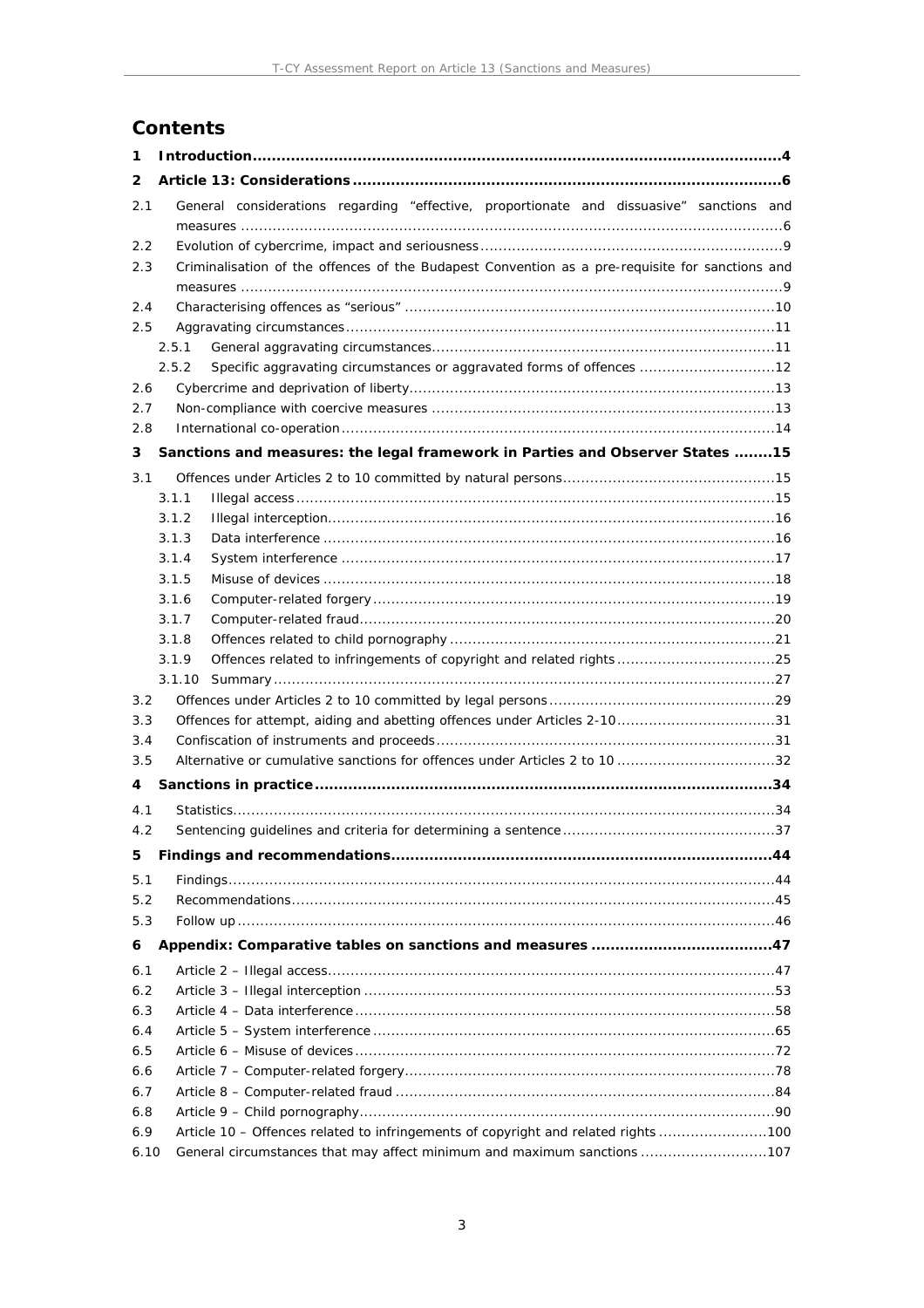# <span id="page-3-0"></span>**1 Introduction**

The Cybercrime Convention Committee (T-CY), at its 11th Plenary (17-18 June 2014) decided to dedicate the 3rd round of assessments to Article 13 Budapest Convention on sanctions and measures.

The 13th Plenary (June 2015) adopted the draft questionnaire prepared by the T-CY Bureau and invited Parties and Observer States to reply to this questionnaire by 15 October 2016.<sup>1</sup>

At the 14th Plenary (December 2015), the Bureau presented a compilation with replies received as well as an initial summary. The T-CY decided to request the Bureau to prepare a detailed analysis of the information provided, possibly in co-operation with a research institution.

At the 15th Plenary (May 2016), a proposal for a possible approach was presented by Professor Ian Walden, Centre for Commercial Law Studies of Queen Mary University of London, United Kingdom, for discussion. Parties and Observer States were invited to send written comments and additional inputs by 12 July 2016.

The present report was adopted by the 17<sup>th</sup> Plenary T-CY (7-9 June 2017), based on replies received from 47 Parties and 4 Observer States, the comparative study prepared on this subject by Queen Mary University of London, additional comments received from Parties by April 2017 and in the light of discussions during T-CY 17.

The Parties and Observer States that replied to the questionnaire and participated in this assessment were:

| $\mathbf{1}$ . | Albania            | 19. | Germany            | 38. | Romania              |
|----------------|--------------------|-----|--------------------|-----|----------------------|
| 2.             | Armenia            | 20. | Hungary            | 39. | Serbia               |
| 3.             | Australia          | 21. | Iceland            | 40. | Slovakia             |
| 4.             | Austria            | 22. | Italy              | 41. | Slovenia             |
| 5.             | Azerbaijan         | 23. | Japan              | 42. | South Africa         |
| 6.             | Belgium            | 24. | Latvia             | 43. | Spain                |
| 7.             | Bosnia and         | 25. | Lithuania          | 44. | Sri Lanka            |
|                | Herzegovina        | 26. | Luxembourg         | 45. | Switzerland          |
| 8.             | Bulgaria           | 27. | Malta              | 46. | "The Former Yugoslav |
| 9.             | Canada             | 28. | <b>Mauritius</b>   |     | Republic of          |
| 10.            | Croatia            | 29. | Moldova            |     | Macedonia"           |
| 11.            | Cyprus             | 30. | Montenegro         | 47. | Tonga                |
| 12.            | Czech Republic     | 31. | Morocco            | 48. | Turkey               |
| 13.            | Denmark            | 32. | <b>Netherlands</b> | 49. | Ukraine              |
| 14.            | Dominican Republic | 33. | Norway             | 50. | United Kingdom       |
| 15.            | Estonia            | 34. | Panama             | 51. | United States of     |
| 16.            | Finland            | 35. | Philippines        |     | America              |
| 17.            | France             | 36. | Poland             |     |                      |
| 18.            | Georgia            | 37. | Portugal           |     |                      |

<sup>1</sup> http://www.coe.int/en/web/cybercrime/assessments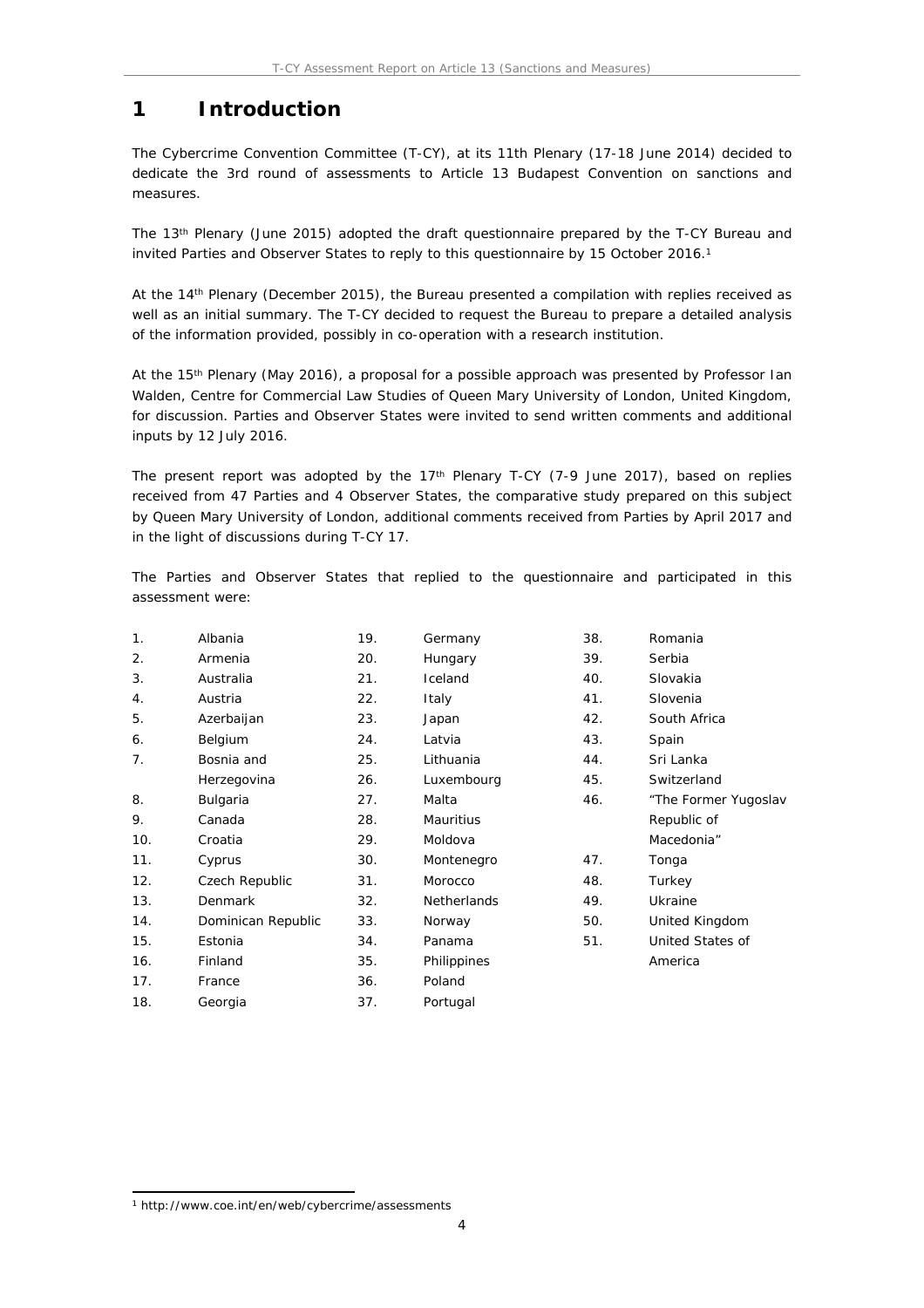The present report examines the implementation of Article 13 of the Budapest Convention on "sanctions and measures":

1 Each Party shall adopt such legislative and other measures as may be necessary to ensure that the criminal offences established in accordance with Articles 2 through 11 are punishable by effective, proportionate and dissuasive sanctions, which include deprivation of liberty.

2 Each Party shall ensure that legal persons held liable in accordance with Article 12 shall be subject to effective, proportionate and dissuasive criminal or non-criminal sanctions or measures, including monetary sanctions.

The Explanatory Report states the following:

Sanctions and measures (Article 13)

128. This article is closely related to Articles 2 to 11, which define various computer- or computer-related crimes that should be made punishable under criminal law. In accordance with the obligations imposed by those articles, this provision obliges the Contracting Parties to draw consequences from the serious nature of these offences by providing for criminal sanctions that are 'effective, proportionate and dissuasive' and, in the case of natural persons, include the possibility of imposing prison sentences.

129. Legal persons whose liability is to be established in accordance with Article 12 shall also be subject to sanctions that are 'effective, proportionate and dissuasive', which can be criminal, administrative or civil in nature. Contracting Parties are compelled, under paragraph 2, to provide for the possibility of imposing monetary sanctions on legal persons.

130. The article leaves open the possibility of other sanctions or measures reflecting the seriousness of the offences, for example, measures could include injunction or forfeiture. It leaves to the Parties the discretionary power to create a system of criminal offences and sanctions that is compatible with their existing national legal systems.

The purpose of this assessment is:

- to examine the practices of the Parties in the implementation of Article 13 in view of sharing experience on approaches to sanctions among Parties;
- to provide information to any country (current and future Parties) reviewing its sanctions regime in respect of specific offences under the Convention.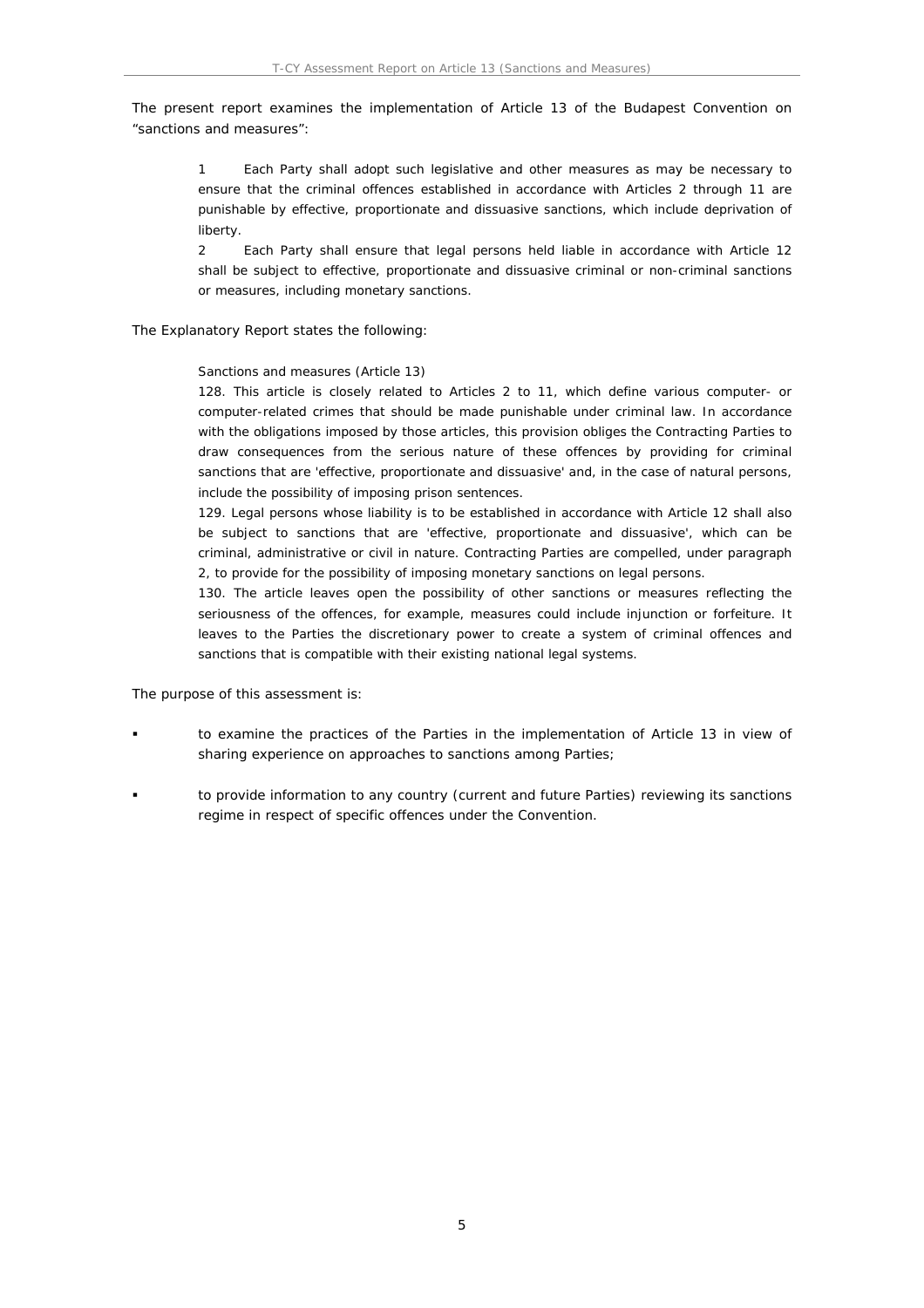# <span id="page-5-0"></span>**2 Article 13: Considerations**

# <span id="page-5-1"></span>**2.1 General considerations regarding "effective, proportionate and dissuasive" sanctions and measures**

Article 13 requires that sanctions be "effective, proportionate and dissuasive". While the offences are "criminal" in nature,<sup>2</sup> sanctions could include civil or administrative measures. This is made explicit in respect of legal persons, at Article 13(2).

As noted in the Explanatory Report, Article 13 is closely related to the offences included in Articles 2 to 11. The Parties are obliged to "draw consequences from the serious nature of these offences by providing for criminal sanctions that are 'effective, proportionate and dissuasive'".

The Explanatory Report states that the "article leaves open the possibility of other sanctions or measures reflecting the seriousness of the offences […]. It leaves to the Parties the discretionary power to create a system of criminal offences and sanctions that is compatible with their existing national legal system".<sup>3</sup>

Before proceeding with an analysis of legislative measures taken by Parties, it is worth pointing at differences in theoretical approaches to sanctions, since the extent to which Parties explicitly or implicitly embrace one approach in preference to another could impact on how they implement an "effective, proportionate and dissuasive" sanctions regime.

In consequence, it seems difficult to give recognition in the present report of every State's approach to sanctions, such as of the possible advantages or disadvantages of sanctions like the ones related to deprivation of liberty (i.e. social segregation) versus rehabilitation (i.e. social reintegration).

The academic literature recognises two broad categories of approaches to punishment, that is, retributive and consequential<sup>4</sup>. The former is sometimes seen as backward-looking, since the primary focus is concerned with ensuring an appropriate punishment for the wrong committed ("Let the punishment fit the crime"). The latter is more concerned with achieving an objective in the future, such as the prevention of reoffending or compensating the victim. The wording used in Article 13 can be seen as embracing both approaches, since the principle of "proportionality" is central to retributive justice, while "effectiveness" and "dissuasion" can be seen as being more consequential in nature.

Distribution, dissemination or transmission: 2 years;

<sup>2</sup> See *Engels and Others v the Netherlands* judgment of 8 June 1976, Series A no. 22, § 82.

<sup>3</sup> Within the European Union – currently 26 Parties to the Budapest Convention are EU member States – the Directive "on attacks against information systems" utilises the same phrase, "effective, proportionate and dissuasive", in respect of the general obligation regarding penalties, but then details minimum sanctions that should be imposed or lists the types of sanction that should be considered. The Directive first specifies maximum terms of imprisonment for the commission of the offences, a period of "at least two years for cases which are not minor" (art. 9(2)). For intentional system or data interference, where a significant number of systems have been affected through the use of a tool designed or adapted specifically for that purpose, the maximum term of imprisonment should be at least three years (art. 9(3)); while the minimum should be at least five years where such interference is committed by a criminal organisation, causes serious damage or has been committed against a "critical infrastructure information system" (art. 9(4)).

Similarly, the Directive 'on combating the sexual abuse and sexual exploitation of children and child pornography' of 2011, prescribes minimum terms of imprisonment as follows :

Acquisition or possession: 1 year;

Knowingly obtaining access by ICTs: 1 year;

Offering, supplying or making available: 2 years;

Production: 3 years

However, Member States are granted some discretion over the application of these minimums in certain circumstances, e.g. where the person depicted is in fact over 18 years at the time, although appearing to be a child.

<sup>4</sup> Walker, N., *Why punish?* Oxford University Press, 1991.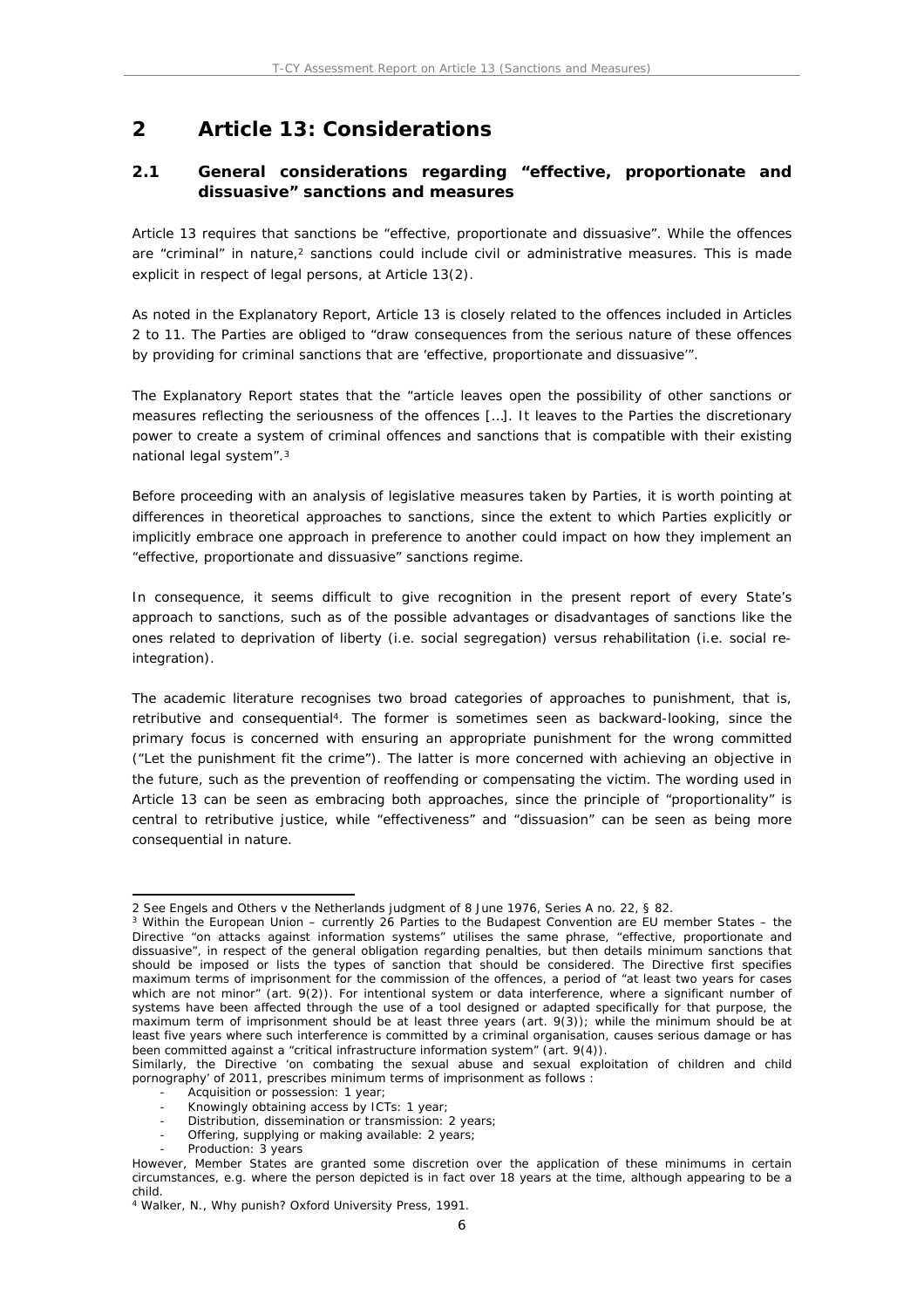The relationship between the three words, "effective, proportionate and dissuasive", can itself be disputed.<sup>5</sup> For example, should proportionality and dissuasion simply be seen as elements of "effectiveness", rather than separate criteria? Alternatively, should proportionality always be seen as the preeminent criterion, since it is a foundational principle within the European Convention on Human Rights (ECHR) and the jurisprudence of the European Court of Human Rights (ECtHR)? The report proceeds on the presumption that each of the three words has a distinct meaning and significance.<sup>6</sup>

While "effective" enforcement clearly does not require the Parties to pursue prosecution in all cases of cybercrime,<sup>7</sup> nevertheless, it would be necessary to have some *di minimis* enforcement strategy and associated resources to tackle cybercrime in addition to the sanctions prescribed in the criminal code.<sup>8</sup> Indeed, by virtue of Article  $24(6)$ , a Party has a specific obligation to submit a case to its competent authorities "for the purpose of prosecution" where it refuses to extradite a national and has jurisdiction over the offence.<sup>9</sup> It should also be noted that while prosecution statistics may be low for certain categories of cybercrime, this may not always be indicative of a regime's effectiveness, where an enforcement strategy targets limited but high profile cases that can have a disproportionately dissuasive impact on potential offenders.

It has been noted that a proportionate response can be seen "as one which achieves a balance between the nature of the interest to be enforced on the one hand, and an appropriate choice of judicial means and investment of resources on the other hand".<sup>10</sup> In terms of public resources, for example, deprivation of liberty is considerably more costly than the imposition of fines or other non-custodial sentences; a fact that would appear to be reflected in the sentencing practices of the Parties (see further section 4 below).

The basis of dissuasion is the idea that a person, being aware that a certain form of conduct will result in a sanction, should be motivated to avoid such conduct and comply with the law. Whether that motivation is based purely on a rationalist cost-benefit analysis, $11$  or some other more nuanced causation, it is widely recognised that the sanction provided for in the statute is only one factor in an evaluation of dissuasive effect. Another key factor is the perpetrator's perception of the probability of apprehension, prosecution and conviction. It is generally acknowledged that an improvement in levels of detection has a greater deterrent impact than increasing the level of sanction.<sup>12</sup> Such detection will of course depend on a range of domestic factors, such as law enforcement resources, but also the uniquely transnational nature of cybercrime offences can further dampen the dissuasive effect of a nation's sanctions regime. Indeed, the Convention can itself be seen as a measure for reducing such a dampening effect.

Sanctions are designed to deter both the perpetrator from engaging in further criminal conduct, as well as other persons from engaging in the same conduct.<sup>13</sup> The sanction may target a person's liberty to act, through deprivation of liberty or prohibitions, or the economic benefits that his conduct has generated, through forfeiture or confiscation orders. Economic sanctions may be designed to deprive the perpetrator as well as compensate the victim, in terms of compensation

<sup>10</sup> Harding, supra n.5, at 16.

<sup>5</sup> Harding, C., "Member State Enforcement of European Community Measures: The Chimera of 'Effective' Enforcement", *Maastricht J. Eur. & Comp. L.*, Vol. 4, no. 1, 1997, 5-24.

<sup>6</sup> For example, The European Commission has defined the terms in the following manner: "*Effective* requires that the sanction is suitable to achieve the desired goal, i.e. observance of the rules; *proportionality* requires that the sanction must be commensurate with the gravity of the conduct and its effects and must not exceed what is necessary to achieve the aim; and *dissuasiveness* requires that the sanctions constitute an adequate deterrent for potential future perpetrators." See Commission Communication, *Towards an EU Criminal Policy: Ensuring the effective implementation of EU policies through criminal law*, COM(2011) 573 final, 20.9.2011, at p.9.

<sup>&</sup>lt;sup>7</sup> Although in some Parties, such as Germany and Italy, prosecutors have a legal duty to prosecute.

<sup>8</sup> See C-265/95, *Commission v France* [1997] E.C.R. I-6959.

<sup>9</sup> It should be treated in a non-discriminatory manner vis-à-vis domestic cases.

<sup>11</sup> Becker, G. S., "Irrational behaviour and economic theory", *The Journal of Political Economy*, vol. 70, no. 1 (Feb. 1962), 1-13.

<sup>12</sup> Smith, R. G.; Grabosky, P.; Urbas, G., *Cyber Criminals on Trial*, Cambridge University Press, 2004, at 112. <sup>13</sup> Referred to respectively as 'special' and 'general' deterrence.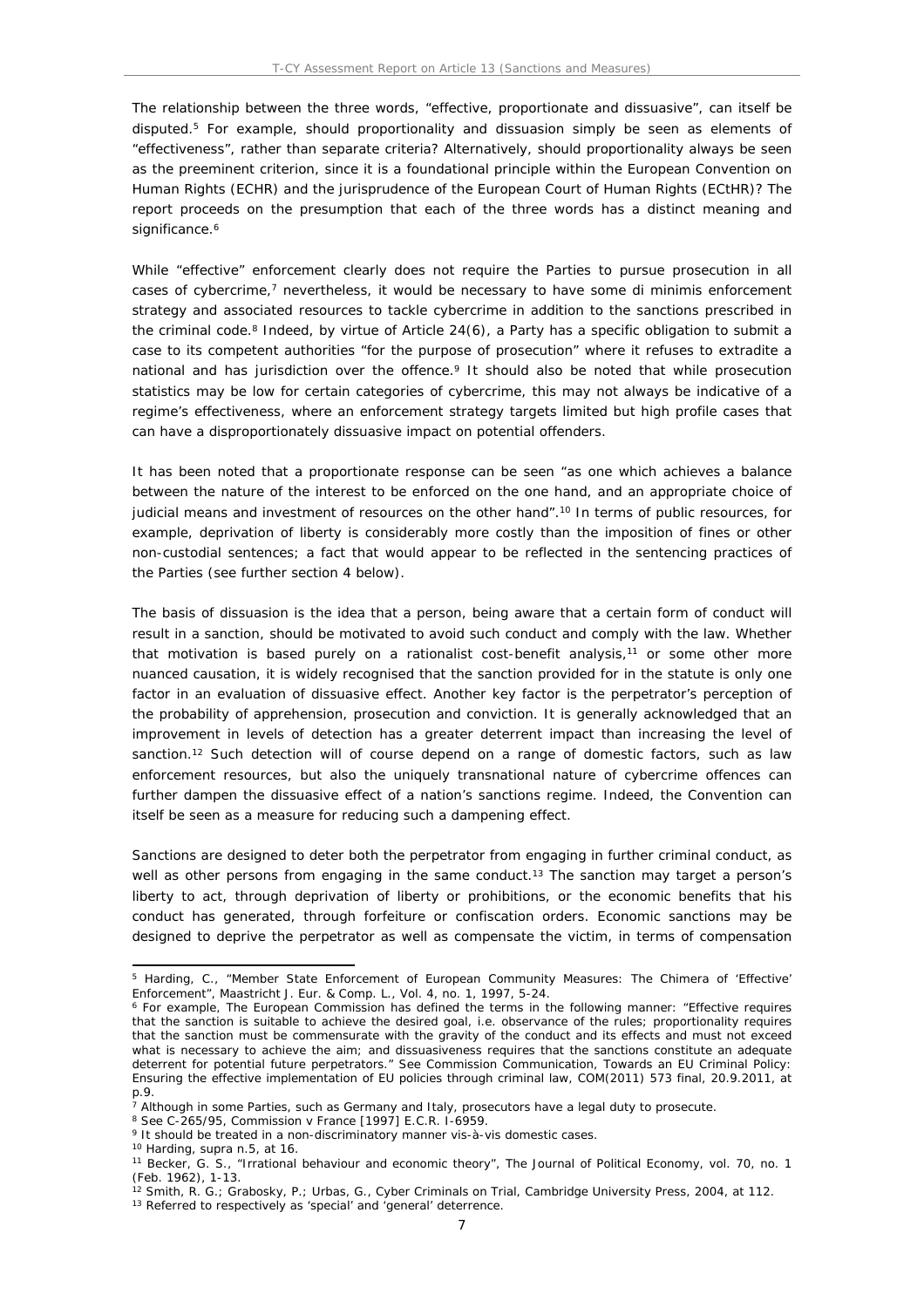orders. While the impact of a sanction will vary depending on the specific facts and circumstances of a case, the report and the comparative tables proceed on the assumption that "deprivation of liberty" represents the most serious form of sanction for natural persons.

When a perpetrator has been tried and found guilty, considerations at sentencing may address two distinct audiences. First, and always, the individual perpetrator, for whom the sentence must be effective and dissuasive also in respect of future conduct, i.e. repeat crimes, but proportionate in respect of the criminal conduct of which the perpetrator has been found guilty. Second, the sanction can act as a signal to others that may be tempted to engage in such conduct, i.e. potential perpetrators. Here issues of proportionality become subordinate to the deterrent effect of the sentence.

For all of the Convention offences, the person must have the *mens rea* or intention and be acting "without right", which will also generally require knowledge where the conduct is "undertaken without authority".

Where the perpetrator is a legal person, such as a company, different considerations about sanctions and measures will arise and may encompass criminal, civil and administrative law.<sup>14</sup> For example, requiring a legal person to give publicity to their infringing conduct may be sufficient sanction in terms of the reputational impact.<sup>15</sup> Article 13(2) refers to the imposition of "monetary sanctions" on legal persons and it is presumed that this represents the minimum requirement of a Convention-compliant sanctions regime.

Where a person pleads guilty to an offence, thereby avoiding the need for a full trial, most sentencing systems give favourable recognition to the person's plea with a resulting reduction in sentence. The reduction is effectively taking account of the benefit to the administration of justice, including those involved (from victim to expert witness), from the swift disposal of the case.

In terms of sanctions and measures, victims may either be given express recognition within the sentencing process, through some form of restitution process (a top-down perspective), or may be granted rights of standing to commence their own criminal proceedings<sup>16</sup> or separate civil proceedings against the perpetrator (a bottom-up perspective).<sup>17</sup> In terms of the former, the court may give the victim an opportunity to reveal the nature and scale of harm suffered, during the course of the court's deliberations as to the appropriate sentence to impose. In addition, in many jurisdictions the statutory framework will grant the court the power to award compensation to the victim against the perpetrator.<sup>18</sup> In terms of the latter, the interests of the victim, whether as claimant or beneficiary, are more properly an issue of remedies, rather than sanctions, which are the scope of Article 13.

Where a victim is granted explicit recognition by a sentencing court, he should be better placed to bring a claim if the procedural framework enables the civil courts to base their determinations on the findings of the criminal court. The imposition of a limitation period for the bringing of any such claim by a victim could effectively deter such claims, which could in itself represent a failure to impose "effective, proportionate and dissuasive" sanctions.<sup>19</sup>

<sup>14</sup> Explanatory Report, at para. 129.

<sup>15</sup> Such measures have been deployed in cases of intellectual property infringement (see Directive 2004/48/EC 'on the enforcement of intellectual property rights' (OJ L 195/16, 2.6.2004), at art. 15) and discrimination (Case C-54/07 *Feryn* [2008] ECR I5187, at para. 68).

<sup>16</sup> E.g. in the UK, Prosecution of Offences Act 1985, s. 6(1).

<sup>17</sup> E.g. in the US, the 18 USC § 1030 (g) (re: illegal access and interference); 18 USC § 2520 (re: illegal interception).

<sup>&</sup>lt;sup>18</sup> E.g. Singapore, Computer Misuse and Cybersecurity Act, s. 13.

<sup>19</sup> See Case C-81/12, *Asociaţia Accept* (2013), at paras. 65-67.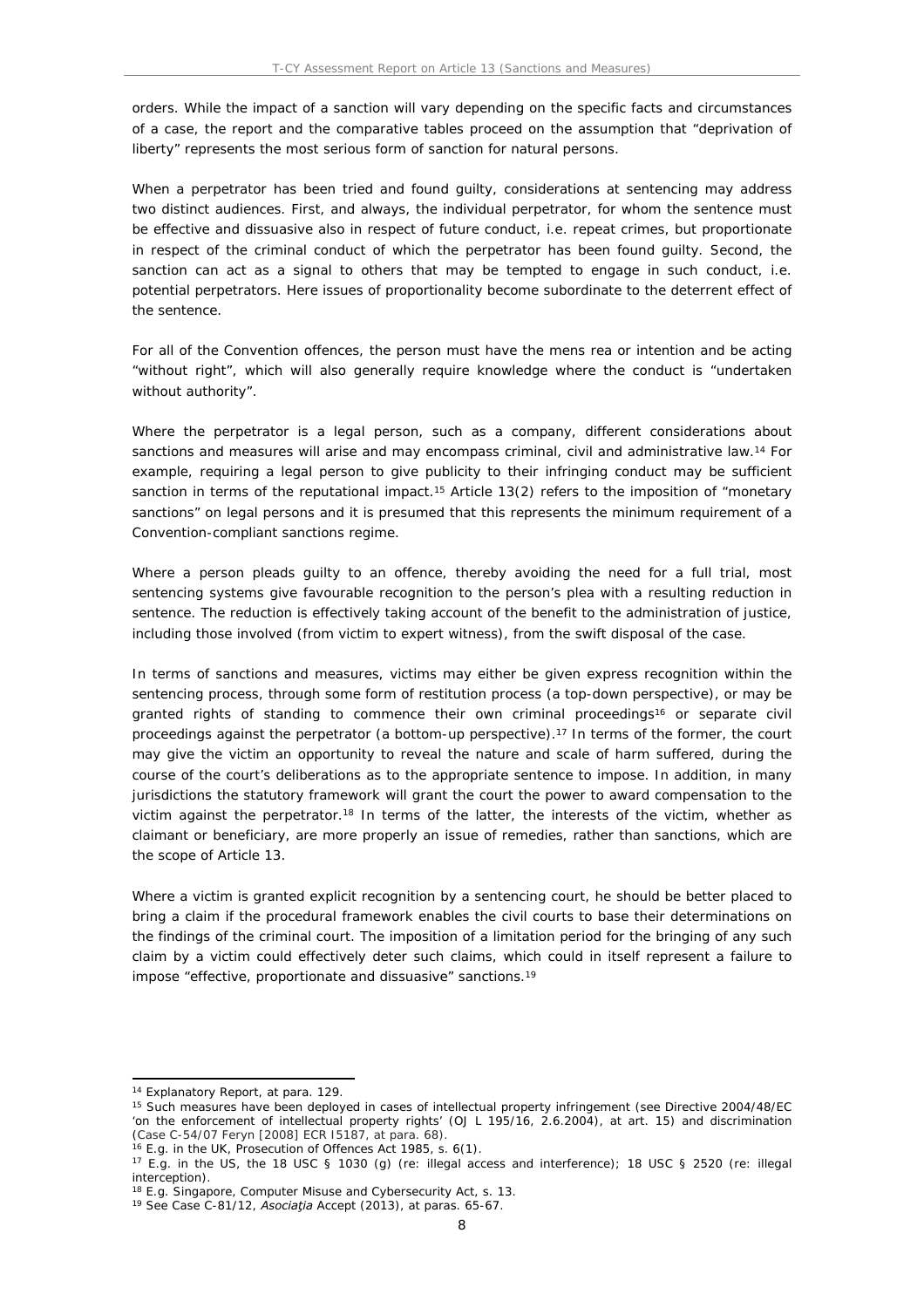However, when assessing whether a criminal sanction regime is "effective, proportionate and dissuasive", consideration should not be given to any hypothetical non-criminal measure, such as civil compensation, which may be available against the perpetrator.<sup>20</sup>

# <span id="page-8-0"></span>**2.2 Evolution of cybercrime, impact and seriousness**

Cybercrime not only undermines the confidence, security and trust in information and communication technology (ICT) but represents a serious threat to the rights of individuals and to democratic societies, and can undermine trust in the rule of law if not addressed effectively.

"Virtual" cybercrime thus has real – sometimes physical – consequences for individuals. Cybercrime, for example:

- affects the right to private life of hundreds of millions of individuals whose personal data are stolen;
- can be an attack against the dignity and integrity of individuals, in particular children in the form of sexual exploitation and abuse;
- is a threat to the freedom of expression when distributed denial of service attacks<sup>21</sup>, website defacement and other attacks<sup>22</sup> are carried out against media, civil society organisations, individuals or public institutions;
- threatens public security and services, such as when governments, parliaments and other public institution as well as critical infrastructure<sup>23</sup> are subjected to denial of service and other forms of attack;
- is a threat to democratic stability, such as when ICT are misused for xenophobia and racism, contribute to radicalisation and serve terrorist purposes<sup>24</sup>;
- undermines trust in democratic institutions, such as in outcome of electoral processes.

The evolution and impact of cybercrime – including on individuals – needs to be taken into account when establishing sanctions and measures that are "effective, proportionate and dissuasive" in law and as applied in practice.

# <span id="page-8-1"></span>**2.3 Criminalisation of the offences of the Budapest Convention as a pre-requisite for sanctions and measures**

The offences identified by Articles 2 to 11 "should be made punishable under criminal law", as stated in the Explanatory Report in relation to Article 13. The Convention expressly requires that "Each Party shall adopt such legislative and other measures as may be necessary to establish as criminal offences under its domestic law […]".

The criminalisation of the offences thus is a pre-requisite to which then sanctions and measures as provided by Article 13 are to be applied.

<sup>20</sup> See Case C-45/08, *Spector Photo Group NV* (2009), at para. 74-77.

 $21$  On this topic please see the T-CY Guidance Note  $#5$  on DDOS Attacks

<sup>(</sup>https://rm.coe.int/CoERMPublicCommonSearchServices/DisplayDCTMContent?documentId=09000016802e9c4 9).

<sup>&</sup>lt;sup>22</sup> About the new cyber attacks please see the T-CY Guidance Note  $#7$  on New forms of Malware

<sup>(</sup>https://rm.coe.int/CoERMPublicCommonSearchServices/DisplayDCTMContent?documentId=09000016802e70b 4), and the T-CY Guidance Note #8 on SPAM

<sup>(</sup>https://rm.coe.int/CoERMPublicCommonSearchServices/DisplayDCTMContent?documentId=09000016802e726 8).

 $\frac{22}{23}$  On this topic please see the T-CY Guidance Note #6 on Critical information infrastructure attach

<sup>(</sup>https://rm.coe.int/CoERMPublicCommonSearchServices/DisplayDCTMContent?documentId=09000016802e70b 3).

 $24$  On this topic please see the T-CY Guidance Note #11 on Terrorism

<sup>(</sup>https://rm.coe.int/CoERMPublicCommonSearchServices/DisplayDCTMContent?documentId=09000016806bd64 0).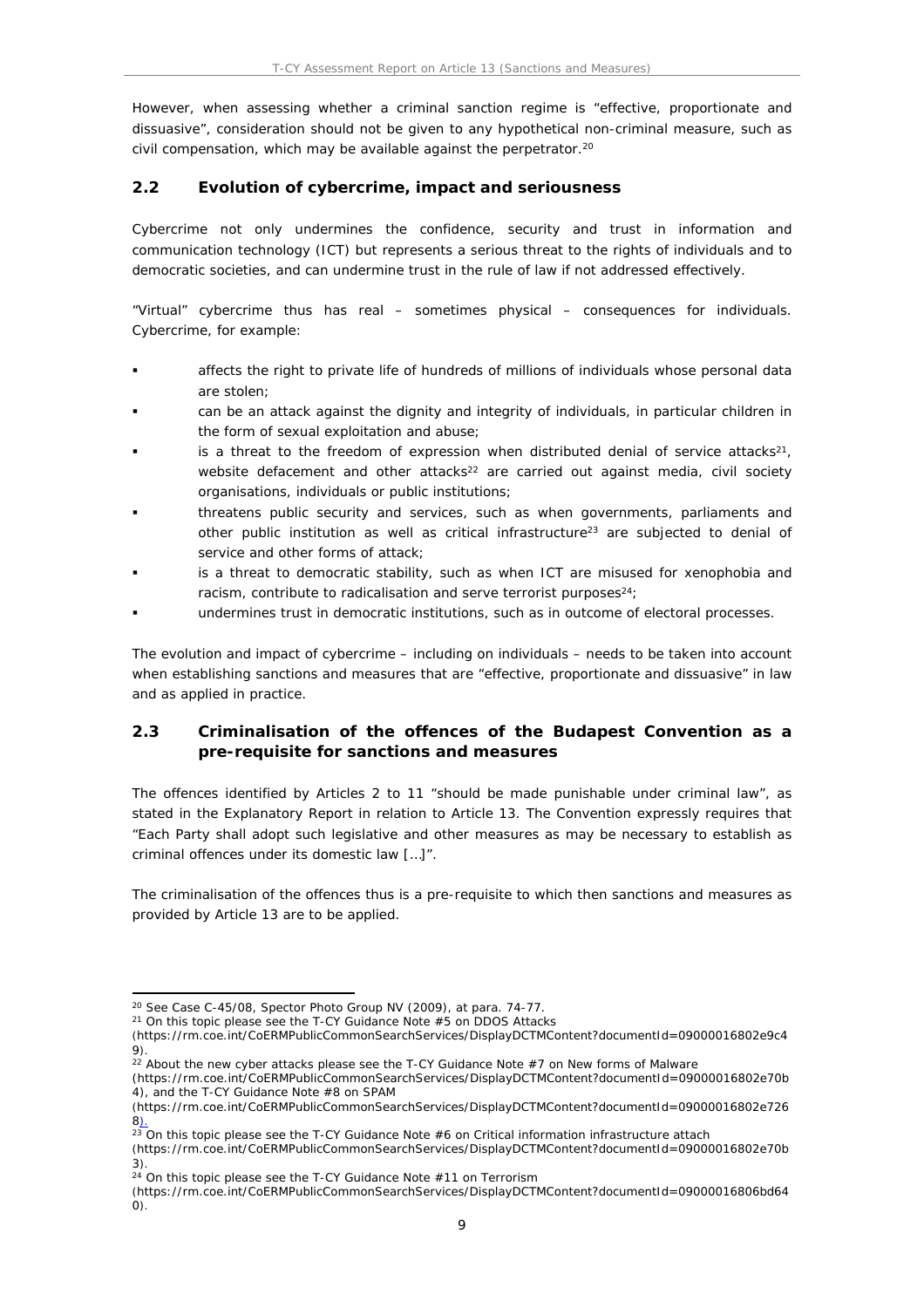However, the purpose of the present exercise was not to carry out an assessment of the implementation by Parties of articles 2 to 11.

### <span id="page-9-0"></span>**2.4 Characterising offences as "serious"**

Characterising offences as "serious" may have implications on the type of investigative measures available,<sup>25</sup> such as the interception of communications, the real-time collection of traffic data, or – in some countries – access to data retained under data retention regulations.

For example, a number of Parties have made use of the possibility of reservation under Article 14(3) limiting Article 20 (real-time collection of traffic data) to certain categories of "serious offences".<sup>26</sup>

Some jurisdictions make a statutory distinction between an offence and a "serious" criminal offence, based on the level of applicable sanction (e.g. Australia, Canada). In Australia, for example, the Criminal Code distinguishes between serious computer offences contained in Division 477 (namely 477.1 Unauthorised access, modification or impairment with intent to commit a serious offence; 477.2 Unauthorised modification of data to cause impairment; 477.3 Unauthorised impairment of electronic communication) and computer offences more generally, which are criminalised in Division 478 (namely 478.1 Unauthorised access to, or modification of, restricted data; 478.2 Unauthorised impairment of data held on a computer disk etc.; 478.3 Possession or control of data with intent to commit a computer offence; 478.4 Producing, supplying or obtaining data with intent to commit a computer offence).

Under Canadian criminal law penalties depend in the first instance on the categorization of the offence as summary (less serious) or indictable (more serious). There are also offences that are classified as "hybrid offences," where the prosecution has the choice of proceeding by indictment or summary conviction. Maximum penalties within each of the summary and indictable offence categories depend in the second instance on the nature of the particular offence. Less serious summary conviction offences have a general maximum of up to six months deprivation of liberty (s. 787), though specific offences may increase this to up to 2 years. Indictable offences have maximum penalties ranging from 2 years to deprivation of liberty for life. Under the *Criminal Code*, individual indictable offences will typically have maximum penalties of 5, 10 or 14 years or deprivation of liberty for life depending on the seriousness of the offence. Courts are not required to reserve maximum penalties for the worst offender who commits a particular offence in the worst way, but may impose the maximum sentence on any offender for whom it would be a fit sentence under the circumstances.

In Moldova, the Criminal Code makes a distinction between less serious crime, serious crime, extremely serious crime and exceptionally serious crime.

In other cases, the "seriousness" of the offence is a criterion to decide on the level of punishment between a minimum and a maximum provided by the law (e.g. Azerbaijan, Bosnia and Herzegovina, Czech Republic, Serbia) and an offence is "serious" if it is specified as such in the substantive provision itself (e.g. Netherlands). In the Dutch penal system, the maximum penalty reflects the gravity of the most serious offences and is thus high for same.

Meeting the threshold of "seriousness" may have other consequences under the domestic legal system, including in the competence of the court (e.g. Australia, South Africa).

<sup>25</sup> See comments in the T-CY Assessment Report on Expedited Preservation (T-CY(2012)10).

https://rm.coe.int/CoERMPublicCommonSearchServices/DisplayDCTMContent?documentId=09000016802e722e <sup>26</sup> Andorra, Australia, Bulgaria, Denmark, Finland, Israel, Liechtenstein (if deprivation of liberty of more than 1 year) and Norway.

http://www.coe.int/en/web/conventions/full-list/-/conventions/treaty/185/declarations?p\_auth=9847rohv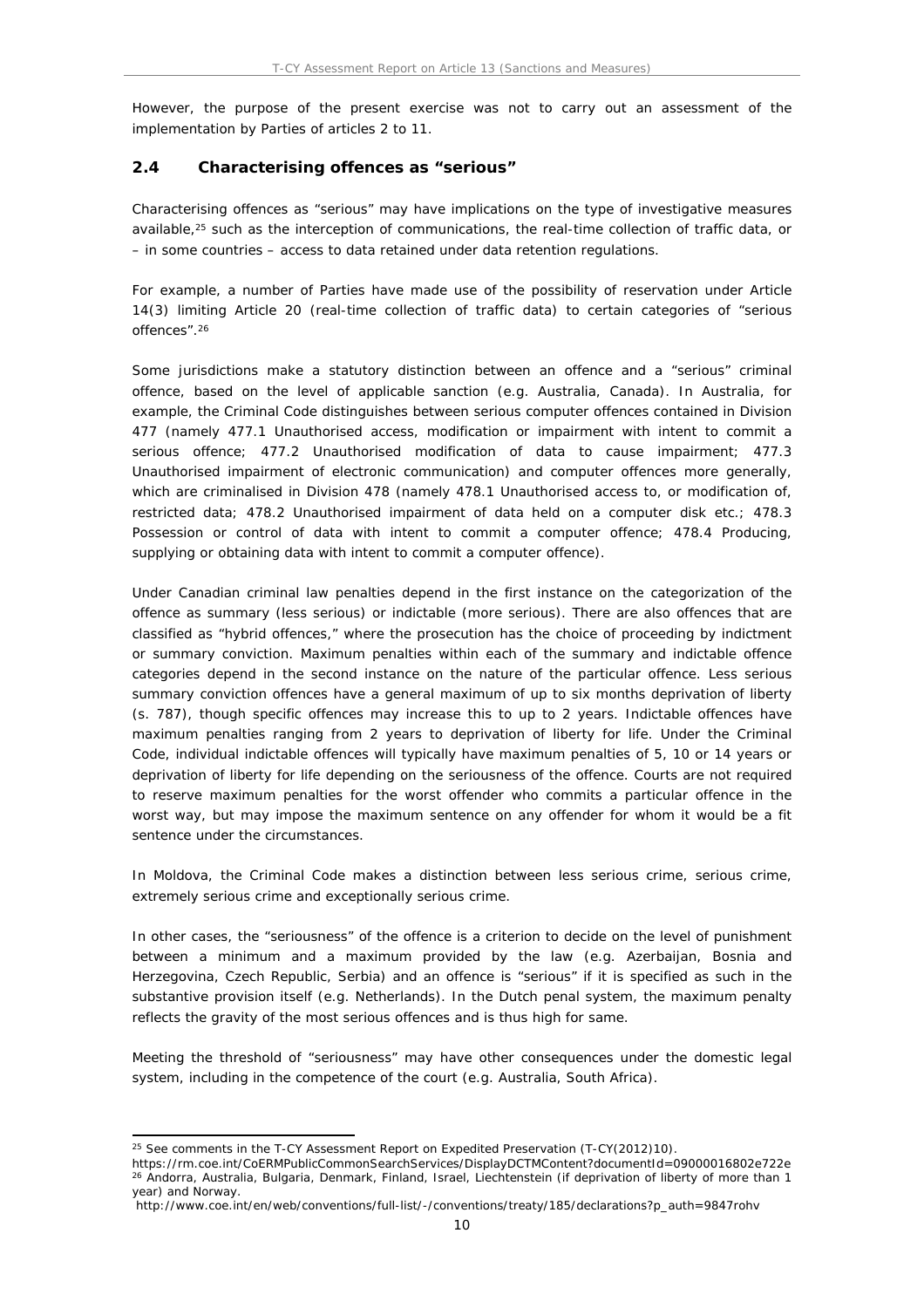As for the investigatory powers, certain covert or coercive investigative techniques are allowed only for "serious crime" (e.g. UK), which is defined in the Investigatory Powers Act 2016 as a crime where (a) the offence, or one of the offences, which is or would be constituted by the conduct concerned is an offence for which a person who has reached the age of 18 (or, in relation to Scotland or Northern Ireland, 21) and has no previous convictions could reasonably be expected to be sentenced to deprivation of liberty for a term of 3 years or more, or (b) the conduct involves the use of violence, results in substantial financial gain or is conduct by a large number of persons in pursuit of a common purpose,

In other countries, the "seriousness" of the crime can imply the imposition of supplementary sanction measures (e.g. Tonga).

### <span id="page-10-0"></span>**2.5 Aggravating circumstances**

In most jurisdictions, the applicable penalty may vary in accordance with certain aggravating circumstances, i.e. matters that are not constituents of the crime itself, but render the conduct more serious in terms of either the guilt of the perpetrator or its injurious consequences.

#### <span id="page-10-1"></span>**2.5.1 General aggravating circumstances<sup>27</sup>**

Generally, aggravating circumstances in sanction regimes include whether the person is part of a criminal organisation or is in charge of a specific role (i.e. public official or a person who has been granted access to the system) or where the defendant is a repeat offender.

In this sense, several examples of general aggravating circumstances were provided by the Parties.

The most common aggravating circumstances according to the replies to the questionnaire are:

- circumstances related to nationality, race, ethnicity, religion or category of victim (i.e. Azerbaijan, Canada, Czech Republic, Denmark, Finland, Georgia, Latvia, Romania, Spain);
- circumstances related to the age or personal situation of the victim, like pregnancy or family relationship (i.e. Azerbaijan, Canada, Czech Republic, Denmark, Estonia, Italy, Latvia, Lithuania, Romania, Slovakia, Spain);
- cruelty against or humiliation of the victim (i.e. Azerbaijan, Czech Republic, Estonia, Latvia, Lithuania, Romania, Spain);
- the commission of the offence by a criminal organisation or association or by two or more persons (i.e. Azerbaijan, Czech Republic, Denmark, Dominican Republic, Estonia, Latvia, Lithuania, Norway, Romania, Slovakia, Switzerland, USA);
- recidivism (i.e. Azerbaijan, Canada, Cyprus, Czech Republic, Denmark, Finland, Latvia, Lithuania, Slovakia, Spain).

Other Parties may have a different approach to aggravating circumstances. The Criminal Code of Poland, for example, does not provide any catalogue of aggravating or mitigating circumstances influencing the court's decision. However, in certain provisions of the Criminal Code circumstances are pointed out which the court shall take into consideration while assessing a social harm of the offence committed, deciding upon the guilt of the offender and imposing a penalty.

In the Criminal Code of Portugal, there is no general provision on aggravating circumstances as each crime may have its own aggravating circumstances.

<sup>&</sup>lt;sup>27</sup> Specific aggravating circumstances related to the offences of the Budapest Convention are mentioned in Chapter 3 of the present report.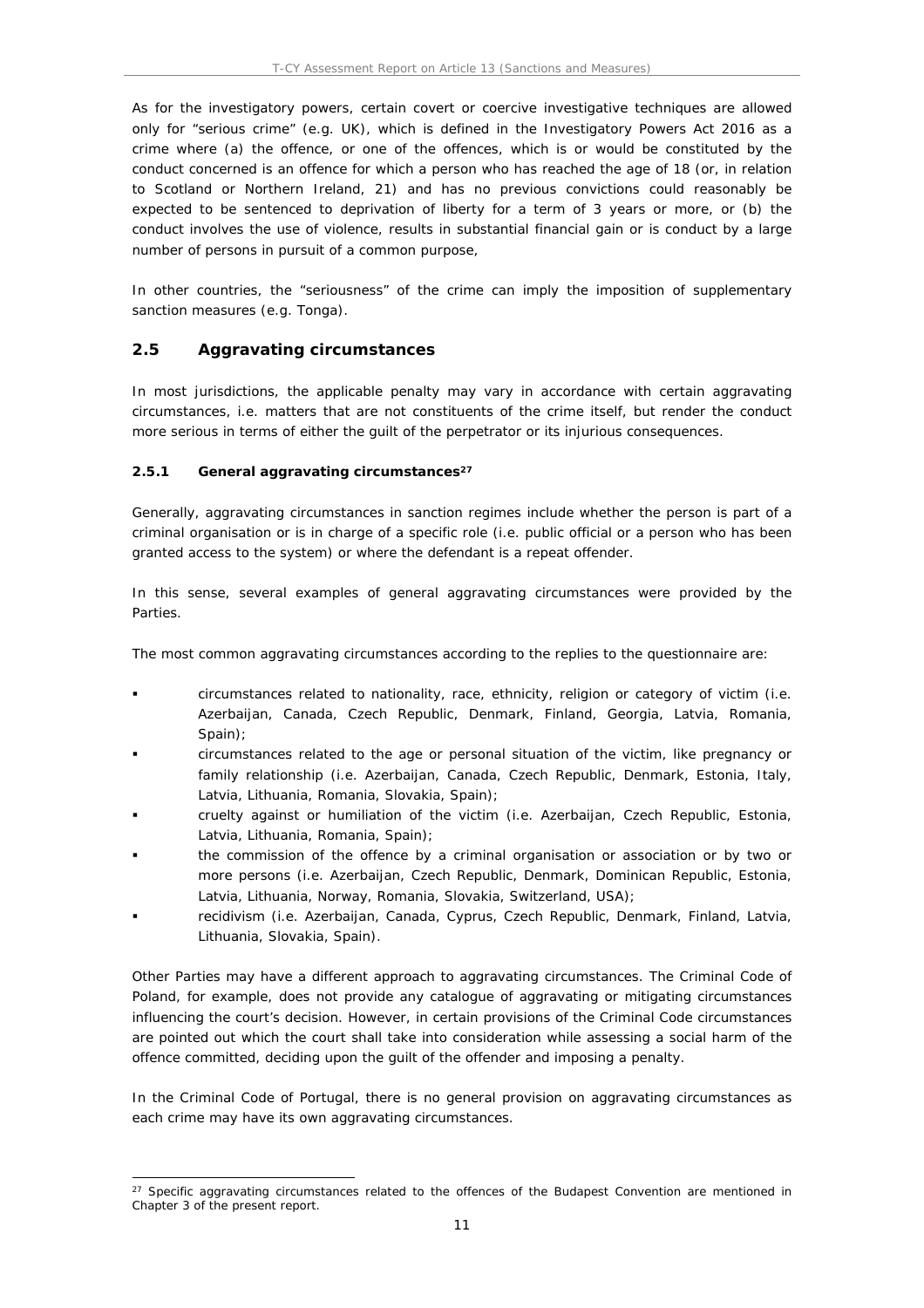#### <span id="page-11-0"></span>**2.5.2 Specific aggravating circumstances or aggravated forms of offences**

As a general remark, the offences included in Articles 2-11 of the Budapest Convention are all characterized by technology, that constitute part of the conduct of the crime. In fact, for the cybercrime, crimes committed against a computer system and crimes committed by means of a computer system can be distinguished. This has direct consequences on aggravated forms of the offence.

The specific aggravating circumstances related to the offences of Articles 2-11 of the Budapest Convention are quite similar among the Parties.

One of the most common forms of specific aggravating circumstances within the offences against the confidentiality, integrity and availability of computer data and systems is the concept of a "protected computer".

A "protected computer" identifies a target or "victim" computer as requiring greater protection from attacks than others, usually because of the nature of the processing being carried out by the system, such as critical national infrastructure.

Where a perpetrator engages in unauthorised conduct against such computers the sanction is usually significantly higher<sup>28</sup>, which is designed to act as a greater deterrent against such attacks.

For example, the Computer Fraud and Abuse Act in the USA refers only to "protected computers" defined as "a computer: (a) exclusively for the use of a financial institution or the United States Government, or any computer, when the conduct constituting the offence affects the computer's use by or for the financial institution or the Government; or (b) which is used in or affecting interstate or foreign commerce or communication, including a computer located outside the United States that is used in a manner that affects interstate or foreign commerce or communication of the United States".

In Albania, a specific aggravating circumstance is provided when illegal access to a computer system is committed against the computer systems of the military, national security, civil protection, health care and any other computer systems of public importance.

In Australia, illegal interception has a specific aggravating circumstance if the use, recording, communication or publication of information endangers the health or safety of person or prejudices the effective conduct of an investigation into a relevant offence.

In Canada, if it is proven that in child pornography cases the accused committed the offence with intent to make a profit the statute provides that this is an aggravating circumstance (s. 163.1(4.3)) while fraud has several listed aggravating circumstances including the size and complexity of the fraud and the age, number and particular vulnerabilities of the victims (s. 380.1).

The aggravated cybercrime offence, instead, refers to the constitutive elements of the offence itself and not to the "circumstances". The consequences are quite different because, in case of an aggravated offence, the absence of one of the constitutive elements implicate that there is no offence and thus is outside the criminal law.

<sup>&</sup>lt;sup>28</sup> In terms of Article 13, considerations of proportionality may arise with regard to the severity of the enhanced sanction that can be disproportionate compared to the sanction provided for offences directed against nonprotected computers, or concerning the range of systems that fall within the defined scope of a "protected computer" if criteria to identify them are vague or broad, which may have the effect that specific aggravating circumstances may be applied indiscriminately.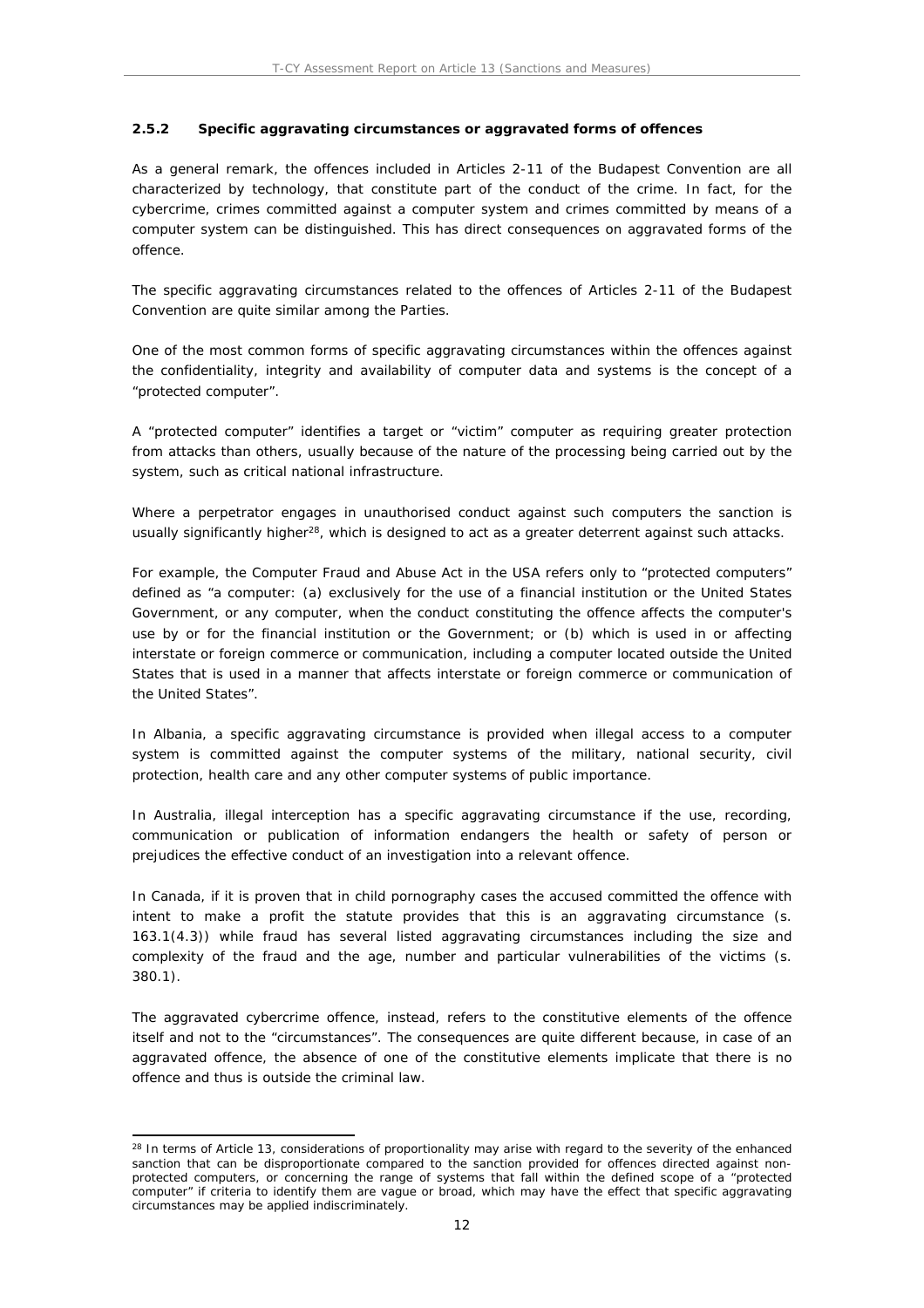For example, the Italian Criminal Code has a specific provision on computer fraud against certification services for electronic signatures (art. 640-quinquies of the Italian Criminal Code). If the victim is not a provider of electronic signature this offence is not applicable, and general provisions on computer fraud and connected penalties may apply.

While the difference is relevant, it is worth underlining that the tables included in the Appendix to this Report were compiled with the aim of showing minimum and maximum penalties applying to specific aggravating circumstances without taking into consideration aggravated forms of offences. Given the nature of the questionnaire submitted to the Parties, the analysis of these offences, that are very specific to every single domestic regulation, goes beyond the aim of this Report.

### <span id="page-12-0"></span>**2.6 Cybercrime and deprivation of liberty**

Article 13 Budapest Convention refers to "deprivation of liberty" as a sanction:

1 Each Party shall adopt such legislative and other measures as may be necessary to ensure that the criminal offences established in accordance with Articles 2 through 11 are punishable by effective, proportionate and dissuasive sanctions, which include deprivation of liberty.

The Explanatory Report remarks that "effective, proportionate and dissuasive" includes, in the case of natural persons, the possibility of imposing prison sentences.

Looking at the compilation of replies, the practice of the Parties indicates that for the offences under Articles 2 to 11 deprivation of liberty is available among the Parties as a maximum sanction, also when taking into account aggravating circumstances or aggravated forms of offences.

In most legal systems the deprivation of liberty is the most severe penalty. In practice penalties may be adapted case by case. Courts retain discretion whether to apply the maximum penalty provided by the legislation or not.<sup>29</sup>

The comparative tables in the appendix show that the levels of deprivation of liberty may vary considerably between Parties, even for the same type of offence. For computer-related fraud, for example (Article 8), the maximum sanction for the non-aggravated form can go from 6 months of deprivation of liberty (Austria) to up to 20 years (Mauritius). The possession of child-pornography related material is sanctioned with deprivation of liberty with work up to 1 year (Japan) to deprivation of liberty between 12 and 20 years (Philippines). The same may be noted for other offences.

### <span id="page-12-1"></span>**2.7 Non-compliance with coercive measures**

A law may contain sanctions for non-compliance by the person against whom a coercive power is exercised, such as non-compliance with an order to preserve (Article 16 Budapest Convention) or to produce data (Article 18).

However, it should be recalled that Article 13 is only applicable to the offences detailed in Articles 2 to 12, and does not establish obligations concerning offences arising from the application of the criminal procedures detailed in Section 2 of the Convention.

### <span id="page-12-2"></span>**2.8 International co-operation**

<sup>&</sup>lt;sup>29</sup> See also the section on sentencing guidelines and criteria for determining a sentence below.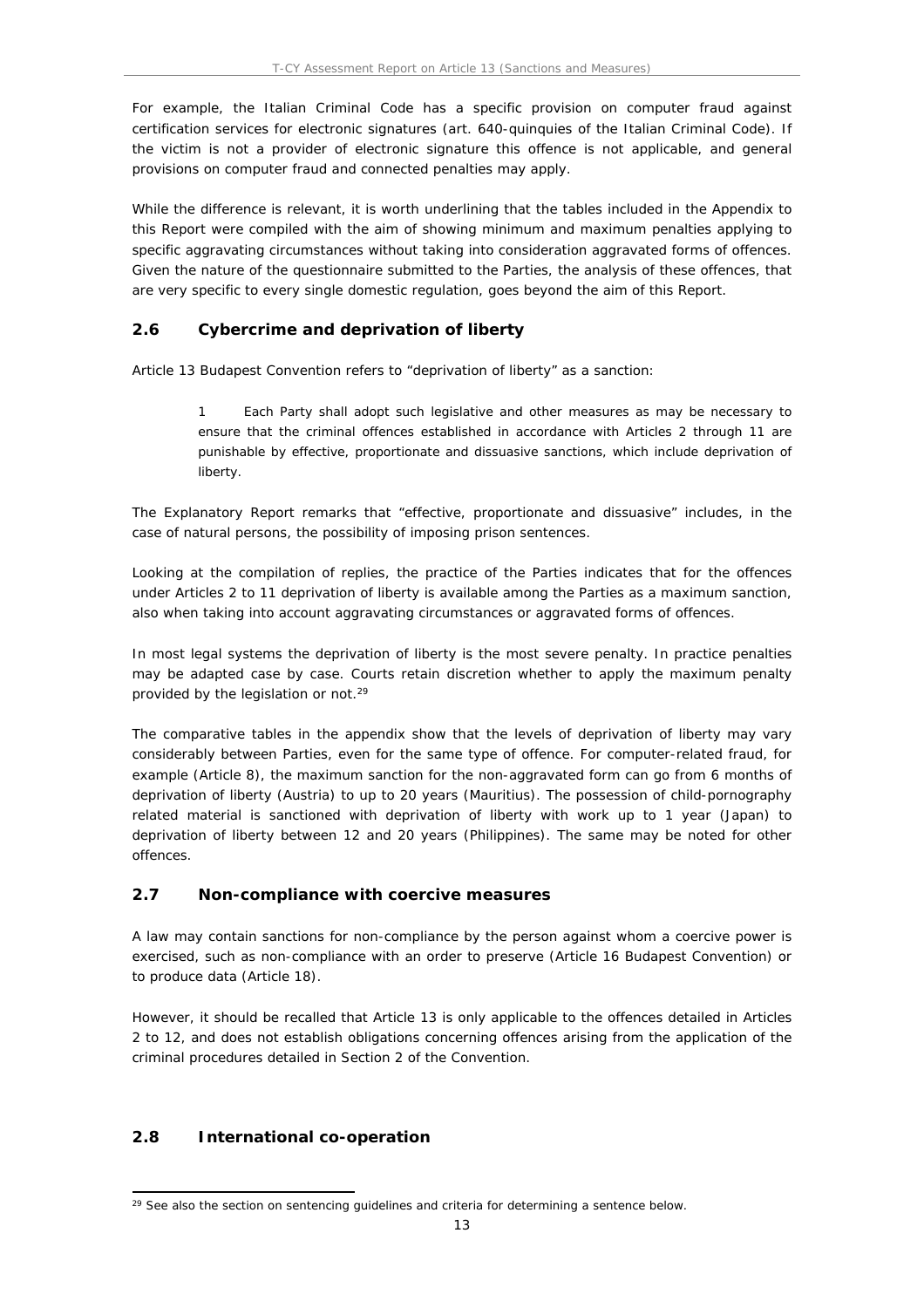Sanctions may be relevant for international cooperation. If they are too low, the conduct giving rise to the sanction may not meet the minimal threshold required to trigger the Convention obligations to cooperate. Under Article 24, for example, extradition is conditional on the offence being punishable under the laws of both Parties to a common level:

Article 24 – Extradition

1 a This article applies to extradition between Parties for the criminal offences established in accordance with Articles 2 through 11 of this Convention, provided that they are punishable under the laws of both Parties concerned by deprivation of liberty for a maximum period of at least one year, or by a more severe penalty.

b Where a different minimum penalty is to be applied under an arrangement agreed on the basis of uniform or reciprocal legislation or an extradition treaty, including the European Convention on Extradition (ETS No. 24), applicable between two or more parties, the minimum penalty provided for under such arrangement or treaty shall apply.

Conversely, if sanctions are too severe cooperation may also not be possible.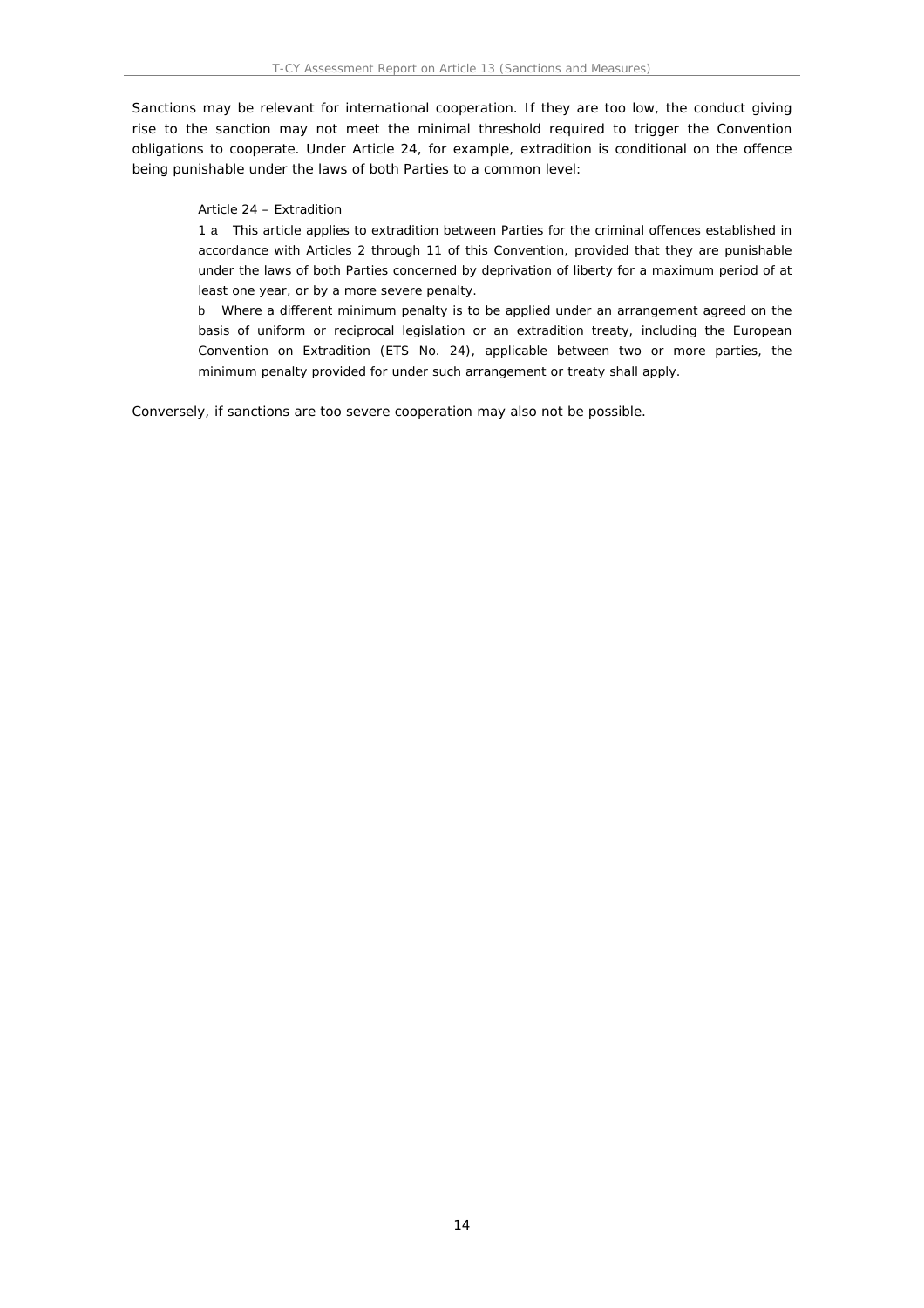# <span id="page-14-0"></span>**3 Sanctions and measures: the legal framework in Parties and Observer States**

All States that were Parties to the Budapest Convention by 1 January 2016 and four Observer States replied to the questionnaire. The results presented below are based solely on national responses. Due to the fact that some Parties or Observer States sent incomplete or insufficiently detailed replies and did not cover all the questions of the questionnaire, some references and assertions made in respect of these countries may be incorrect. Nevertheless, Parties and Observer States had the opportunity to send additional comments and inputs as well as corrections. <sup>30</sup>

### <span id="page-14-1"></span>**3.1 Offences under Articles 2 to 10 committed by natural persons**

#### <span id="page-14-2"></span>**3.1.1 Illegal access**

Article 2 Budapest Convention – Illegal access

Each Party shall adopt such legislative and other measures as may be necessary to establish as criminal offences under its domestic law, when committed intentionally, the access to the whole or any part of a computer system without right. A Party may require that the offence be committed by infringing security measures, with the intent of obtaining computer data or other dishonest intent, or in relation to a computer system that is connected to another computer system.

Replies received suggest the following:

- In responding States, the offence of Article 2 of the Budapest Convention is punished with sanctions that include pecuniary punishment or deprivation of liberty.
- The minimum sanction is a fine in 29 States and 41 States foresee the deprivation of liberty as a maximum sanction, while 10 countries foresee as maximum sanction a fine and/or deprivation of liberty.
- The most recurring specific aggravating circumstances are illegal access committed repeatedly, illegal access to a "protected computer" or critical infrastructure, abuse of official position and criminal association.
- For the standard provision, sanctions range from pecuniary punishment (Albania, Armenia, Azerbaijan, Estonia) or a fine (Bulgaria, Denmark, Finland, Germany, Japan, Netherlands) to 10 years (Australia, Canada), while the average sanction is between 2 and 3 years of deprivation of liberty.
- For the aggravated form, sanctions range from pecuniary punishment (Azerbaijan) or fine (Bulgaria, Latvia, Lithuania, Malta, Moldova, Netherlands) to 20 years (Mauritius), while the average sanction is 5 years (Armenia, Bosnia and Herzegovina, Estonia, Georgia, Hungary, Italy, Portugal, USA).

<sup>&</sup>lt;sup>30</sup> For each offence, this report provides suggestions based on replies received from the Parties. The suggestions include minimum, maximum, and ranges of sanctions found in the replies, recognizing that sanctions for specific offences often include the possibility of pecuniary punishment, a fine, deprivation of liberty, or a combination of some or all of these sanctions.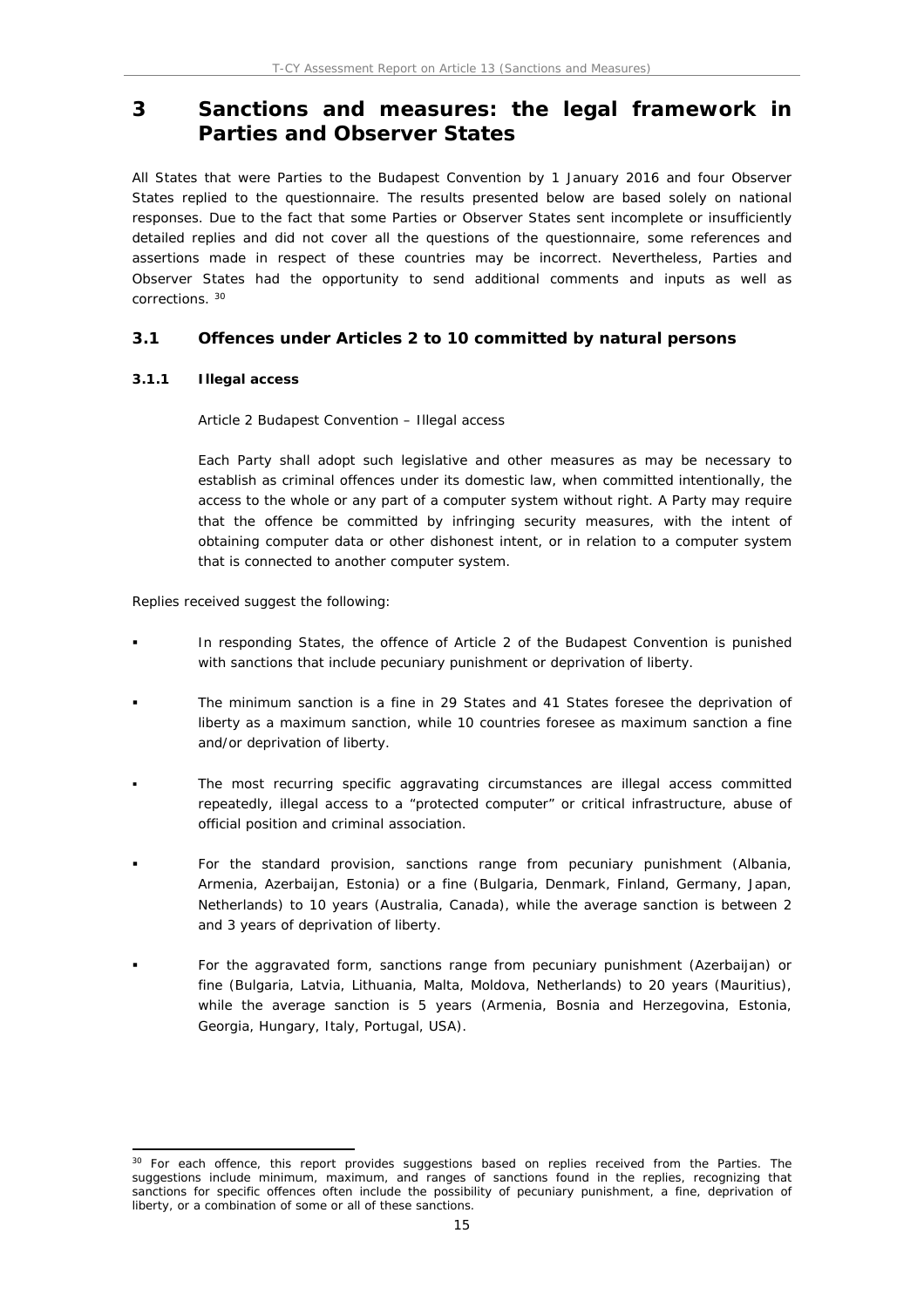#### <span id="page-15-0"></span>**3.1.2 Illegal interception**

#### Article 3 Budapest Convention – Illegal interception

Each Party shall adopt such legislative and other measures as may be necessary to establish as criminal offences under its domestic law, when committed intentionally, the interception without right, made by technical means, of non-public transmissions of computer data to, from or within a computer system, including electromagnetic emissions from a computer system carrying such computer data. A Party may require that the offence be committed with dishonest intent, or in relation to a computer system that is connected to another computer system.

Replies received suggest the following:

- The minimum sanction is a fine in 31 States, while a fine and deprivation of liberty is prescribed as the minimum sanction in 6 countries. No minimum sentence has been prescribed by 7 States, while some countries (e.g. Australia) have given wide sentencing powers to Courts. 49 States have included deprivation of liberty as a maximum sanction.
- For the standard provision, the sanction ranges between pecuniary punishment or fine (Armenia, Azerbaijan, Bosnia and Herzegovina, Bulgaria, Estonia, Finland, Georgia, Germany, Japan, Netherlands, South Africa) to 12 years deprivation of liberty (Philippines), while the average sanction is between 2 and 5 years (Bosnia and Herzegovina, Canada, Czech Republic, Estonia, Hungary, Japan, Lithuania, Moldova, Romania, USA).
- For the aggravated form, the term of deprivation of liberty ranges from 6 months (Croatia) and 15 years (Albania), while 8 State Parties impose a combination of fine and detention.

#### <span id="page-15-1"></span>**3.1.3 Data interference**

Article 4 – Data interference

1 Each Party shall adopt such legislative and other measures as may be necessary to establish as criminal offences under its domestic law, when committed intentionally, the damaging, deletion, deterioration, alteration or suppression of computer data without right.

2 A Party may reserve the right to require that the conduct described in paragraph 1 result in serious harm.

Replies received suggest the following:

- Diverse possibilities are provided for in different jurisdictions. In some cases, data interference as a standard provision is punished only by a fine (Bosnia and Herzegovina, Denmark, Finland, Serbia, South Africa, Switzerland, "The Former Yugoslav Republic of Macedonia", Tonga, Ukraine) or pecuniary punishment (Armenia, Azerbaijan, Estonia, Lithuania, Malta, Moldova, Montenegro, Netherlands, Philippines). In other cases, deprivation of liberty is always applicable to the maximum of 10 years on indictment (Canada). Sometimes, these two penalties can be alternative (Japan).
- In 51 of the States that responded to the questionnaire, a penalty of deprivation of liberty can apply. Only in one case (Armenia), the maximum penalty for non-aggravated forms of this crime is just a fine.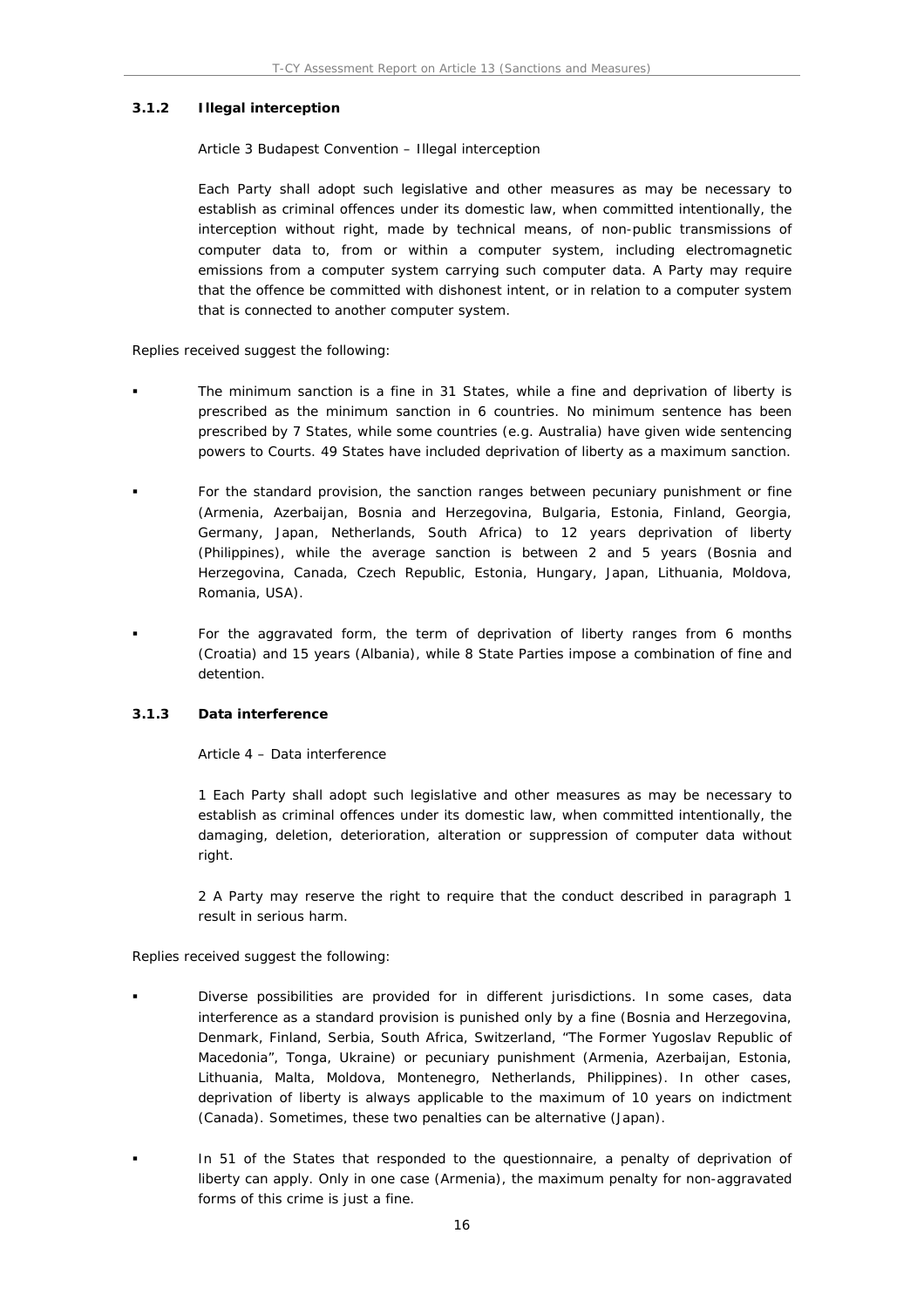- Within the States where deprivation of liberty is a sanction, in a number of cases (18 of the States that responded), a fine is an alternative to deprivation of liberty.
- In addition, in 5 of these States, in the concrete case, both of the penalties can apply.
- In other States, the judge has to apply both deprivation of liberty and a fine, at the same time. It is the case of 11 of the States that responded to the questionnaire. However, in 3 of those States (Belgium, Luxembourg and Morocco), the judge can decide to apply just one of those sanctions.
- In some cases, specific penalties can apply, such as in Azerbaijan (deprivation of the right to occupy certain positions or engage in certain activities for a period of up to 3 years), the Czech Republic (punishment by disqualification, or forfeiture of items) or Georgia (corrective labor for up to 2 years).
- Regarding the actual level of sanctions, approaches are diverse. Within the 48 countries that include deprivation of liberty in their legal provisions:
	- some do not impose a minimum penalty;
	- 44 either don't define a minimum penalty or define a minimum penalty up to one year of deprivation of liberty;
	- only 4 of the countries set the minimum penalty above one year.
- Regarding the maximum level of penalty, 23 of the States set it at up to 2 years of deprivation of liberty, while 23 of them put it between 2 and 5 years. Only 6 States define that the maximum penalty to computer damage is more than 5 years of deprivation of liberty.
- The responses to the questionnaires also underline that a number of States have adopted legislation regarding more serious cases (e.g. damage against public data, or over a specific pecuniary amount).
- The provisions in this respect include more severe punishment to what sometimes is called aggravated infringements. In 12 of the cases, the national laws provide a maximum sanction of up to 5 years of deprivation of liberty. In 9 of them, the maximum sanction is more than 5 years. In some cases, it rises up to 10. In two cases (Mauritius and the United States of America), it is up to 20 years of deprivation of liberty.
- <span id="page-16-0"></span>**3.1.4 System interference**

Article 5 – System interference

Each Party shall adopt such legislative and other measures as may be necessary to establish as criminal offences under its domestic law, when committed intentionally, the serious hindering without right of the functioning of a computer system by inputting, transmitting, damaging, deleting, deteriorating, altering or suppressing computer data.

Replies received suggest the following:

 In most of the responding States the minimum sanctions for the standard provision include fines (i.e. Bosnia and Herzegovina, Finland, Georgia, Germany, Japan, Latvia, Lithuania, Malta, Moldova, Montenegro, Netherlands, Philippines, South Africa, "The Former Yugoslav Republic of Macedonia", Tonga, Ukraine) or pecuniary punishment (Armenia, Azerbaijan, Estonia). In some States (Canada, France, Iceland, Mauritius, Slovenia, United Kingdom, USA) a minimum has not been provided. The average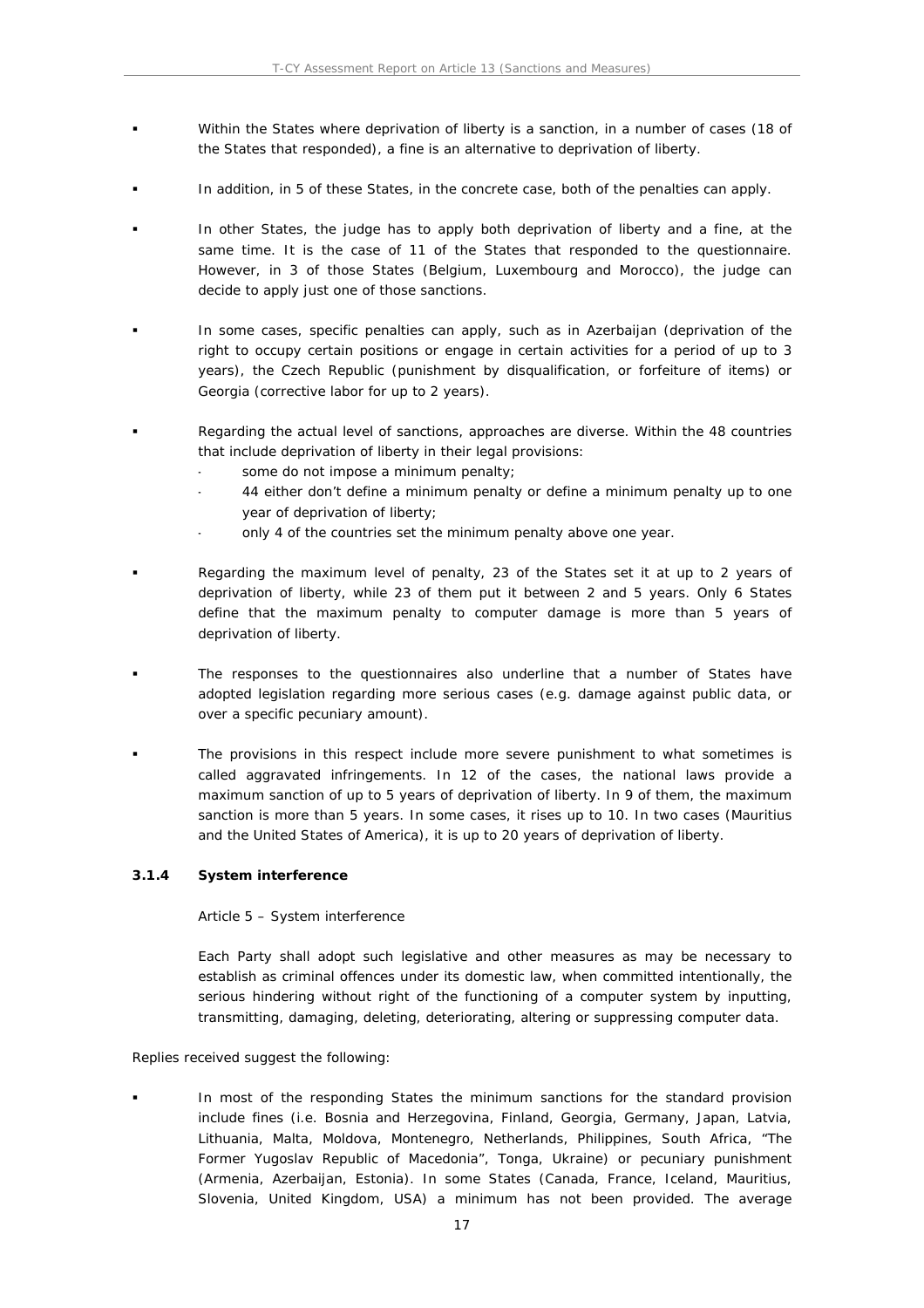maximum sanctions for the standard provision are between 2 and 5 years of deprivation of liberty (Armenia, Austria, Azerbaijan, Belgium, Bulgaria, Croatia, Cyprus, Czech Republic, Dominican Republic, Estonia, Finland, France, Georgia, Germany, Hungary, Iceland, Italy, Japan, Latvia, Lithuania, Luxembourg, Malta, Moldova, Montenegro, Norway, Panama, Poland, Serbia, Slovakia, Slovenia, South Africa, Spain, Switzerland, Turkey) while the maximum sanction is 20 years of deprivation of liberty (Mauritius).

- Approximately two thirds of the responding States have introduced specific aggravating circumstances related to system interference. If aggravating circumstances are present, the minimum sanction is deprivation of liberty in all the responding States except Azerbaijan, Estonia, Lithuania, Malta, Moldova, Netherlands, Philippines and South Africa.
- In case of aggravating circumstances, maximum sentences are on average between 6 and 10 years of deprivation of liberty. The lowest maximum sentence is foreseen in Tonga (1 year deprivation of liberty), Dominican Republic and Iceland (2 years deprivation of liberty). The highest maximum sentences are foreseen in the Philippines (12 years deprivation of liberty), Albania (15 years deprivation of liberty), Mauritius (20 years deprivation of liberty) as well as in Estonia, Canada, United Kingdom and United States where the maximum can reach 20 years of deprivation of liberty or life sentence.
- Aggravating circumstances most often include elements related to the target, to the perpetrator and to the consequences caused, that is:
	- the offence is committed by a group of persons or by a criminal organisation;
	- the offence targets government information systems, computer systems related to the military, national security, public order, civil protection, health care, provision of public services and critical infrastructure;
	- large-scale attack against several computer systems;
	- the offences cause damage to national security, economy or the financial system;
	- severe consequences are caused.

#### <span id="page-17-0"></span>**3.1.5 Misuse of devices**

#### Article 6 – Misuse of devices

1 Each Party shall adopt such legislative and other measures as may be necessary to establish as criminal offences under its domestic law, when committed intentionally and without right:

a the production, sale, procurement for use, import, distribution or otherwise making available of:

i a device, including a computer program, designed or adapted primarily for the purpose of committing any of the offences established in accordance with Articles 2 through 5;

ii a computer password, access code, or similar data by which the whole or any part of a computer system is capable of being accessed,

with intent that it be used for the purpose of committing any of the offences established in Articles 2 through 5; and

b the possession of an item referred to in paragraphs a.i or ii above, with intent that it be used for the purpose of committing any of the offences established in Articles 2 through 5. A Party may require by law that a number of such items be possessed before criminal liability attaches.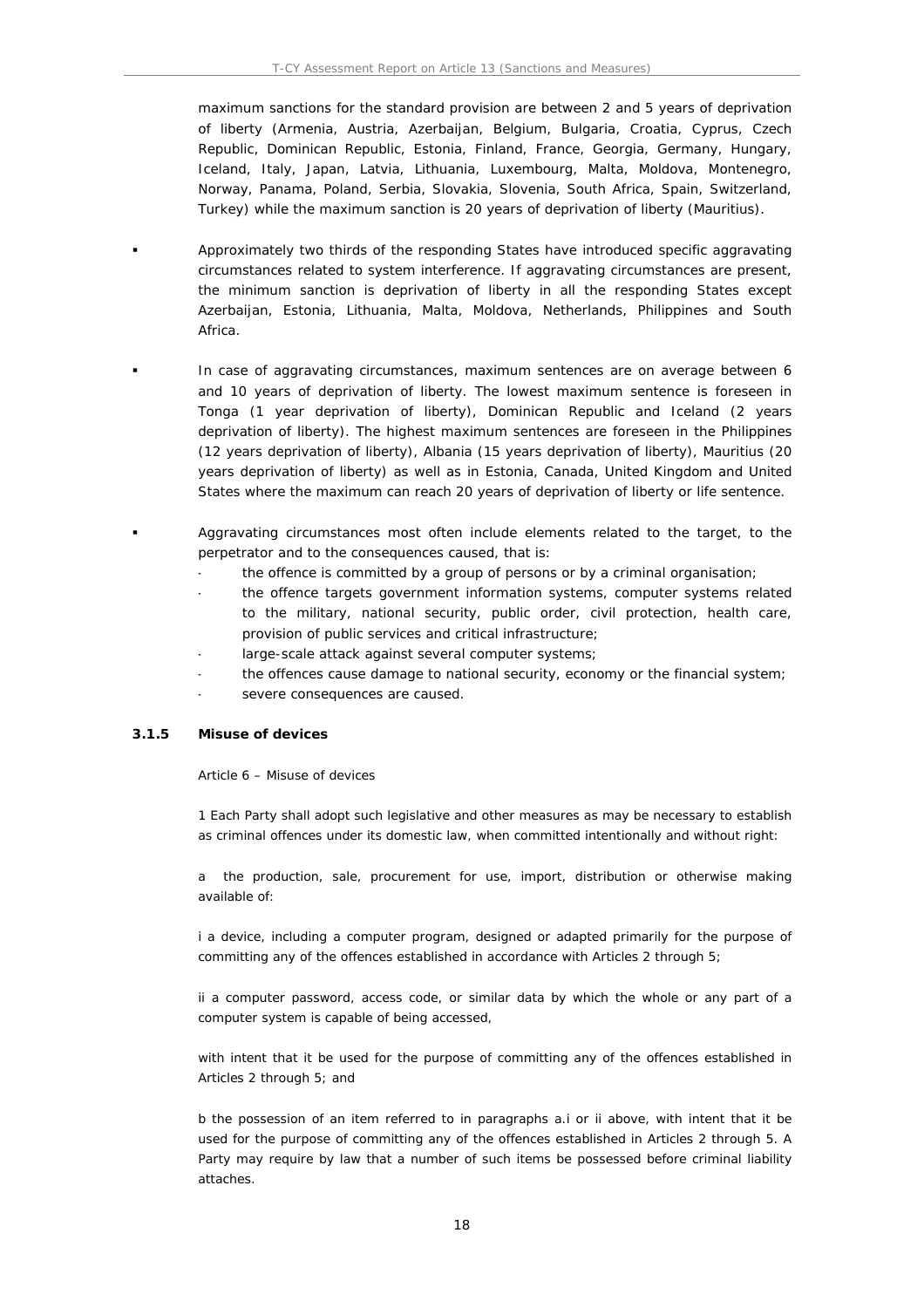2 This article shall not be interpreted as imposing criminal liability where the production, sale, procurement for use, import, distribution or otherwise making available or possession referred to in paragraph 1 of this article is not for the purpose of committing an offence established in accordance with Articles 2 through 5 of this Convention, such as for the authorised testing or protection of a computer system.

3 Each Party may reserve the right not to apply paragraph 1 of this article, provided that the reservation does not concern the sale, distribution or otherwise making available of the items referred to in paragraph 1 a.ii of this article.

Replies received suggest the following:

- In responding States, the offence of Article 6 of the Budapest Convention is punished with sanctions that include community service, pecuniary punishment, corrective labour or deprivation of liberty.
- The minimum sanction is a fine in 28 States, and 33 States foresee the deprivation of liberty as a maximum sanction, while 11 countries foresee as maximum sanction a fine and/or deprivation of liberty.
- For the standard provision, the deprivation of liberty can be imposed to the maximum sanction of 10 years (USA), while the average sanction is between 2 years and 5 years of deprivation of liberty (Albania, Armenia, Australia, Azerbaijan, Belgium, Bosnia and Herzegovina, Canada, Croatia, Cyprus, Czech Republic, Dominican Republic, Estonia, Finland, France, Georgia, Hungary, Italy, Japan, Latvia, Lithuania, Luxembourg, Malta, Mauritius, Morocco, Poland, Portugal, Romania, Slovakia, South Africa, Tonga, Turkey).
- For the aggravated form, the deprivation of liberty ranges from 2 years to 20 years, while the average sanction is 7 years.
- The most recurring specific aggravating circumstances are distribution offences (as opposed to possession of illegal devices) and damage.
- <span id="page-18-0"></span>**3.1.6 Computer-related forgery**

Article 7 – Computer-related forgery

Each Party shall adopt such legislative and other measures as may be necessary to establish as criminal offences under its domestic law, when committed intentionally and without right, the input, alteration, deletion, or suppression of computer data, resulting in inauthentic data with the intent that it be considered or acted upon for legal purposes as if it were authentic, regardless whether or not the data is directly readable and intelligible. A Party may require an intent to defraud, or similar dishonest intent, before criminal liability attaches.

Replies received suggest the following:

- In responding States, the offence of Article 7 of the Budapest Convention is punished with sanctions that include pecuniary punishment and deprivation of liberty.
- For the standard provision, the minimum sanction is a pecuniary punishment (Armenia, Azerbaijan) or a fine (Bosnia and Herzegovina, Bulgaria, Denmark, Finland, Georgia, Germany, Japan, Lithuania, Malta, Moldova, Netherlands, Philippines, Switzerland, "The Former Yugoslav Republic of Macedonia", Ukraine) deprivation of liberty is up to 10 years (Australia, Austria, Canada, United Kingdom), while the average maximum sanction is 5 years of deprivation of liberty (Belgium, Bosnia and Herzegovina, Croatia,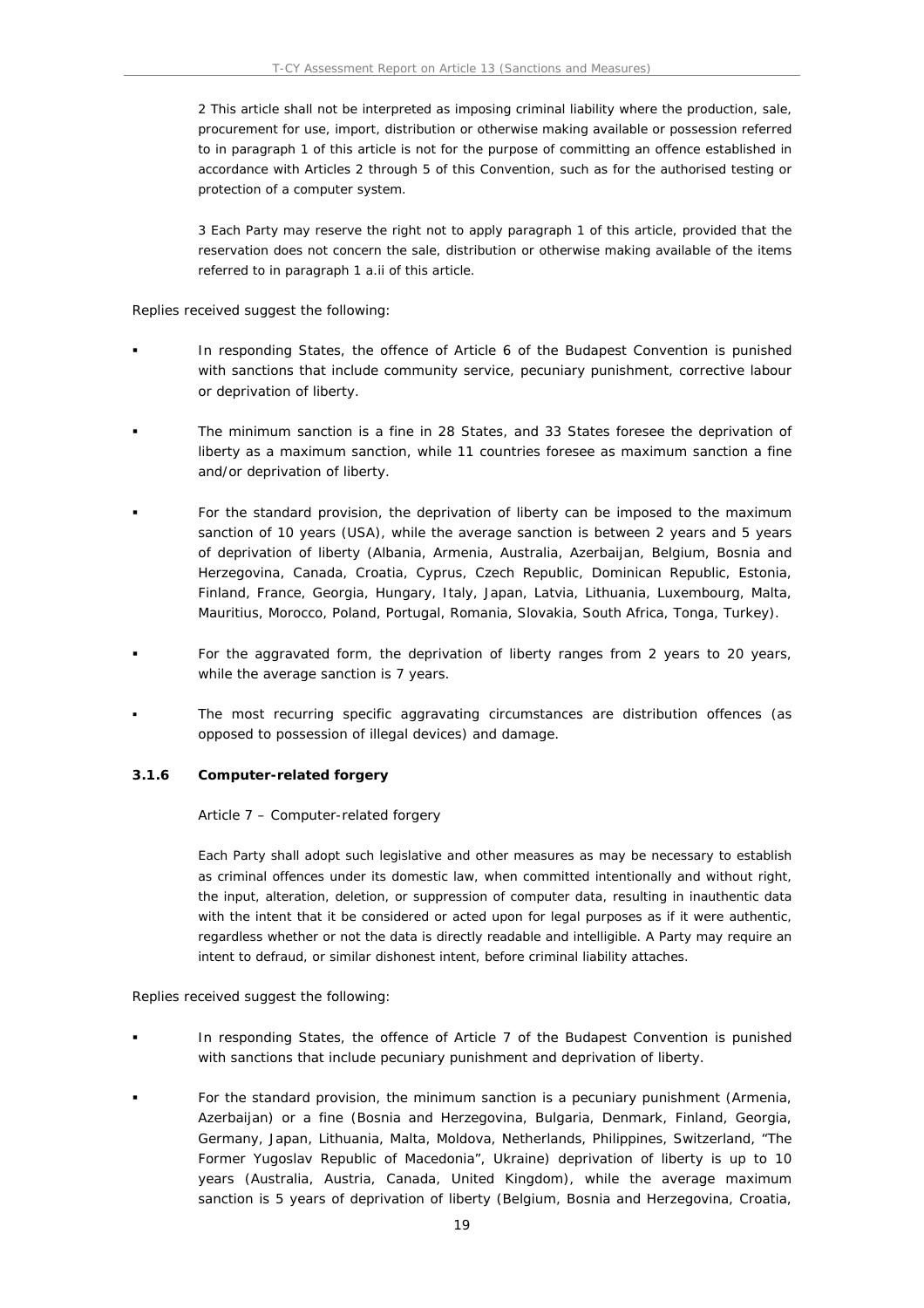Cyprus, France, Germany, Japan, Luxembourg, Moldova, Poland, Portugal, Romania, Tonga, USA).

- For the aggravated form, the deprivation of liberty is between 3 months and 10 years, while the average sanction is 6 years, and the maximum fine is 300,000 Euro.
- The most recurring specific aggravated form is forgery of public documents or records.
- 29 out of 51 responding States have specific computer-related forgery provisions while 11 use general forgery provisions that include documents in electronic form.
- 23 of the responding States require the offence to be committed "intentionally" to be punishable.
- In 23 of the responding States "attempt" to commit the offence is punishable, in some with a lower penalty and in some with the same penalty.
- 20 of the responding States have punishments for "legal persons" related to the offence.
- <span id="page-19-0"></span>**3.1.7 Computer-related fraud**

Article 8 – Computer-related fraud

Each Party shall adopt such legislative and other measures as may be necessary to establish as criminal offences under its domestic law, when committed intentionally and without right, the causing of a loss of property to another person by:

- a any input, alteration, deletion or suppression of computer data,
- b any interference with the functioning of a computer system,

with fraudulent or dishonest intent of procuring, without right, an economic benefit for oneself or for another person.

Replies received suggest the following:

- All responding countries have minimum or maximum penalties.
- In responding States, the offence of Article 8 of the Budapest Convention is punished with sanctions that include pecuniary punishment or deprivation of liberty.
- The minimum sanction for the standard provision is pecuniary punishment (Armenia, Azerbaijan, Estonia) or a fine (Bosnia and Herzegovina, Denmark, Finland, Georgia, Germany, Iceland, Japan, Latvia, Lithuania, Moldova, Montenegro, Netherlands, Philippines, Serbia, Switzerland, "The Former Yugoslav Republic of Macedonia", Ukraine) in 20 States, and 46 States foresee the deprivation of liberty as a maximum sanction, while 10 countries foresee as maximum sanction a fine and/or deprivation of liberty.
- Regarding the deprivation of liberty, the standard provision is between 3 months and 6 years.
- For the aggravated form, the deprivation of liberty is between 1 year and 20 years.
- The most recurring specific aggravating circumstances are fraud committed in large quantities, by an organised group, by abuse of official position, repeatedly, or causing substantial damage.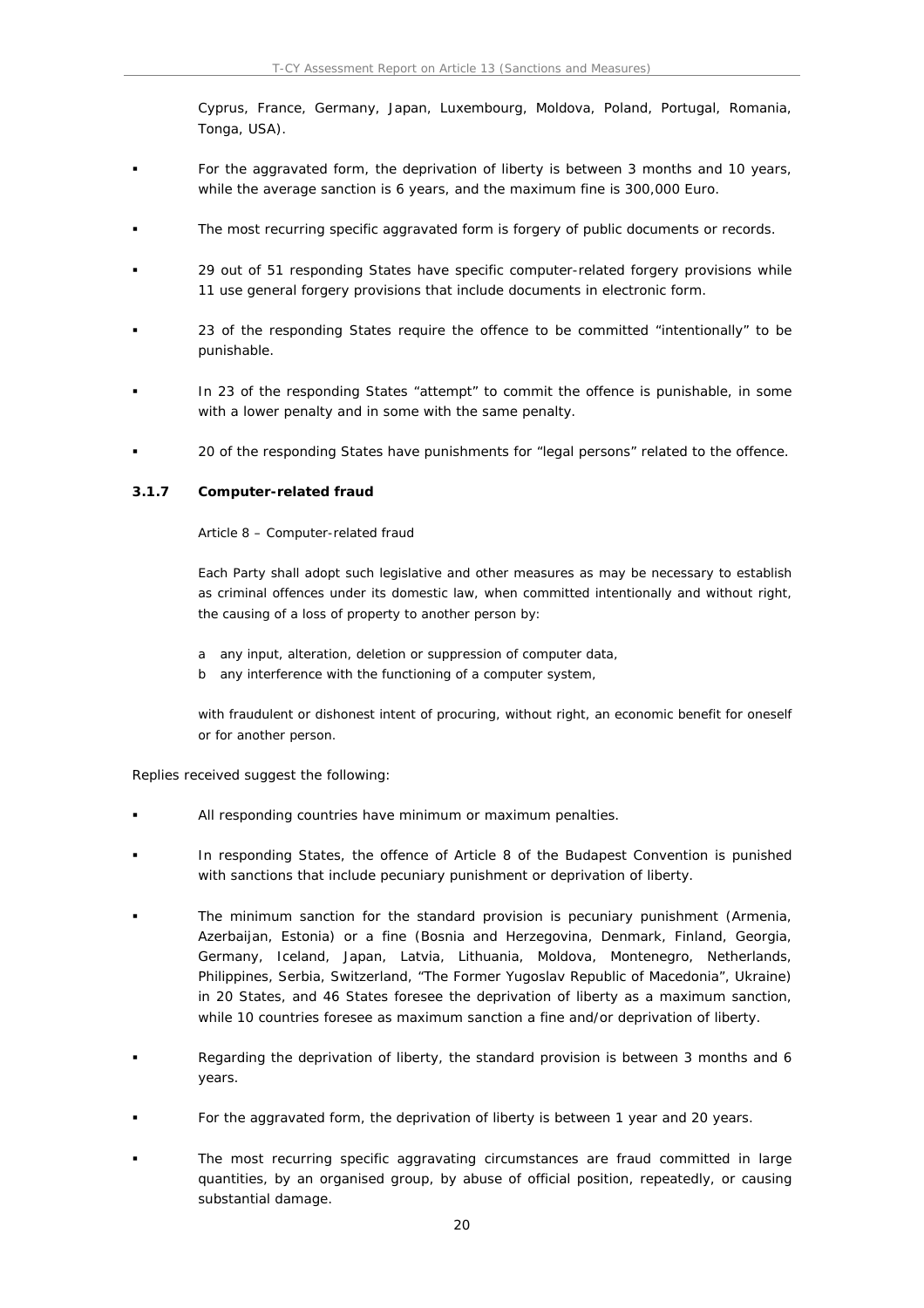#### <span id="page-20-0"></span>**3.1.8 Offences related to child pornography**

Article 9 – Offences related to child pornography

1 Each Party shall adopt such legislative and other measures as may be necessary to establish as criminal offences under its domestic law, when committed intentionally and without right, the following conduct:

a producing child pornography for the purpose of its distribution through a computer system;

b offering or making available child pornography through a computer system;

c distributing or transmitting child pornography through a computer system;

d procuring child pornography through a computer system for oneself or for another person;

e possessing child pornography in a computer system or on a computer-data storage

medium.

2 For the purpose of paragraph 1 above, the term "child pornography" shall include pornographic material that visually depicts:

- a a minor engaged in sexually explicit conduct;
- b a person appearing to be a minor engaged in sexually explicit conduct;
- c realistic images representing a minor engaged in sexually explicit conduct.

3 For the purpose of paragraph 2 above, the term "minor" shall include all persons under 18 years of age. A Party may, however, require a lower age-limit, which shall be not less than 16 years.

4 Each Party may reserve the right not to apply, in whole or in part, paragraphs 1, subparagraphs d and e, and 2, sub-paragraphs b and c.

Replies received suggest the following:

#### 3.1.8.1 General remarks

From the outset it is to be underlined that the report did not look into the level of implementation of Article 9. Moreover, the questionnaire required information with respect to child pornography offences in general and was not focussing on each of the offences/acts provided by Article 9. Some replies from Parties provided clear and complete information in this respect while other replies were incomplete.

The approach in some countries is to include most of the acts in one article (in some cases with separate aggravating circumstance or aggravated forms of the offence) while in others detailed legislation has been adopted with different levels of sanctions.

Comprehensive legislation has been adopted in some States (Australia, Canada, United Kingdom, USA or South Africa) and good practices were made available in some replies:

- Australia: Numerous judgments establish a range of sentencing principles for child pornography related offences (Article 9 of the Convention).
- United Kingdom: cybercrime statistics are published quarterly by the Office for National Statistics. The Crown Prosecution Service publishes a sentencing manual which identifies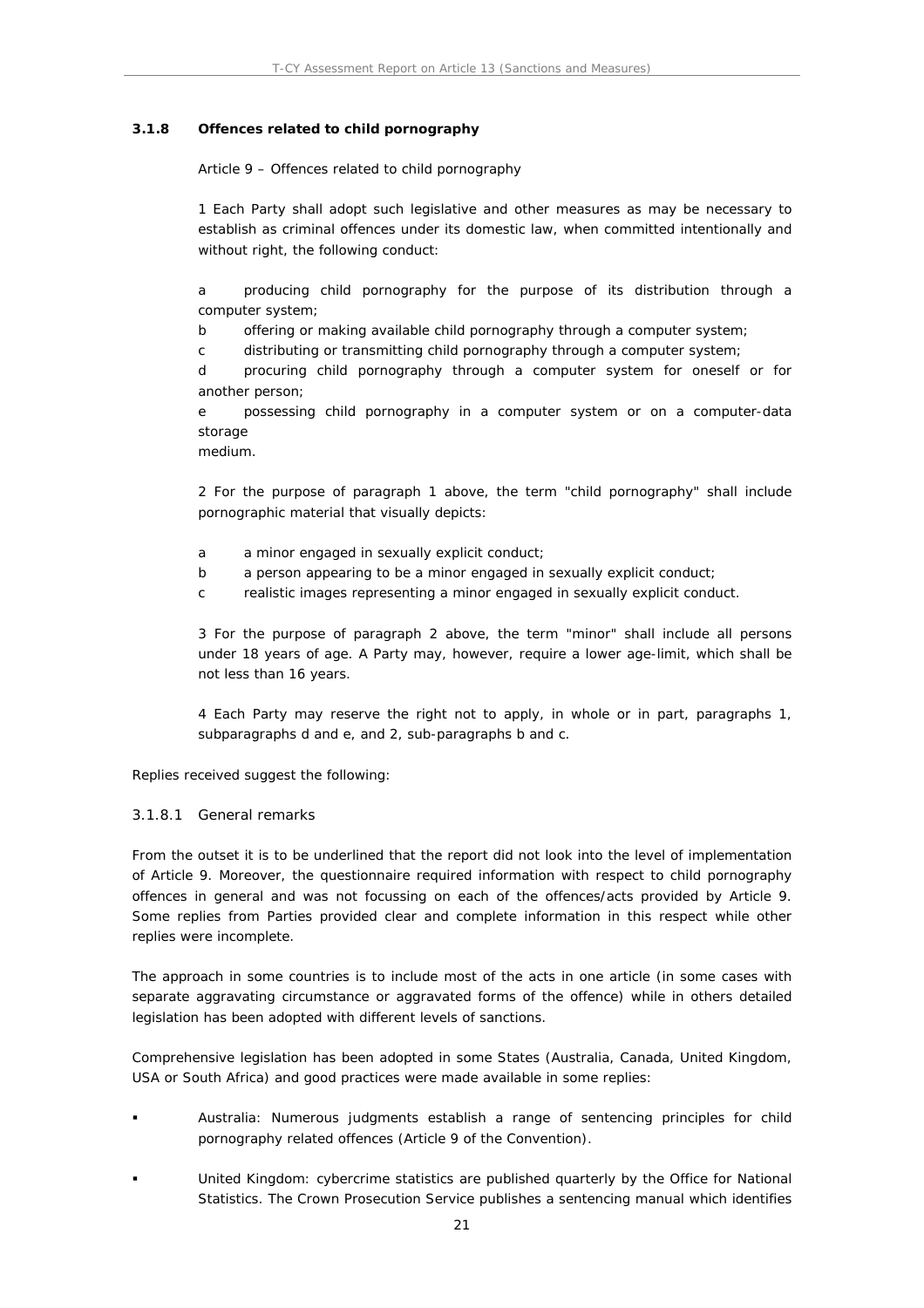potential aggravating and mitigating factors, including on offences under the Computer Misuse Act 1990 [\(http://www.cps.gov.uk/legal/s\\_to\\_u/sentencing\\_manual](http://www.cps.gov.uk/legal/s_to_u/sentencing_manual));

- USA: Department of Justice press releases in cyber cases [\(https://www.justice.gov/criminal-ceos/press-releases-2017](https://www.justice.gov/criminal-ceos/press-releases-2017));
- Denmark: Guidelines for the prosecution service on child pornography cases available; Guidelines on cybercrime – planned.
- 3.1.8.2 Aggravating circumstances and aggravated forms in the determination of the penalty for child pornography offences

Aggravating circumstances and aggravated offences are provided in the legislation of Parties to be considered in the sentencing of offenders for child pornography offences according to their legal system. These may refer to a child with mental impairment or under care (Australia), possession of a large amount child pornography (Italy), makes a profession or habit of committing the respective offences (Netherlands), commits the acts professionally or with profit purposes (Canada, Portugal), publication on internet (Albania), the number of images/videos of child pornography involved in the offence, if any of the images/videos of child pornography involved a prepubescent child/child under 12-years-old, and if any of the images/videos involved sadistic or masochistic conduct or other depictions of violence (United States), child pornography is degrading or involve violence against a child (South Africa).

Standards provided by the Lanzarote Convention<sup>31</sup> with respect to aggravating circumstances<sup>32</sup> are reflected in the legislation of many States analysed (Armenia, Austria, Azerbaijan, Croatia, Finland, Hungary, Luxembourg, Malta, Mauritius, Norway, Portugal, Spain, Switzerland, Philippines). Such circumstances my be provided for through general aggravating circumstances for any offence (e.g. in Romania).

In addition, aggravating circumstances may refer to other aspects. For example, the use of minors for the purpose of producing pornographic materials (Albania), the written material reproduces an actual or realistic activity (Germany), provides child pornography to unspecified persons or a number of persons, or displays it in public (Japan).

In a number of Parties, child pornography offences committed via computer systems or other means of data storage represent an aggravated offence with more severe penalties (e.g. Albania, Romania). Child pornography offences specific to the online environment and carrying more severe penalties are provided in a number of Parties. For example, offences relating to the use of carriage service (meaning the Internet, social media platforms and online services as well as mobile and wired communication) for child pornography material or child abuse material (Australia), committed by press, film, radio, television, using a network for electronic

<sup>&</sup>lt;sup>31</sup> Council of Europe Convention on the Protection of Children against Sexual Exploitation and Sexual Abuse http://www.coe.int/en/web/conventions/full-list/-/conventions/treaty/201

<sup>32</sup> Article 28 – Aggravating circumstances

Each Party shall take the necessary legislative or other measures to ensure that the following circumstances, in so far as they do not already form part of the constituent elements of the offence, may, in conformity with the relevant provisions of internal law, be taken into consideration as aggravating circumstances in the determination of the sanctions in relation to the offences established in accordance with this Convention:

b. the offence seriously damaged the physical or mental health of the victim;

c. the offence was preceded or accompanied by acts of torture or serious violence;

d. the offence was committed against a particularly vulnerable victim;

e. the offence was committed by a member of the family, a person cohabiting with the child or a person having abused his or her authority;

f. the offence was committed by several people acting together;

g. the offence was committed within the framework of a criminal organisation;

h. the perpetrator has previously been convicted of offences of the same nature.

Explanatory Report, 194

<sup>[...]</sup> These circumstances must not already form part of the constituent elements of the offence. [...]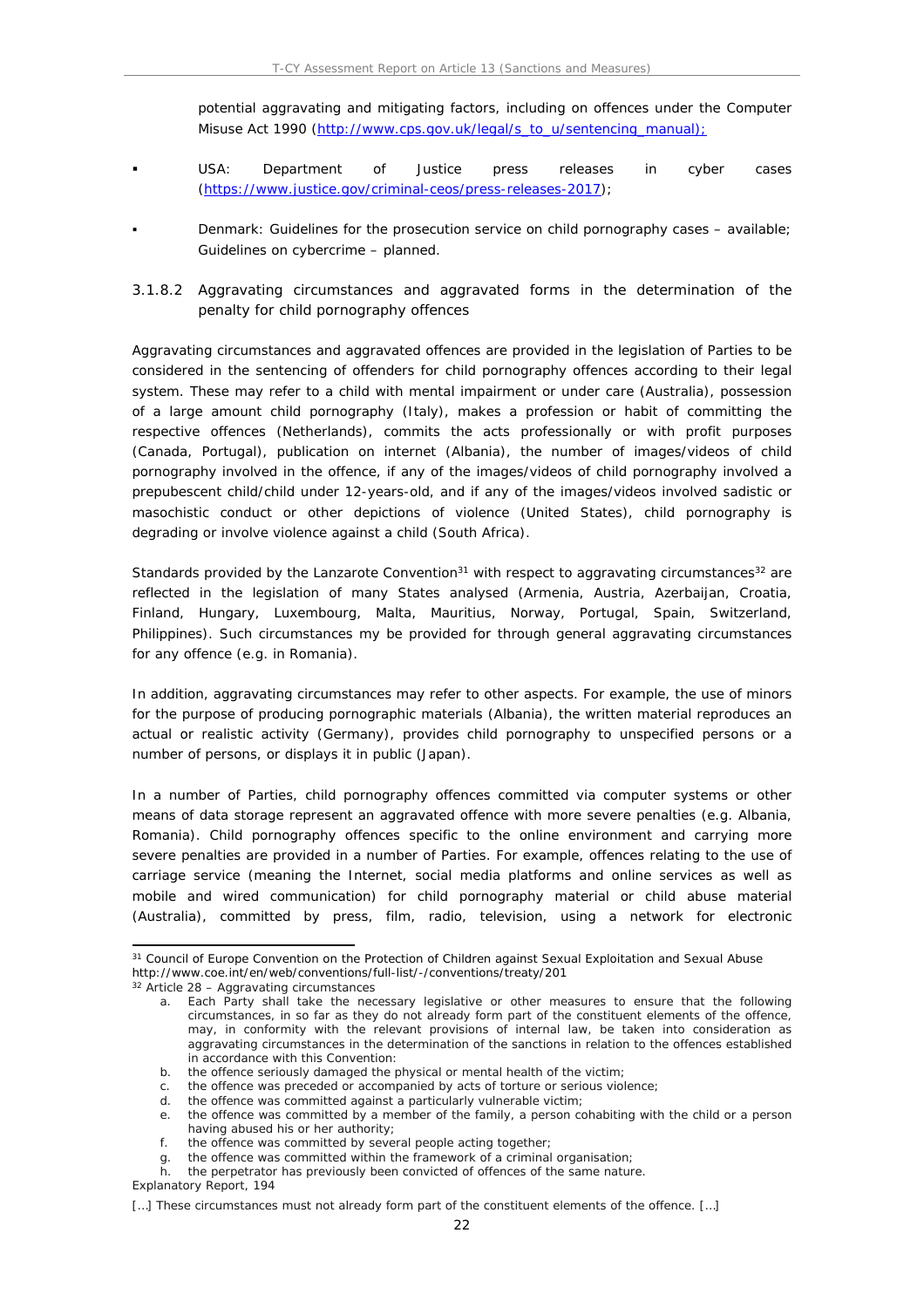communication to distribute the representation of a minor to an undetermined public (France), using information and communications technologies or other means (Lithuania), procures or possesses via electronic media or otherwise items or performances (Switzerland).

#### 3.1.8.3 Minimum and maximum sanctions

The minimum and maximum sanctions vary considerably among the Parties and different legal systems. For example, unless otherwise specified, Commonwealth offences carry maximum penalties, rather than fixed penalties. Commonwealth offences do not generally carry minimum penalties. Sentencing is a matter of judicial discretion.

Penalties under Canadian criminal law depend in the first instance on the categorization of the offence as summary or indictable. These categories correspond historically to the common law distinction between misdemeanours and felonies respectively based on the perceived seriousness of the offences that fall within each category. Some offences are "hybrid", allowing the prosecutor to choose whether to proceed summarily or by indictment and thereby opt for the higher maximum penalties reserved for indictable offences.

In any case, comparable data under this report need to take into account the complexity of the article, different legal systems and approaches taken by Parties. For example, under Romanian legislation, child pornography committed via a computer system or other means of data storage is an aggravated form of the traditional offences of child pornography with higher penalties while other countries may follow a different approach. Data provided for this report only permit an unprecise analysis of the minimum and maximum penalty for this offence (often but not always the maximum of the penalty referring to aggravated offences or by applying aggravating circumstances).

Minimum penalties provided by the law range from no mandatory minimum (Australia, Cyprus, Czech Republic<sup>33</sup>, France, Netherlands, Norway) or fine to deprivation of liberty. In Italy there is no minimum provided for deprivation of liberty.

In the United Kingdom, summary conviction has a maximum of 6 months and / or a fine, and for conviction on indictment a maximum of 10 years deprivation of liberty. The offence under section 160 of the Criminal Justice Act 1988 (simple possession of indecent photographs and/or pseudophotographs of children) is an offence under section 160 (a "pseudo-photograph" is an image that appears to be a photograph) and is subject to a maximum of 5 years deprivation of liberty.

In the United States of America, sanctions for producing child pornography for the purpose of distribution through a computer system (Art. 9. 1a) and offering or making available child pornography through a computer system (Art. 9. 1b) are for:

- first offence: a mandatory minimum of 15 years, and a maximum of 30 years;
- second offence: a mandatory minimum of 25 years, and a maximum of 50 years;
- third offence: a mandatory minimum of 35 years, and a maximum of life sentence.

Concerning distributing or transmitting child pornography through a computer system (Art. 9. 1c.) and procuring child pornography through a computer system (Art. 9. 1d), the mandatory minimum is five years and the maximum is 20 years. However, certain prior convictions will increase the mandatory minimum to 15 years and the maximum to 40 years.

For possessing child pornography in a computer system or on a computer-data storage medium (Art. 9. 1e), there is no minimum sentence, and the maximum sentence is 10 years; however,

<sup>&</sup>lt;sup>33</sup> In case that criminal offence prescribes prison sentence of up to one year, according to jurisprudence minimum penalty is one day.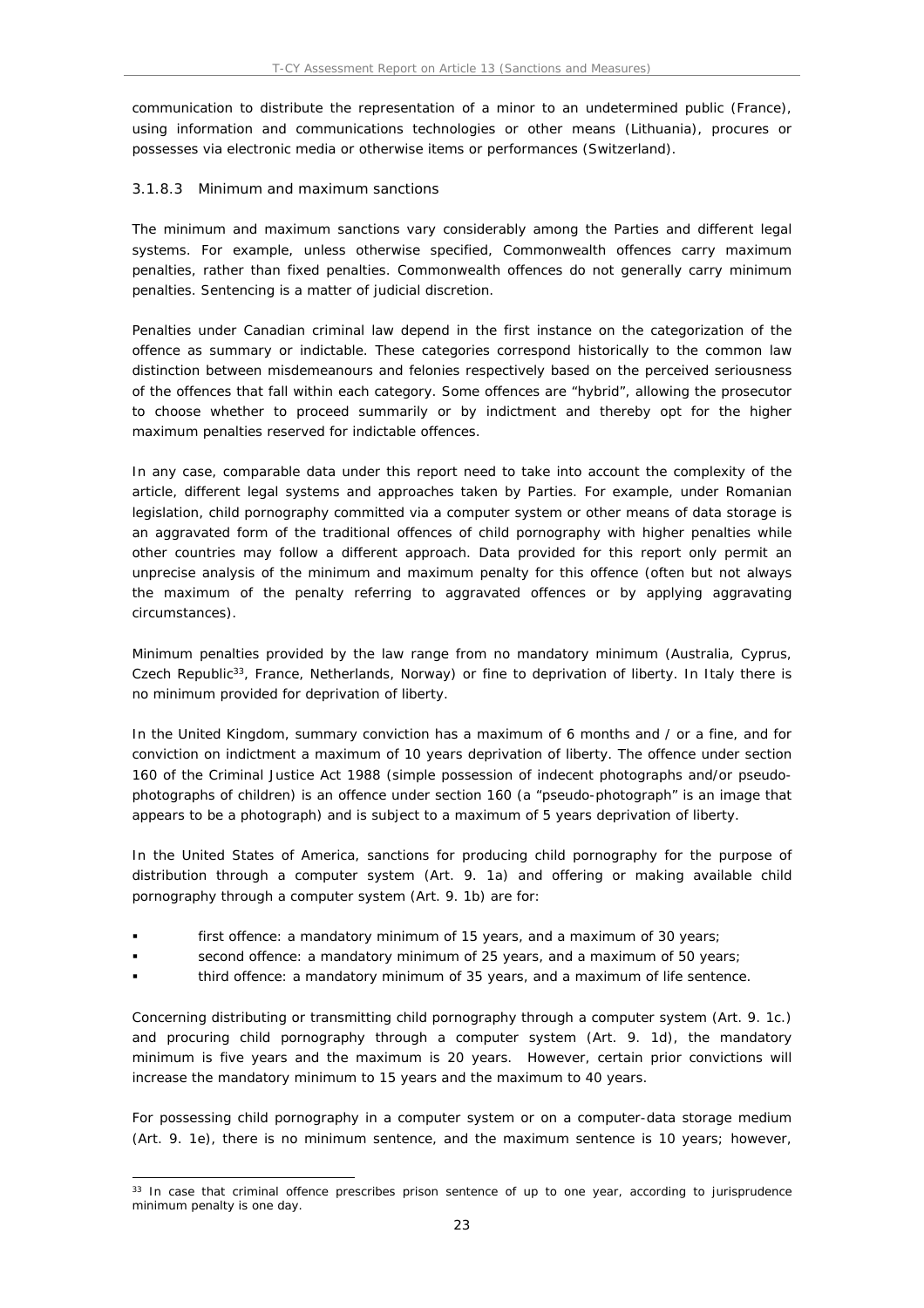certain prior convictions will result in a mandatory minimum of 10 years and a maximum of 20 years.

In South Africa, the minimum/maximum penalty is at the discretion of the court.

Other examples of minimum penalty include community service (Italy), fine (Albania, Armenia, Azerbaijan, Bosnia and Herzegovina, Denmark, Finland, Georgia, Germany, Iceland, Japan, Latvia, Luxembourg, Morocco, Poland, Spain, Switzerland, Tonga), 1 year (Croatia, Canada, Republic of Moldova), 2 years deprivation of liberty (Bulgaria, Romania) or 5 years (Panama).

Maximum sentences (including with aggravating circumstances and for aggravated offences) vary between 4 years (Armenia, Estonia, Georgia, Republic of Moldova, Norway), 8 years (Bulgaria, Czech Republic, Hungary, Portugal, Serbia, Slovenia, FYROM) and 10 years (Cyprus, Germany, Montenegro, Spain, Tonga) or 7 to 25 years deprivation of liberty (Australia) and 30 years (Mauritius).

#### 3.1.8.4 Sentencing principles

With regard to sentencing principles most of the States did not provide information or reported that such guidelines are not in place.

In Australia, numerous judgments establish a range of sentencing principles for child pornography related offences (Article 9 of the Convention). For example, unless exceptional circumstances exist, a sentence involving an immediate term of deprivation of liberty is ordinarily warranted<sup>34</sup>. Other sentencing principles for child pornography matters include:

- General deterrence is the primary sentencing consideration for offending involving child pornography;
- Less or limited weight is given to an offender's prior good character;
- Offending involving child pornography occurs on an international level and is becoming increasingly prevalent with the advent of the Internet as an accessible means of allowing people to access and obtain child pornography;
- Offending involving child pornography is difficult to detect given the anonymity provided by the Internet;
- There is a paramount public interest objective in promoting the protection of children as the possession of child pornography is not a victimless crime – children are sexually abused in order to supply the market;
- The fact that an offender does not pay to access a child pornography website, or was not involved in the distribution or sale of child pornography, does not mitigate the offending.

In Canada, responsibility for prosecutions is shared between federal and provincial governments. Both levels of government have created manuals for prosecutors that provide binding policy guidance, as well as practice memoranda on specific issues. Some of these materials are available to the public (for example, Volume 1 of the Public Prosecution Service of Canada's Deskbook<sup>35</sup>), while others are solely for internal use by these agencies (as their contents contain privileged legal advice to prosecutors). Some provinces have chosen to publish their guidance to prosecutors that is relevant to Convention offences e.g. Alberta has a Cybercrime Prosecutions section in their Crown Prosecutor's Manual<sup>36</sup>.

<sup>34</sup> *R v Jongsma* (2004) 150 A Crim R 386 at [395]; *Hill v Western Australia* [2009] WASCA 4 at [28]; *R v Booth* [2009] NSWCCA 89 at [48]; *R v Sykes* [2009] QCA 267 at [24]; *DPP v Groube* [2010] VSCA 150 at [24*]; DPP (Cth) v D'Alessandro* (2010) 26 VR 477 at 483-4, [21]; *DPP (Cth) v Guest* [2014] VSCA 29 at [23-24]; *DPP v Smith* [2010] VSCA 215 at [23, 26-29]; *R v De Leeuw* [2015] NSWCCA 183 [at 24].

<sup>35</sup> http://www.ppsc-sppc.gc.ca/eng/pub/fpsd-sfpg/fps-sfp/tpd/index.html

<sup>36</sup> [https://justice.alberta.ca/programs\\_services/criminal\\_pros/crown\\_prosecutor/Pages/cybercrime\\_prosecutions.aspx](https://justice.alberta.ca/programs_services/criminal_pros/crown_prosecutor/Pages/cybercrime_prosecutions.aspx)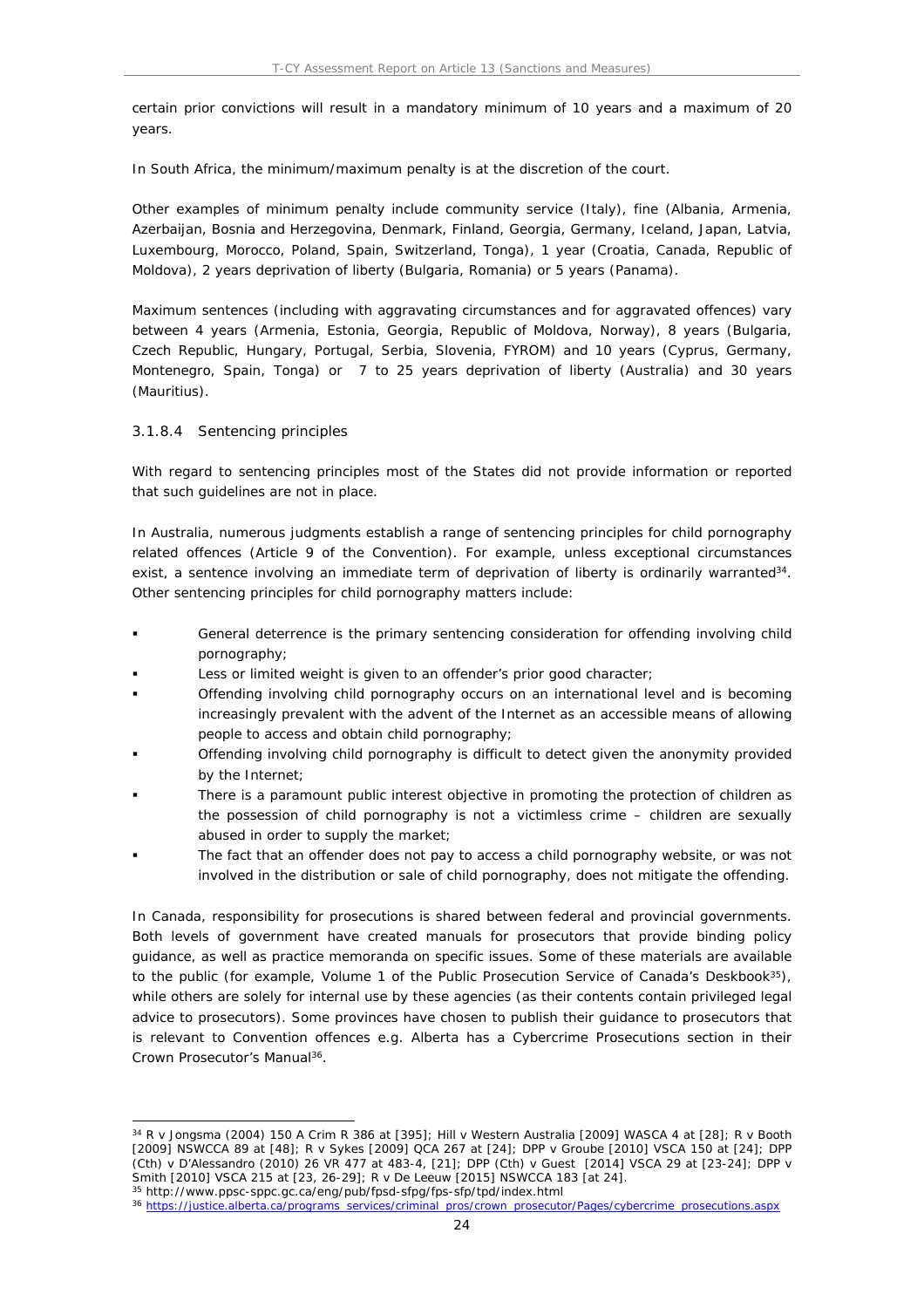In Denmark there are existing guidelines for the prosecution service on child pornography cases and work was ongoing on guidelines on the entire cybercrime area for the prosecution service.

In Spain the Spanish General Prosecutor´s Office issued Instruction 2/2015 regarding "Child Pornography Crimes after the reform carried out by Organic Act 1/2015". This Instruction states that for the specific case of "possession of child pornography" (Article 189.5 CC and article 9.1 e) Convention) in order to individualize the penalty to be stated in the Prosecution Indictment, Prosecutors have to take into account the concurrence of any of the aggravating circumstances stated in Article 189.2CC, though those circumstances are not applicable in cases of possession but only in cases of conducts enclosed by Article 9.1 a), b) and c) of the Convention that is, Article 189.1CC

#### 3.1.8.5 Attempt, aiding and abetting

An attempt to commit any of the offences provided by Article 9 is punishable in some jurisdictions only when the law specifies it. Thus by providing only some general rules in the questionnaire but in the absence of clear information for each specific offence no clear conclusions could be drawn for the purpose of this report.

The United Kingdom stated that the common law covers aiding and abetting and any attempt to commit an indictable offence is in itself an offence under section 1 of the Criminal Attempts Act 1981. Anyone aiding, abetting counselling or procuring an offence will be punished as the principal offender under section 8 of the Accessories and Abettors Act 1861.

Attempt does not seem to be punished in Armenia, Austria, Dominican Republic and Japan.

A legal person is liable (criminal or administrative liability) in most of the Parties. It is not provided for child pornography offences or/and any offence in some States (Armenia, Italy, Slovenia).

#### <span id="page-24-0"></span>**3.1.9 Offences related to infringements of copyright and related rights**

Article 10 – Offences related to infringements of copyright and related rights

1 Each Party shall adopt such legislative and other measures as may be necessary to establish as criminal offences under its domestic law the infringement of copyright, as defined under the law of that Party, pursuant to the obligations it has undertaken under the Paris Act of 24 July 1971 revising the Bern Convention for the Protection of Literary and Artistic Works, the Agreement on Trade-Related Aspects of Intellectual Property Rights and the WIPO Copyright Treaty, with the exception of any moral rights conferred by such conventions, where such acts are committed wilfully, on a commercial scale and by means of a computer system.

2 Each Party shall adopt such legislative and other measures as may be necessary to establish as criminal offences under its domestic law the infringement of related rights, as defined under the law of that Party, pursuant to the obligations it has undertaken under the International Convention for the Protection of Performers, Producers of Phonograms and Broadcasting Organisations (Rome Convention), the Agreement on Trade-Related Aspects of Intellectual Property Rights and the WIPO Performances and Phonograms Treaty, with the exception of any moral rights conferred by such conventions, where such acts are committed wilfully, on a commercial scale and by means of a computer system.

3 A Party may reserve the right not to impose criminal liability under paragraphs 1 and 2 of this article in limited circumstances, provided that other effective remedies are available and that such reservation does not derogate from the Party's international obligations set forth in the international instruments referred to in paragraphs 1 and 2 of this article.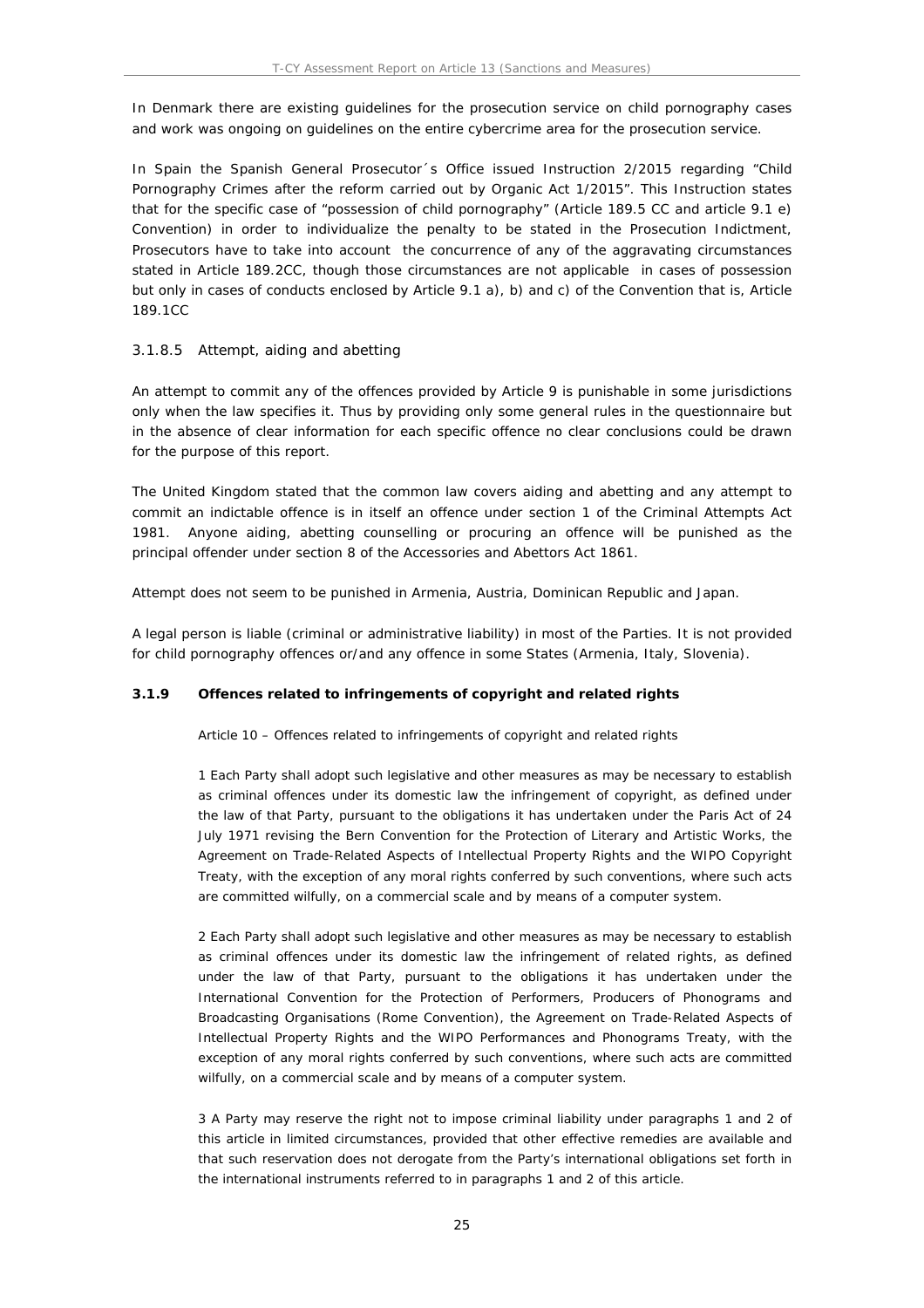Replies received suggest the following:

- Article 10 of the Convention covers a vast and diverse array of criminal acts related to a computer system. Copyright infringements, infringements of related rights and other acts against intellectual property fall under this provision. Consequently, the Convention itself, in article 10 para. 3, provides for the possibility for Parties to foresee, under certain circumstances, to use "other effective remedies" instead of criminal liabilities.
- In practice and according to numerous responding States, the national offences (often more than one offence, in different pieces of legislation) established according to article 10 of the Convention take into account this wide area of application.
- Sanctions and measures for the standard form of the offence reach from a fine (Belgium, Denmark, Finland, Georgia, Germany, Luxembourg, Malta, Montenegro, Morocco, Netherlands, Poland, Serbia, Slovenia, Switzerland, Tonga, Ukraine, United Kingdom, USA) or a pecuniary punishment (Albania, Armenia, Azerbaijan, Canada, Estonia, Iceland) to community service and imposing of a fine (Latvia, Lithuania, Moldova), to the deprivation of liberty ranging from 1 month Portugal) to up to 7 years (Romania).
- The average maximum sentence provided by the law of the responding States for the standard form of the offence lies between 2 and 5 years of deprivation of liberty (Albania, Bosnia and Herzegovina, Canada, Croatia, Czech Republic, Dominican Republic, Finland, France, Georgia, Germany, Iceland, Italy, Latvia, Lithuania, Luxembourg, Malta, Mauritius, Netherlands, Norway, Portugal, Slovakia, South Africa, Spain, "The Former Yugoslav Republic of Macedonia", Tonga).
- In cases where legal or natural persons doing business are involved, the measure of disqualification or exclusion from competition as practiced by some States may be a promising approach.
- In practice, the volume of copyright-related crimes has grown constantly over the last decade. In some cases, this has led to the result that the applicable sanctions have been raised by legislators and tougher sanctions have been imposed by the judiciary.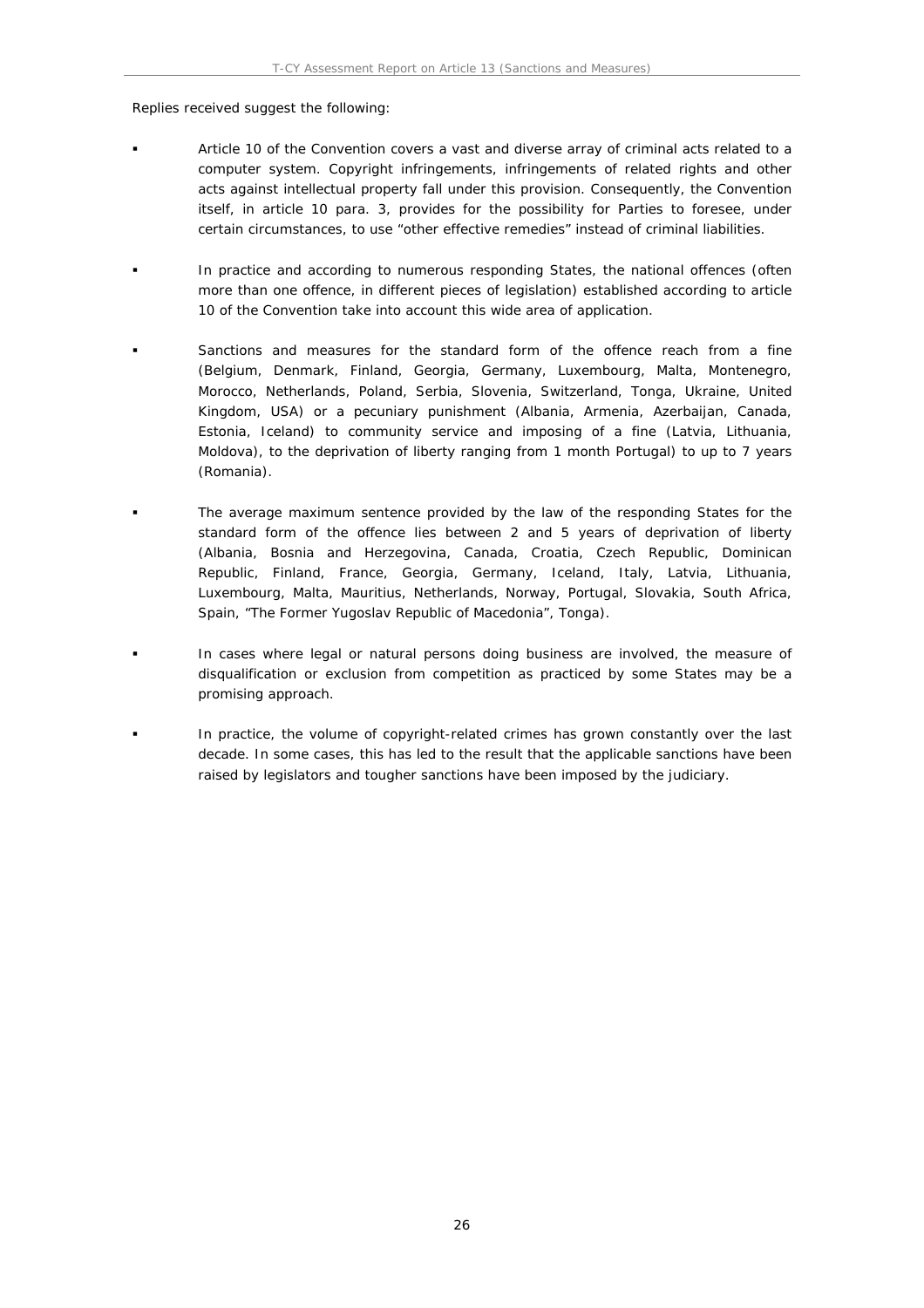#### <span id="page-26-0"></span>**3.1.10 Summary**

The table below summarizes the range of different sanctions applicable to the Convention offences. In each case, the stated sanction is the maximum available under the legislative provision, in the absence of any aggravating factors (discussed further below). Both the "lowest sanction" and "highest sanction" columns therefore indicate the maximum sanction available for the basic offence, *not* the minimum that may be imposed.

| Offence                                     | Lowest<br>maximum<br>sanction | Respondent          | Highest<br>maximum<br>sanction | Respondent <sup>37</sup> |
|---------------------------------------------|-------------------------------|---------------------|--------------------------------|--------------------------|
| Art 2: Access                               | Fine                          | Bulgaria            | 10 years                       | Australia, Canada        |
| Art 3: Interception                         | 6 months                      | Austria             | 10 years                       | Canada, Mauritius        |
| Art 4: Data<br>Interference                 | Fine                          | Armenia             | 10 years                       | Australia, Mauritius     |
| Art 5: System<br>Interference               | Fine                          | Bulgaria            | 10 years                       | Mauritius                |
| Art 6: Devices<br>(Supply)                  | 6 months                      | Austria             | 10 years                       | <b>United States</b>     |
| Art 6: Devices<br>(Possession)              | 3 months                      | Austria             | 10 years                       | <b>United States</b>     |
| Art 7: Forgery                              | 1 year                        | Austria             | 10 years                       | Italy                    |
| Art 8: Fraud                                | 6 years                       | Spain               | 10 years                       | Mauritius                |
| Art 9: Child<br>pornography<br>(Supply)     | 2 years                       | Albania             | 30 years                       | <b>United States</b>     |
| Art 9: Child<br>pornography<br>(Possession) | 2 years                       | Albania             | 20 years                       | <b>United States</b>     |
| Art 10: IPR                                 | Community<br>service          | Moldova,<br>Morocco | 10 years                       | Japan                    |

The majority of Parties provide for enhanced penalties in a wide range of different aggravating circumstances:

- Victims/targets
	- e.g. "computers systems of public importance" (Albania, Azerbaijan, Bosnia, Croatia, Estonia, France, Germany, Italy, Latvia, Lithuania, Montenegro, Portugal, South Africa, Philippines, "the former Yugoslav Republic of Macedonia")
	- e.g. "grave consequences" (Albania, Bulgaria, Estonia, Montenegro, Serbia)
	- e.g. "protected" or "secret" information (Bulgaria, Denmark, Estonia, Portugal, South Africa, Morocco)
- Perpetrators
	- e.g. repeat offenders (Azerbaijan, Belgium, Georgia, Norway) and concealing identity (Croatia)
	- e.g. involved in a criminal organisation (Azerbaijan, Finland, France, Germany, Latvia, Moldova)
	- e.g. those considered "insiders" within the victim organisation (Belgium, South Africa, Panama)

 $37$  The listed jurisdictions are examples, rather than a complete list.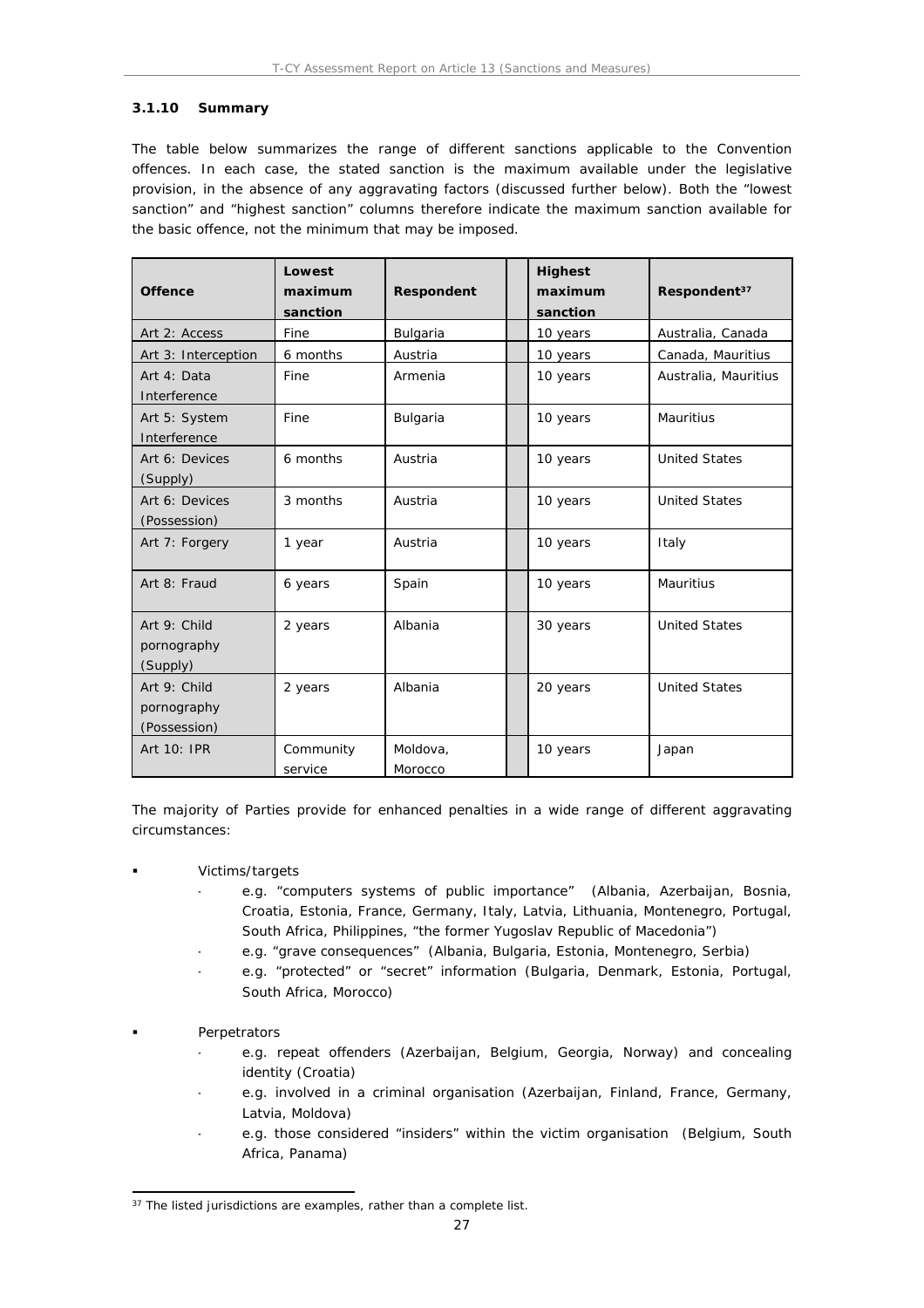Express recognition of specified aggravating circumstances enables substantive criminal law to be more nuanced in its treatment of certain forms of conduct and, in the context of cybercrime, can be viewed as particularly valuable for the integrity offences, where the breadth of conduct covered can lead to concerns about "vagueness"<sup>38</sup> and over-criminalization.

Critically, the range of aggravating circumstances also serves to mitigate the discrepancies identified above between respondents in respect of the treatment of offences. The following table illustrates the position of the "lowest sanction" countries if aggravating circumstances are present.

| Offence                           | <b>Basic</b><br>maximum | Aggravated<br>maximum | Respondent |
|-----------------------------------|-------------------------|-----------------------|------------|
| Art 2: Access                     | Fine                    | 1-8 years             | Bulgaria   |
| Art 3: Interception               | 6 months                | 2-3 years             | Austria    |
| Art 4: Data Interference          | Fine                    | 2 years               | Armenia    |
| Art 5: System<br>Interference     | Fine                    | 3 years               | Bulgaria   |
| Art 6: Devices (Supply)           | 6 months                | 2-3 years             | Austria    |
| Art 6: Devices<br>(Possession)    | 6 months                | 2-3 years             | Austria    |
| Art 7: Forgery                    | 1                       | 1-10 years            | Austria    |
| Art 8: Fraud                      | 6                       | 8 years               | Spain      |
| Art 9: Child porn<br>(Supply)     | 2                       | 5 years               | Albania    |
| Art 9: Child porn<br>(Possession) | $\overline{2}$          | 5 years               | Albania    |
| Art 10: Copyright                 | Community service       | 5 years               | Moldova    |

The respondent Parties and Observer States have only provided information about currently applicable sanctions, not about whether and how these may have changed over time. However, where available, such longitudinal trends can provide an interesting and valuable insight into the changing perception of cybercrime amongst policy makers and legislators.

The level of sanctions for the computer-related crimes, i.e. fraud and forgery, do not appear to evidence any significant divergence from that applicable to the traditional offences. This is not surprising given that ICTs are simply tools for committing the same underlying offence. Indeed, for many Parties and Observer States, Articles 7 and 8 of the Convention have been implemented through amendments to existing criminal provisions, rather than stand-alone offences (e.g. UK).

For the content-related offences, i.e. child pornography and copyright infringement, there appears to have been a significant increase in the applicable sanction over recent years, which reflects the fact that the volume of such crimes has grown rapidly in a cyber-environment, where the ease of copying and distribution are of a qualitatively different nature to traditional practices. In the UK, for example, the maximum sanction for making indecent images has risen from 3 to 10 years, over recent decades, while the corresponding sanction for possession has risen from 6 months to 5 years.<sup>39</sup> For the computer-integrity offences, there has also been a noticeable trend showing an increase in the level of sanction over time, as the key role of ICTs to the functioning of modern economies and society has been recognized.

<sup>38</sup> See *US v Drew*, 259 FRD 449 (CD Cal 2009).

<sup>&</sup>lt;sup>39</sup> See Protection of Children Act 1978, s. 6(2) and Criminal Justice Act 1988, s. 160, respectively.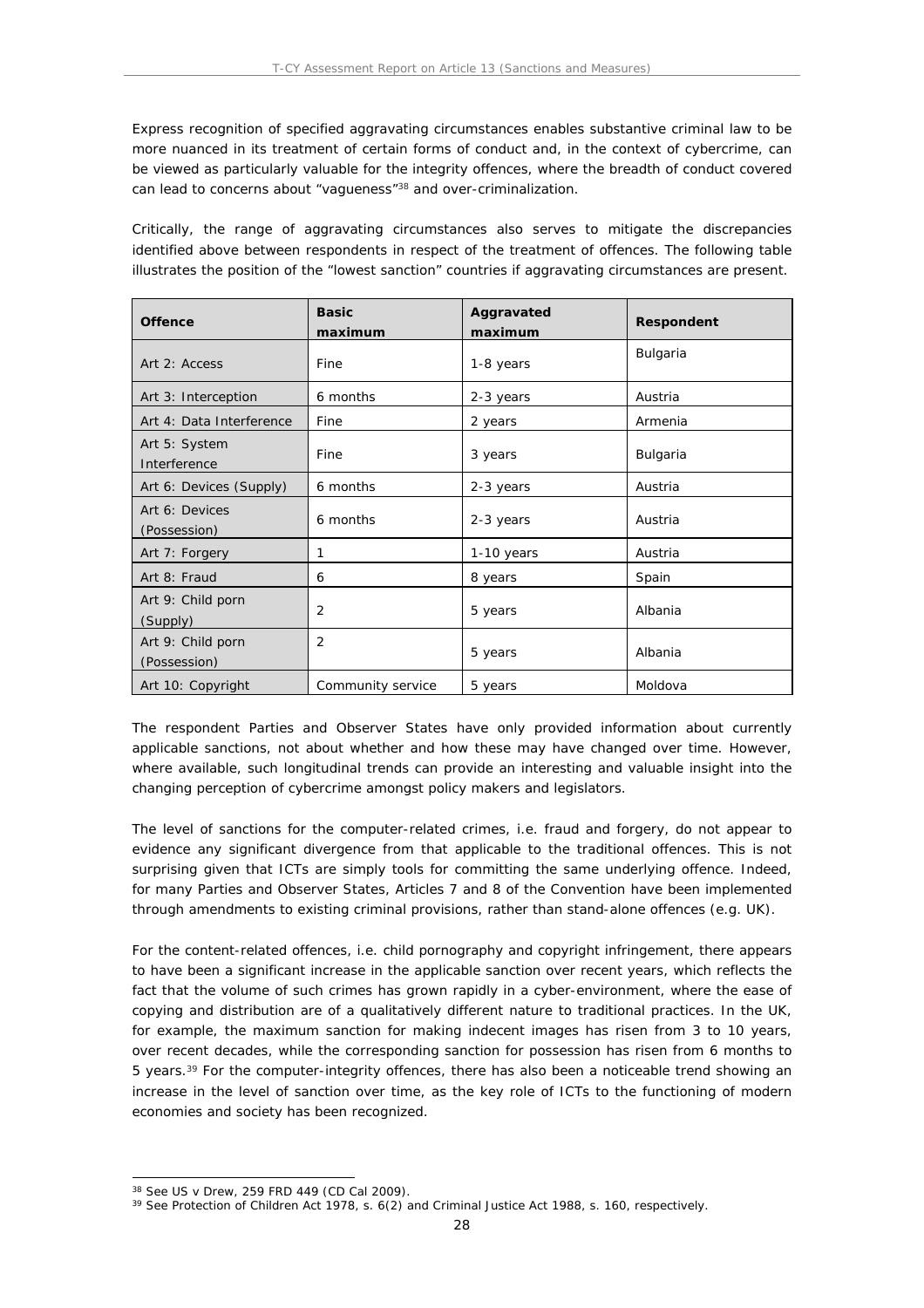While these trends may be apparent from the evolving statutory treatment of the Convention offences, and reflect changing public policy priorities, they are not necessarily reflected in the practice of the courts at the point of sentencing.

### <span id="page-28-0"></span>**3.2 Offences under Articles 2 to 10 committed by legal persons**

While the Convention obliges the Parties to impose sanctions on legal persons, the nature of those sanctions is left to the Parties to decide, whether criminal, civil or administrative. This reflects the fact that in some Parties the criminal law is not generally applicable to legal persons (e.g. Germany).<sup>40</sup> However, it is also worth noting that studies indicate that the imposition of administrative fines, rather than criminal sanctions, is less costly to impose, due to the lower evidential threshold and simpler procedures, which means they can be seen as more "effective".<sup>41</sup>

In contrast to the treatment of natural persons, the liability of legal persons is generally addressed in a uniform manner under domestic criminal law. In the vast majority of respondents, the criminal code has general provisions providing for the liability of legal persons, which are then either referenced in the provisions implementing the Convention offences or are applicable by virtue of general principles. Only Armenia indicated that its legal system does not lay down sanctions for legal persons. In Japan, regarding criminal sanctions, the picture varies between the offences as described in the following table; while, in addition to criminal sanctions, civil law etc. states that a legal person may be liable to compensate any damages caused by the offence committed by its representative or employees.

| Offence                         | Criminal liability of legal persons |
|---------------------------------|-------------------------------------|
| Art 2: Illegal access           | No                                  |
| Art 3: Illegal interception     | Yes                                 |
| Art 4: Data interference        | No                                  |
| Art 5: System interference      | No                                  |
| Art 6: Misuse of devices        | No                                  |
| Art 7: Computer-related forgery | No                                  |
| Art 8: Computer-related fraud   | No                                  |
| Art 9: Child pornography        | Yes                                 |
| Art 10: Copyright infringement  | Yes                                 |

Except for those States mentioned above, the primary form of sanction, as implied by article 13(2) of the Convention, is monetary, which could include a fine, restitution or an account of profits<sup>42</sup> or an award of damages or compensation to the victim (as remedies).

Among the respondents, the level of fine may be prescribed as a maximum, but it is calculated in accordance with varying criteria:

- As a percentage of the legal entity's revenues (e.g. Poland, 3% of annual revenue in the year the offence was committed is the maximum allowable fine);
- Some multiple of the financial gain accrued from the offence (e.g. Hungary, three times the financial gain);
- Some multiple of the damage caused by the offence (e.g. Montenegro, between two and a hundred times);
- Some multiple of the fine that could be imposed on a natural person (e.g. Australia, Dominican Republic and France);
- Some multiple of a specified daily rate (e.g. Austria).

<sup>40</sup> See generally Vermeulen, G.; de Bondt, W.; Ryckman, C., *Liability of legal persons for offences in the EU*, Maklu, 2012.

<sup>41</sup> See Faure, M.; Ogus, A.; Philipsen, N., "Curbing consumer financial losses: The economics of regulatory enforcement", *Law and Policy,* 2009, vol. 31, 174.

<sup>42</sup> Commonly used for copyright infringements.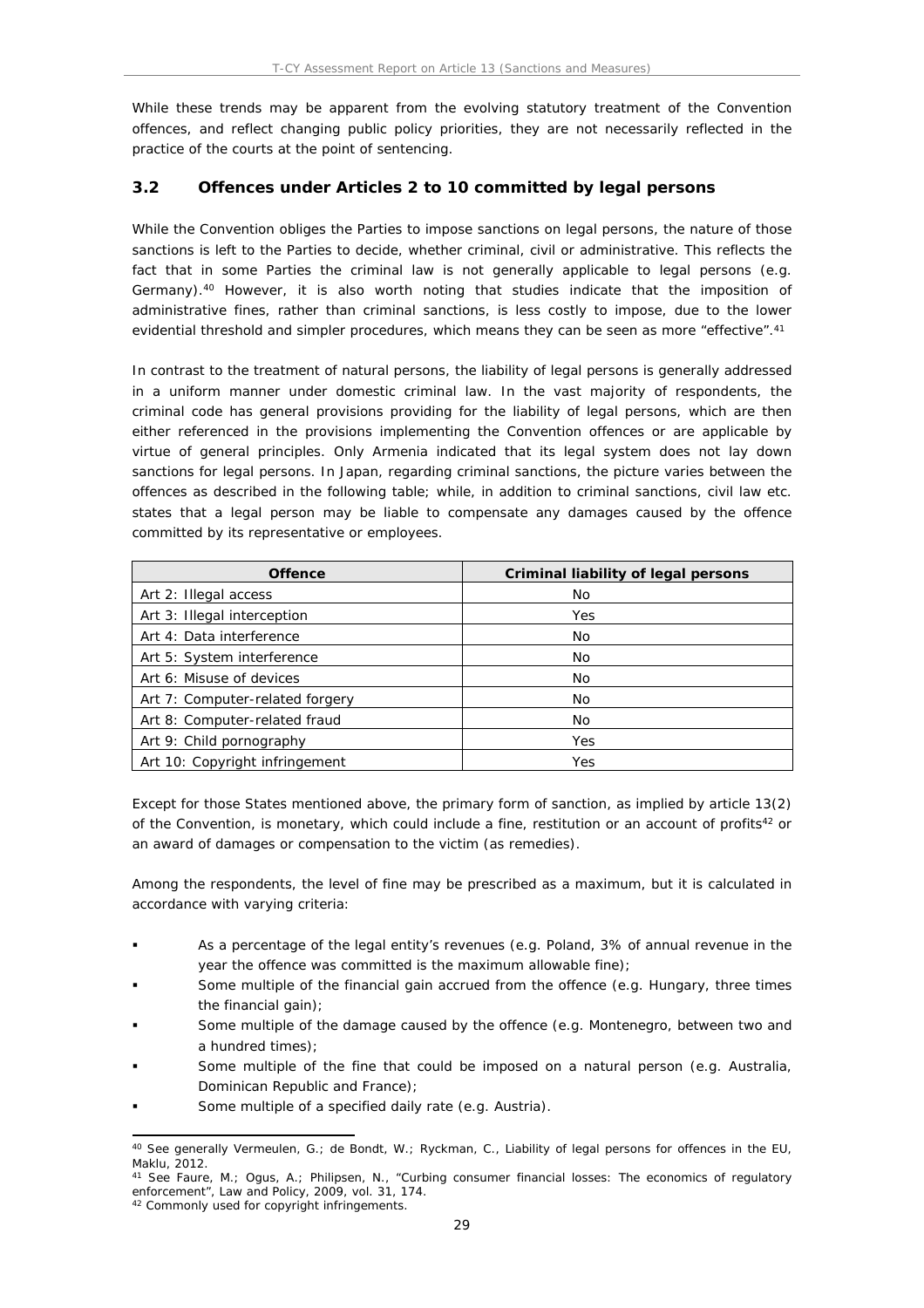The level of the fine may also be enhanced for specified offences, such as drug trafficking (e.g. Luxembourg). In some jurisdictions, a fine may take the form of suspended sentence, not becoming payable unless and until the legal person has been found liable for other criminal offences within a set period of time, e.g. between one and five years (e.g. Bosnia Herzegovina and Croatia).

In addition to monetary penalties, States have provided a range of supplemental sanctions. At one extreme, the legal entity itself may be liquidated or dissolved (e.g. Azerbaijan, Belgium, Moldova, Portugal and Spain). More commonly, the legal person may have its licence or authorisation to engage in an activity revoked (e.g. Norway). Such a ban may be imposed either on a temporary or permanent basis (e.g. Belgium). This sanction is obviously only available where the activity is subject to some form of prior licensing or authorisation regime, which will vary considerably between the parties. In some parties, general commercial activity can require authorisation, while in most parties, only specific sectors are subject to such controls, such as telecommunications. Another option is to intervene at the level of corporate governance, imposing judicial supervision over the activities of the legal person for a period of time (e.g. Dominican Republic, Malta, US), effectively imposing a prior restraint on the legal person, akin to an authorisation or licensing regime, although potentially costly to implement.

The seizure or confiscation of property may also be imposed, which is likely where the property had some direct involvement in the criminal conduct, such as machines used in commercial scale copyright infringement (e.g. Bosnia Herzegovina), or the seizure is a form of crime prevention (e.g. Czech Republic).

Another grouping of sanctions relate to legal persons as beneficiaries of the State and the possibility of their withdrawal or deprivation. These benefits may include entitlements to favourable tax treatment (e.g. Panama), or financial subsidies or grants (e.g. Portugal), or exclusion from the right to offer goods and services to the state under public procurement procedures (e.g. Luxembourg, Poland and Italy).

A final sanction concerns publicity obligations, requiring the legal entity to publish an adverse decision (e.g. Albania, Dominican Republic, Poland and Italy). Traditionally, public denunciation of a crime through sentencing remarks can be viewed as a symbolic statement about societal attitudes towards, and toleration of, particular criminal behaviours.<sup>43</sup> However, the coverage given to judicial comments is inevitably generally limited in most countries. As a consequence there have been legislative moves to enhance denunciation as a sanction by requiring offenders to take steps to publicise their own offending, including paying for "prominent advertising" in cases of copyright infringement.<sup>44</sup> Such publicity is designed to "name and shame" and thereby tarnishes the reputation of the entity, with (hopefully) resultant economic consequences.

In some responding States, the sanctions available against legal persons may not be levied on certain categories of legal persons, generally local and public authorities, as well as international organisations (e.g. Bulgaria), or the liability of public authorities may be limited (e.g. Portugal).

Legislation can provide that a director, manager or similar officer of the legal person may be held personally liable for the actions of the legal entity, where that person is held to have the requisite intention or to have acted negligently, such as consenting to the illegal conduct or a negligent failure to supervise or exercise effective control (e.g. Malta, Netherlands, Philippines, and the United States). Lack of supervision or control is expressly recognised as a basis for liability at Article 12(2) of the Convention. In Japan, an advertising company made users of smartphones download a computer virus on the smartphones, which enables the company to withdraw

<sup>43</sup> Smith et al., supra n.12, at 109.

<sup>44</sup> E.g. Directive 2004/48/EC 'on the enforcement of intellectual property rights' (OJ L 195/16, 2.6.2004), at art. 15 'Publication of judicial decisions'.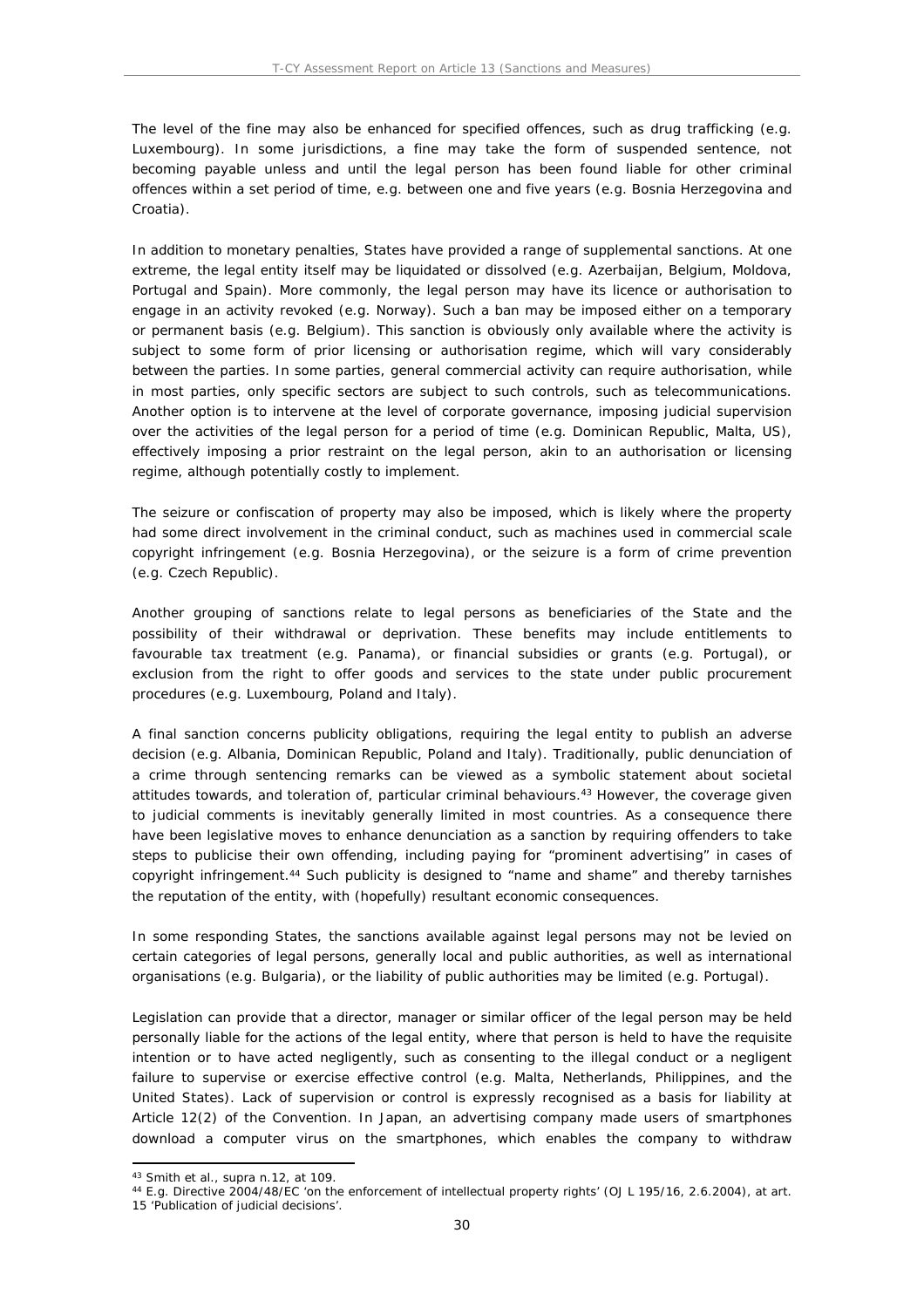telephone book data from the smartphones, for the purpose of sending spam mails. The company and a representative director of the company were fined, and the representative director was sentenced to imprisonment with suspended execution.<sup>45</sup> The imposition of deprivation of liberty on an individual concurrent with any monetary penalty imposed on the corporate entity is likely to heighten both the effective and dissuasive impact of the sanctions regime.

# <span id="page-30-0"></span>**3.3 Offences for attempt, aiding and abetting offences under Articles 2- 10**

**Article 11 – Attempt and aiding or abetting**

1 Each Party shall adopt such legislative and other measures as may be necessary to establish as criminal offences under its domestic law, when committed intentionally, aiding or abetting the commission of any of the offences established in accordance with Articles 2 through 10 of the present Convention with intent that such offence be committed.

2 Each Party shall adopt such legislative and other measures as may be necessary to establish as criminal offences under its domestic law, when committed intentionally, an attempt to commit any of the offences established in accordance with Articles 3 through 5, 7, 8, and 9.1.a and c of this Convention.

3 Each Party may reserve the right not to apply, in whole or in part, paragraph 2 of this article.

Replies received suggest the following:

- almost all the responding countries have general provisions about attempt and/or aiding or abetting;
- an attempt requires an intentional act with the purpose to commit an offence;
- the punishment for attempt is generally within the limits of the punishment prescribed for the complete criminal offence, but the sanction could be less severe according to specific circumstances;
- the punishment for aiding and abetting is generally specified into the criminal code and can be mitigated according to the specific circumstances;
- in some cases, incitement is punished in the same way of aiding and abetting;
- the applicability of attempt to the different offences of the Budapest Convention varies among the responding countries.

### <span id="page-30-1"></span>**3.4 Confiscation of instruments and proceeds**

The Parties and Observer States were asked about two forms of confiscation as sanction. The first, often referred to as forfeiture, involves the instruments or tools used for the commission of a crime, such as computers, mobile phones, SIM cards and USB sticks. The object is to remove the offender's ability to reoffend. The second involves confiscation of any items or proceeds from the commission of an offence, such as copyright infringing DVDs or monies. Here, the object is to seize the economic benefits accrued by an offender, undermining any incentive to engage in the criminal conduct.

As with the "ancillary offences", most Parties have general legal provisions governing both forms of confiscation, rather than provisions specific to the Convention offences. In some countries, the courts may order the destruction of the instruments or proceeds as an alternative to confiscation (e.g. Tonga).

<sup>45</sup> Replies, at 510.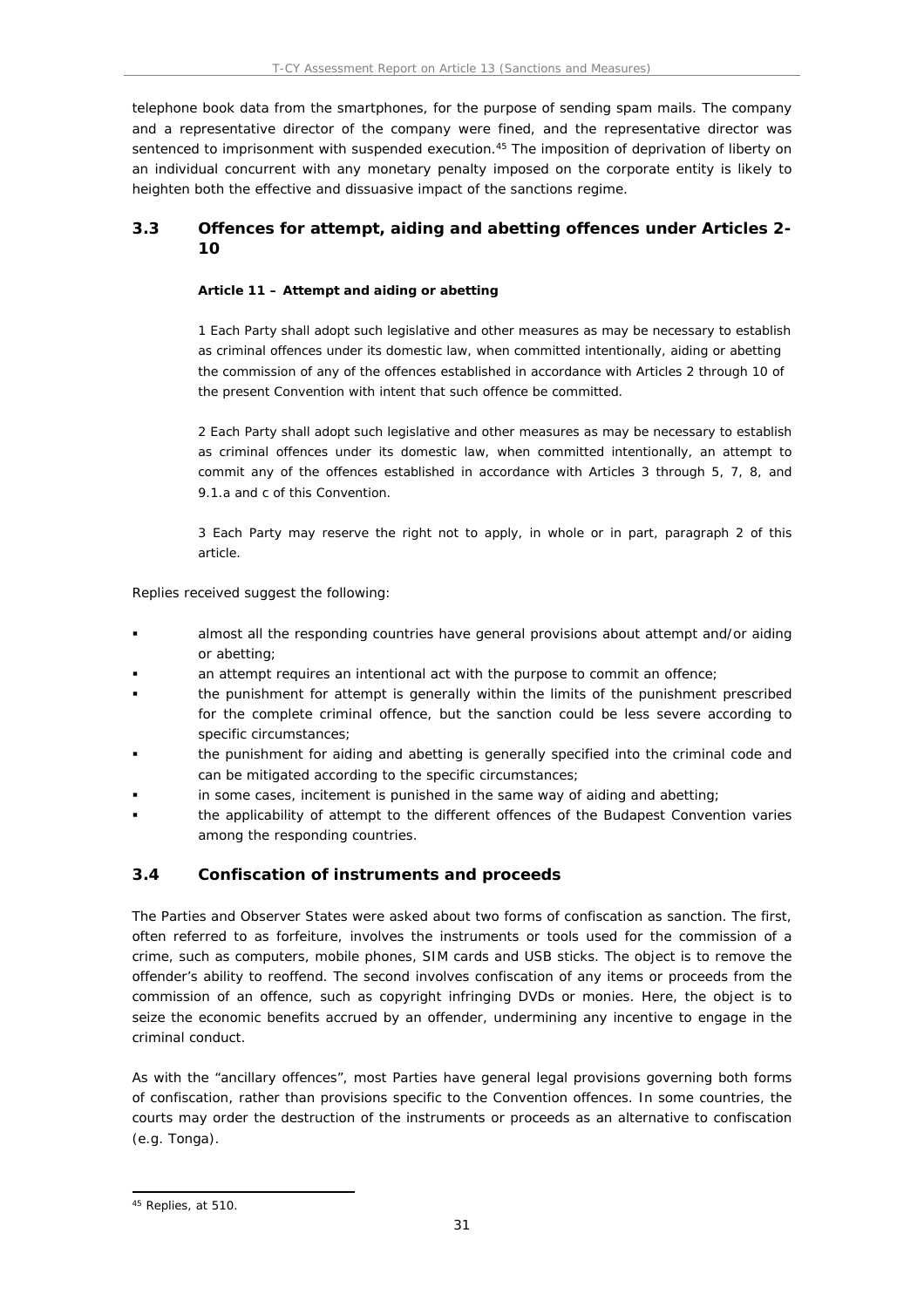Limits may be placed on the confiscation of items or proceeds where they have made their way into the hands of an innocent third-party (e.g. Philippines, Morocco, and Switzerland).

Finally, in Panama, confiscation as a sanction was ruled to be unconstitutional, because it breached Article 30 of the Constitution, which states: "There's no death sentence, expatriation, or confiscation of property".

### <span id="page-31-0"></span>**3.5 Alternative or cumulative sanctions for offences under Articles 2 to 10**

Over the years, criminal justice systems have developed a range of alternatives to the traditional sanctions of deprivation of liberty and fines. The Parties and Observer States were asked to indicate what available sanctions existed that could either be imposed as an alternative to the standard sanction or as an additional form of sanction. These sanctions lie along a spectrum in terms of severity, formality and by whom they are determined.

At the least severe end of the spectrum, an offender may be issued with a warning or caution, putting him on notice that future conduct will result in criminal proceedings. The level of formality attached to a warning will generally vary according to where within the criminal justice system the warning is issued. The police (e.g. UK), a prosecutor (e.g. Hungary) or a court (e.g. Serbia) may be empowered to issue a formal warning.

Further to criminal proceedings, the offender may be placed under supervision, generally referred to as probation. This may also involve the individual undergoing treatment or education designed to prevent recurrence of the behaviours (e.g. Slovakia).

Alternatively, a community service order may be served, requiring the offender to engage in unpaid work under the direction of the state (e.g. Estonia, Finland, Latvia).

Another means of trying to prevent recurrence of the offending conduct is to supplement any custodial or financial sanction with a prohibition (or confiscation) order, removing the object or means of engaging in the criminal behaviour. In a cybercrime environment, an inevitable target of such prohibitions is the ICT devices and Internet services used by the perpetrator (e.g. Canada, Croatia, Spain and UK). While such techniques are available in most Parties, the implementation of prohibitions is becoming increasingly complex in a modern environment where devices and communication services are ubiquitous, at the centre of social and economic life and often shared resources (e.g. a family).<sup>46</sup> In Hungary, the prohibition may extend to certain data, with the courts being given the power to issue an order for "irreversibly rendering electronic information inaccessible".<sup>47</sup> While in Luxembourg, a court may require data to be deleted if it is considered dangerous to persons or property, irrespective of any judgment on the merits of the data.<sup>48</sup> In Estonia, a court ordered the police to delete illegal content on an offender's hard drive, before returning the equipment to the person.<sup>49</sup>

Rather than targeting devices and services, the prohibition may relate to the offender's profession or business (e.g. Denmark, France, Norway, Macedonia, Spain) or his right to stand for or hold public office (e.g. Albania, Iceland, Morocco). Restricting or monitoring a person's movements may also provide an alternative to custody, using some form of electronic surveillance techniques, such as tagging (e.g. Estonia).

A final supplemental or cumulative measure involves a requirement to pay compensation to the victim(s) of the criminal conduct (e.g. Italy, Lithuania, Netherlands and the United States), as a

<sup>46</sup> See further Walden, I.; Wasik, M. "The Internet: Access Denied Controlled!", pp. 377-387, [2011] *Crim. L.R.*

<sup>47</sup> Hungarian Criminal Code, s. 77.

<sup>48</sup> Italian Code of Criminal Procedure, Art. 66. See also the Philippines.

<sup>49</sup> Replies, at 324.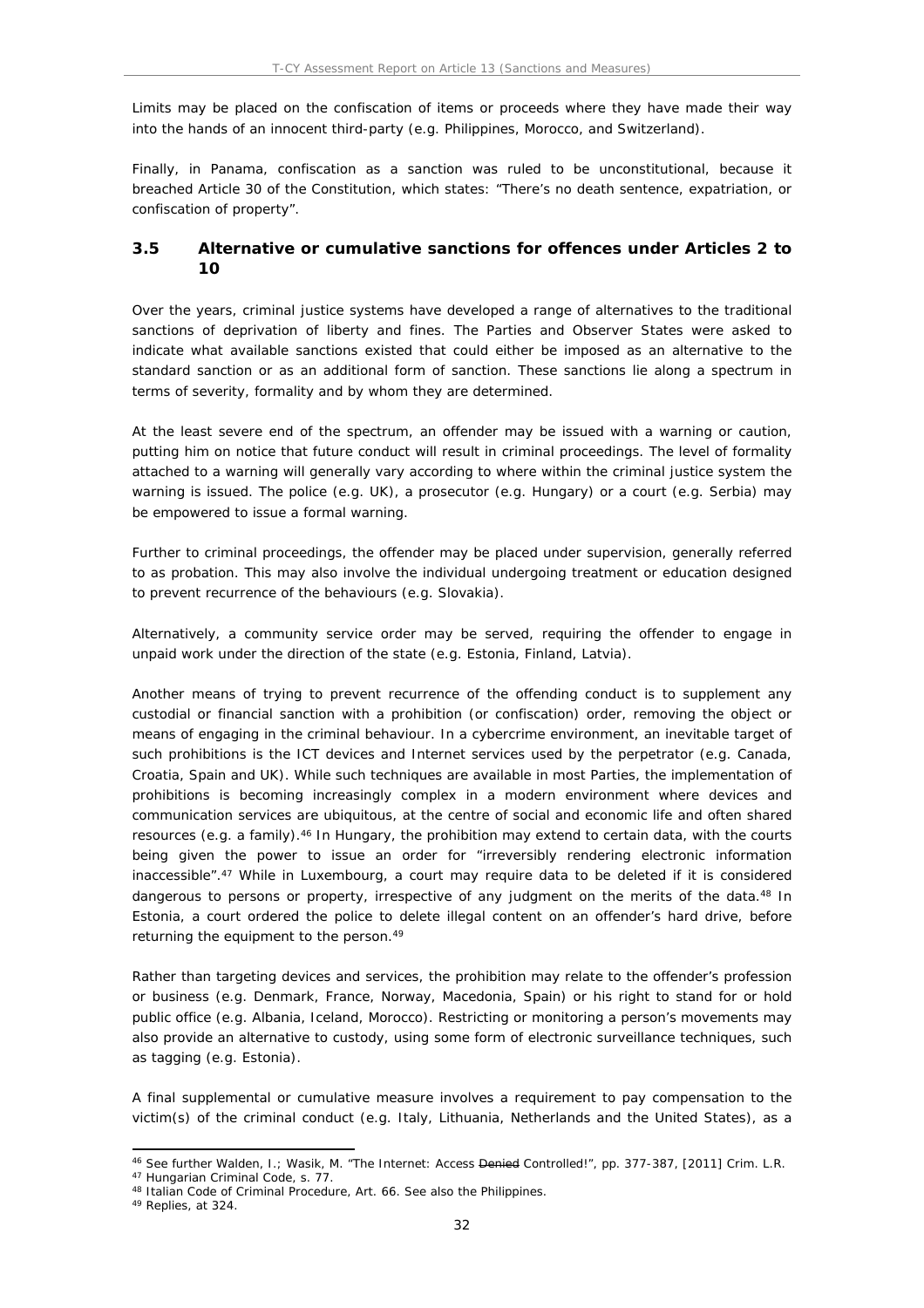form of restitution. In the USA, for example, two perpetrators of identity theft and credit card fraud, operating through a ring known as "carder.su" were sentenced to between 9 and 12 years deprivation of liberty, as well as being ordered to pay restitution to the value of \$50.8m.<sup>50</sup> In Slovakia, such compensation would rank above any requirement for forfeiture of property or proceeds of crime in favour of the state.<sup>51</sup> The viability of compensatory sanctions will obviously depend on the offender's ability to pay, which itself can be dependent on the number of victims. For some cybercrimes, such as the dissemination of malware, the industrial scale of harm caused will often mean compensation would only be realistically available if legal entities were involved in the commission.

<sup>50</sup> Ibid, at 951.

<sup>51</sup> Slovakia Criminal Code, s. 59.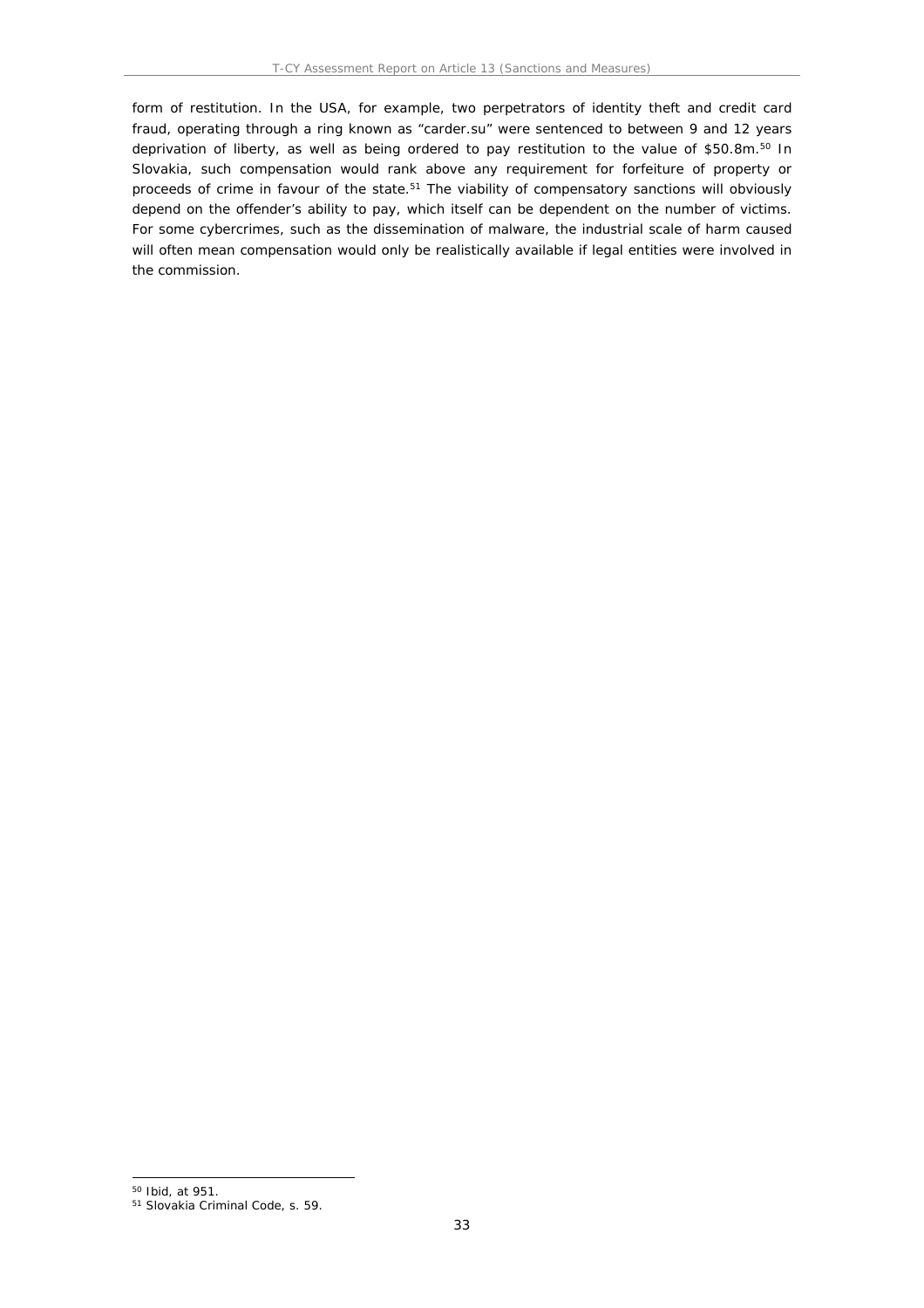# <span id="page-33-0"></span>**4 Sanctions in practice**

As noted already, whether a sanctions regime can be considered "effective, proportionate and dissuasive" depends not only on what is stated on the face of the statute, but also actual practice within the jurisdiction in terms of enforcement activity by the investigative authorities; prosecutorial policy and the type, severity and consistency of sanctions handed down by the courts.

While this section reports on the statistics provided on sanctions imposed for cybercrimes, as well as national sentencing guidelines specifically relating to cybercrime, it does not examine the sentencing process itself, which is a distinct area of study and beyond the scope of this report.

Respondents were also asked to give examples of "typical" cases concerning individuals, legal persons and confiscation. These case studies can offer a qualitative insight into a sanctions regime and identify broader issues of interest and concern. Only a minority of respondents were able to provide such examples and have been referred to throughout the report.

# <span id="page-33-1"></span>**4.1 Statistics**

Respondents were asked to provide available data or statistics about prosecutions. While these statistics provide some empirical basis for assessing the extent to which the domestic criminal justice system reflects the statutory provisions, they do not enable us to assess whether the sanctions regime as a whole meets the objectives of the Convention, in terms of improving international co-operation.

Only 19 countries were able to supply any information and these contributions varied significantly in terms of the range of offences covered, the level of detail and the periods of time covered. In particular, very little data was provided on the actual level of sanction imposed on offenders (e.g. term of deprivation of liberty), to enable a comparison with the available statutory range. While such paucity of information has been widely recognised in previous studies, $52$  it remains a problematic issue for policy-making in the area of cybercrime and, in terms of the Convention, when considering whether a Party's sanction regime is "effective, proportionate and dissuasive".

The following briefly details some of the key findings from the data supplied:

- *Albania*: The data indicates that computer-related forgery and fraud were the overwhelming forms of criminal conduct (about 85%), resulting in prison terms in the majority of cases.<sup>53</sup>
- *Bosnia and Herzegovina*: Figures supplied are for 2013-2014 in respect of integrity offences and child pornography. What is of particular interest is the breakdown of figures into the various stages of the criminal justice process; from an order to investigate (and not initiated), to an indictment filed (and confirmed), to acquittal or conviction with applicable sentence. These stages illustrate the complexity and leakages that can occur within a system. In addition, over the two-year period, there were only 4 prison sentences given.<sup>54</sup>
- *Canada*: Statistics were provided in respect of 4 offences over a three-year period (2011-2014), where the charge was considered the "most serious offence" and was classified as a "cybercrime" (i.e. child pornography, unauthorized use of a computer,

<sup>52</sup> E.g. See (DRAFT) UNODC, *Comprehensive Study on Cybercrime*, (February 2013), at Annex Two: Measuring Cybercrime. Available at <http://www.unodc.org/documents/organized-

crime/UNODC\_CCPCJ\_EG.4\_2013/CYBERCRIME\_STUDY\_210213.pdf>.

<sup>53</sup> Replies, at 17.

<sup>54</sup> Ibid, at 146.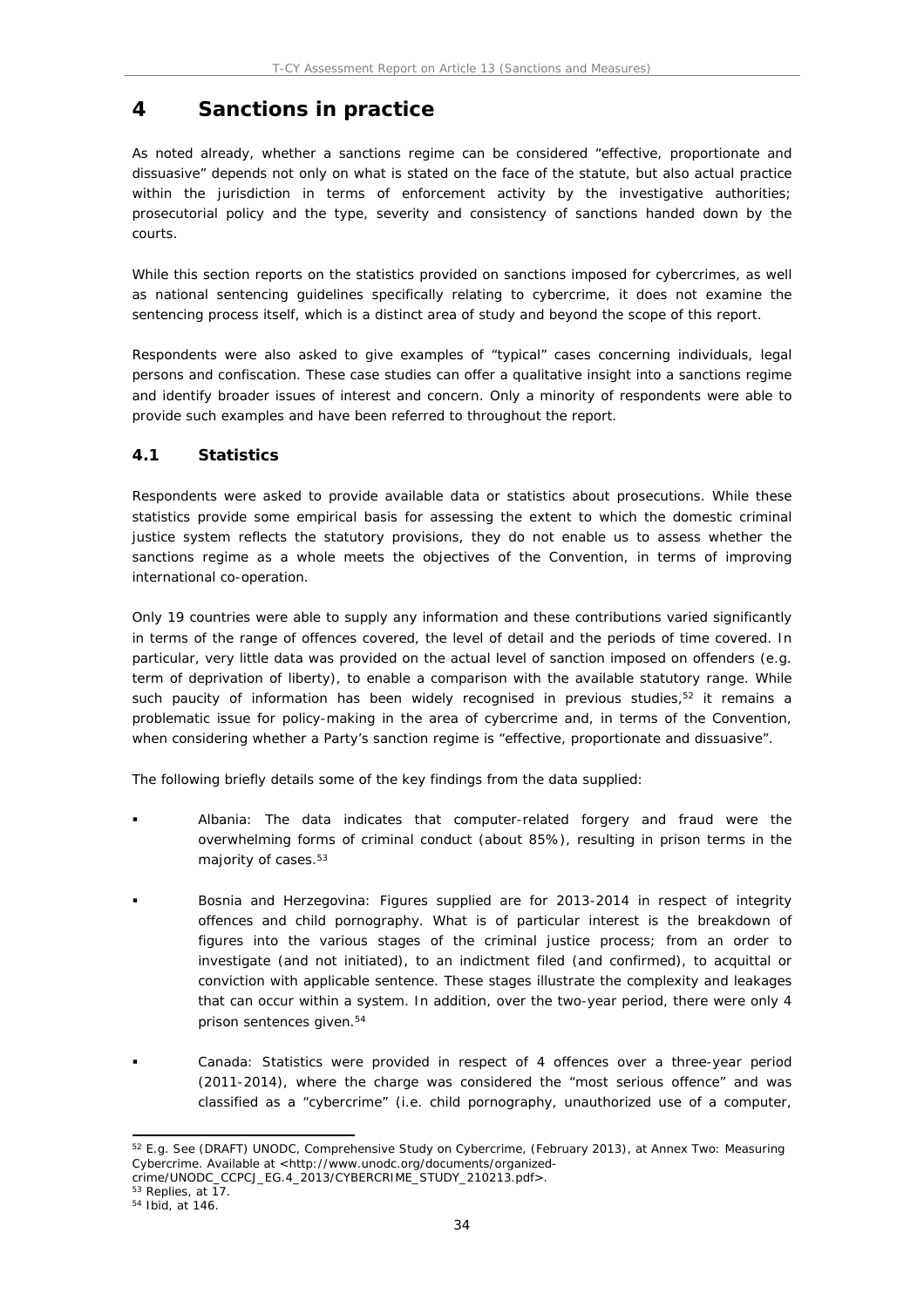possession of a device and mischief in relation to a computer). In terms of relative volumes, child pornography was 10 times that of unauthorized use, which was itself 10 times that of the other two offences. In terms of trends, there is no significant rise during the reporting period. In terms of sentencing decisions, the child pornography cases split evenly between deprivation of liberty and probation; while the unauthorized use cases more often resulted in probation rather than custody. The other charges did not result in custodial sentences.<sup>55</sup>

- *C*z*ech Republic*: The data indicates the fraud was by far the most common form of cybercrime. Unauthorised access was the second by volume, followed by child pornography and copyright infringement. However, no data was provided on the sanctions.<sup>56</sup>
- *Denmark*: It was not possible to provide data on some crimes, because the statistics do not distinguish between cyber and non-cyber instances. With regard to computerintegrity and content-related offences, data was provided for the period 2001-2015. Both child pornography and illegal access evidence a slight rise across the period, but marked by peaks and troughs. The only area of very substantial and consistent rise over the period was in relation to data fraud.<sup>57</sup>
- *Germany*: Conviction numbers were supplied in respect of the computer-integrity offences, computer-related and copyright infringement, over a period from 2007-2015. By volumes, fraud and forgery were by far the most common, although fraud saw a slight fall during the period, while forgery rose until 2014 and then decreased slightly in 2015. Data espionage and tampering were the most common integrity crimes, but remaining relatively constant over the period. Copyright infringement saw a significant fall.<sup>58</sup>
- *Hungary*: Data was provided on volumes and average length of deprivation of liberty from 2013 until the first half of 2015. By volume, fraud was the most common, followed by copyright infringement. In relation to fraud, while the maximum penalty for base ("regular") cases is 3 years deprivation of liberty, the average term imposed was around 2 years; while for copyright infringement, the average was 1 year, from a possible maximum for base ("regular") cases of 2 or 3 years of deprivation of liberty. For unauthorised access, the maximum for base ("regular") cases is 2 years, but the average was 1 year.<sup>59</sup>
- *Italy*: The data supplied covered the period 2010-2015 and all the Convention offences. The two most common offences, child pornography and copyright infringement, both evidenced a significant decline over the period, a trend that was echoed across the other categories to a lesser degree. In terms of sanctions, various types of confiscation were by far the most prevalent, with only one apparent custodial sentence out of some 6700 recorded offences. The number of prosecutions of legal persons for cybercrime offences has been recorded, but totalled only 48 during the period.<sup>60</sup>
- *Poland*: Data was supplied on the integrity offences and copyright infringement from 2010-2014. While copyright comprised the majority, the numbers were declining over the period, while numbers were steady for the integrity offences.<sup>61</sup>

<sup>55</sup> Ibid, at 211.

<sup>56</sup> Ibid, at 278.

<sup>57</sup> Ibid, at 296.

<sup>58</sup> Ibid, at 411.

<sup>59</sup> Ibid, at 454. <sup>60</sup> Ibid, at 485.

<sup>61</sup> Ibid, at 712.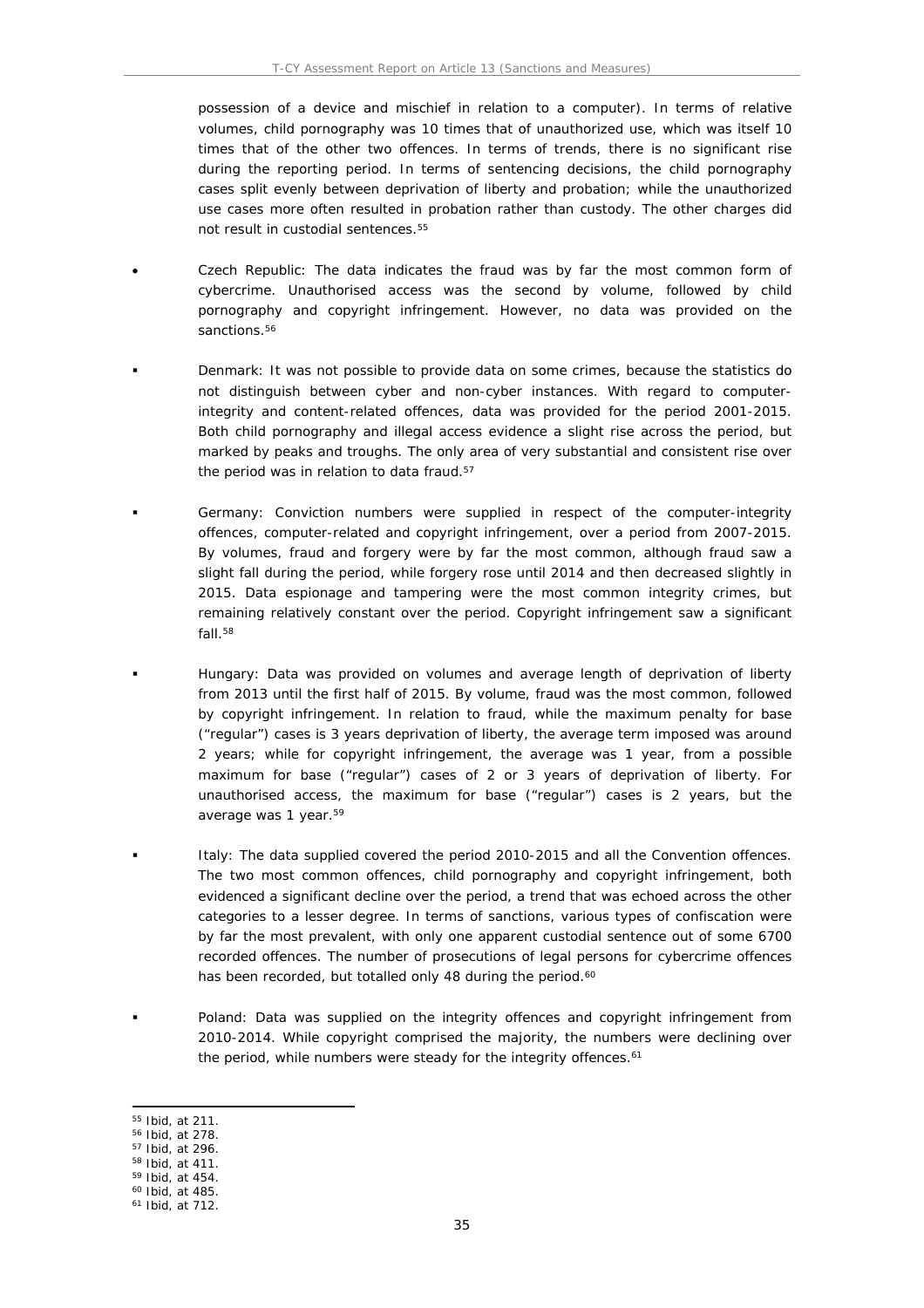- *Serbia*: The Special Prosecutors Office for High-Tech Crime has supplied Statistics for 2014. The two main categories of offence are the content-related crimes, child pornography and copyright infringement, with prison sentences in about a quarter of cases, the remainder being given probation.<sup>62</sup>
- *Slovakia*: Prosecution numbers between 2012-2014 indicate a clear prevalence of fraud and payment card fraud. With regard to the integrity offences, the respondent notes that "police officers do not identify cases in terms of Section 247 of the Code of Criminal Procedure" (the relevant offences), which results in under-reporting. The statistics on child pornography cases focus on "clear up rates", which is also indicative of what drives statistical reporting.<sup>63</sup>
- *United Kingdom*: There are various sources of data generated through a range of different methodologies. Data from the Ministry of Justice is available for the period 2004-2014. With respect to the integrity offences, there has been a rise in prosecutions for access offences, but a fall in respect of interference offences. In both cases, however, there has been a greater reliance on suspended sentences, rather than custody. Fraud, forgery, indecent images (i.e. child pornography) and copyright infringement all occur in much larger numbers, but have all experienced a fall in recent years.<sup>64</sup>
- *United States*: Data has only been provided in respect of the integrity offences under the Computer Fraud and Abuse Act. The average term of deprivation of liberty has been recorded between 2003-2012. This average has risen from 10 to 29 months during this period, a near three-fold increase. However, this must be compared against the potential terms of between 1 year (for a misdemeanour) and 10 years (for a felony as a first offence).<sup>65</sup>

Given the nature of the questionnaire, it is inevitable that the statistics do not provide a comprehensive picture of the sanction regimes of the Parties and Observer States. However, the data does enable us to offer some tentative observations about the experience and practices of the Parties and Observer States:

- First, fraud is the most common category of cybercrime, occurring in substantially greater numbers than the "c-i-a" offences. Part of an explanation for the low numbers may be because "c-i-a" offences are often only a stage within a broader chain of criminal conduct and therefore represent a minor component of the eventual potential charges available to prosecutors.
- Secondly, custodial sentences appear to be more often the exception rather than the rule, with probation or suspended sentences as the preferred option. Even where deprivation of liberty is used, there exists a large discrepancy between the statutory maximum available and that imposed. This may reflect concerns about the effectiveness of prison sentences, whether as a means of punishment or rehabilitation. It may also reflect concerns about the relative public costs of deprivation of liberty compared with other modes of punishment. Alternatively, it may represent a disjuncture between the attitudes of the legislators and the judiciary towards cybercrime.
- Finally, while the need to address the role of legal persons has been increasingly recognised within the substantive criminal law of the Parties and Observer States,

<sup>62</sup> Ibid, at 777.

<sup>63</sup> Ibid, at 796.

<sup>64</sup>[https://www.gov.uk/government/uploads/system/uploads/attachment\\_data/file/428937/outcomes-by](https://www.gov.uk/government/uploads/system/uploads/attachment_data/file/428937/outcomes-by-offence-tables.xlsx)[offence-tables.xlsx](https://www.gov.uk/government/uploads/system/uploads/attachment_data/file/428937/outcomes-by-offence-tables.xlsx)

<sup>65</sup> Replies, at 950.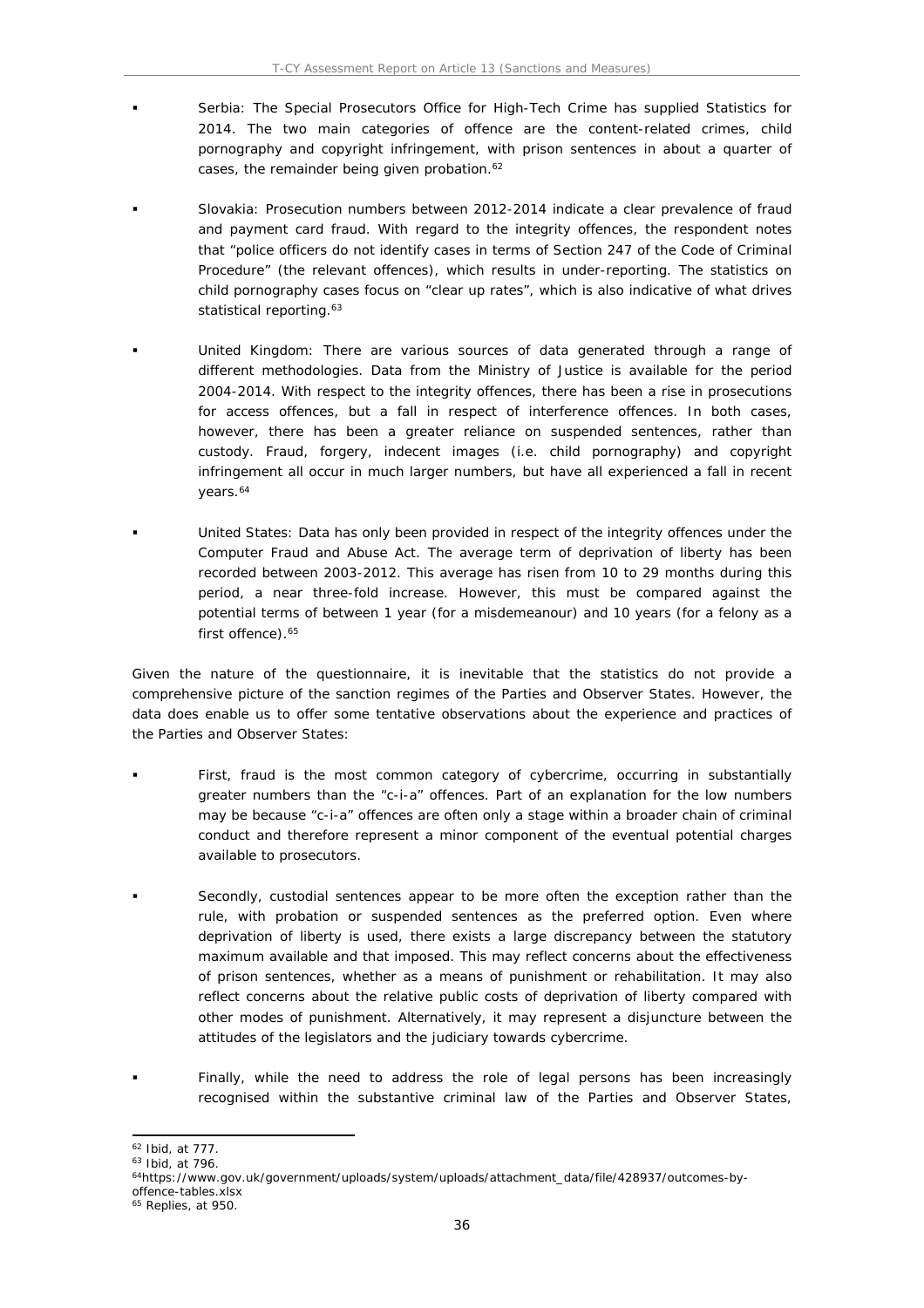successfully prosecuting them through the criminal justice system remains a complex and uncommon practice.

### **4.2 Sentencing guidelines and criteria for determining a sentence**

As noted previously, while domestic statutory frameworks lay down a maximum (and possibly minimum) applicable sanction for each and every form of Convention offence, standard practice in the legal systems of the Parties and Observer States is for the type and level of sanction imposed on an offender to be determined through an exercise of discretion by the courts.

One means to increase certainty is through the promulgation of sentencing guidelines. Sentencing guidelines are directed at the judiciary and detail those factors considered relevant to sentencing decisions in respect of particular crimes and (sometimes) those factors considered irrelevant. A body considered independent from both government and the judiciary, such as the UK's Sentencing Council and the US Sentencing Commission,<sup>66</sup> often develops the guidelines.

With regard to sentencing guidelines for the Convention crimes, the majority of respondents either appear to have no guidelines at all (e.g. Bulgaria) or have generic guidelines applicable to all categories of offence rather than tailored to the cybercrime offences (e.g. Slovakia in respect of custodial offences, Lithuania). Only a small number of Parties have specific written guidelines in respect of cybercrime, covering all the Convention offences or for a subset (e.g. Albania, some Canadian provinces, Montenegro, UK, Philippines and the US [mechanisms for adapting sentencing guidelines]), or are currently in preparation (e.g. Denmark). In some common law countries, which operate on the basis of precedent, court decisions can establish sentencing principles that then become guidelines (e.g. Australia, Canada, England and Wales).

A Study of the Library of Congress of the U.S. of April 2014<sup>67</sup> analysed the sentencing guidelines of some common law countries:

 For Australia, six states, two mainland territories, and the federal jurisdiction each set out sentencing law frameworks in separate legislation. According to the Study mentioned above:

> The statutes typically contain the purposes and aims of sentencing; aggravating and mitigating factors that should be considered in sentencing (mostly derived from common law); and the types of sentences that may be imposed (including, in some cases, penalty scales that provide maximum penalties for different levels of offenses). Statutes defining the crimes or offenses of each jurisdiction establish maximum penalties, and in some cases minimum penalties or standard non-parole periods are prescribed. The sentencing statutes provide general rather than prescriptive guidance, and Australian judges maintain broad sentencing discretion.

 England and Wales have a more prescriptive system of sentencing guidelines that the court must follow for crimes committed as of 6 April 2010. The offences committed prior to that date can be judged taking into consideration any sentencing guidelines that were in place at the time and were relevant to the case and where no guidelines exist, the judge must consider how similar cases have been handled in the past by reviewing Court of Appeal judgments.

The purposes of sentencing guidelines are: 1) provide guidance on factors that the court should take into account when sentencing an offender; 2) promote transparency, and; 3) ensure that courts across the countries are consistent when sentencing offenders.

<sup>66</sup> See https://www.sentencingcouncil.org.uk and http://www.ussc.gov respectively.

<sup>67</sup> See https://loc.gov/law/help/sentencing-guidelines/index.php. Countries covered were namely Australia, England and Wales, India, South Africa and Uganda.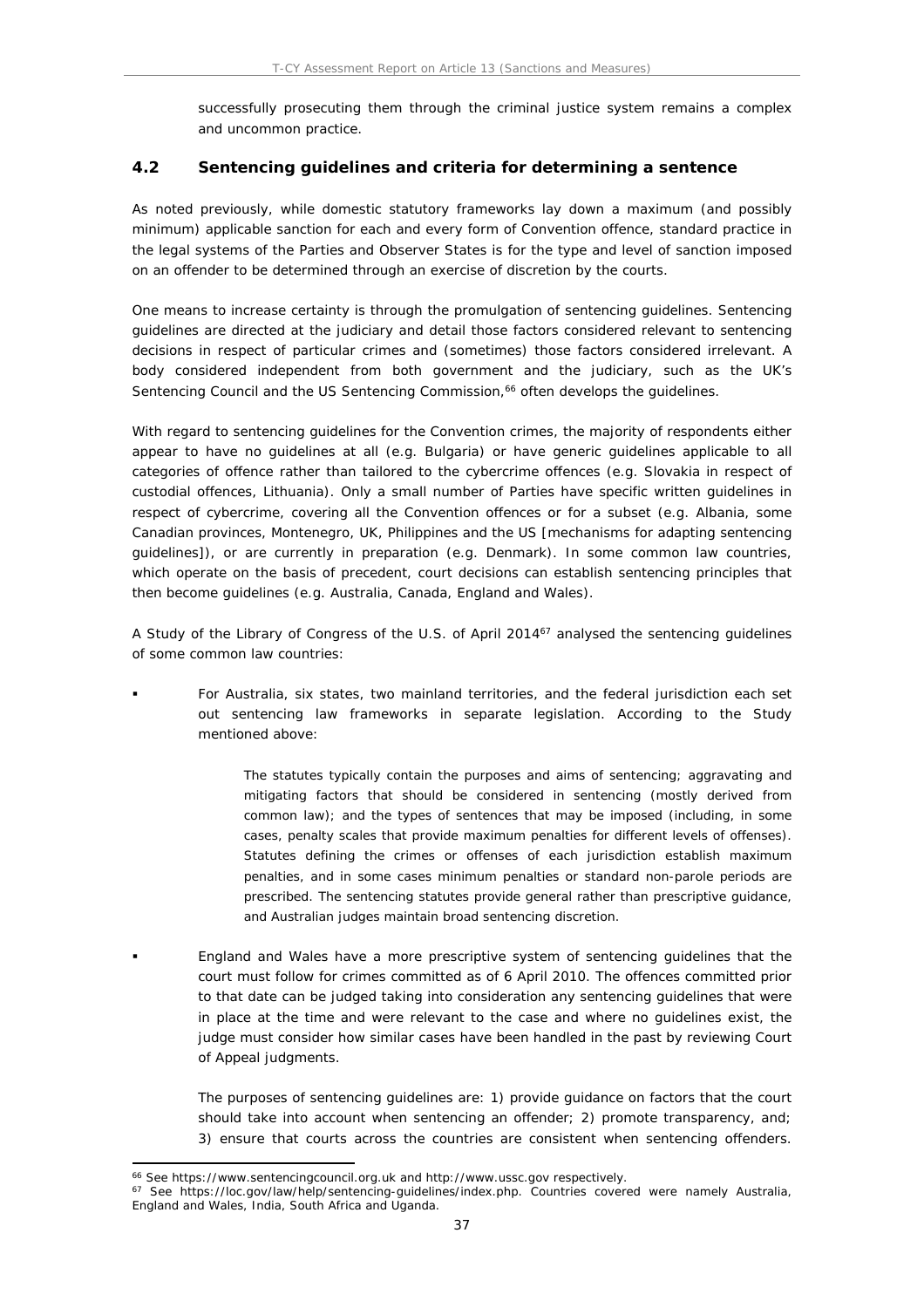The guidelines, however, do provide for the judges the flexibility to deviate from them if they believe that is in the interests of justice to do so.

For example, the Magistrates' Court Sentencing Guidelines updated on 1 July 2016<sup>68</sup> provide guidance on most of the offences that regularly come before a magistrates' court which require decisions on allocation or sentence. They provide an index of the different offences and for any of them there is a table with the relevant law, the maximum sanction and the offence range. This general overview is followed by the steps that a magistrate must take into consideration.

Looking at the general crime of fraud, the first step is to determine the offence category with reference to the tables provided into the Guidelines, in order to determine the category the court should assess culpability and harm.

Having determined the category at step one, the court should use the appropriate starting point (as adjusted in accordance with step one above) to reach a sentence within the category range in the table provided under Step 2. The starting point applies to all offenders irrespective of plea or previous convictions. Where the value is larger or smaller than the amount on which the starting point is based, this should lead to upward or downward adjustment as appropriate. Where the value greatly exceeds the amount of the starting point in category 1 (£ 500,000 or more), it may be appropriate to move outside the identified range.

Step three consists in considering any factors which indicate a reduction, such as assistance to the prosecution. The court should take into account sections 73 and 74 of the Serious Organised Crime and Police Act 2005 (assistance by defendants: reduction or review of sentence) and any other rule of law by virtue of which an offender may receive a discounted sentence in consequence of assistance given (or offered) to the prosecutor or investigator.

Step four is about reduction for guilty pleas. The court should take account of any potential reduction for a guilty plea in accordance with section 144 of the Criminal Justice Act 2003 and the Guilty Plea guideline.

Step five is the totality principle: if sentencing an offender for more than one offence, or where the offender is already serving a sentence, consider whether the total sentence is just and proportionate to the overall offending behaviour.

Step six is about confiscation, compensation and ancillary orders. The court must proceed with a view to making a confiscation order if it is asked to do so by the prosecutor or if the court believes it is appropriate for it to do so. Where the offence has resulted in loss or damage the court must consider whether to make a compensation order. If the court makes both a confiscation order and an order for compensation and the court believes the offender will not have sufficient means to satisfy both orders in full, the court must direct that the compensation be paid out of sums recovered under the confiscation order (section 13 of the Proceeds of Crime Act 2002).

The court may also consider whether to make ancillary orders. These may include a deprivation order, a financial reporting order, a serious crime prevention order and disqualification from acting as a company director.

Step seven prescribes the reasons according to Section 174 of the Criminal Justice Act 2003 that imposes a duty to give reasons for, and explain the effect of the sentence.

<sup>68</sup> See http://www.sentencingcouncil.org.uk/wp-content/uploads/Final-MCSG-July-2016-1.pdf.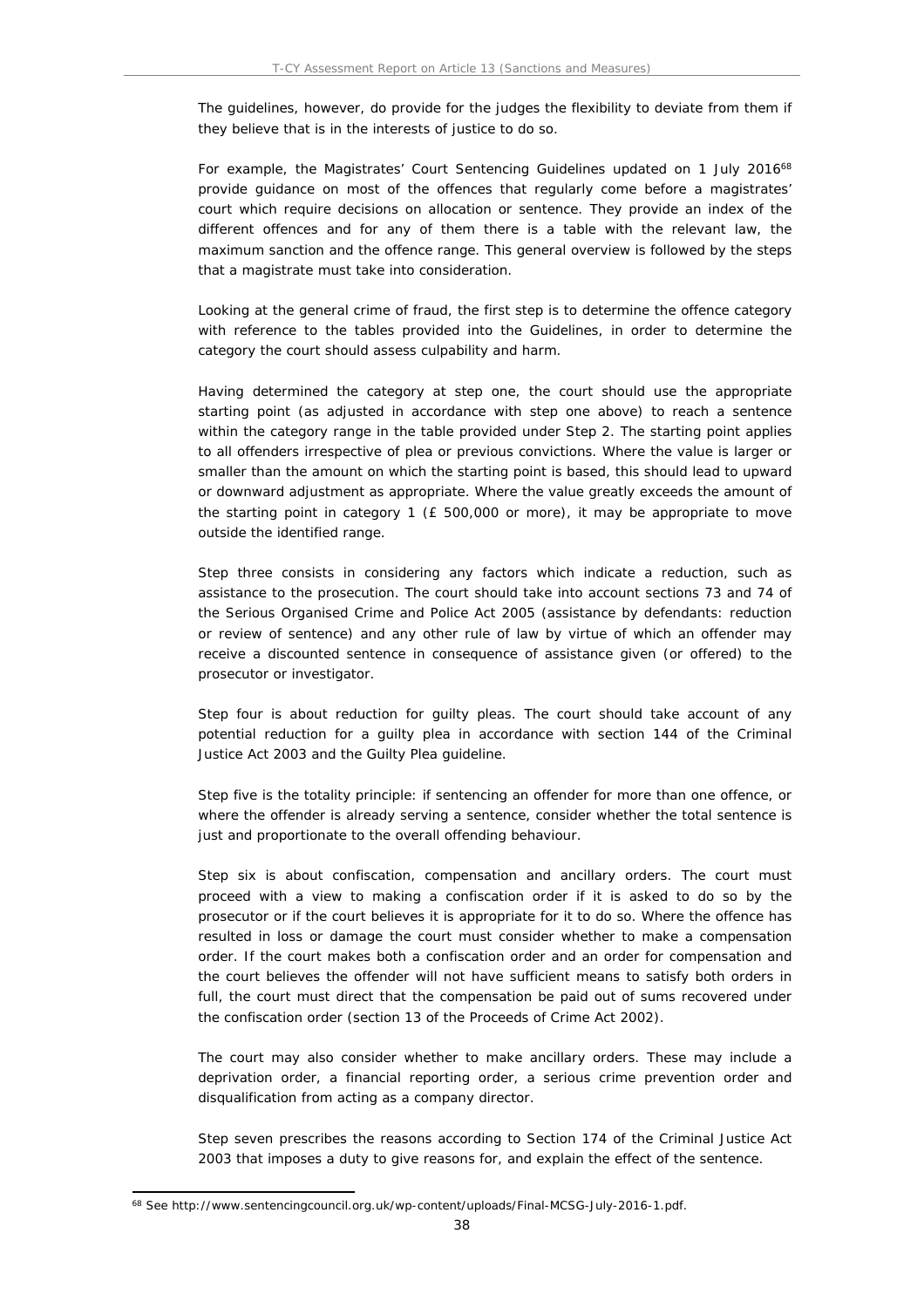Step eight prescribes for the court to consider whether to give credit for time spent on bail in accordance with section 240A of the Criminal Justice Act 2003.

Parties may also establish general criteria for determining appropriate sentences in their criminal law. For example:

Romania – Criminal Code

ART. 74 - General criteria for determining a sentence

(1) Establishing the length or amount of a penalty shall be made on the basis of the seriousness of the offense and the threat posed by the convict, all of which shall be assessed based on the following criteria:

a) the circumstances and manner of commission of the offense, as well as the means that were used;

b) the threat to the protected social value;

c) the nature and seriousness of the outcome produced by the offense or other consequences of the offense;

d) the reason for committing the offense and intended goal;

e) the nature and frequency of offenses in the convict's criminal history;

f) the convict's conduct after committing the offense and during the trial;

g) the convict's level of education, age, health, family and social situation.

(2) When the law stipulates alternative penalties for the offense, the criteria stipulated in par.

(1) shall be a factor in selecting one of those alternatives.

### Estonia – Criminal Code

§ 56. Basis for punishment

 (1) Punishment shall be based on the guilt of the person. In imposition of a punishment, a court or a body conducting extra-judicial proceedings shall take into consideration the mitigating and aggravating circumstances, the possibility to influence the offender not to commit offences in the future, and the interests of the protection of public order.

(2) Imprisonment may be imposed only on the condition that the aims of the punishment cannot be achieved by a less onerous punishment. If a section of the Special Part of this Code prescribes, in addition to imprisonment, less onerous punishments, the court shall provide in its judgment the reasons for the imposition of imprisonment.

Portugal – Criminal Code<sup>69</sup>

Article 70 - Criterion for the choice of penalty

If depriving liberty and non-depriving liberty penalty are alternatively applicable to the crime, the court prefers the second whenever the execution of the latter is adequate and sufficient for the purpose of punishment.

Article 71 - Determination of the penalty measure

1- The determination of the penalty measure is done according to the agent's guilt and prevention needs, within the law's defined limits.

2- On determining the concrete penalty, the court considers all circumstances that, not being elements of the type of crime, are in favour of the agent or against him, taking into consideration, namely:

a) The degree of unlawfulness of the act, its form of execution and the seriousness of its consequences, as well as the degree of violation of the duties imposed on the agent;

b) The strength of the intent or of the negligence;

c) The feelings manifested on the perpetration of the crime and the aims or motives that determined it;

d) The agent's personal situation and his economic condition;

<sup>&</sup>lt;sup>69</sup> The translation provided is not official.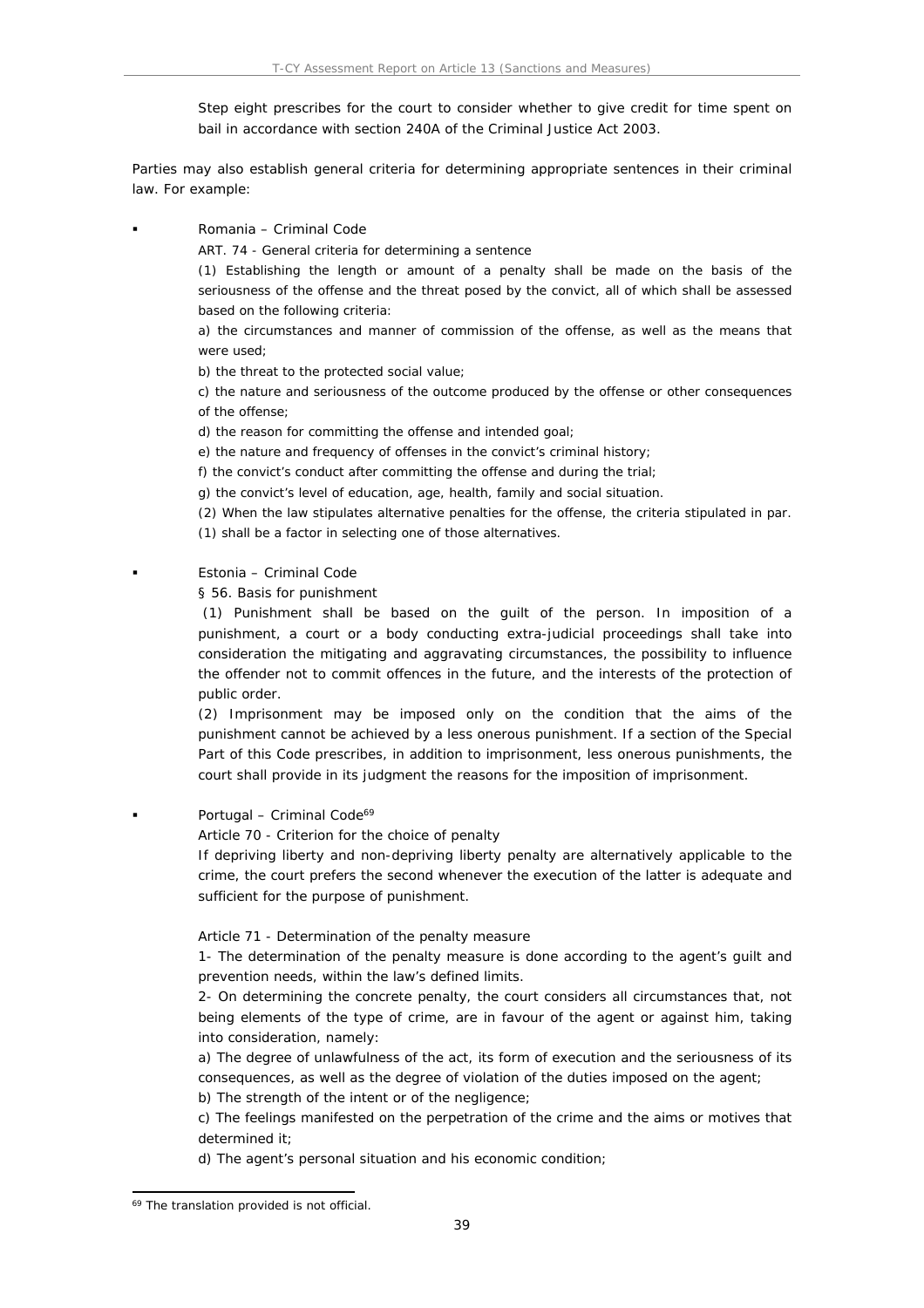e) The conduct prior to the act and after it, especially when the latter is aimed at repairing the consequences of the crime;

f) The lack of preparation to maintain a lawful conduct, manifested in the act, when that lack of preparation must be censured by the imposition of a penalty;

3- The reasons for the measure of the penalty are expressly mentioned in the sentence.

United States of America – Imposition of a sentence

18 U.S. Code § 3553

(a)Factors To Be Considered in Imposing a Sentence.—The court shall impose a sentence sufficient, but not greater than necessary, to comply with the purposes set forth in paragraph (2) of this subsection. The court, in determining the particular sentence to be imposed, shall consider—

(1) the nature and circumstances of the offense and the history and characteristics of the defendant;

(2) the need for the sentence imposed—

(A) to reflect the seriousness of the offense, to promote respect for the law, and to provide just punishment for the offense;

(B) to afford adequate deterrence to criminal conduct;

(C) to protect the public from further crimes of the defendant; and

(D) to provide the defendant with needed educational or vocational training, medical care, or other correctional treatment in the most effective manner;

(3) the kinds of sentences available;

(4) the kinds of sentence and the sentencing range established for—

(A) the applicable category of offense committed by the applicable category of defendant as set forth in the guidelines—

(i) issued by the Sentencing Commission pursuant to section  $994(a)(1)$  of title 28, United States Code, subject to any amendments made to such guidelines by act of Congress (regardless of whether such amendments have yet to be incorporated by the Sentencing Commission into amendments issued under section  $994(p)$  of title 28); and

(ii) that, except as provided in section 3742(g), are in effect on the date the defendant is sentenced; or

(B) in the case of a violation of probation or supervised release, the applicable guidelines or policy statements issued by the Sentencing Commission pursuant to section 994(a)(3) of title 28, United States Code, taking into account any amendments made to such guidelines or policy statements by act of Congress (regardless of whether such amendments have yet to be incorporated by the Sentencing Commission into amendments issued under section 994(p) of title 28);

(5) any pertinent policy statement—

(A) issued by the Sentencing Commission pursuant to section  $994(a)(2)$  of title 28, United States Code, subject to any amendments made to such policy statement by act of Congress (regardless of whether such amendments have yet to be incorporated by the Sentencing Commission into amendments issued under section 994(p) of title 28); and

(B) that, except as provided in section  $3742(q)$ , is in effect on the date the defendant is sentenced.[1]

(6) the need to avoid unwarranted sentence disparities among defendants with similar records who have been found guilty of similar conduct; and

(7) the need to provide restitution to any victims of the offense.

(b)Application of Guidelines in Imposing a Sentence.—

(1)In general.—

Except as provided in paragraph (2), the court shall impose a sentence of the kind, and within the range, referred to in subsection  $(a)(4)$  unless the court finds that there exists an aggravating or mitigating circumstance of a kind, or to a degree, not adequately taken into consideration by the Sentencing Commission in formulating the guidelines that should result in a sentence different from that described. In determining whether a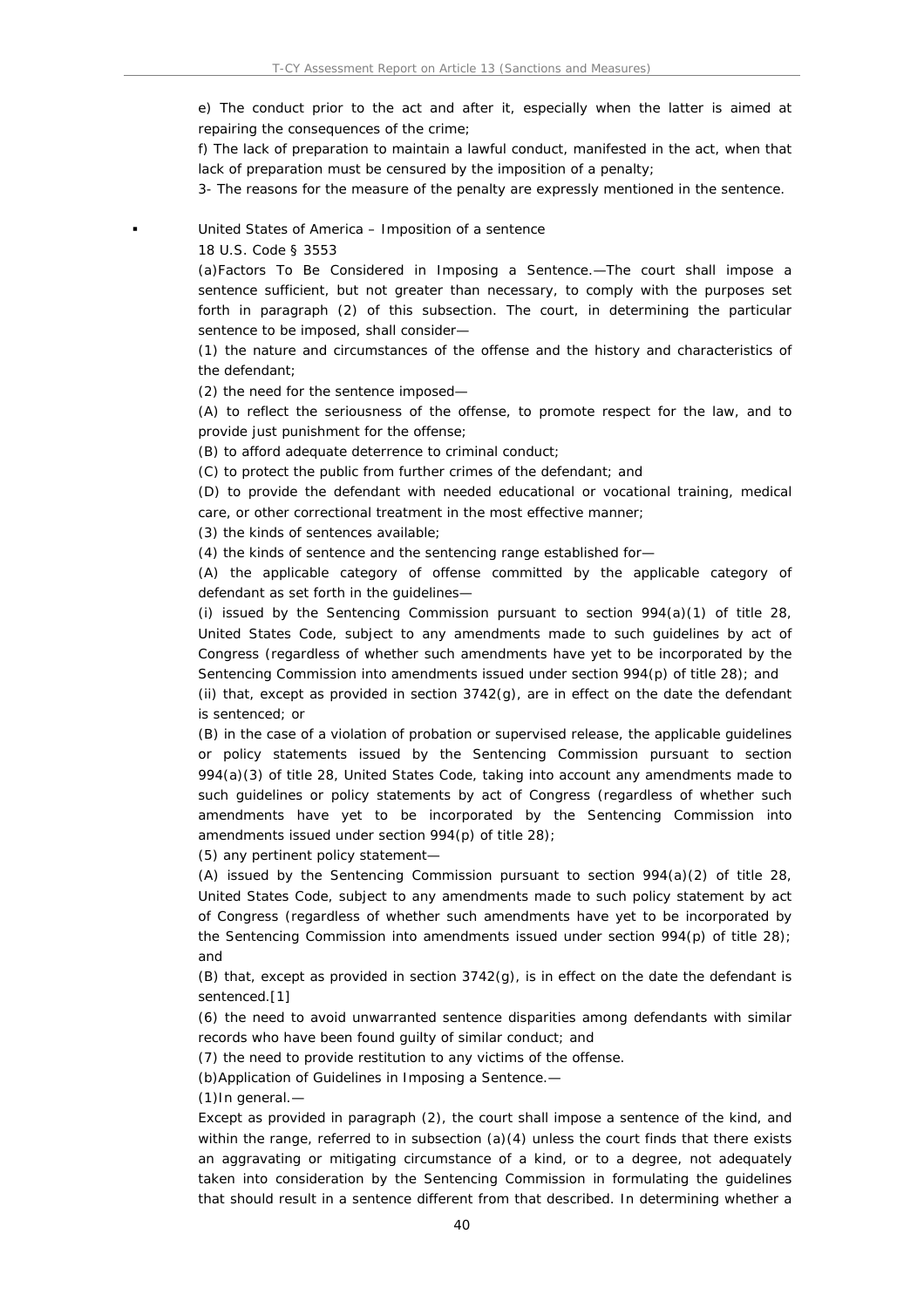circumstance was adequately taken into consideration, the court shall consider only the sentencing guidelines, policy statements, and official commentary of the Sentencing Commission. In the absence of an applicable sentencing guideline, the court shall impose an appropriate sentence, having due regard for the purposes set forth in subsection  $(a)(2)$ . In the absence of an applicable sentencing guideline in the case of an offense other than a petty offense, the court shall also have due regard for the relationship of the sentence imposed to sentences prescribed by guidelines applicable to similar offenses and offenders, and to the applicable policy statements of the Sentencing Commission.

(2)Child crimes and sexual offenses.—

(A) [2]Sentencing.—In sentencing a defendant convicted of an offense under section 1201 involving a minor victim, an offense under section 1591, or an offense under chapter 71, 109A, 110, or 117, the court shall impose a sentence of the kind, and within the range, referred to in subsection (a)(4) unless—

(i) the court finds that there exists an aggravating circumstance of a kind, or to a degree, not adequately taken into consideration by the Sentencing Commission in formulating the guidelines that should result in a sentence greater than that described;

(ii) the court finds that there exists a mitigating circumstance of a kind or to a degree, that—

(I) has been affirmatively and specifically identified as a permissible ground of downward departure in the sentencing guidelines or policy statements issued under section 994(a) of title 28, taking account of any amendments to such sentencing guidelines or policy statements by Congress;

(II) has not been taken into consideration by the Sentencing Commission in formulating the guidelines; and

(III) should result in a sentence different from that described; or

(iii) the court finds, on motion of the Government, that the defendant has provided substantial assistance in the investigation or prosecution of another person who has committed an offense and that this assistance established a mitigating circumstance of a kind, or to a degree, not adequately taken into consideration by the Sentencing Commission in formulating the guidelines that should result in a sentence lower than that described.

In determining whether a circumstance was adequately taken into consideration, the court shall consider only the sentencing guidelines, policy statements, and official commentary of the Sentencing Commission, together with any amendments thereto by act of Congress. In the absence of an applicable sentencing guideline, the court shall impose an appropriate sentence, having due regard for the purposes set forth in subsection  $(a)(2)$ . In the absence of an applicable sentencing guideline in the case of an offense other than a petty offense, the court shall also have due regard for the relationship of the sentence imposed to sentences prescribed by guidelines applicable to similar offenses and offenders, and to the applicable policy statements of the Sentencing Commission, together with any amendments to such guidelines or policy statements by act of Congress.

(c)Statement of Reasons for Imposing a Sentence.—The court, at the time of sentencing, shall state in open court the reasons for its imposition of the particular sentence, and, if the sentence—

(1) is of the kind, and within the range, described in subsection  $(a)(4)$ , and that range exceeds 24 months, the reason for imposing a sentence at a particular point within the range; or

 $(2)$  is not of the kind, or is outside the range, described in subsection  $(a)(4)$ , the specific reason for the imposition of a sentence different from that described, which reasons must also be stated with specificity in a statement of reasons form issued under section  $994(w)(1)(B)$  of title 28, except to the extent that the court relies upon statements received in camera in accordance with Federal Rule of Criminal Procedure 32. In the event that the court relies upon statements received in camera in accordance with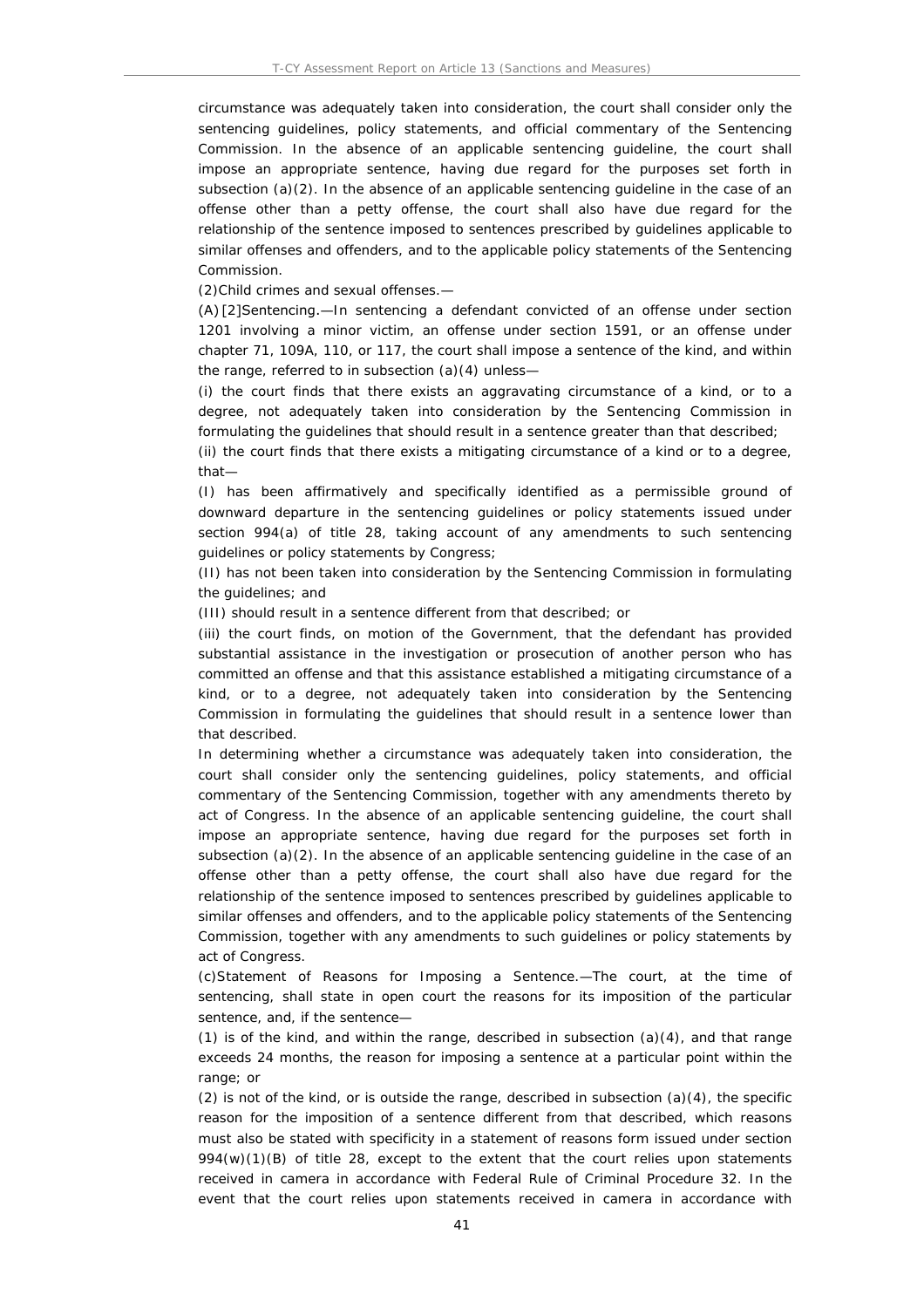Federal Rule of Criminal Procedure 32 the court shall state that such statements were so received and that it relied upon the content of such statements.

If the court does not order restitution, or orders only partial restitution, the court shall include in the statement the reason therefor. The court shall provide a transcription or other appropriate public record of the court's statement of reasons, together with the order of judgment and commitment, to the Probation System and to the Sentencing Commission,,[3] and, if the sentence includes a term of imprisonment, to the Bureau of Prisons.

(d)Presentence Procedure for an Order of Notice.—Prior to imposing an order of notice pursuant to section 3555, the court shall give notice to the defendant and the Government that it is considering imposing such an order. Upon motion of the defendant or the Government, or on its own motion, the court shall—

(1) permit the defendant and the Government to submit affidavits and written memoranda addressing matters relevant to the imposition of such an order;

(2) afford counsel an opportunity in open court to address orally the appropriateness of the imposition of such an order; and

(3) include in its statement of reasons pursuant to subsection (c) specific reasons underlying its determinations regarding the nature of such an order.

Upon motion of the defendant or the Government, or on its own motion, the court may in its discretion employ any additional procedures that it concludes will not unduly complicate or prolong the sentencing process.

(e)Limited Authority To Impose a Sentence Below a Statutory Minimum.—

Upon motion of the Government, the court shall have the authority to impose a sentence below a level established by statute as a minimum sentence so as to reflect a defendant's substantial assistance in the investigation or prosecution of another person who has committed an offense. Such sentence shall be imposed in accordance with the guidelines and policy statements issued by the Sentencing Commission pursuant to section 994 of title 28, United States Code.

(f)Limitation on Applicability of Statutory Minimums in Certain Cases.—Notwithstanding any other provision of law, in the case of an offense under section 401, 404, or 406 of the Controlled Substances Act (21 U.S.C. 841, 844, 846) or section 1010 or 1013 of the Controlled Substances Import and Export Act (21 U.S.C. 960, 963), the court shall impose a sentence pursuant to guidelines promulgated by the United States Sentencing Commission under section 994 of title 28 without regard to any statutory minimum sentence, if the court finds at sentencing, after the Government has been afforded the opportunity to make a recommendation, that—

(1) the defendant does not have more than 1 criminal history point, as determined under the sentencing guidelines;

(2) the defendant did not use violence or credible threats of violence or possess a firearm or other dangerous weapon (or induce another participant to do so) in connection with the offense;

(3) the offense did not result in death or serious bodily injury to any person;

(4) the defendant was not an organizer, leader, manager, or supervisor of others in the offense, as determined under the sentencing guidelines and was not engaged in a continuing criminal enterprise, as defined in section 408 of the Controlled Substances Act; and

(5) not later than the time of the sentencing hearing, the defendant has truthfully provided to the Government all information and evidence the defendant has concerning the offense or offenses that were part of the same course of conduct or of a common scheme or plan, but the fact that the defendant has no relevant or useful other information to provide or that the Government is already aware of the information shall not preclude a determination by the court that the defendant has complied with this requirement.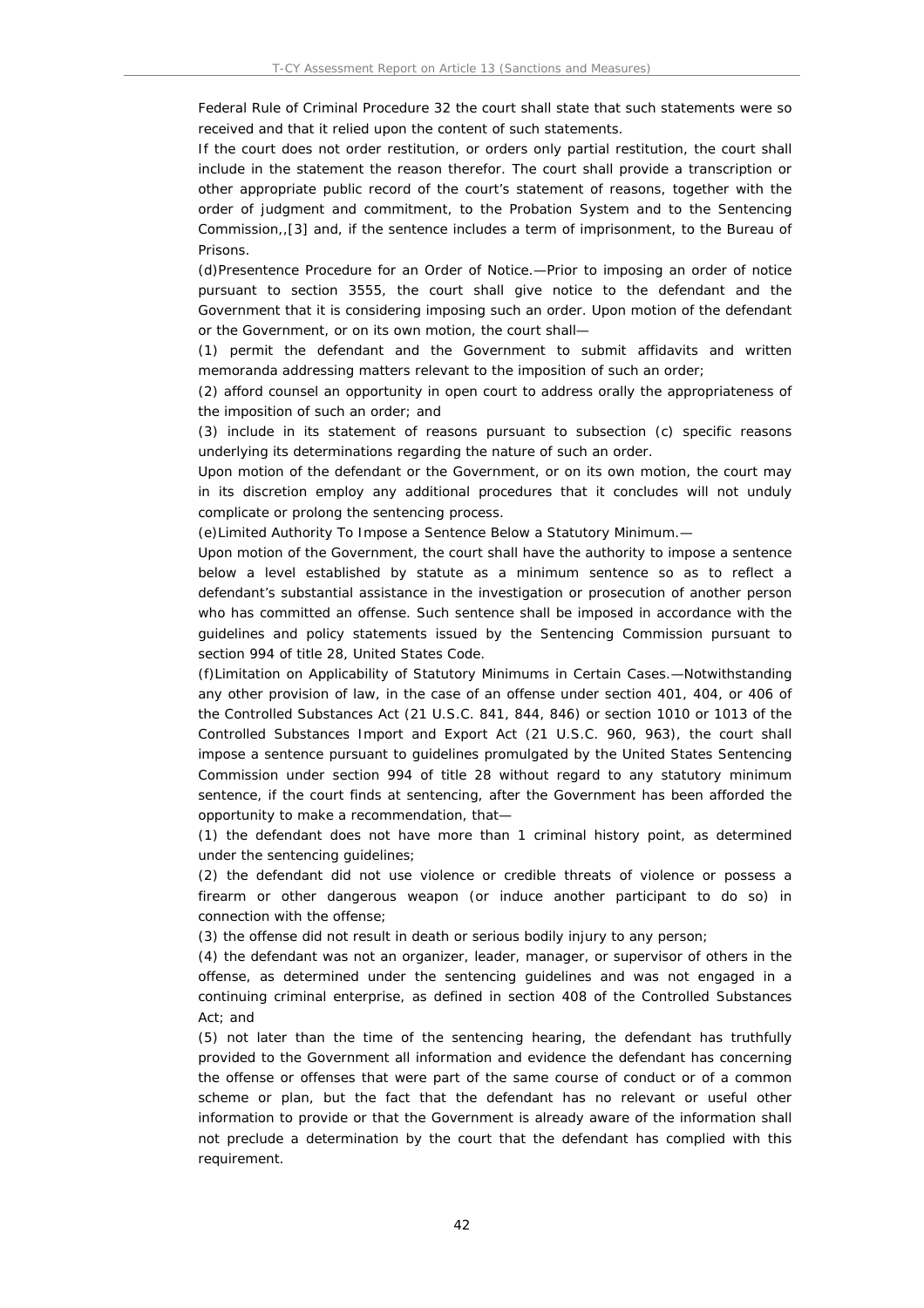Other Parties (e.g. Bosnia and Herzegovina, Bulgaria, Croatia, Czech Republic, Denmark, Georgia, Germany, Italy) have similar provisions in their Criminal Codes.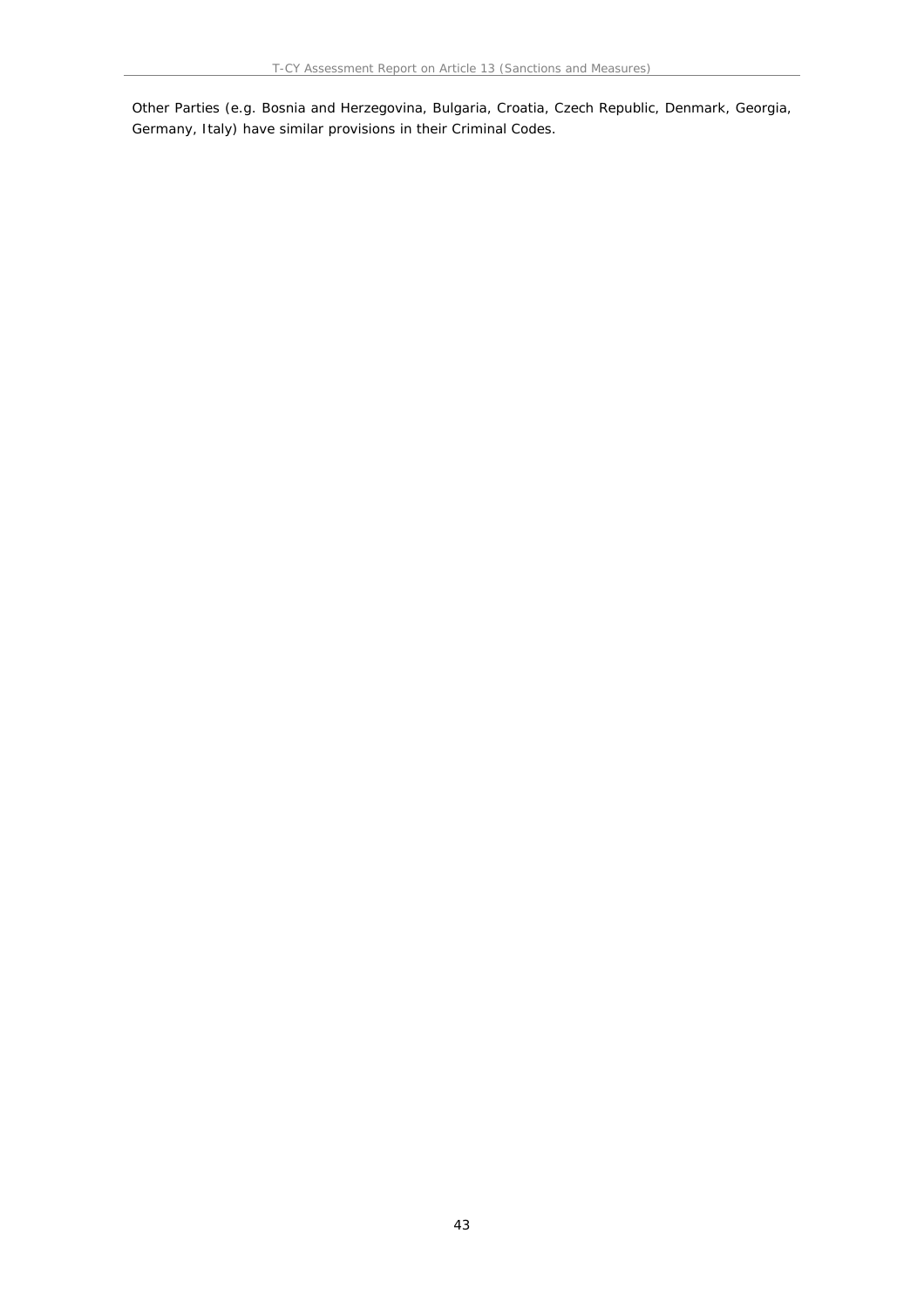## **5 Findings and recommendations**

Assessing the implementation of Article 13 on sanctions and measures has been a challenging exercise. Sanctioning systems are domestic prerogatives and a full understanding would require a detailed analysis of the legal and criminal justice system of each State far beyond the question of cybercrime and electronic evidence.

In addition, abstract criteria permitting a horizontal or comparative assessment of States regarding their implementation of Article 13 are not feasible. Thus, the present report does not contain country-specific findings or recommendations.

Following discussions at T-CY 14 (December 2015), 15 (May 2016), 16 (November 2016) and 17 (June 2017), the T-CY adopts the following findings and recommendations:

### **5.1 Findings**

- Find 1 The evolution of cybercrime is such that it not only undermines the confidence, security and trust in information and communication technology (ICT) but also represents a serious threat to the rights of individuals and to democratic societies and can undermine trust in the rule of law if not addressed effectively. Responding States may not in all cases take into account the seriousness or impact of cybercrime when establishing in the law sanctions and measures that are to be "effective, proportionate and dissuasive".
- Find 2 Information received from some States regarding penalties applied suggests that sentences may not in all cases take into account the seriousness or impact of cybercrime. Some sanctions and measures among the Parties could be considered to be lenient in the context of domestic sanctioning systems when it comes to offences against computer systems (such as illegal access but also denial of service attacks, including use of botnets).
- Find 3 Replies received point at significant variations regarding the level of sanctions in the law for offences under the Budapest Convention.
- Find 4 The characterization of an offence as "serious" may have an impact on the type of investigative measures available or the competence of courts. In some jurisdictions, there is a statutory definition of "serious" criminal offence based on the level of the applicable sanction, while for others it depends on whether the prosecution proceeds by indictment or summary conviction. In other cases, the "seriousness" of the offence is a criterion to decide on the level of punishment between a minimum and a maximum provided by the law, or an offence is qualified as "serious" if it is specified as such in the substantive provision itself.
- Find 5 In most jurisdictions, there are provisions for aggravating circumstances and aggravated forms of offences. In some States, the criminal code provides a catalogue of aggravating circumstances. Other States may provide specific aggravating circumstances for every single offence or do not provide a catalogue at all. For the offences of the Budapest Convention, a recurring specific aggravating circumstance is provided for crimes against "protected computers", which are computer systems requiring greater protection from attacks than others, usually because of the nature of the processing being carried out, such as national critical infrastructure. The compilation of replies, suggests, however, that possible serious aggravating circumstances are not always considered with respect to certain offences. This may be the case, for example, for system interference against critical infrastructure which may cause serious physical injuries or even death.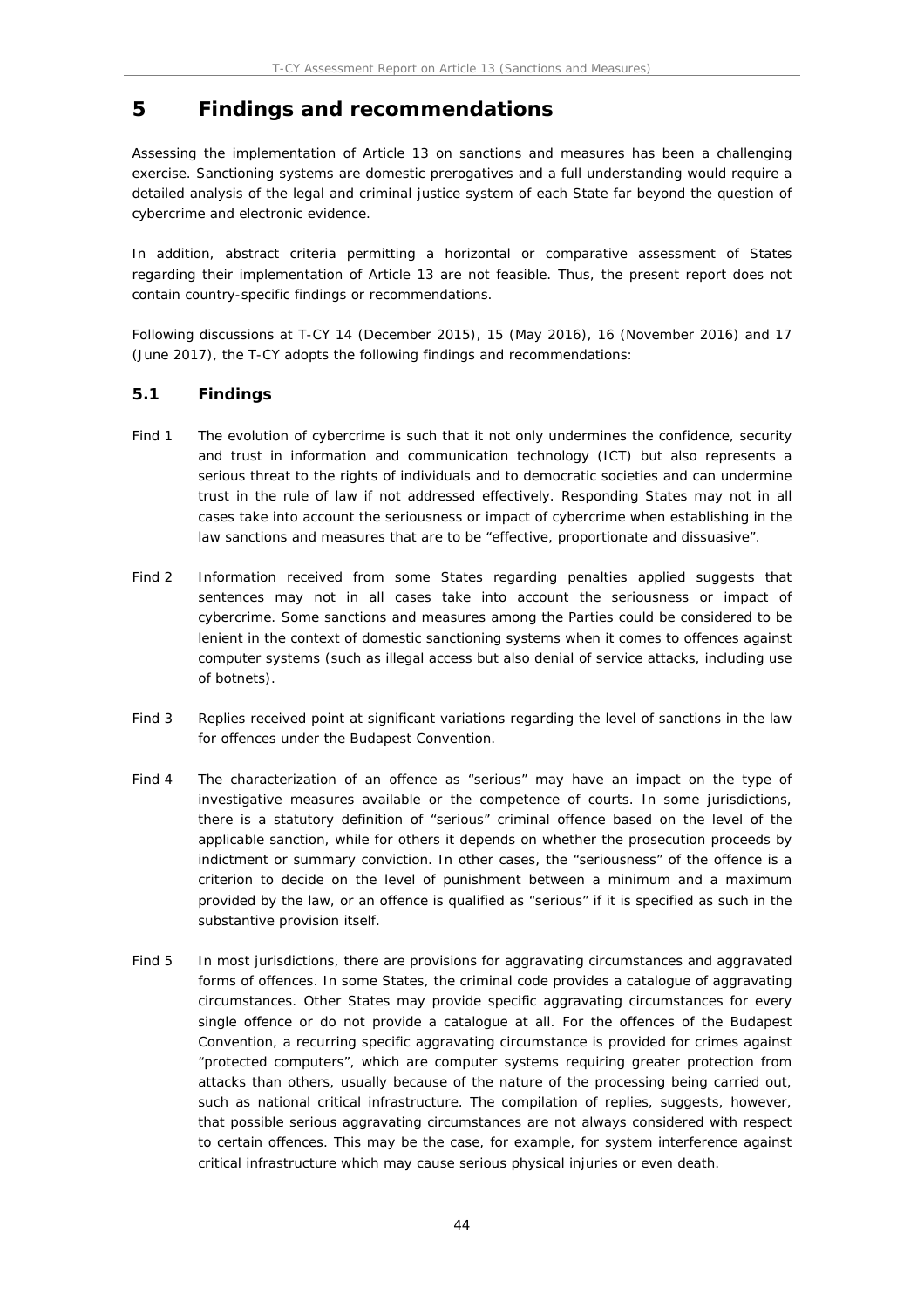- Find 6 "Effective, proportionate and dissuasive" sanctions and measures include, in the case of natural persons, deprivation of liberty. The practice of the Parties indicates that for the offences under Articles 2 to 11 deprivation of liberty is available among the Parties as a maximum sanction, also when taking into account aggravating circumstances or aggravated forms of offences.
- Find 7 Parties provide for sanctions and measures for legal persons; some legal systems of Parties provide for corporate criminal liability, and some for non-criminal liability of legal persons. However, unlike sanctions for natural persons, the liability of legal persons is generally addressed in a uniform manner under the domestic criminal laws of the Parties. With the exception of some States, the most common sanction is monetary, which could include a fine, restitution or an account of profits or an award of damages or compensation to the victim (as remedies). In addition to monetary penalties, States have also provided for a range of supplementary sanctions, such as liquidation, revoking of licenses or authorisation, and seizure, confiscation of property and obligation to publicise the sentence convicting the legal person.
- Find 8 The level of sanctions may be relevant for the application of international cooperation provisions of the Convention.

#### **5.2 Recommendations**

- Rec 1 States including future Parties to the Budapest Convention are encouraged to consider the evolution of cybercrime, the nature of the offence and the consequences on the victim when establishing sanctions and measures that are "effective, proportionate and dissuasive".
- Rec 2 States, when establishing sanctions and measures, should consider aggravated forms of crime and/or aggravating circumstances.
- Rec 3 Sentencing should take into account the seriousness and impact of the offence and make use of the range of sanctions and measures provided by the law.
- Rec 4 Training of judges and prosecutors is recommended to improve understanding of the serious impact as well as of different forms of cybercrime, including aggravated or "serious" ones.
- Rec 5 Sentencing principles (like sentencing guidelines or commissions or general criteria for determining appropriate sentences) can be helpful in providing guidance to courts, promote equal treatment of offenders and ensure a common understanding of the level of sanctions when sentencing offenders for cybercrime, without limiting the discretion of the court in administering justice.
- Rec 6 The T-CY should promote the sharing of experience regarding sanctions in practice, based on the presentation or documentation of case studies. Parties and Observers are encouraged to make use of the Octopus Community to document jurisprudence as well as other developments in sentencing. This may facilitate common approaches to sanctions and measures over time and help remove obstacles to international cooperation.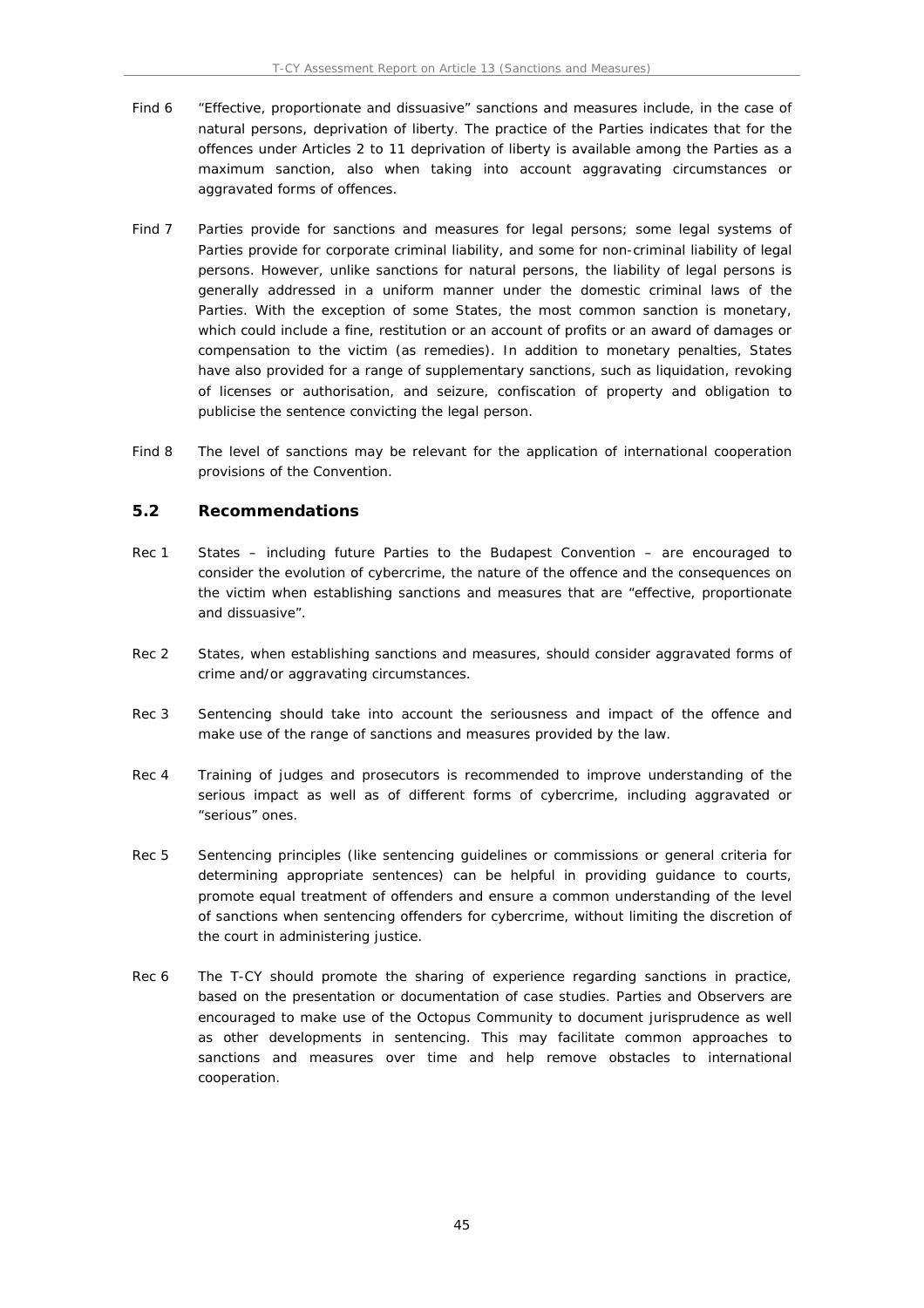### **5.3 Follow up**

Parties are invited to follow up on Recommendations falling under the responsibility of domestic authorities to report back to the T-CY no later than 24 months from adoption of this report on measures taken to permit the T-CY, in line with the Rules of Procedure (Article 2.1.g), to review progress made.

Parties and Observer States are encouraged to inform the T-CY at any time of developments regarding the issues addressed in this assessment report.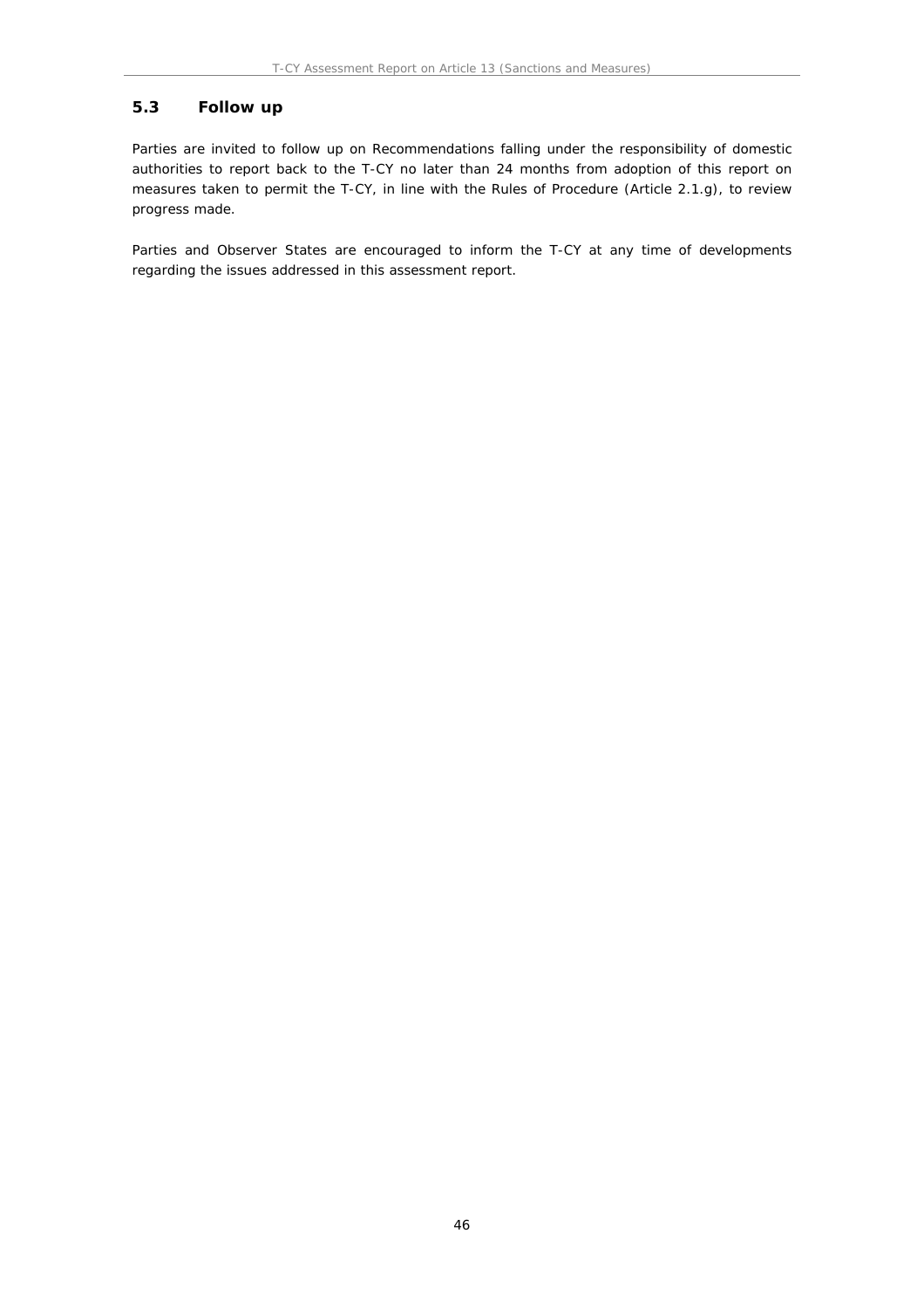# **6 Appendix: Comparative tables on sanctions and measures**

# **6.1 Article 2 – Illegal access**

|                        | Article 2: Illegal access                                  |                                                                    |
|------------------------|------------------------------------------------------------|--------------------------------------------------------------------|
| Country                | Minimum sanctions and measures                             | Maximum sanctions and measures                                     |
| Albania                | - Pecuniary punishment                                     | - Deprivation of liberty up to 3 years                             |
|                        |                                                            | Aggravating circumstances/aggravated offences:                     |
|                        |                                                            | - Deprivation of liberty up to 10 years                            |
| Armenia                | - Pecuniary punishment                                     | - Deprivation of liberty up to 2 years                             |
|                        |                                                            | Aggravating circumstances:                                         |
|                        |                                                            | - Deprivation of liberty up to 5 years                             |
| Australia              | - 2 years of deprivation of liberty                        | - 10 years of deprivation of liberty                               |
| Austria                |                                                            | - deprivation of liberty up to three years or paying a fine up to  |
|                        | - One day of deprivation of liberty                        | 360 day-fines                                                      |
|                        |                                                            |                                                                    |
| Azerbaijan             | - Pecuniary punishment                                     | - Deprivation of liberty up to 2 years                             |
|                        | Aggravating circumstances/aggravated offences:             | Aggravating circumstances/aggravated offences:                     |
|                        | - Pecuniary punishment                                     | - Deprivation of liberty up to 4 years                             |
|                        | or                                                         | or                                                                 |
|                        | - Deprivation of liberty up to 4 years                     | - Deprivation of liberty up to 6 years                             |
| Belgium                | - The minimum penalty is deprivation of liberty for three  | - The maximum penalty is deprivation of liberty for two years and  |
|                        | months and a fine of twenty six euros or just one of these | a fine of twenty-five thousand euro or just one of these penalties |
|                        | penalties                                                  |                                                                    |
|                        |                                                            |                                                                    |
| Bosnia and Herzegovina | According to CC Brčko District BiH                         | According to CC Brčko District BiH                                 |
|                        | - Fine                                                     | - 1 year of deprivation of liberty                                 |
|                        |                                                            | According to CC Federation BiH                                     |
|                        | Aggravating circumstances/aggravated offences:             | -6 months deprivation of liberty                                   |
|                        | -3 months of deprivation of liberty                        | Aggravating circumstances/aggravated offences:                     |
|                        |                                                            | -5 years of deprivation of liberty                                 |
| Bulgaria               | - Fine                                                     | - Fine                                                             |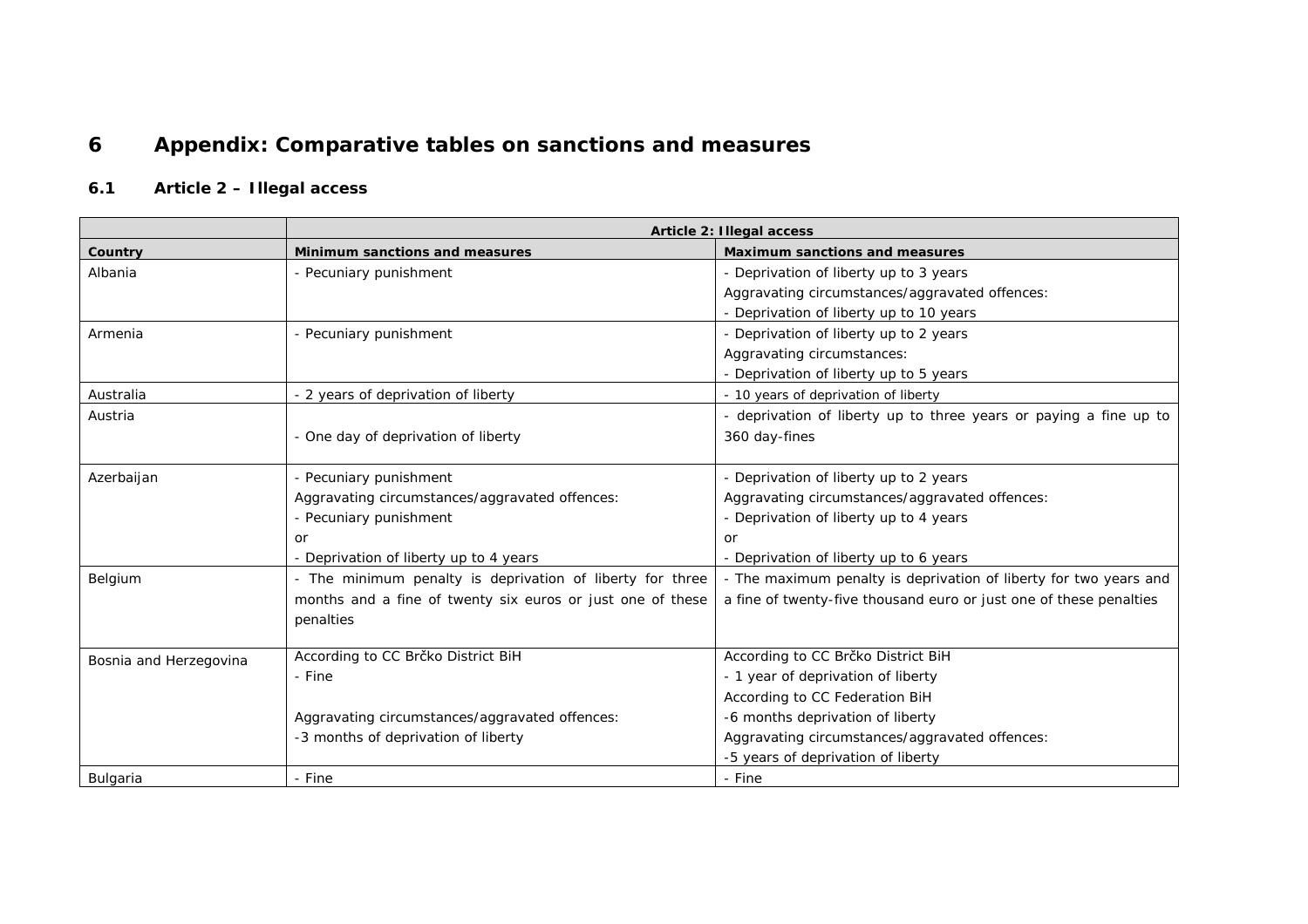|                    | Article 2: Illegal access                                                                                                                                                                                                                             |                                                                                                                                                                                                                                   |
|--------------------|-------------------------------------------------------------------------------------------------------------------------------------------------------------------------------------------------------------------------------------------------------|-----------------------------------------------------------------------------------------------------------------------------------------------------------------------------------------------------------------------------------|
| Country            | Minimum sanctions and measures                                                                                                                                                                                                                        | Maximum sanctions and measures                                                                                                                                                                                                    |
|                    | Aggravating circumstances/aggravated offences:<br>- Fine                                                                                                                                                                                              | Aggravating circumstances/aggravated offences:<br>- 8 years of deprivation of liberty                                                                                                                                             |
| Canada             | - No minimum                                                                                                                                                                                                                                          | - 10 years deprivation of liberty on indictment<br>Or<br>- 6 months on summary conviction                                                                                                                                         |
| Croatia            | - The minimum penalty is deprivation of liberty for three<br>months.                                                                                                                                                                                  | - The maximum penalty is deprivation of liberty for three years.                                                                                                                                                                  |
| Cyprus             | - Under the Cyprus Law, the legislator can only set the<br>maximum of the penalty to be imposed by the court but not<br>the minimum.                                                                                                                  | Deprivation of liberty not exceeding five years or a fine not<br>exceeding 34,172 euro or by both penalties                                                                                                                       |
| Czech Republic     | - disqualification, or forfeiture of items<br>Aggravating circumstances/aggravated offences:<br>- disqualification or forfeiture of items<br>- 6 months deprivation of liberty<br>- 1 year deprivation of liberty<br>- 3 years deprivation of liberty | - 2 years deprivation of liberty<br>Aggravating circumstances/aggravated offences:<br>- 3 years deprivation of liberty<br>- 4 years deprivation of liberty<br>- 5 year deprivation of liberty<br>- 8 years deprivation of liberty |
| Denmark            | - fine                                                                                                                                                                                                                                                | - 6 months of deprivation of liberty<br>Aggravating circumstances/aggravated offences:<br>- 1 year and a half of deprivation of liberty<br>- 6 years of deprivation of liberty                                                    |
| Dominican Republic | - 3 months of deprivation of liberty                                                                                                                                                                                                                  | - 10 years deprivation of liberty                                                                                                                                                                                                 |
| Estonia            | - Pecuniary punishment                                                                                                                                                                                                                                | - Deprivation of liberty up to 3 years<br>Aggravating circumstances/aggravated offences:<br>- Deprivation of liberty up to 5 years                                                                                                |
| Finland            | - Fine                                                                                                                                                                                                                                                | - Deprivation of liberty up to 2 years<br>Aggravating circumstances/aggravated offences:                                                                                                                                          |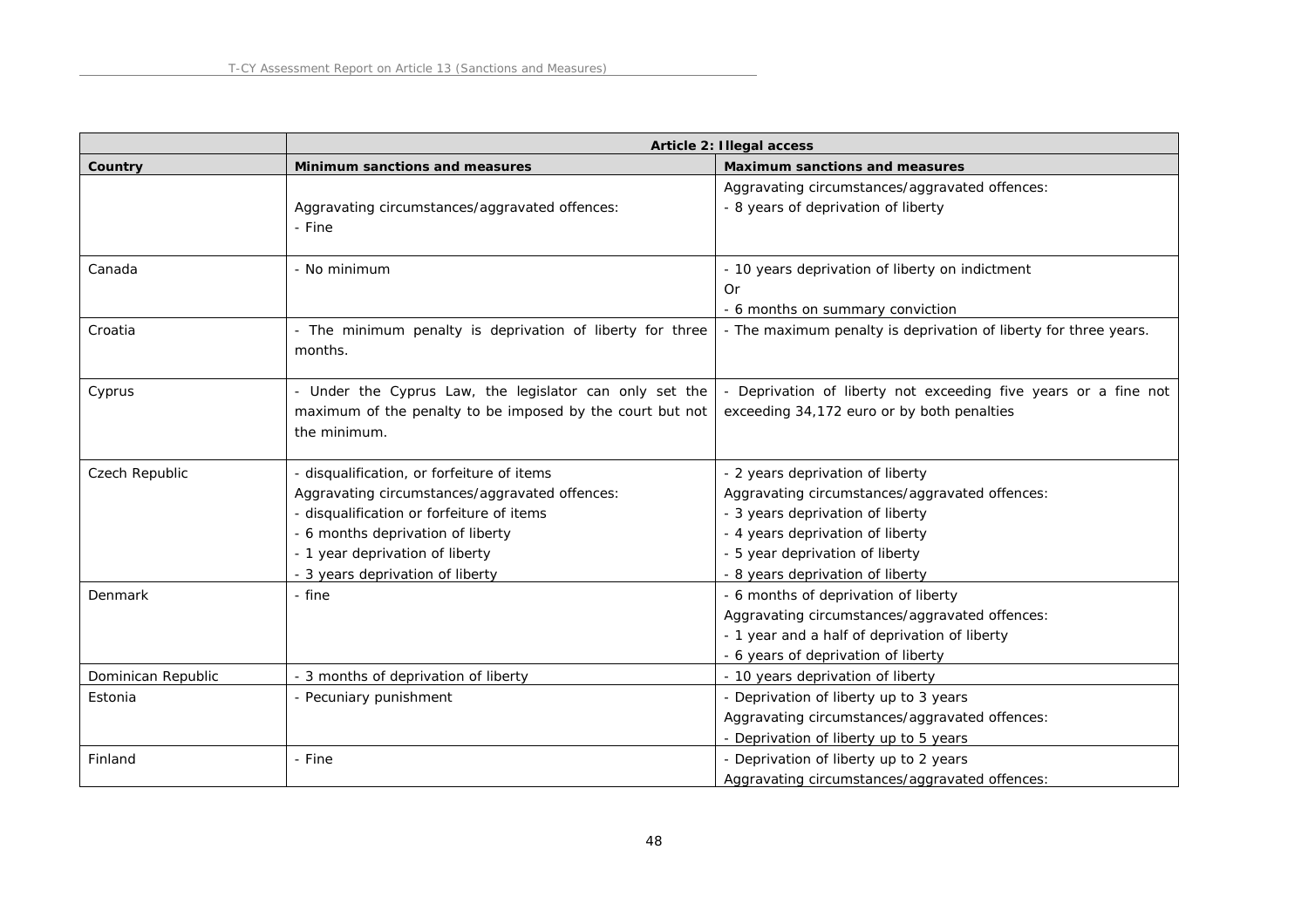|         | Article 2: Illegal access                                           |                                                                       |
|---------|---------------------------------------------------------------------|-----------------------------------------------------------------------|
| Country | Minimum sanctions and measures                                      | Maximum sanctions and measures                                        |
|         |                                                                     | - Deprivation of liberty up to 3 years                                |
| France  |                                                                     | - 2 years of deprivation of liberty and a fine                        |
|         |                                                                     | Aggravating circumstances/aggravated offences:                        |
|         |                                                                     | - 3 years of deprivation of liberty and a fine                        |
|         |                                                                     | - 5 years of deprivation of liberty and a fine                        |
|         |                                                                     | - 10 years of deprivation of liberty and a fine                       |
| Georgia | - Fine or corrective labor                                          | - 2 years of deprivation of liberty                                   |
|         |                                                                     |                                                                       |
|         | Aggravating circumstances/aggravated offences:                      | Aggravating circumstances/aggravated offences:                        |
|         |                                                                     |                                                                       |
|         | - Fine or corrective labour                                         | - 5 years of deprivation of liberty                                   |
| Germany | - Fine                                                              | - 3 years of deprivation of liberty                                   |
| Hungary | - 3 months of deprivation of liberty                                | - 2 years of deprivation of liberty                                   |
|         | Aggravating circumstances/aggravated offences:                      | Aggravating circumstances/ aggravated offences:                       |
|         | - 1 year of deprivation of liberty                                  | - 5 years of deprivation of liberty                                   |
|         | - 2 years of deprivation of liberty                                 | - 8 years of deprivation of liberty                                   |
| Iceland | - no minimum limit (fine)                                           | -1 year of deprivation of liberty                                     |
| Italy   | - Deprivation of liberty                                            | - Deprivation of liberty up to 3 years                                |
|         | Aggravating circumstances/aggravated offences:                      | - Deprivation of liberty up to 5 years if the crime is direct against |
|         | - Deprivation of liberty at least for 1 year                        | protected computers                                                   |
|         | - Deprivation of liberty at least for 3 year if the crime is direct | Aggravating circumstances/aggravated offences:                        |
|         | against protected computers                                         | - Deprivation of liberty up to 5 years                                |
|         |                                                                     | - Deprivation of liberty up to 8 years if the crime is direct against |
|         |                                                                     | protected computers                                                   |
|         |                                                                     |                                                                       |
|         |                                                                     |                                                                       |
| Japan   | - Fine                                                              | (depending on the types of conduct committed by the criminal)         |
|         |                                                                     | - Deprivation of liberty up to 3 years                                |
|         |                                                                     |                                                                       |
| Latvia  | - Community service or fine                                         | - Deprivation of liberty up to 2 years                                |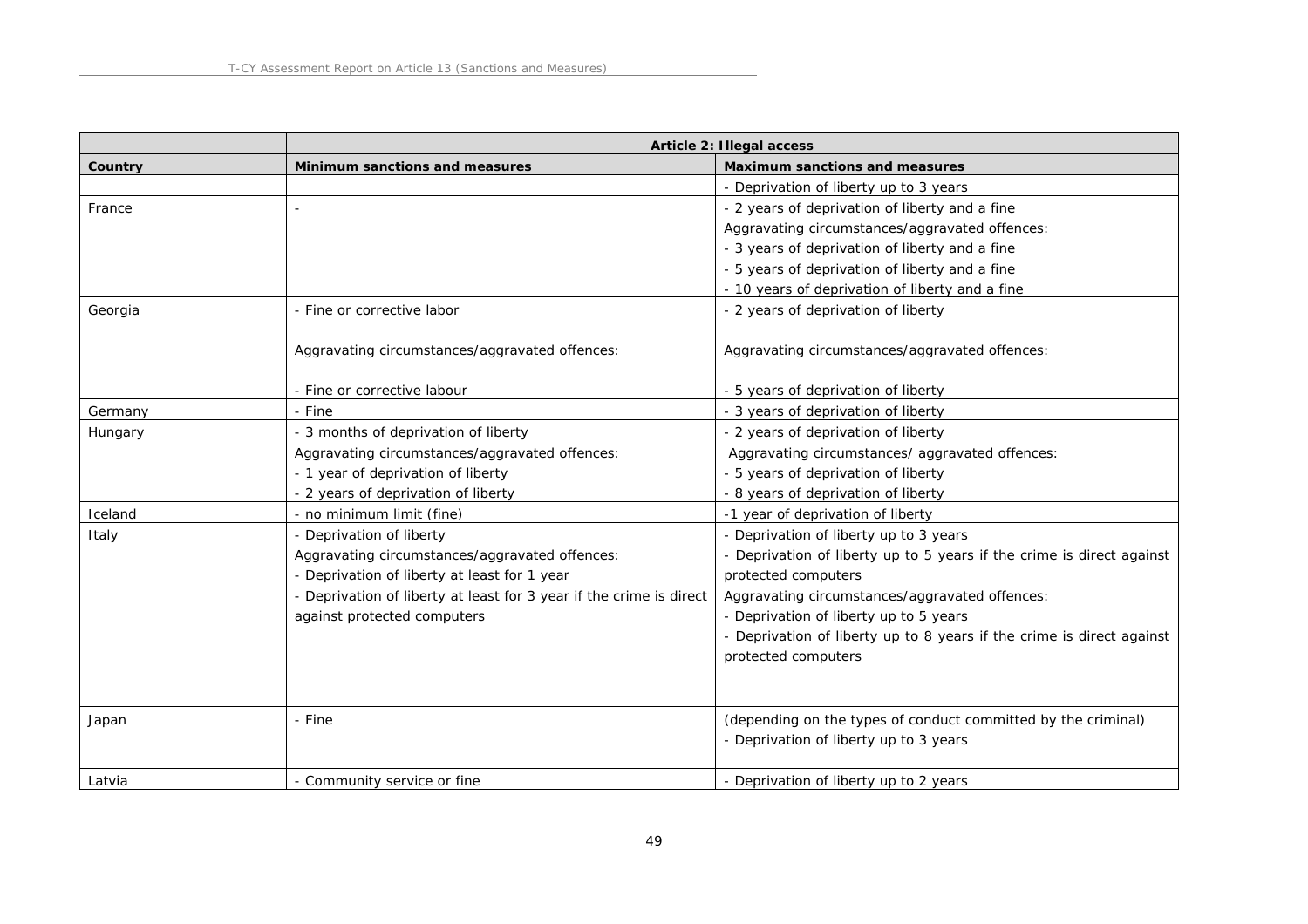|             | Article 2: Illegal access                                     |                                                                |
|-------------|---------------------------------------------------------------|----------------------------------------------------------------|
| Country     | Minimum sanctions and measures                                | Maximum sanctions and measures                                 |
|             | Aggravating circumstances                                     | Aggravating circumstances                                      |
|             | - Community service or fine                                   | - Deprivation of liberty up to 3 years                         |
|             | - Fine, with or without police supervision for a term up to 3 | - Deprivation of liberty up to 5 years                         |
|             | years                                                         |                                                                |
| Lithuania   | - Community service or fine                                   | - Deprivation of liberty up to 1 year                          |
|             | Aggravating circumstances                                     | Aggravating circumstances                                      |
|             | - Fine                                                        | - Deprivation of liberty up to 3 years                         |
| Luxembourg  | - 2 months of deprivation of liberty and a fine               | - 2 years of deprivation of liberty and a fine                 |
|             | Aggravating circumstances/aggravated offences:                | Aggravating circumstances/aggravated offences:                 |
|             | - 4 months of deprivation of liberty and a fine               | - 2 years of deprivation of liberty and a fine                 |
|             |                                                               | - 5 years of deprivation of liberty and a fine                 |
| Malta       | - Fine                                                        | - Deprivation of liberty up to 4 years                         |
|             | Aggravating circumstances                                     | Aggravating circumstances                                      |
|             | - Fine                                                        | - Deprivation of liberty up to 10 years                        |
| Mauritius   | - No minimum sanction provided                                | - Fine up to 50.000 rupees and penal servitude up to 5 years   |
|             | Aggravating circumstances                                     | Aggravating circumstances                                      |
|             | - No minimum sanction provided                                | - Fine up to 200.000 rupees and penal servitude up to 20 years |
| Moldova     | - Fine or community services                                  | - Deprivation of liberty up to 2 years                         |
|             | Aggravating circumstances/aggravated offences                 | Aggravating circumstances/aggravated offences                  |
|             | - Fine or community services                                  | - Deprivation of liberty up to 3 years                         |
| Montenegro  | - Fine                                                        | - Deprivation of liberty up to 1 year                          |
|             | Aggravating circumstances                                     | Aggravating circumstances                                      |
|             | - Deprivation of liberty at least for 6 months                | - Deprivation of liberty up to 5 years                         |
| Morocco     | - 1 month of deprivation of liberty and a fine                | - 3 months of deprivation of liberty and a fine                |
|             | - 3 months of deprivation of liberty and a fine               | - 6 months of deprivation of liberty and a fine                |
|             | Aggravating circumstances/aggravated offences:                | Aggravating circumstances/aggravated offences:                 |
|             | - 6 months of deprivation of liberty and a fine               | - 3 years of deprivation of liberty and a fine                 |
|             | - 2 years of deprivation of liberty and a fine                | - 5 years of deprivation of liberty and a fine                 |
| Netherlands | - Fine                                                        | - Deprivation of liberty up to 1 year                          |
|             | Aggravating circumstances                                     | Aggravating circumstances                                      |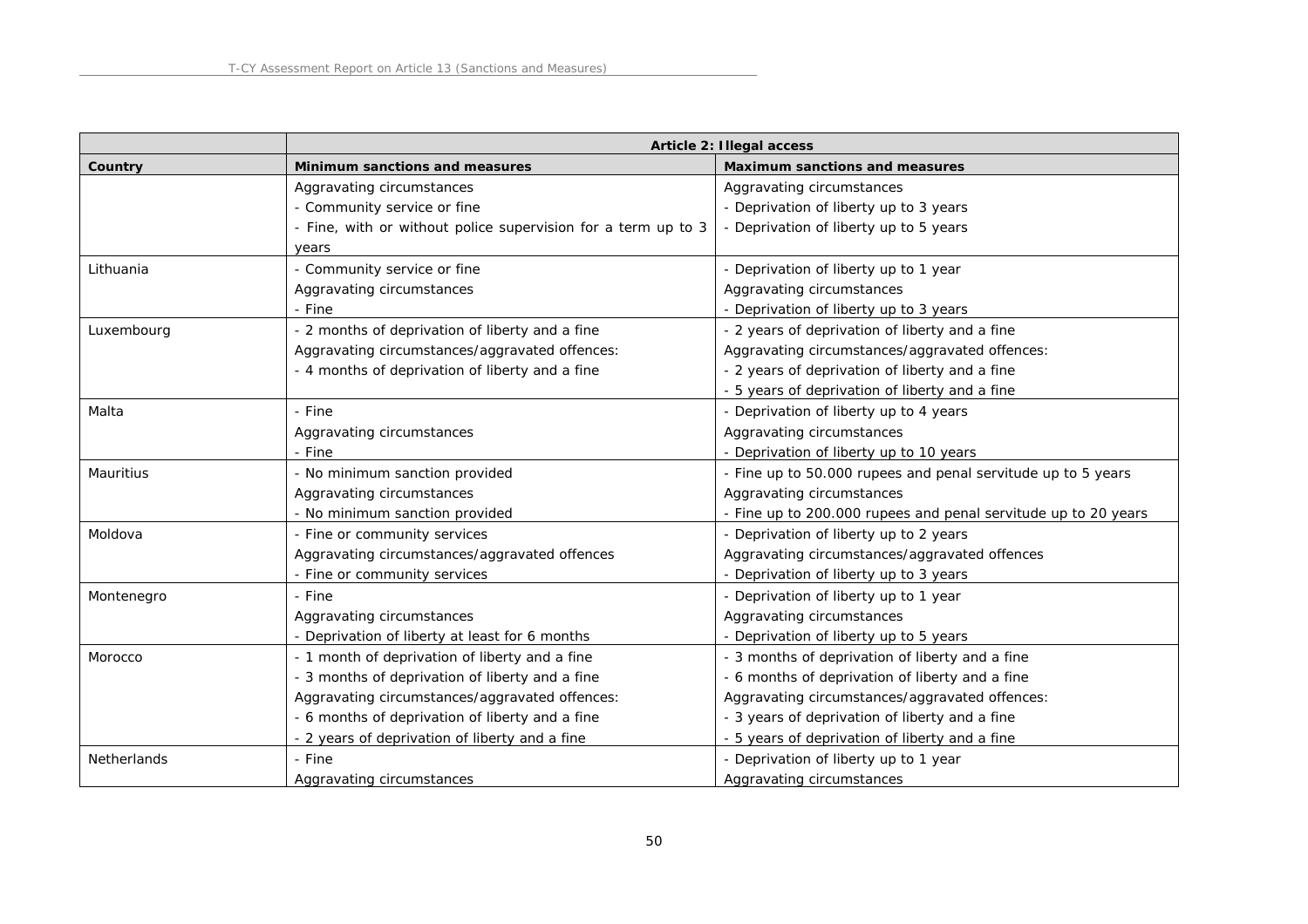|              |                                                                         | Article 2: Illegal access                                        |
|--------------|-------------------------------------------------------------------------|------------------------------------------------------------------|
| Country      | Minimum sanctions and measures                                          | Maximum sanctions and measures                                   |
|              | - Fine                                                                  | - Deprivation of liberty up to 4 years                           |
| Norway       | - No minimum sanctions - Fine                                           | - Deprivation of liberty up to 2 years                           |
| Panama       | - Deprivation of liberty at least for 2 years                           | - Deprivation of liberty up to 4 years                           |
|              | Aggravating circumstances/aggravated offences                           | Aggravating circumstances/aggravated offences                    |
|              | - The sanction can increase by one sixth                                | - The sanction can increase by one third                         |
| Philippines  | - Fine                                                                  | - Temporary detention                                            |
|              | Aggravating circumstances                                               | Aggravating circumstances                                        |
|              | - Fine                                                                  | - Deprivation of liberty between 6 to 12 years (prison mayor) or |
|              |                                                                         | fine or both                                                     |
| Poland       | - Fine                                                                  | - Deprivation of liberty up to 2 years                           |
| Portugal     | - 30 days of deprivation of liberty - general rule of the Penal<br>Code | - 5 years of deprivation of liberty                              |
| Romania      | - illegal access - fine or 3 months deprivation of liberty;             | - 3 years deprivation of liberty;                                |
|              | Aggravating circumstances/aggravated offences                           | - 5 years deprivation of liberty;                                |
|              | - In order to obtain computer data - 6 months deprivation of            | - 7 years deprivation of liberty.                                |
|              | liberty;                                                                |                                                                  |
|              | - On a protected computer system) - 2 years deprivation of              |                                                                  |
|              | liberty.                                                                |                                                                  |
| Senegal      | No information received                                                 |                                                                  |
| Serbia       | - Fine                                                                  | - Deprivation of liberty up to 6 months                          |
|              | Aggravating circumstances/aggravated offences:                          | Aggravating circumstances/aggravated offences:                   |
|              | - No minimum sanction provided                                          | - Deprivation of liberty up to 3 years                           |
| Slovakia     | - No minimum sanction provided                                          | - Deprivation of liberty up to 2 years                           |
| Slovenia     | - No minimum sanction provided                                          | - Deprivation of liberty up to 1 year                            |
| South Africa | - Fine                                                                  | - Fine and/or deprivation of liberty up to 5 years               |
|              | Aggravating circumstances/aggravated offences                           | Aggravating circumstances/aggravated offences                    |
|              | - Fine                                                                  | - Fine and/or deprivation of liberty up to 10 years              |
| Spain        | - Deprivation of liberty at least for 6 months                          | - Deprivation of liberty up to 2 years                           |
|              | Aggravating circumstances/aggravated offences:                          | Aggravating circumstances/aggravated offences:                   |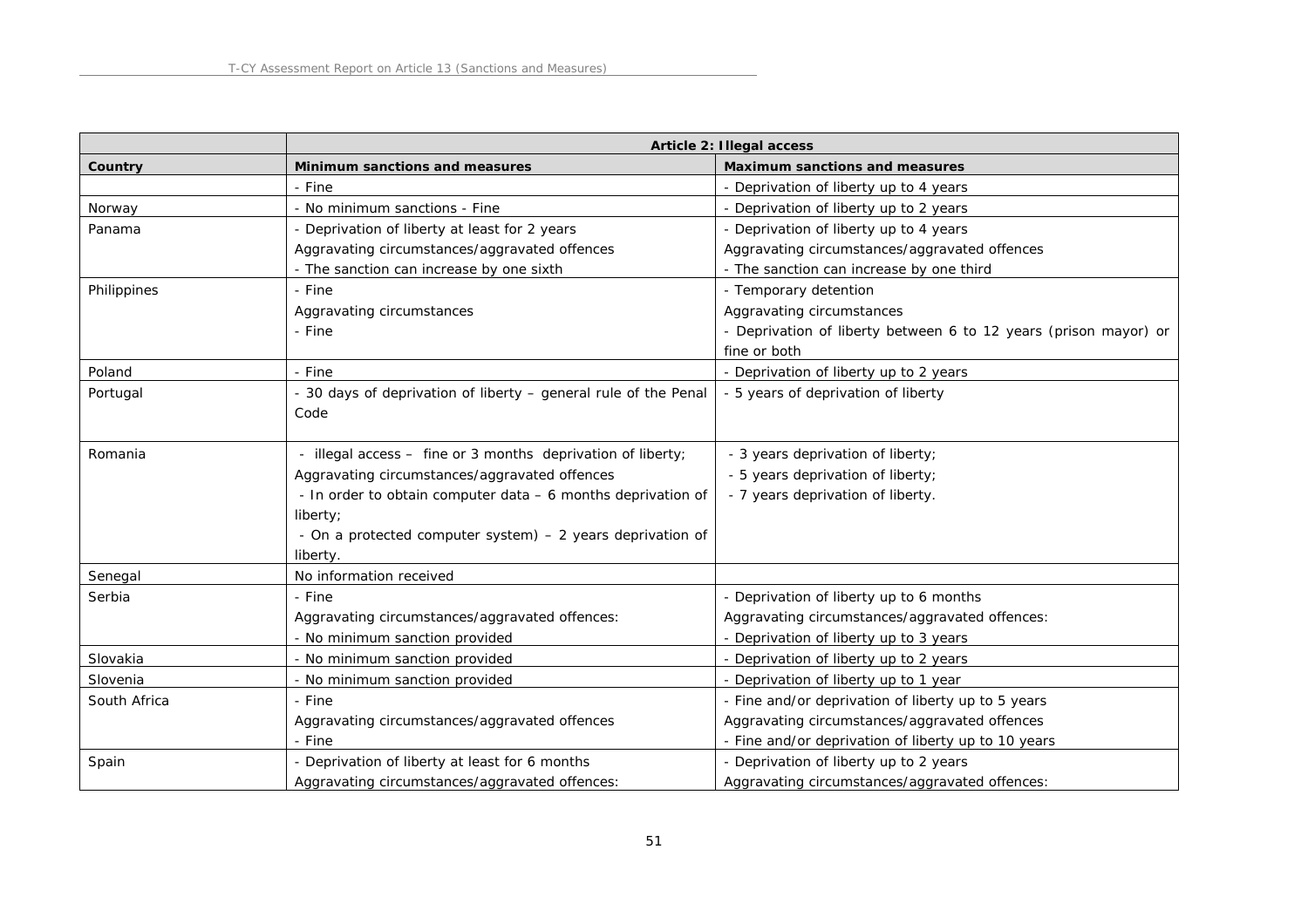|                            |                                                             | Article 2: Illegal access                                          |
|----------------------------|-------------------------------------------------------------|--------------------------------------------------------------------|
| Country                    | Minimum sanctions and measures                              | Maximum sanctions and measures                                     |
|                            | - Higher degree penalty according to Art. 70 of the Spanish | - Higher degree penalty according to Art. 70 of the Spanish        |
|                            | <b>Criminal Code</b>                                        | <b>Criminal Code</b>                                               |
| Sri Lanka                  | - Fine not exceeding Rs 100,00/-                            | - Fine not Exceeding Rs 200,000/-                                  |
| (Section 3 and 4 of the    | Or imprisonment for up to 5 years or both fine and          | Or imprisonment for up to 5 years or both fine and imprisonment    |
| Computer Crimes Act)       | imprisonment                                                |                                                                    |
| Switzerland                | - For unauthorized access - fine;                           | - For unauthorized access - deprivation of liberty of 3 years;     |
|                            | - For unauthorized obtaining of data - fine                 | - For unauthorized obtaining of data - deprivation of liberty of 5 |
|                            |                                                             | years;                                                             |
| "The<br>Former<br>Yugoslav | - Fine                                                      | - Deprivation of liberty up to 3 years                             |
| Republic of Macedonia"     | Aggravating circumstances/aggravated offences:              | Aggravating circumstances/aggravated offences:                     |
|                            | - Deprivation of liberty at least for 6 months              | - Deprivation of liberty up to 5 years                             |
|                            | - Deprivation of liberty at least for 1 year                | - Deprivation of liberty up to 5 years                             |
|                            | - Deprivation of liberty at least for 1 year                | - Deprivation of liberty up to 10 years                            |
| Tonga                      | - Fine                                                      | - Deprivation of liberty up to 2 years and fine                    |
| Turkey                     | - Fine                                                      | - Deprivation of liberty at least for 1 month                      |
|                            | Aggravating circumstances/aggravated offences:              | Aggravating circumstances/aggravated offences:                     |
|                            | - Deprivation of liberty at least for 6 months              | - Deprivation of liberty up to 2 years                             |
| Ukraine                    | - Fine at the rate of 500 non-taxable minimums of usual     | - Imprisonment at the term of maximum 6 years with deprivation     |
|                            | income                                                      | of right to take certain posts in the office at or conduct certain |
|                            |                                                             | activities at the term of maximum 3 years                          |
| United Kingdom             | - No minimum sanction provided                              | - Deprivation of liberty between 12 months (on summary             |
|                            |                                                             | conviction) and 2 years (on indictment)                            |
|                            |                                                             | - Deprivation of liberty between 12 months (on summary             |
|                            |                                                             | conviction) and 5 years (on indictment)                            |
| United States of America   | - No minimum sanction provided                              | - Deprivation of liberty up to 1 year                              |
|                            | Aggravating circumstances/aggravated offences:              | Aggravating circumstances/aggravated offences:                     |
|                            | - Deprivation of liberty at least for 1 year                | - Deprivation of liberty up to 5 years                             |
|                            | - Deprivation of liberty at least for 1 year                | - Deprivation of liberty up to 10 years                            |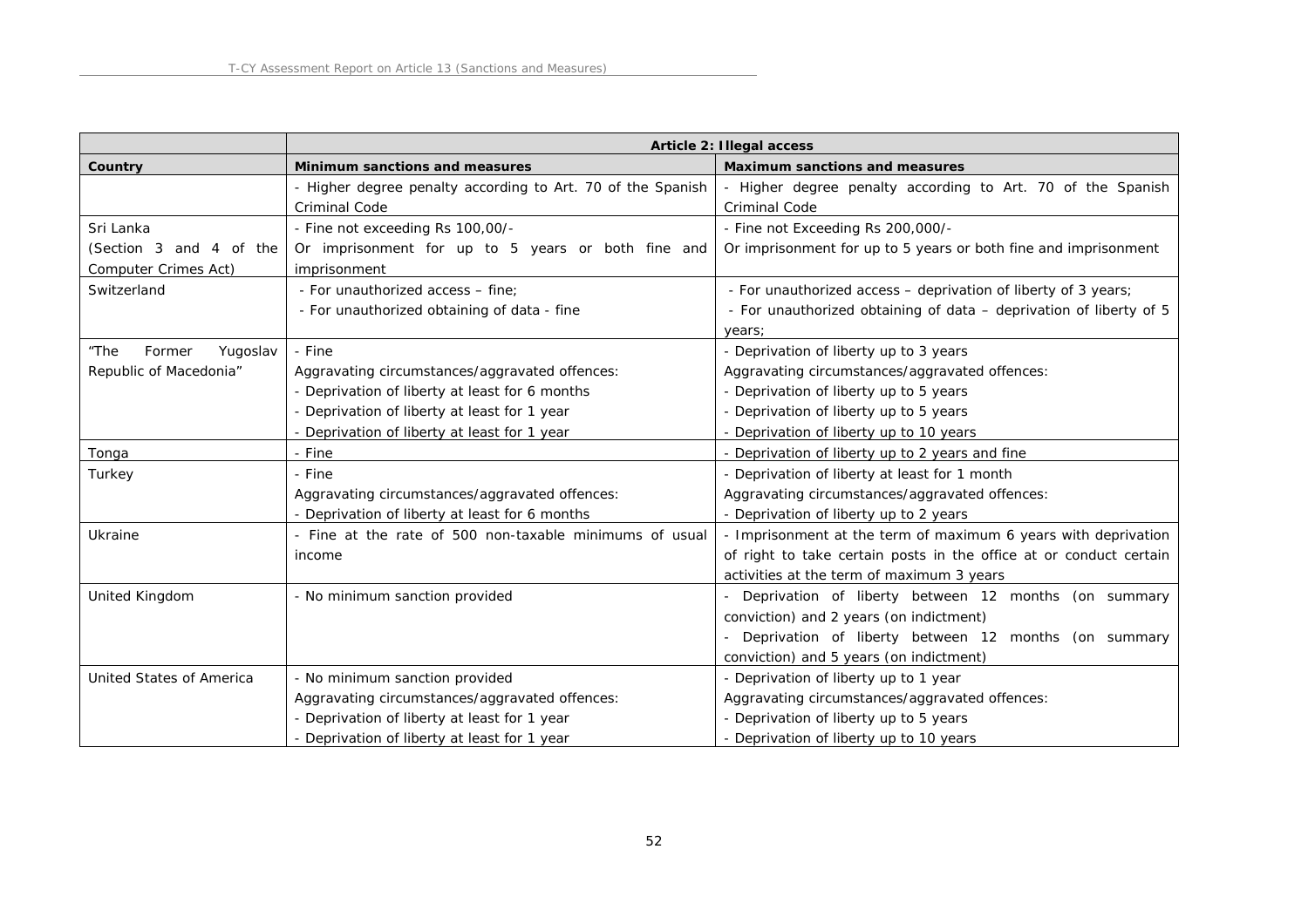## **6.2 Article 3 – Illegal interception**

|                        | Article 3: Illegal interception                             |                                                                      |
|------------------------|-------------------------------------------------------------|----------------------------------------------------------------------|
| Country                | Minimum sanctions and measures                              | Maximum sanctions and measures                                       |
| Albania                | - 3 years of deprivation of liberty                         | - 7 years of deprivation of liberty                                  |
|                        | Aggravating circumstances/aggravated offences:              | Aggravating circumstances/aggravated offences:                       |
|                        | - 7 years of deprivation of liberty                         | - 15 years of deprivation of liberty                                 |
| Armenia                | - Pecuniary punishment                                      | - 2 years of deprivation of liberty                                  |
|                        | Aggravating circumstances/aggravated offences:              | Aggravating circumstances/aggravated offences:                       |
|                        | - 6 years of deprivation of liberty                         | - 12 years of deprivation of liberty                                 |
| Australia              | - 6 months                                                  | Ranging from 2 to 10 years deprivation of liberty                    |
|                        |                                                             | Or Pecuniary punishment, including in Summary cases                  |
| Austria                | - One day of deprivation of liberty.                        | - Deprivation of liberty up to six months or paying a fine up to 360 |
|                        |                                                             | day-fines.                                                           |
| Azerbaijan             | - Pecuniary punishment                                      | - Deprivation of liberty up to 2 years                               |
|                        | Aggravating circumstances/aggravated offences:              | Aggravating circumstances/aggravated offences:                       |
|                        | - Pecuniary punishment                                      | - Deprivation of liberty up to 4 years                               |
|                        | or                                                          | or                                                                   |
|                        | - Deprivation of liberty up to 4 years                      | - Deprivation of liberty up to 6 years                               |
| Belgium                | - The minimum penalty is deprivation of liberty for six     | - The maximum penalty is deprivation of liberty for one years and    |
|                        | months and a fine of two hundred euros or just one of these | a fine of ten thousand euro or just one of these penalties           |
|                        | penalties                                                   |                                                                      |
| Bosnia and Herzegovina | According to CC Brčko District BiH                          | According to CC Brčko District BiH                                   |
|                        | - Fine                                                      | -3 years deprivation of liberty                                      |
|                        | According to CC Federation BiH                              | According to CC Federation BiH                                       |
|                        | - Fine                                                      |                                                                      |
|                        |                                                             | - 3 years deprivation of liberty                                     |
| <b>Bulgaria</b>        | - Fine                                                      | - 1 year deprivation of liberty                                      |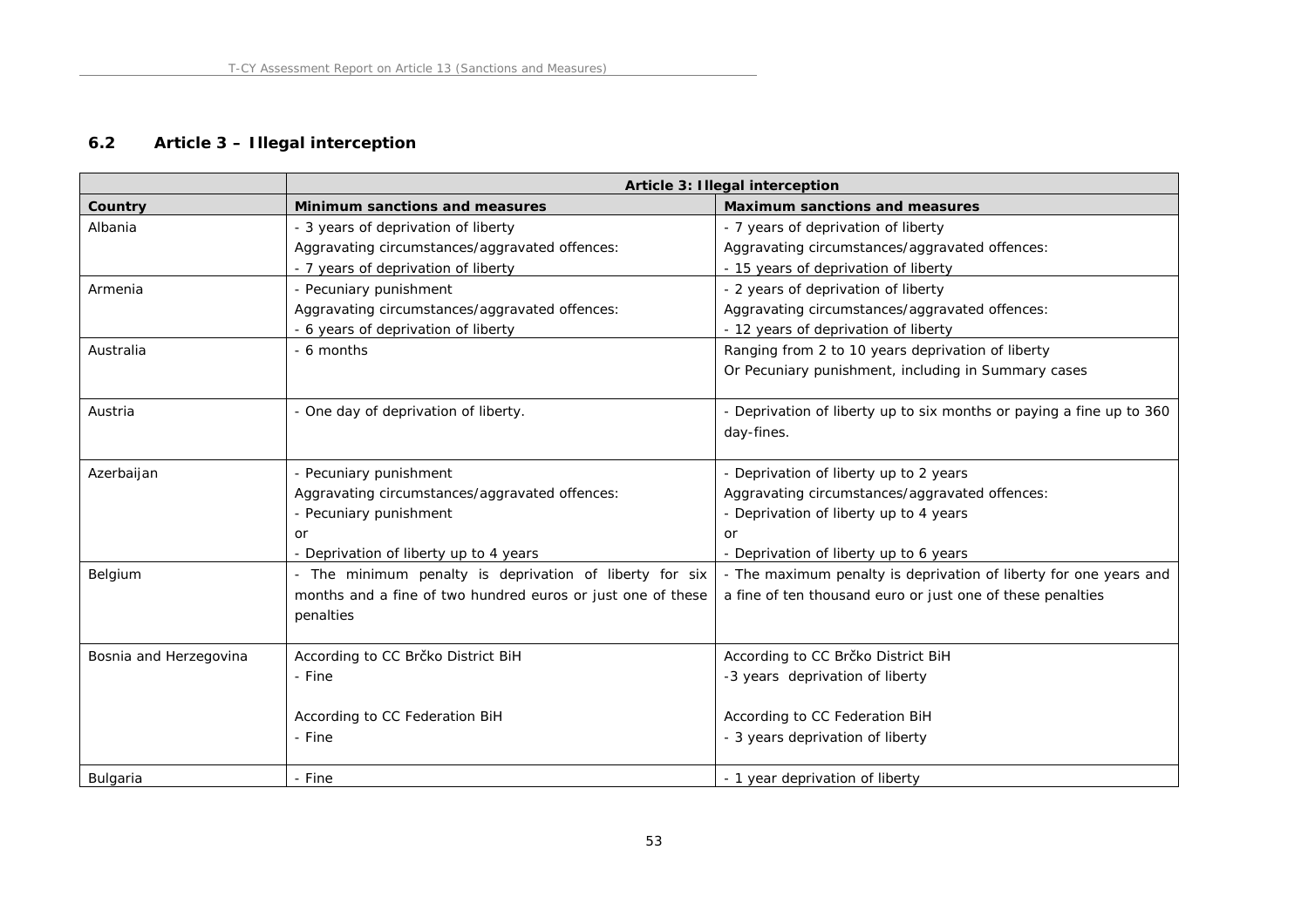|                    | Article 3: Illegal interception                                                                                                                                   |                                                                                                                                                                                                |
|--------------------|-------------------------------------------------------------------------------------------------------------------------------------------------------------------|------------------------------------------------------------------------------------------------------------------------------------------------------------------------------------------------|
| Country            | Minimum sanctions and measures                                                                                                                                    | Maximum sanctions and measures                                                                                                                                                                 |
|                    |                                                                                                                                                                   | Aggravating circumstances/aggravated offences:<br>- 3 years deprivation of liberty and a fine up to<br><b>BGN</b> five thousand                                                                |
| Canada             | - No minimum penalty                                                                                                                                              | - 5 years on indictment;<br>Aggravating circumstances/aggravated offences:<br>- 10 years deprivation of liberty on indictment<br>Or<br>- 6 months on summary conviction                        |
| Croatia            | - Minimum penalty is deprivation of liberty for three months                                                                                                      | - The maximum sentence is deprivation of liberty for three years.                                                                                                                              |
| Cyprus             | - Under the Cyprus Law, the legislator can only set the<br>maximum of the penalty to be imposed by the court but not<br>the minimum.                              | Deprivation of liberty not exceeding five years or a fine not<br>exceeding 34,172 euro or by both penalties                                                                                    |
| Czech Republic     | - disqualification<br>Aggravating circumstances/aggravated offences:<br>- disqualification<br>- 1 year deprivation of liberty<br>- 3 years deprivation of liberty | - 2 years deprivation of liberty<br>Aggravating circumstances/aggravated offences:<br>- 3 years deprivation of liberty<br>- 5 year deprivation of liberty<br>- 10 years deprivation of liberty |
| Denmark            | - fine                                                                                                                                                            | - 6 months deprivation of liberty<br>Aggravating circumstances/aggravated offences:<br>- 1 year and a half of deprivation of liberty<br>- 6 years deprivation of liberty                       |
| Dominican Republic | - 1 year deprivation of liberty                                                                                                                                   | - 3 years deprivation of liberty                                                                                                                                                               |
| Estonia            | - Pecuniary punishment                                                                                                                                            | - Deprivation of liberty up to 3 years                                                                                                                                                         |
| Finland            | - Fine                                                                                                                                                            | - Deprivation of liberty up to 2 years                                                                                                                                                         |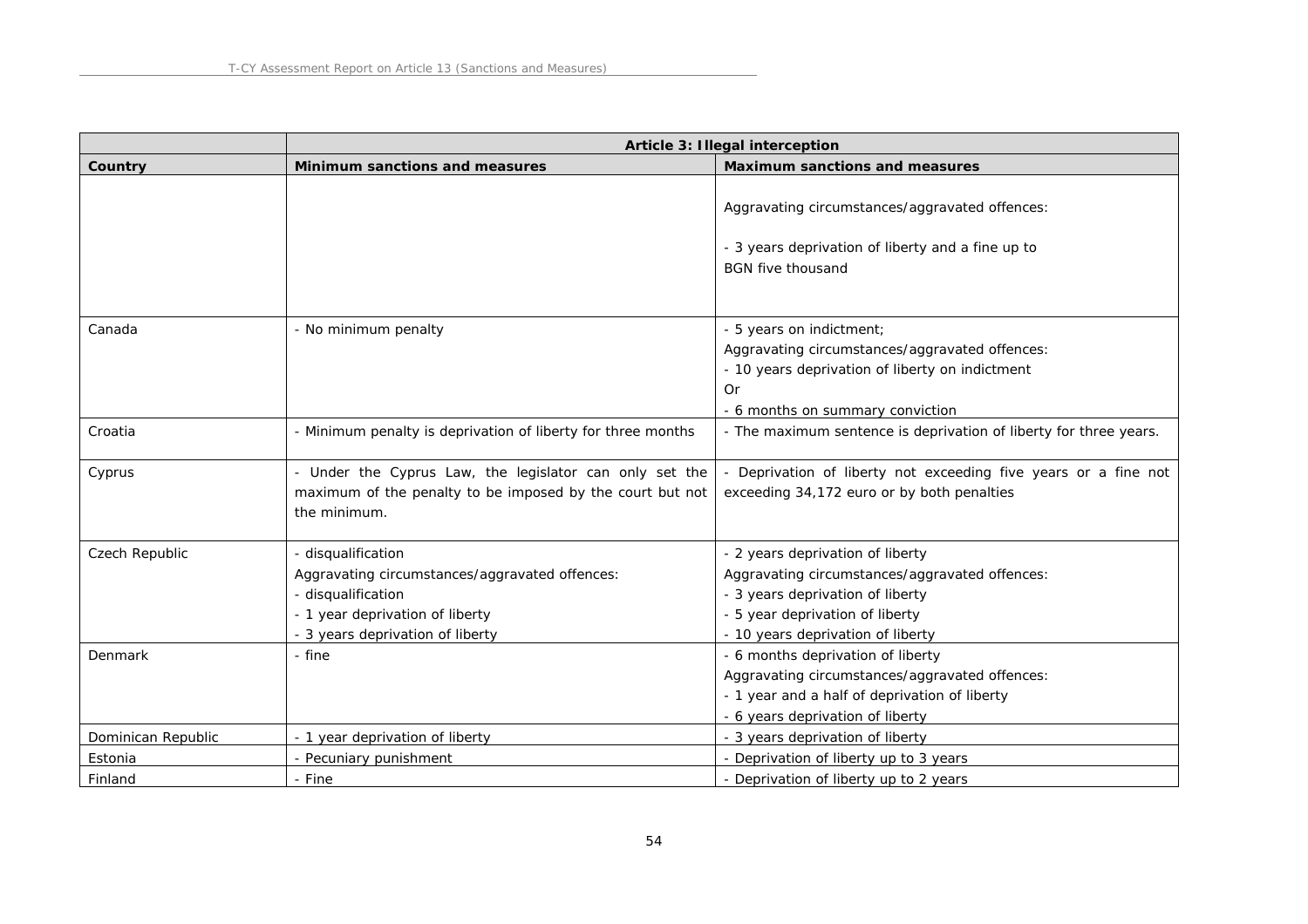|            | Article 3: Illegal interception                             |                                                                 |
|------------|-------------------------------------------------------------|-----------------------------------------------------------------|
| Country    | Minimum sanctions and measures                              | Maximum sanctions and measures                                  |
|            |                                                             | Aggravating circumstances/aggravated offences:                  |
|            |                                                             | - Deprivation of liberty up to 3 years                          |
| France     | - No minimum penalty                                        | - 1 year of deprivation of liberty and a fine                   |
| Georgia    | - Fine or corrective labor                                  | - 4 years deprivation of liberty                                |
|            | Aggravating circumstances/aggravated offences:              | Aggravating circumstances/aggravated offences:                  |
|            | - 3 years of deprivation of liberty                         | - 7 years of deprivation of liberty                             |
| Germany    | - Fine                                                      | - 2 years of deprivation of liberty                             |
| Hungary    | - 3 months of deprivation of liberty                        | - 3 years of deprivation of liberty                             |
|            | Aggravating circumstances/aggravated offences:              | Aggravating circumstances/aggravated offences:                  |
|            | - 1 year of deprivation of liberty                          | - 5 years of deprivation of liberty                             |
| Iceland    | - no minimum limit                                          | - 1 year of deprivation of liberty                              |
| Italy      | - Deprivation of liberty at least for 6 months              | - Deprivation of liberty up to 4 years                          |
|            | Aggravating circumstances/aggravated offences:              | Aggravating circumstances/aggravated offences:                  |
|            | - Deprivation of liberty at least for 1 year                | - Deprivation of liberty up to 5 years                          |
| Japan      | - Fine                                                      | - (depending on the types of conduct committed by the criminal) |
|            |                                                             | - 1 year of deprivation of liberty                              |
|            |                                                             | - 2 years of deprivation of liberty                             |
|            |                                                             | - 3 years of deprivation of liberty                             |
| Latvia     | - Community service or fine                                 | - Deprivation of liberty up to 2 years                          |
|            | Aggravating circumstances                                   | Aggravating circumstances                                       |
|            | - Community service or fine with or without confiscation of | - Deprivation of liberty up to 5 years                          |
|            | property                                                    |                                                                 |
| Lithuania  | - Fine                                                      | - Deprivation of liberty up to 4 years                          |
|            | - Fine (in case of person's correspondence)                 | - Deprivation of liberty up to 2 years (in case of person's     |
|            | Aggravating circumstances                                   | correspondence)                                                 |
|            | - No minimum sanction provided                              | Aggravating circumstances                                       |
|            |                                                             | - Deprivation of liberty up to 6 years                          |
| Luxembourg | - 3 months of deprivation of liberty and a fine             | - 3 years of deprivation of liberty and a fine                  |
|            | Aggravating circumstances/aggravated offences:              | Aggravating circumstances/aggravated offences:                  |
|            | - 4 months of deprivation of liberty and a fine             | - 5 years of deprivation of liberty and a fine                  |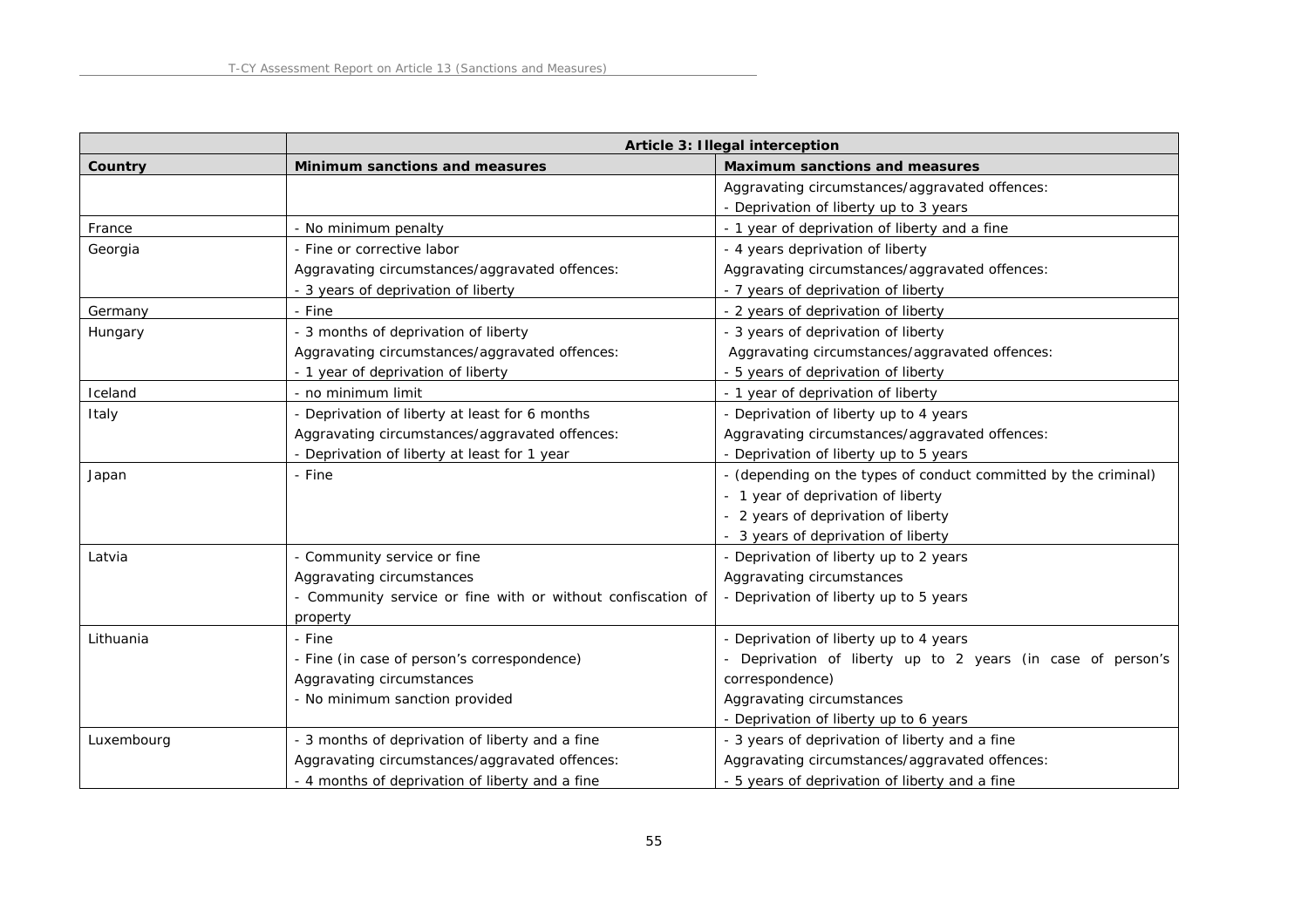|             | Article 3: Illegal interception                                 |                                                                   |
|-------------|-----------------------------------------------------------------|-------------------------------------------------------------------|
| Country     | Minimum sanctions and measures                                  | Maximum sanctions and measures                                    |
| Malta       | - Fine                                                          | - Deprivation of liberty up to 4 years                            |
|             | Aggravating circumstances                                       | Aggravating circumstances                                         |
|             | - Fine                                                          | - Deprivation of liberty up to 10 years                           |
| Mauritius   | - No minimum sanction provided                                  | - Fine up to 100.000 rupees and penal servitude up to 10 years    |
|             | Aggravating circumstances                                       | Aggravating circumstances                                         |
|             | - No minimum sanction provided                                  | - Fine up to 200.000 rupees and penal servitude up to 20 years    |
| Moldova     | - Fine                                                          | - Deprivation of liberty between 2 and 5 years                    |
| Montenegro  | - Fine                                                          | - Deprivation of liberty up to 1 year                             |
|             | Aggravating circumstances/aggravated offences:                  | Aggravating circumstances/aggravated offences:                    |
|             | - Deprivation of liberty at least for 6 months                  | - Deprivation of liberty up to 5 years                            |
| Morocco     | - 1 year of deprivation of liberty and a fine                   | - 3 years of deprivation of liberty and a fine                    |
| Netherlands | - Fine                                                          | - Deprivation of liberty up to 1 year                             |
|             |                                                                 |                                                                   |
| Norway      |                                                                 | - Deprivation of liberty up to 2 years                            |
| Panama      |                                                                 |                                                                   |
| Philippines | - Fine                                                          | - Deprivation of liberty between 6 to 12 years (prison mayor)     |
|             |                                                                 | (maximum amount commensurate to the damage incurred) or           |
|             |                                                                 | both fine and deprivation of liberty.                             |
|             |                                                                 |                                                                   |
|             |                                                                 | Aggravating circumstances                                         |
|             |                                                                 |                                                                   |
|             |                                                                 | penalty of "reclusion temporal" or a fine or both commensurate to |
|             |                                                                 | the damage incurred                                               |
|             |                                                                 |                                                                   |
| Poland      | - Fine                                                          | - Deprivation of liberty up to 2 years                            |
| Portugal    | - 30 days of deprivation of liberty - general rule of the Penal | - Up to 3 years or a fine.                                        |
|             | Code                                                            |                                                                   |
|             |                                                                 |                                                                   |
| Romania     | - Deprivation of liberty of 1 year;                             | - Deprivation of liberty of 5 years;                              |
| Senegal     | No information received                                         |                                                                   |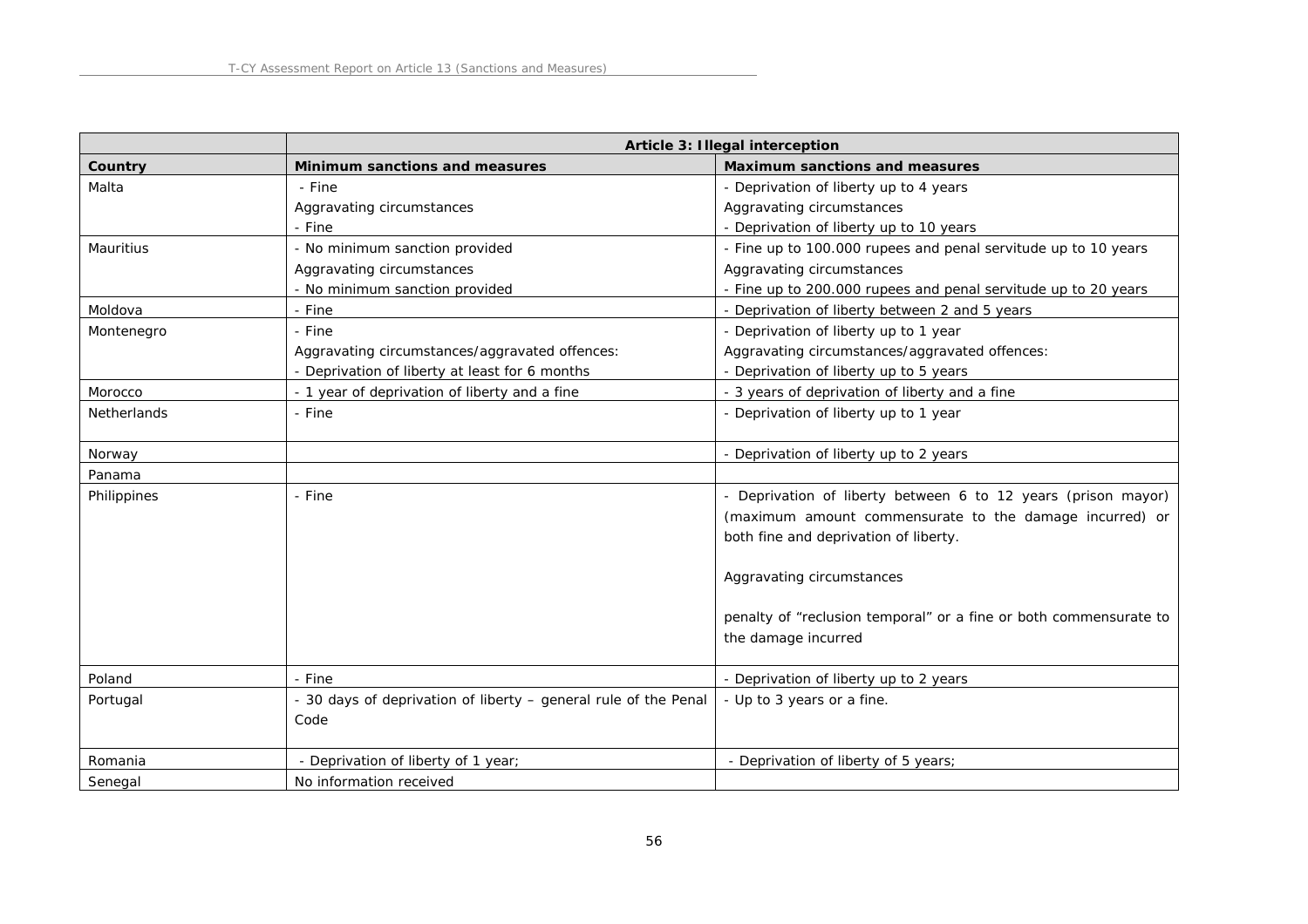|                            | Article 3: Illegal interception                             |                                                                    |
|----------------------------|-------------------------------------------------------------|--------------------------------------------------------------------|
| Country                    | Minimum sanctions and measures                              | Maximum sanctions and measures                                     |
| Serbia                     | - Fine                                                      | - Deprivation of liberty up to 2 years                             |
| Slovakia                   | - Deprivation of liberty at least for 6 months              | - Deprivation of liberty up to 3 years                             |
|                            | Aggravating circumstances/aggravated offences:              | Aggravating circumstances/aggravated offences:                     |
|                            | - Deprivation of liberty at least for 1 year                | - Deprivation of liberty up to 6 years                             |
| Slovenia                   | - No minimum sanction provided                              | - Deprivation of liberty up to 1 year                              |
| South Africa               | - Fine                                                      | - Fine and/or deprivation of liberty up to 5 years                 |
|                            | Aggravating circumstances/aggravated offences               | Aggravating circumstances/aggravated offences                      |
|                            | - Fine                                                      | - Fine and/or deprivation of liberty up to 10 years                |
| Spain                      | - Fine between 3 to 12 months                               | - Deprivation of liberty between 3 months and 2 years              |
|                            | Aggravating circumstances/aggravated offences:              | Aggravating circumstances/aggravated offences:                     |
|                            | - Higher degree penalty according to Art. 70 of the Spanish | - Higher degree penalty according to Art. 70 of the Spanish        |
|                            | Criminal Code                                               | <b>Criminal Code</b>                                               |
| Sri Lanka                  | - Fine not less than Rs 100,00/-                            | - Fine not Exceeding Rs 300,000/-                                  |
| (Section 8 of the Computer | Or imprisonment not less than 6 months or both fine and     | Or imprisonment not exceeding 3 years or both fine and             |
| Crimes Act)                | imprisonment                                                | imprisonment                                                       |
| Switzerland                | - Fine:                                                     | - Custodial sentence of 3 years;                                   |
| "The<br>Former<br>Yugoslav | - Fine                                                      | - Deprivation of liberty up to 3 years                             |
| Republic of Macedonia"     | Aggravating circumstances/aggravated offences:              | Aggravating circumstances/aggravated offences:                     |
|                            | - Deprivation of liberty at least for 6 months              | - Deprivation of liberty up to 5 years                             |
|                            | - Deprivation of liberty at least for 1 year                | - Deprivation of liberty up to 5 years                             |
|                            | Deprivation of liberty at least for 1 year                  | - Deprivation of liberty up to 10 years                            |
| Tonga                      | - Fine                                                      | - Deprivation of liberty up to 1 year and fine                     |
| Turkey                     | - Fine and deprivation of liberty at least for 1 year       | - Fine and deprivation of liberty up to 3 years                    |
| Ukraine                    | - Fine at the rate of 500 non-taxable minimums of usual     | - Imprisonment at the term of maximum 6 years with deprivation     |
|                            | income                                                      | of right to take certain posts in the office at or conduct certain |
|                            |                                                             | activities at the term of maximum 3 years                          |
| United Kingdom             | - No minimum sanction provided                              | - Deprivation of liberty between 12 months (on summary             |
|                            |                                                             | conviction) and 2 years (on indictment)                            |
| United States of America   | - No minimum sanction provided                              | - Deprivation of liberty up to 5 years                             |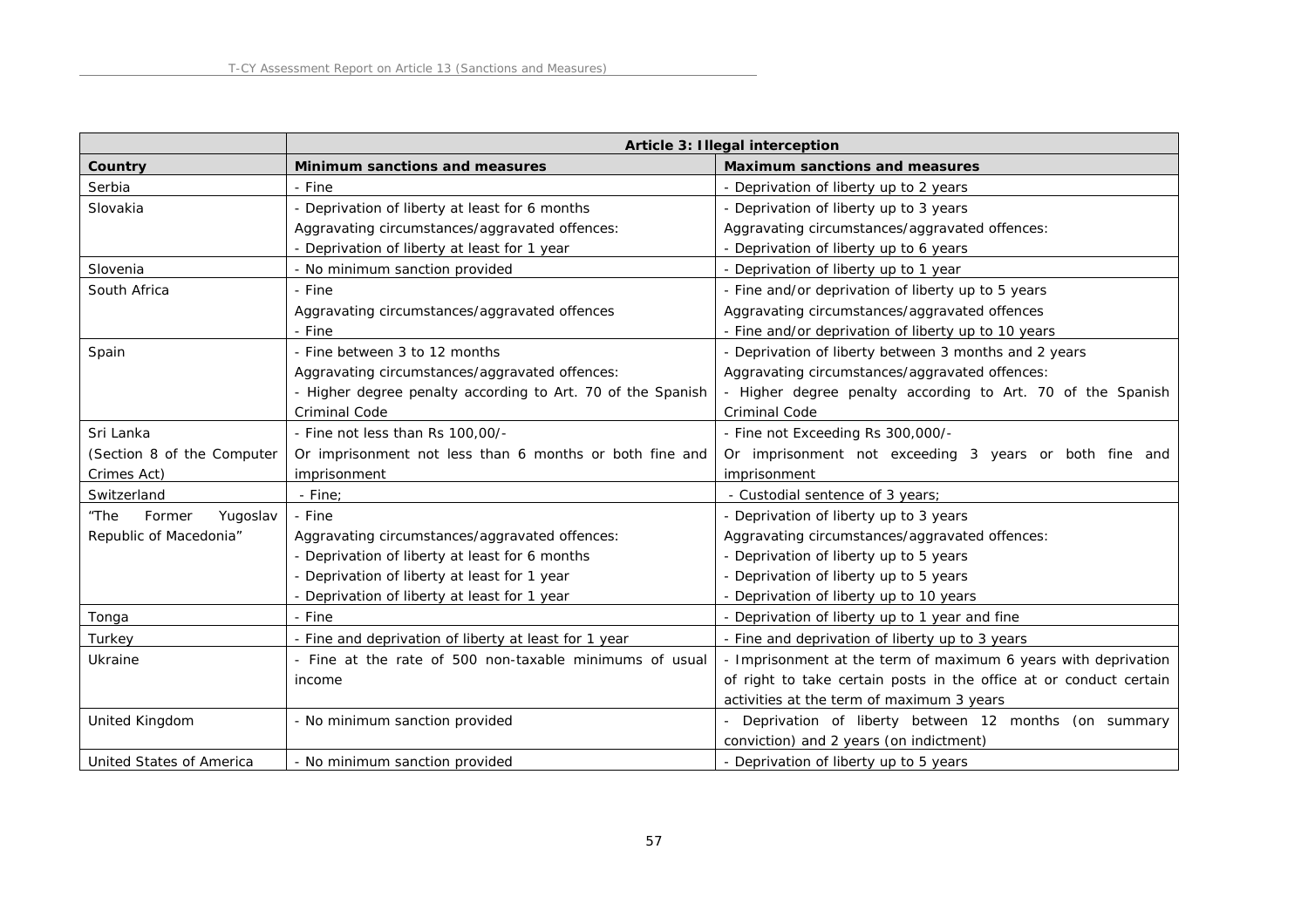### **6.3 Article 4 – Data interference**

|                        | Article 4: Data interference                                                   |                                                                 |
|------------------------|--------------------------------------------------------------------------------|-----------------------------------------------------------------|
| Country                | Minimum sanctions and measures                                                 | Maximum sanctions and measures                                  |
| Albania                | - six Months                                                                   | - 3 years of deprivation of liberty                             |
|                        | Aggravating circumstances:                                                     | Aggravating circumstances:                                      |
|                        | - 3 years of deprivation of liberty                                            | - 10 years of deprivation of liberty                            |
| Armenia                | - Pecuniary punishment                                                         | - Pecuniary punishment                                          |
|                        |                                                                                | Aggravating circumstances/aggravated offences:                  |
|                        |                                                                                | - 2 years of deprivation of liberty                             |
| Australia              | - -2 years of deprivation of liberty                                           | -10 years of deprivation of liberty                             |
| Austria                | - Deprivation of liberty of six months or paying a fine up to<br>360 day-fines | - deprivation of liberty up to five years                       |
| Azerbaijan             | - Pecuniary punishment                                                         | - Deprivation of liberty up to 2 years                          |
|                        | Aggravating circumstances/aggravated offences:                                 | Aggravating circumstances/aggravated offences:                  |
|                        | - Pecuniary punishment                                                         | - Deprivation of liberty up to 4 years                          |
|                        | or                                                                             | or                                                              |
|                        | - Deprivation of liberty up to 4 years                                         | - Deprivation of liberty up to 6 years                          |
| Belgium                | - The minimum penalty is deprivation of liberty for six                        | - The maximum penalty is deprivation of liberty for three years |
|                        | months and a fine of twenty six euros or just one of these                     | and a fine of twenty five thousand euro or just one of these    |
|                        | penalties                                                                      | penalties                                                       |
| Bosnia and Herzegovina | According to CC Brčko District BiH                                             | According to CC Brčko District BiH                              |
|                        | - Fine                                                                         | - 1 year deprivation of liberty                                 |
|                        | According to CC Federation BiH                                                 | According to CC Federation BiH                                  |
|                        | Article 393                                                                    | Article 393                                                     |
|                        | - Fine                                                                         | - 1 year deprivation of liberty                                 |
|                        | Article 394                                                                    | Article 394                                                     |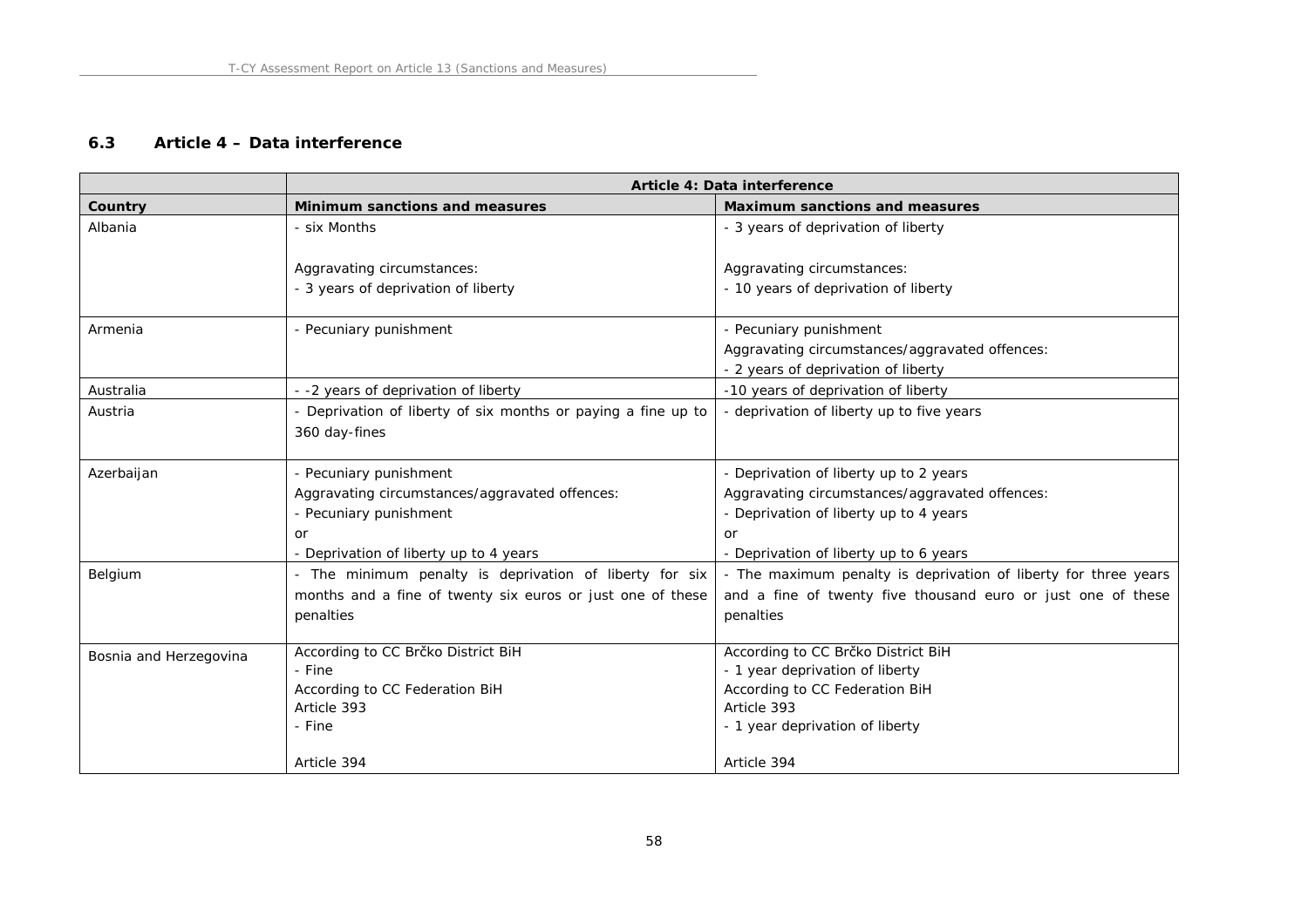|          | Article 4: Data interference                                                                                                                                                                                                                                                                                                                                                                                                 |                                                                                                                                                                                                                                                                                                                                                                                                                                                                                                                 |
|----------|------------------------------------------------------------------------------------------------------------------------------------------------------------------------------------------------------------------------------------------------------------------------------------------------------------------------------------------------------------------------------------------------------------------------------|-----------------------------------------------------------------------------------------------------------------------------------------------------------------------------------------------------------------------------------------------------------------------------------------------------------------------------------------------------------------------------------------------------------------------------------------------------------------------------------------------------------------|
| Country  | Minimum sanctions and measures                                                                                                                                                                                                                                                                                                                                                                                               | Maximum sanctions and measures                                                                                                                                                                                                                                                                                                                                                                                                                                                                                  |
|          | -Fine                                                                                                                                                                                                                                                                                                                                                                                                                        | -5 years deprivation of liberty                                                                                                                                                                                                                                                                                                                                                                                                                                                                                 |
| Bulgaria | Article 171a Penal Code<br>- probation<br>Aggravating circumstances/aggravated offences:<br>- 1 year deprivation of liberty<br>Article 212a Penal Code<br>-1 year deprivation of liberty and a fine of up to BGN six<br>thousand<br>Article 319b Penal Code<br>-Fine<br>Aggravating circumstances/aggravated offences:<br>-1 year deprivation of liberty and a fine of up to BGN five<br>thousand<br>Article 319e Penal Code | Article 171a Penal Code<br>- 3 years deprivation of liberty<br>Aggravating circumstances/aggravated offences:<br>- 6 years deprivation of liberty<br>Article 212a Penal Code<br>-6 years deprivation of liberty and a fine of up to BGN six<br>thousand<br>Article 319b Penal Code<br>-1 year deprivation of liberty<br>Aggravating circumstances/aggravated offences:<br>-6 years deprivation of liberty and a fine of up to BGN five<br>thousand<br>Article 319e Penal Code<br>-1 year deprivation of liberty |
|          | Aggravating circumstances/aggravated offences:<br>Article 319c Penal Code<br>Aggravating circumstances/aggravated offences:                                                                                                                                                                                                                                                                                                  | Aggravating circumstances/aggravated offences:<br>-up to 3 years deprivation of liberty<br>Article 319c Penal Code<br>Aggravating circumstances/aggravated offences:<br>-up to 2 years deprivation of liberty and a fine of up to BGN three<br>thousand<br>-up to 3 years deprivation of liberty and a fine of up to BGN five<br>thousand                                                                                                                                                                       |
|          |                                                                                                                                                                                                                                                                                                                                                                                                                              |                                                                                                                                                                                                                                                                                                                                                                                                                                                                                                                 |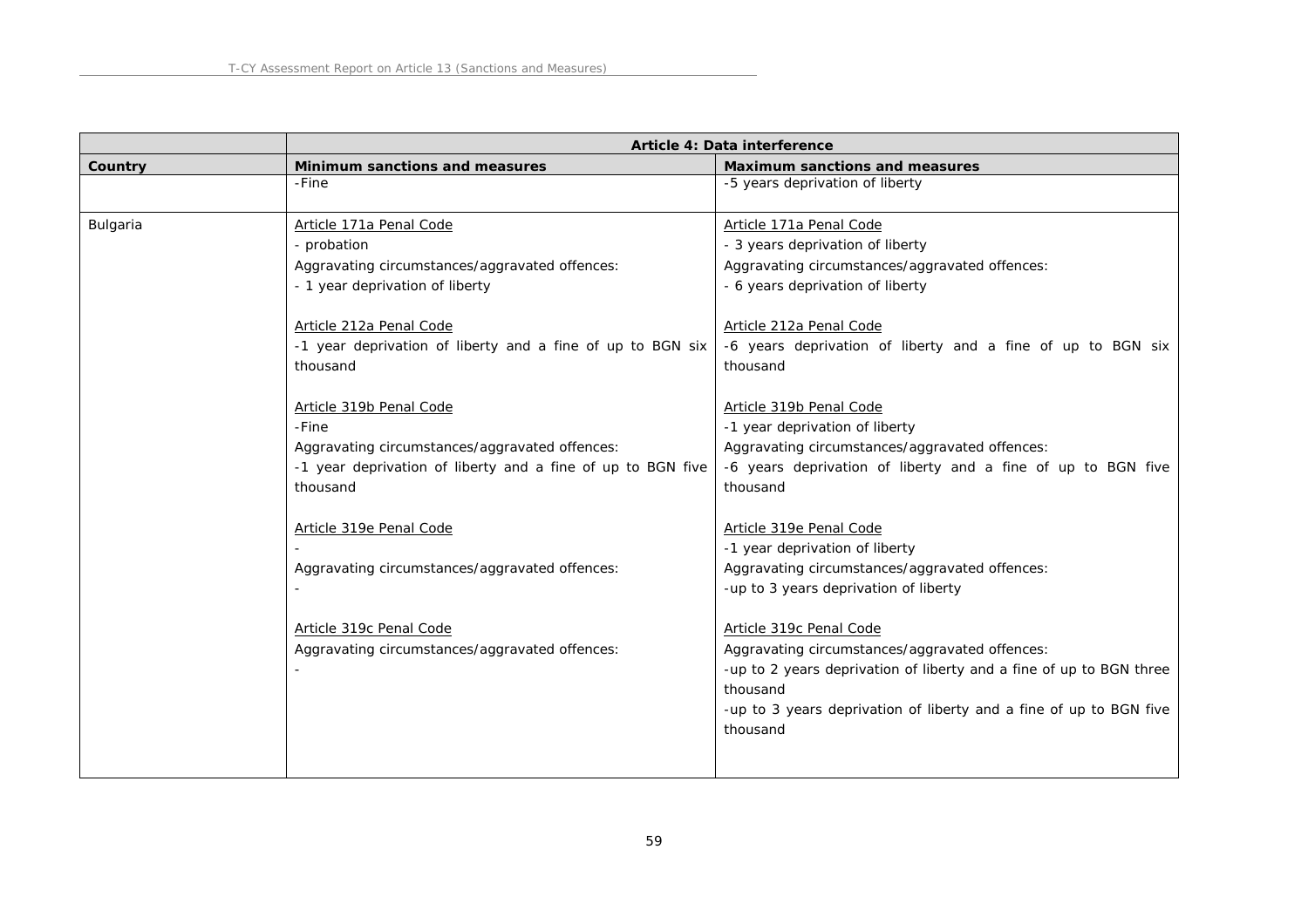|                    | Article 4: Data interference                                                                                                                                                                                     |                                                                                                                                                                                                                                                                      |
|--------------------|------------------------------------------------------------------------------------------------------------------------------------------------------------------------------------------------------------------|----------------------------------------------------------------------------------------------------------------------------------------------------------------------------------------------------------------------------------------------------------------------|
| Country            | Minimum sanctions and measures                                                                                                                                                                                   | Maximum sanctions and measures                                                                                                                                                                                                                                       |
| Canada             | - No minimum                                                                                                                                                                                                     | - 10 years deprivation of liberty on indictment or 6 months on<br>summary conviction;<br>Aggravating circumstances/aggravated offences:<br>- Life deprivation of liberty on indictment or 6 to 18 months on<br>summary conviction dependent on the type of mischief. |
| Croatia            | - Minimum sentence is deprivation of liberty for three months                                                                                                                                                    | - Maximum sentence is deprivation of liberty for three years.                                                                                                                                                                                                        |
| Cyprus             | - Under the Cyprus Law, the legislator can only set the<br>maximum of the penalty to be imposed by the court but not<br>the minimum.                                                                             | - Deprivation of liberty not exceeding five years or a fine not<br>exceeding 34,172 euro or by both penalties                                                                                                                                                        |
| Czech Republic     | - disqualification, or forfeiture of items<br>Aggravating circumstances/aggravated offences:<br>- disqualification or forfeiture of items<br>- 1 year deprivation of liberty<br>- 3 years deprivation of liberty | - 3 years deprivation of liberty<br>Aggravating circumstances/aggravated offences:<br>- 4 years deprivation of liberty<br>- 5 year deprivation of liberty<br>- 8 years deprivation of liberty                                                                        |
| Denmark            | - fine                                                                                                                                                                                                           | - 1 year and 6 months deprivation of liberty<br>Aggravating circumstances/aggravated offences:<br>- 6 years deprivation of liberty                                                                                                                                   |
| Dominican Republic | - 1 year of deprivation of liberty                                                                                                                                                                               | - 3 years deprivation of liberty                                                                                                                                                                                                                                     |
| Estonia            | - Pecuniary punishment<br>Aggravating circumstances/aggravated offences:<br>- In case of terrorism deprivation of liberty at least for 5<br>years                                                                | - Deprivation of liberty up to 3 years<br>Aggravating circumstances/aggravated offences:<br>- Deprivation of liberty up to 5 years<br>- In case of terrorism life deprivation of liberty                                                                             |
| Finland            | - Fine<br>Aggravating circumstances/aggravated offences:<br>- Deprivation of liberty of4 months                                                                                                                  | - Deprivation of liberty up to 2 years<br>Aggravating circumstances/aggravated offences:<br>- Deprivation of liberty up to 5 years                                                                                                                                   |
| France             | - No minimum                                                                                                                                                                                                     | - 1 year of deprivation of liberty and a fine<br>Aggravating circumstances/aggravated offences:                                                                                                                                                                      |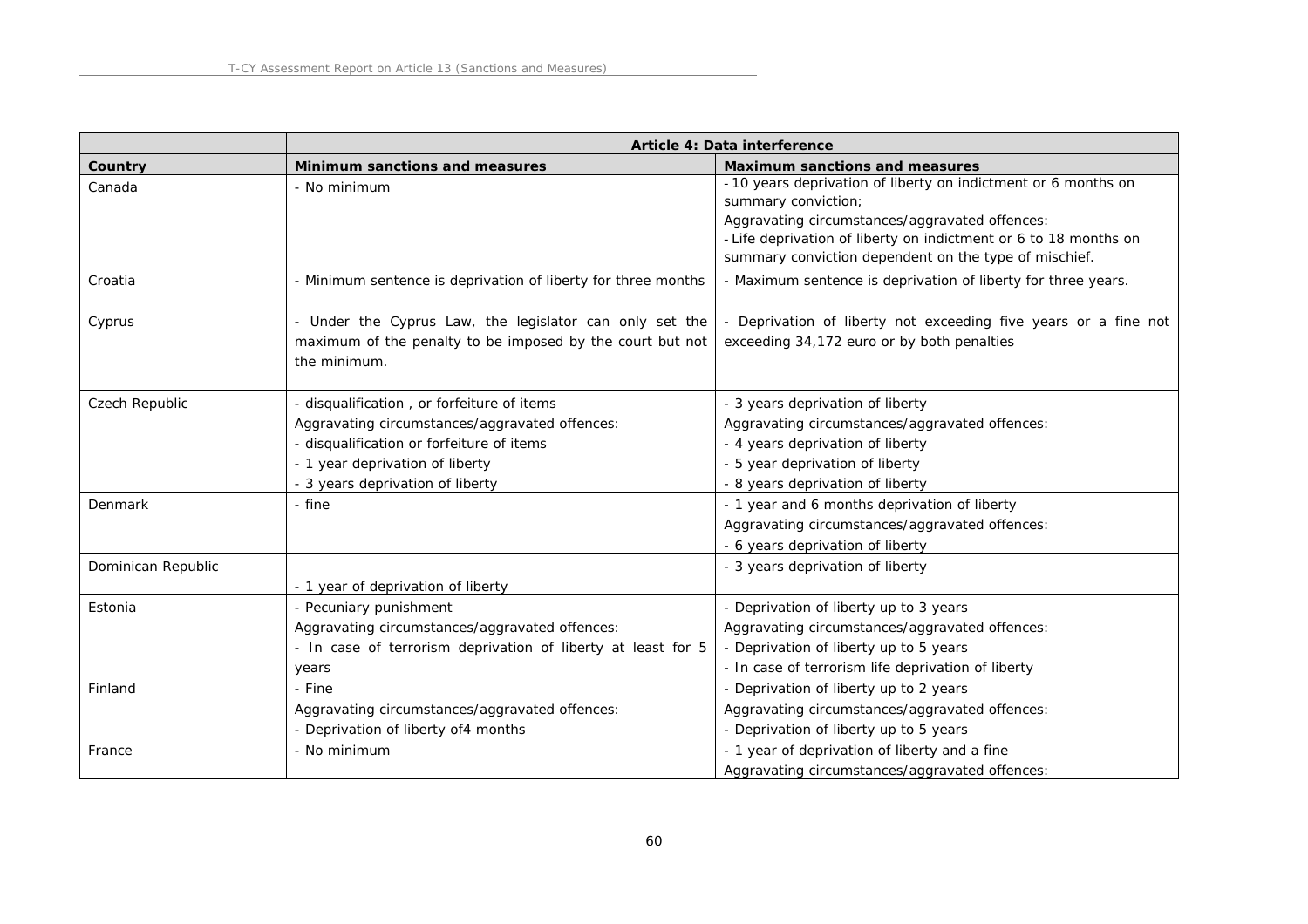|         | Article 4: Data interference                     |                                                                 |
|---------|--------------------------------------------------|-----------------------------------------------------------------|
| Country | Minimum sanctions and measures                   | Maximum sanctions and measures                                  |
|         |                                                  | - 5 years of deprivation of liberty and a fine                  |
|         |                                                  | - 7 years of deprivation of liberty and a fine                  |
|         |                                                  | - 10 years of deprivation of liberty and a fine                 |
| Georgia | - Fine or corrective labor                       | - 2 years deprivation of liberty                                |
|         | Aggravating circumstances/aggravated offences:   | Aggravating circumstances/aggravated offences:                  |
|         | - Fine                                           | - 5 years deprivation of liberty                                |
| Germany | - Fine                                           | - 2 years of deprivation of liberty                             |
|         | Aggravating circumstances/aggravated offences:   | Aggravating circumstances/aggravated offences:                  |
|         | - Fine                                           | - 5 years of deprivation of liberty                             |
|         | - 6 months of deprivation of liberty             | - 10 years of deprivation of liberty                            |
| Hungary | - 3 months of deprivation of liberty             | - 3 years of deprivation of liberty                             |
|         | Aggravating circumstances/aggravated offences:   | Aggravating circumstances/aggravated offences:                  |
|         | - 1 year of deprivation of liberty               | - 5 years of deprivation of liberty                             |
|         | - 2 years of deprivation of liberty              | - 8 years of deprivation of liberty                             |
|         | - 5 years of deprivation of liberty              | - 10 years of deprivation of liberty                            |
| Iceland | - no minimum limit                               | - 1 year of deprivation of liberty                              |
| Italy   | - Deprivation of liberty at least for 6 months   | - Deprivation of liberty up to 3 years                          |
|         | Aggravating circumstances/aggravated offences:   | Aggravating circumstances/aggravated offences:                  |
|         | - Deprivation of liberty at least for 1 year     | - Deprivation of liberty up to 4 years                          |
| Japan   | - Fine                                           | - (depending on the types of conduct committed by the criminal) |
|         |                                                  | 3 years of deprivation of liberty                               |
|         |                                                  | 5 years of deprivation of liberty                               |
|         |                                                  | 7 years of deprivation of liberty                               |
|         |                                                  | Aggravating circumstances                                       |
|         |                                                  | 10 years of deprivation of liberty                              |
| Latvia  | - Community service or fine                      | - Deprivation of liberty up to 2 years                          |
|         | Aggravating circumstances/aggravated offences:   | Aggravating circumstances/aggravated offences:                  |
|         | - Community service or fine                      | - Deprivation of liberty up to 3 years                          |
|         | Community service or fine with or without police | - Deprivation of liberty up to 5 years                          |
|         | supervision for a term up to three years         |                                                                 |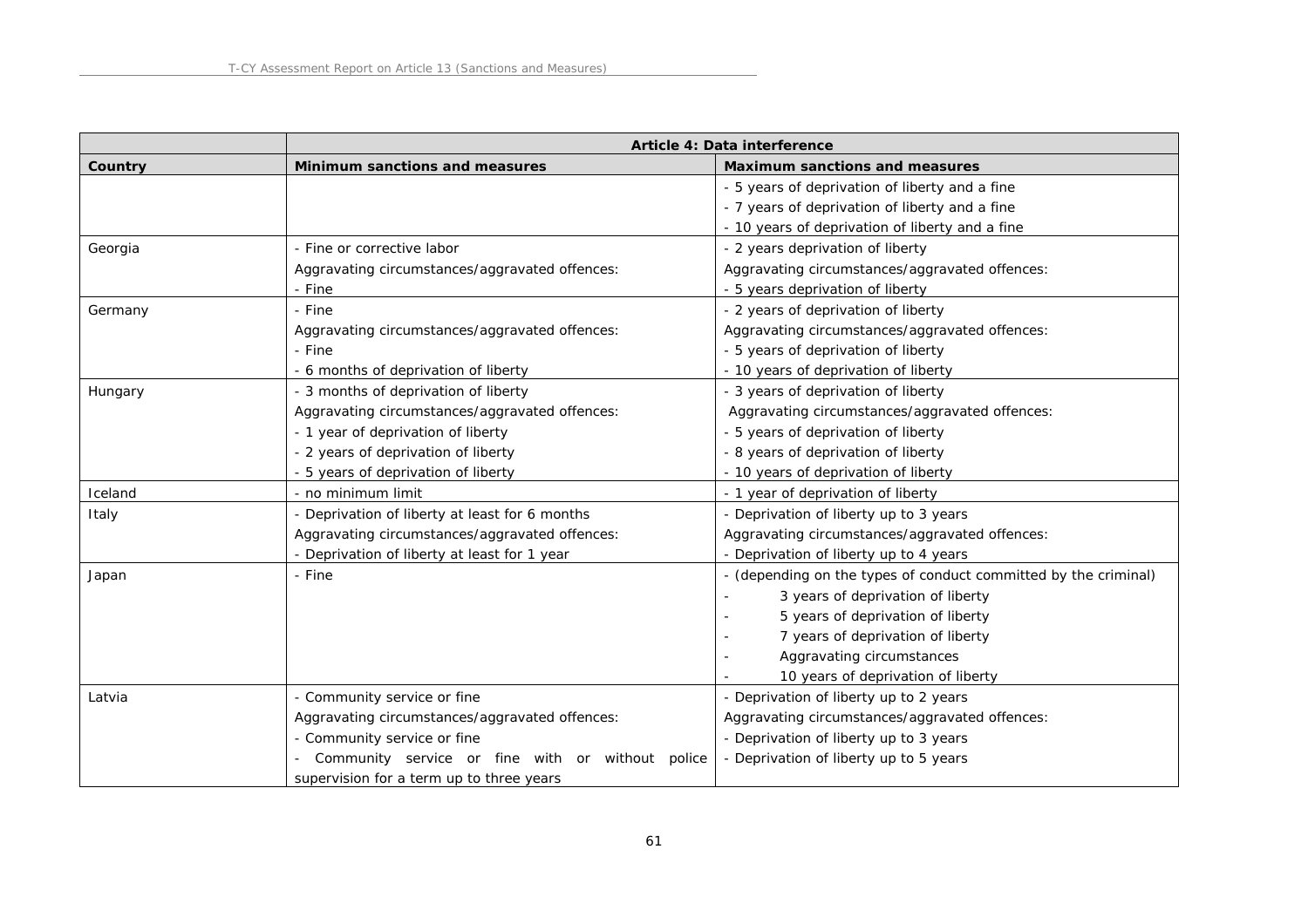|                    | Article 4: Data interference                    |                                                                |
|--------------------|-------------------------------------------------|----------------------------------------------------------------|
| Country            | Minimum sanctions and measures                  | Maximum sanctions and measures                                 |
| Lithuania          | - Fine                                          | - Deprivation of liberty up to 4 years                         |
|                    | Aggravating circumstances/aggravated offences:  | Aggravating circumstances/aggravated offences:                 |
|                    | - Fine                                          | - Deprivation of liberty up to 6 years                         |
| Luxembourg         | - 4 months of deprivation of liberty and a fine | - 3 years of deprivation of liberty and a fine                 |
|                    | Aggravating circumstances/aggravated offences:  | Aggravating circumstances/aggravated offences:                 |
|                    | - 4 months of deprivation of liberty and a fine | 5 years of deprivation of liberty and a fine                   |
| Malta              | - Fine                                          | - Deprivation of liberty up to 4 years                         |
|                    | Aggravating circumstances/aggravated offences:  | Aggravating circumstances/aggravated offences:                 |
|                    | - Fine                                          | - Deprivation of liberty up to 10 years                        |
| Mauritius          | - No minimum sanction provided                  | - Fine up to 100.000 rupees and penal servitude up to 10 years |
|                    | Aggravating circumstances/aggravated offences:  | Aggravating circumstances/aggravated offences:                 |
|                    | - No minimum sanction provided                  | - Fine up to 200.000 rupees and penal servitude up to 20 years |
| Moldova            | - Fine                                          | - Deprivation of liberty between 2 and 5 years                 |
| Montenegro         | - Fine                                          | - Deprivation of liberty up to 1 year                          |
|                    | Aggravating circumstances/aggravated offences:  | Aggravating circumstances/aggravated offences:                 |
|                    | - Deprivation of liberty at least for 3 months  | - Deprivation of liberty up to 3 years                         |
|                    | - Deprivation of liberty at least for 3 months  | - Deprivation of liberty up to 5 years                         |
| Morocco            | - 1 month of deprivation of liberty and a fine  | - 3 months of deprivation of liberty and a fine                |
|                    | - 2 months of deprivation of liberty and a fine | - 6 months of deprivation of liberty and a fine                |
|                    | Aggravating circumstances/aggravated offences:  | Aggravating circumstances/aggravated offences:                 |
|                    | - 6 months of deprivation of liberty and a fine | - 2 years of deprivation of liberty and a fine                 |
|                    | - 2 years of deprivation of liberty and a fine  | - 5 years of deprivation of liberty and a fine                 |
| <b>Netherlands</b> | - Fine                                          | - Deprivation of liberty up to 2 years                         |
|                    | Aggravating circumstances/aggravated offences:  | Aggravating circumstances/aggravated offences:                 |
|                    | - Fine                                          | - Deprivation of liberty up to 4 years                         |
| Norway             |                                                 | - Deprivation of liberty up to 2 years                         |
| Panama             | - Deprivation of liberty at least for 2 years   | - Deprivation of liberty up to 4 years                         |
|                    | Aggravating circumstances/aggravated offences   | Aggravating circumstances/aggravated offences                  |
|                    | - The sanction shall be increased by one sixth  | - The sanction shall be increased by one third                 |
| Philippines        | - Fine                                          | - Temporary detention                                          |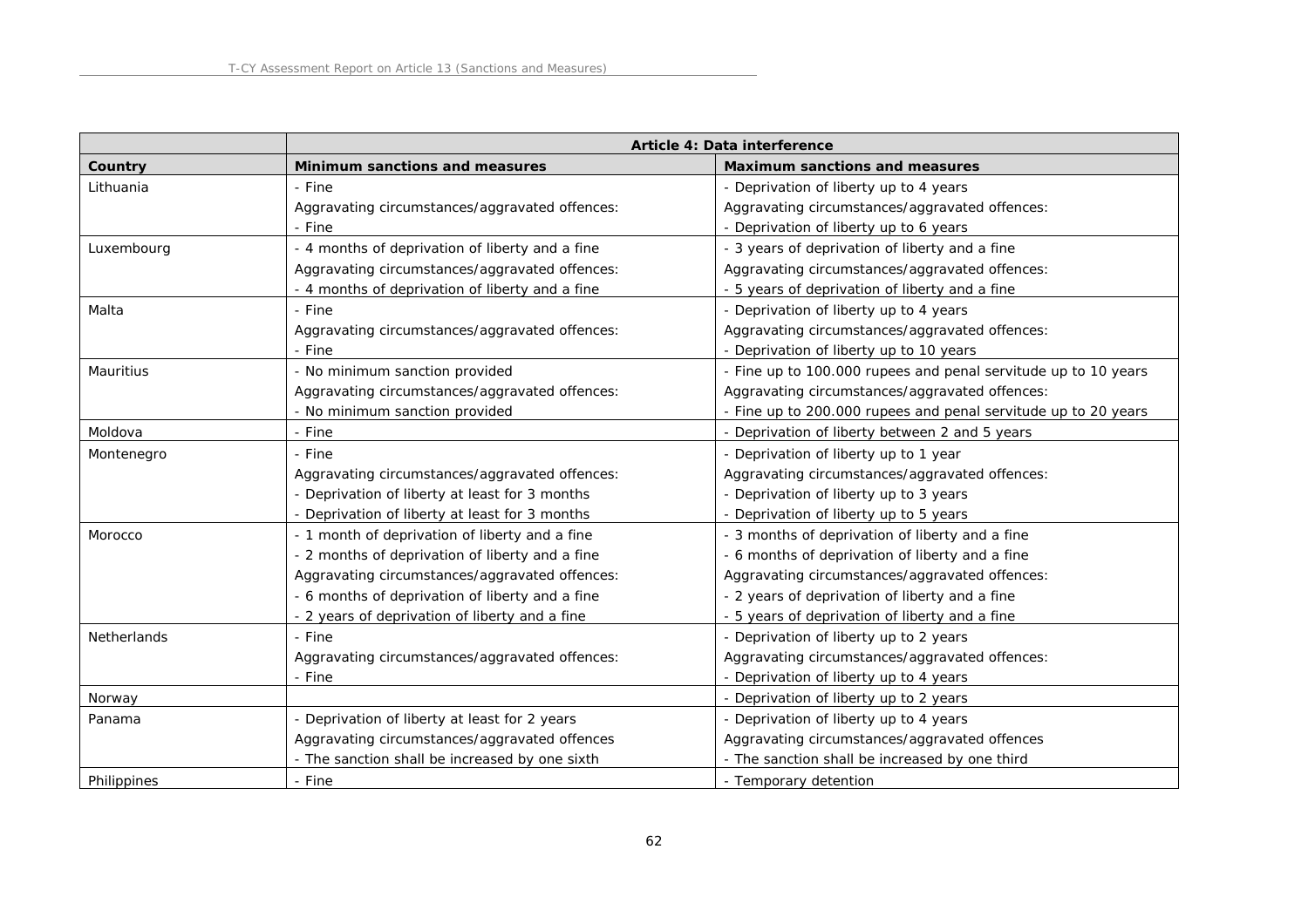|                                   | Article 4: Data interference                                    |                                                                    |
|-----------------------------------|-----------------------------------------------------------------|--------------------------------------------------------------------|
| Country                           | Minimum sanctions and measures                                  | Maximum sanctions and measures                                     |
|                                   | Aggravating circumstances/aggravated offences:                  | Aggravating circumstances/aggravated offences:                     |
|                                   | - Fine                                                          | - Deprivation of liberty between 6 and 12 years (prison mayor)     |
| Poland                            | - Deprivation of liberty at least for 1 month Aggravating       | - Deprivation of liberty up to 3 years                             |
|                                   | circumstances/aggravated offences:                              | Aggravating circumstances/aggravated offences:                     |
|                                   | - Deprivation of liberty at least for 3 months                  | - Deprivation of liberty up to 5 years                             |
| Portugal                          | - 30 days of deprivation of liberty - general rule of the Penal | - Up to 10 years                                                   |
|                                   | Code                                                            |                                                                    |
|                                   |                                                                 |                                                                    |
| Romania                           | - Deprivation of liberty of 1 year;                             | - Deprivation of liberty of 5 years;                               |
| Senegal                           | No information received                                         |                                                                    |
| Serbia                            | - Fine                                                          | - Deprivation of liberty up to 1 year                              |
|                                   | Aggravating circumstances/aggravated offences:                  | Aggravating circumstances/aggravated offences:                     |
|                                   | - Deprivation of liberty at least for 3 months                  | - Deprivation of liberty up to 3 years                             |
|                                   | - Deprivation of liberty at least for 3 months                  | - Deprivation of liberty up to 5 years                             |
| Slovakia                          | - Deprivation of liberty at least for 6 months                  | - Deprivation of liberty up to 3 years                             |
| Slovenia                          | - No minimum sanction provided                                  | - Deprivation of liberty up to 2 years                             |
|                                   | Aggravating circumstances/aggravated offences:                  | Aggravating circumstances/aggravated offences:                     |
|                                   | - Deprivation of liberty up to 3 months                         | - Deprivation of liberty up to 5 years                             |
| South Africa                      | - Fine                                                          | - Fine and/or deprivation of liberty up to 5 years                 |
|                                   | Aggravating circumstances/aggravated offences                   | Aggravating circumstances/aggravated offences                      |
|                                   | - Fine                                                          | - Fine and/or deprivation of liberty up to 10 years                |
| Spain                             | - Deprivation of liberty at least for 6 months                  | - Deprivation of liberty up to 2 years                             |
|                                   | Aggravating circumstances/aggravated offences:                  | Aggravating circumstances/aggravated offences:                     |
|                                   | - Deprivation of liberty at least for 3 years                   | - Deprivation of liberty up to 8 years and fine amounting to three |
|                                   | - Higher degree penalty according to Art. 70 of the Spanish     | to ten times the damage caused                                     |
|                                   | Criminal Code                                                   | - Higher degree penalty according to Art. 70 of the Spanish        |
|                                   |                                                                 | Criminal Code                                                      |
| Sri Lanka                         | - Fine of Not less than Rs 100,000/-                            | - Fine not exceeding Rs 300,00/-                                   |
| (Section 5<br>&<br>7<br>of<br>the | Or imprisonment for a term not less than 6 months or both       | Or imprisonment may extend to 5 years or both fine and             |
| Computer Crimes Act)              | fine and imprisonment                                           | imprisonment                                                       |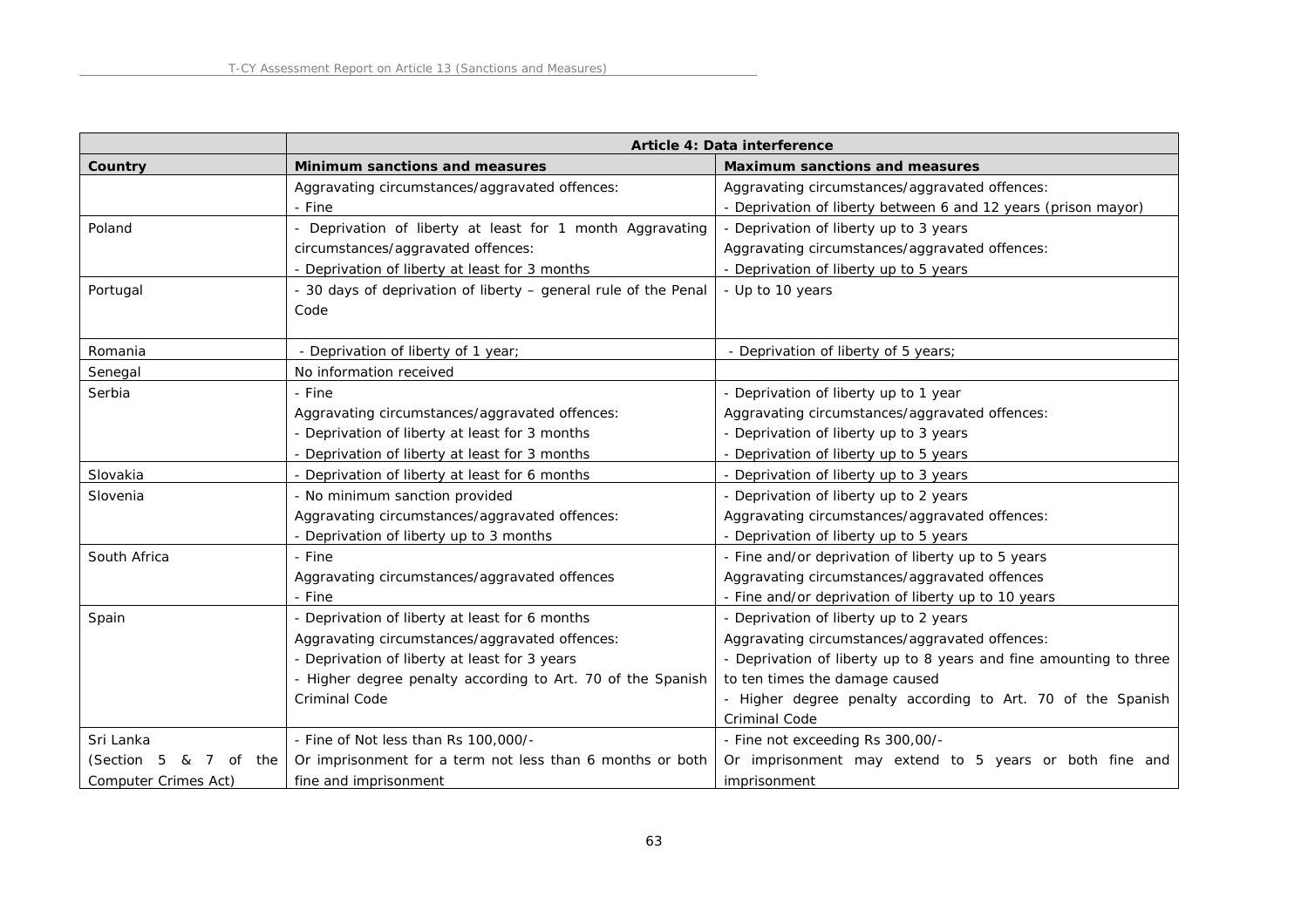|                            |                                                                 | Article 4: Data interference                                       |
|----------------------------|-----------------------------------------------------------------|--------------------------------------------------------------------|
| Country                    | Minimum sanctions and measures                                  | Maximum sanctions and measures                                     |
| Switzerland                | - Fine:                                                         | - Custodial sentence of 3 years;                                   |
|                            |                                                                 | - For the aggravating form when "major damage" caused -            |
|                            |                                                                 | custodial sentence of 5 years                                      |
| Yugoslav<br>"The<br>Former | - Fine (computer virus)                                         | - Deprivation of liberty up to 1 year (computer virus)             |
| Republic of Macedonia"     | - Fine                                                          | - Deprivation of liberty up to 3 years                             |
|                            | Aggravating circumstances/aggravated offences:                  | Aggravating circumstances/aggravated offences:                     |
|                            | - Deprivation of liberty at least for 6 months (computer virus) | - Deprivation of liberty up to 3 years (computer virus)            |
|                            | - Deprivation of liberty at least for 6 months (damage)         | - Deprivation of liberty up to 5 years (damage)                    |
|                            | - Deprivation of liberty at least for 1 year (greater damage)   | - Deprivation of liberty up to 5 years (greater damage)            |
|                            | - Deprivation of liberty at least for 1 year (computer virus)   | - Deprivation of liberty up to 5 years (computer virus)            |
|                            | - Deprivation of liberty at least for 1 year                    | - Deprivation of liberty up to 10 years                            |
| Tonga                      | - Fine                                                          | - Deprivation of liberty up to 2 years and fine                    |
| Turkey                     | - Deprivation of liberty at least for 6 months                  | - Deprivation of liberty up to 6 years                             |
| Ukraine                    | - Fine at the rate of 500 non-taxable minimums of usual         | - Imprisonment at the term of maximum 6 years with deprivation     |
|                            | income                                                          | of right to take certain posts in the office at or conduct certain |
|                            |                                                                 | activities at the term of maximum 3 years                          |
| United Kingdom             | - No minimum sanction provided                                  | Deprivation of liberty between 12 months (on summary               |
|                            |                                                                 | conviction) and 10 years (on indictment)                           |
| United States of America   | - No minimum sanction provided                                  | - Deprivation of liberty up to 1 year                              |
|                            | Aggravating circumstances/aggravated offences:                  | Aggravating circumstances/aggravated offences:                     |
|                            | - Deprivation of liberty at least for 5 years                   | - Deprivation of liberty up to 10 years                            |
|                            | - Deprivation of liberty at least for 10 years                  | - Deprivation of liberty up to 20 years                            |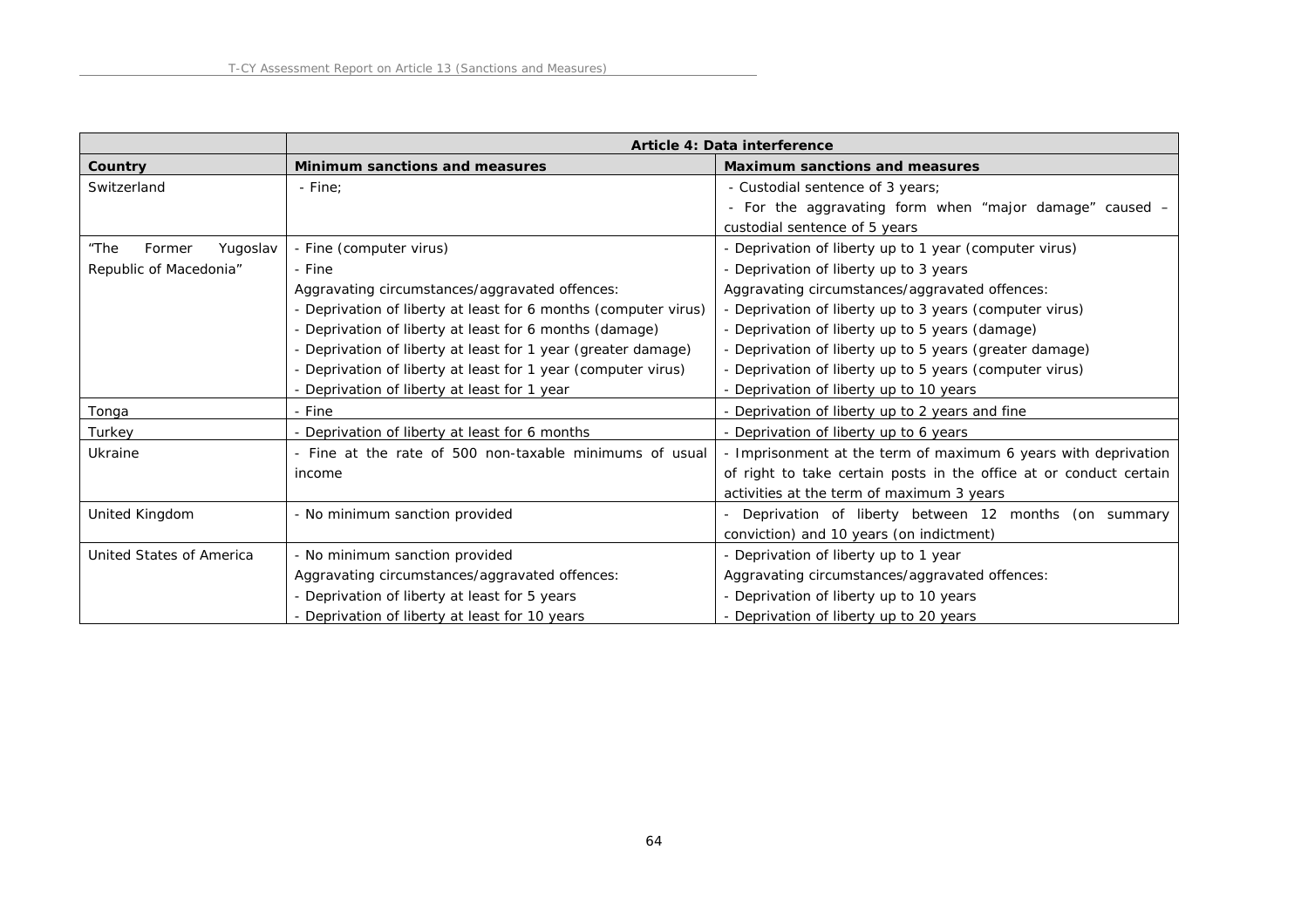## **6.4 Article 5 – System interference**

|                        | Article 5: System interference                                |                                                                 |
|------------------------|---------------------------------------------------------------|-----------------------------------------------------------------|
| Country                | Minimum sanctions and measures                                | Maximum sanctions and measures                                  |
| Albania                | - 3 years of deprivation of liberty                           | - 7 years of deprivation of liberty                             |
|                        | Aggravating circumstances/aggravated offences:                | Aggravating circumstances/aggravated offences:                  |
|                        | - 5 years of deprivation of liberty                           | - 15 years of deprivation of liberty                            |
| Armenia                | - Pecuniary punishment                                        | - 2 years of deprivation of liberty                             |
|                        | Aggravating circumstances/aggravated offences:                | Aggravating circumstances/aggravated offences:                  |
|                        | - Pecuniary punishment                                        | - 3 to 6 years of deprivation of liberty                        |
|                        | or                                                            |                                                                 |
|                        | - upto 4 years of deprivation of liberty                      |                                                                 |
| Australia              | --2 years of deprivation of liberty                           | - 10 years of deprivation of liberty                            |
| Austria                | - Deprivation of liberty of six months or to pay a fine up to | - deprivation of liberty of five years                          |
|                        | 360 day-fines                                                 |                                                                 |
|                        |                                                               |                                                                 |
| Azerbaijan             | - Pecuniary punishment                                        | - Deprivation of liberty up to 2 years                          |
|                        | Aggravating circumstances/aggravated offences:                | Aggravating circumstances/aggravated offences:                  |
|                        | - Pecuniary punishment                                        | - Deprivation of liberty up to 4 years                          |
|                        | or                                                            | or                                                              |
|                        | - Deprivation of liberty up to 4 years                        | - Deprivation of liberty up to 6 years                          |
| Belgium                | - The minimum penalty is deprivation of liberty for six       | - The maximum penalty is deprivation of liberty for three years |
|                        | months and a fine of twenty-six euros or just one of these    | and a fine of twenty-five thousand euro or just one of these    |
|                        | penalties                                                     | penalties                                                       |
| Bosnia and Herzegovina | According to CC Brčko District BiH                            | According to CC Brčko District BiH                              |
|                        | Article 392                                                   | Article 392                                                     |
|                        | - 1 year deprivation of liberty                               | - 8 years of deprivation of liberty                             |
|                        |                                                               | Article 387                                                     |
|                        | Article 387                                                   | -3 years deprivation of liberty                                 |
|                        | -Fine                                                         |                                                                 |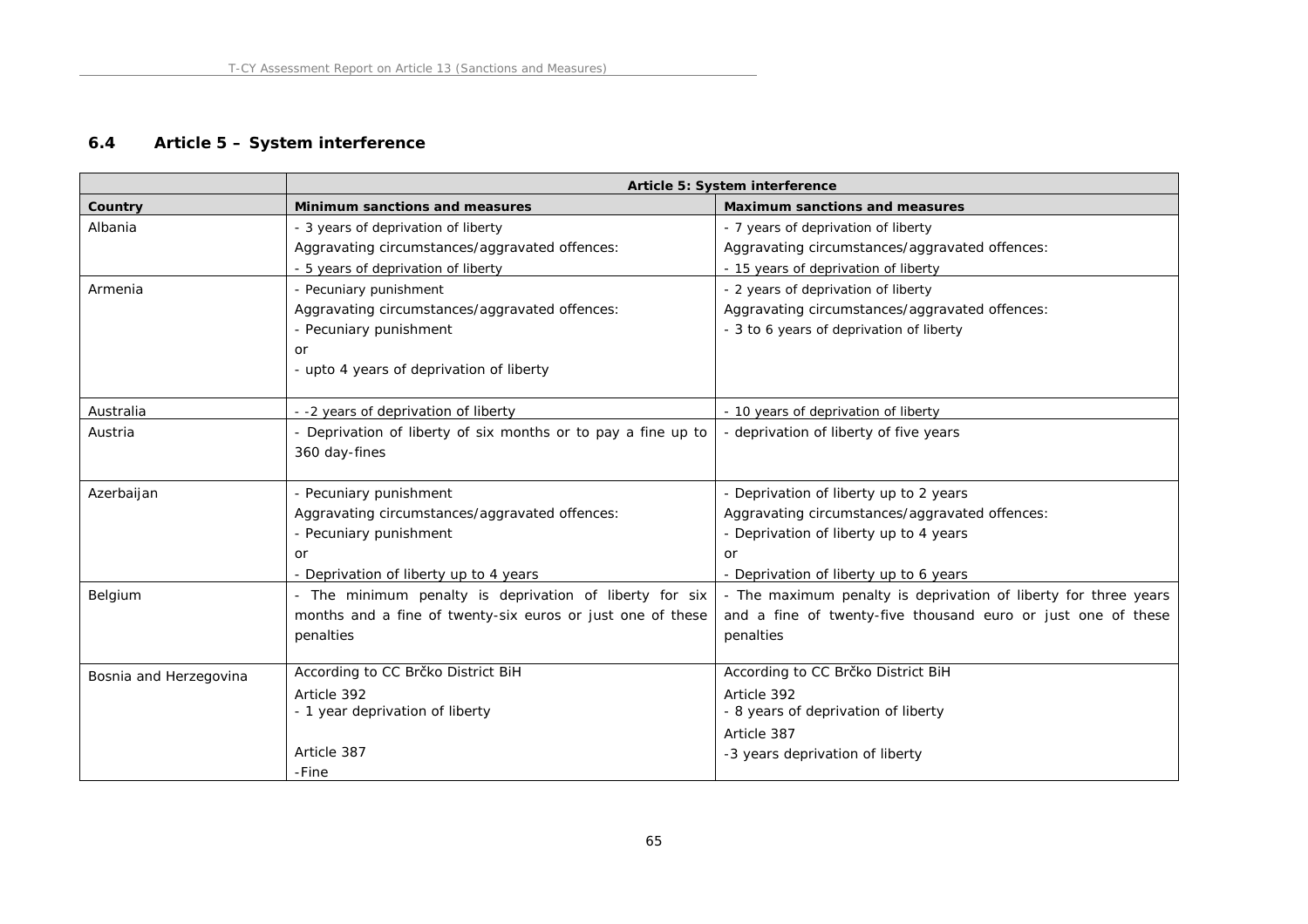|          | Article 5: System interference                              |                                                              |
|----------|-------------------------------------------------------------|--------------------------------------------------------------|
| Country  | Minimum sanctions and measures                              | Maximum sanctions and measures                               |
|          |                                                             | According to CC Federation BiH                               |
|          | According to CC Federation BiH                              | - 3 years of deprivation of liberty                          |
|          | - Fine                                                      |                                                              |
| Bulgaria | Article 216 Penal Code                                      | Article 216 Penal Code                                       |
|          |                                                             |                                                              |
|          | Aggravating circumstances/aggravated offences:              | - 5 years deprivation of liberty                             |
|          | -1 year deprivation of liberty and a fine of up to BGN ten  |                                                              |
|          | thousand                                                    | Aggravating circumstances/aggravated offences:               |
|          | - Fine                                                      |                                                              |
|          |                                                             | -6 years deprivation of liberty and a fine of up to BGN ten  |
|          | -Fine                                                       | thousand                                                     |
|          | Article 319b Penal Code                                     |                                                              |
|          | -Fine                                                       | - 6 months deprivation of liberty                            |
|          | Aggravating circumstances/aggravated offences:              |                                                              |
|          | -1 year deprivation of liberty and a fine of up to BGN five | - 10 years deprivation of liberty                            |
|          | thousand                                                    |                                                              |
|          | Article 319(d) Penal Code                                   | - 2 years deprivation of liberty                             |
|          | Aggravating circumstances/aggravated offences:              |                                                              |
|          |                                                             | Article 319b Penal Code                                      |
|          |                                                             |                                                              |
|          |                                                             | -1 year deprivation of liberty                               |
|          |                                                             |                                                              |
|          |                                                             | Aggravating circumstances/aggravated offences:               |
|          |                                                             |                                                              |
|          |                                                             | -6 years deprivation of liberty and a fine of up to BGN five |
|          |                                                             | thousand                                                     |
|          |                                                             |                                                              |
|          |                                                             | Article 319(d) Penal Code                                    |
|          |                                                             |                                                              |
|          |                                                             | Aggravating circumstances/aggravated offences:               |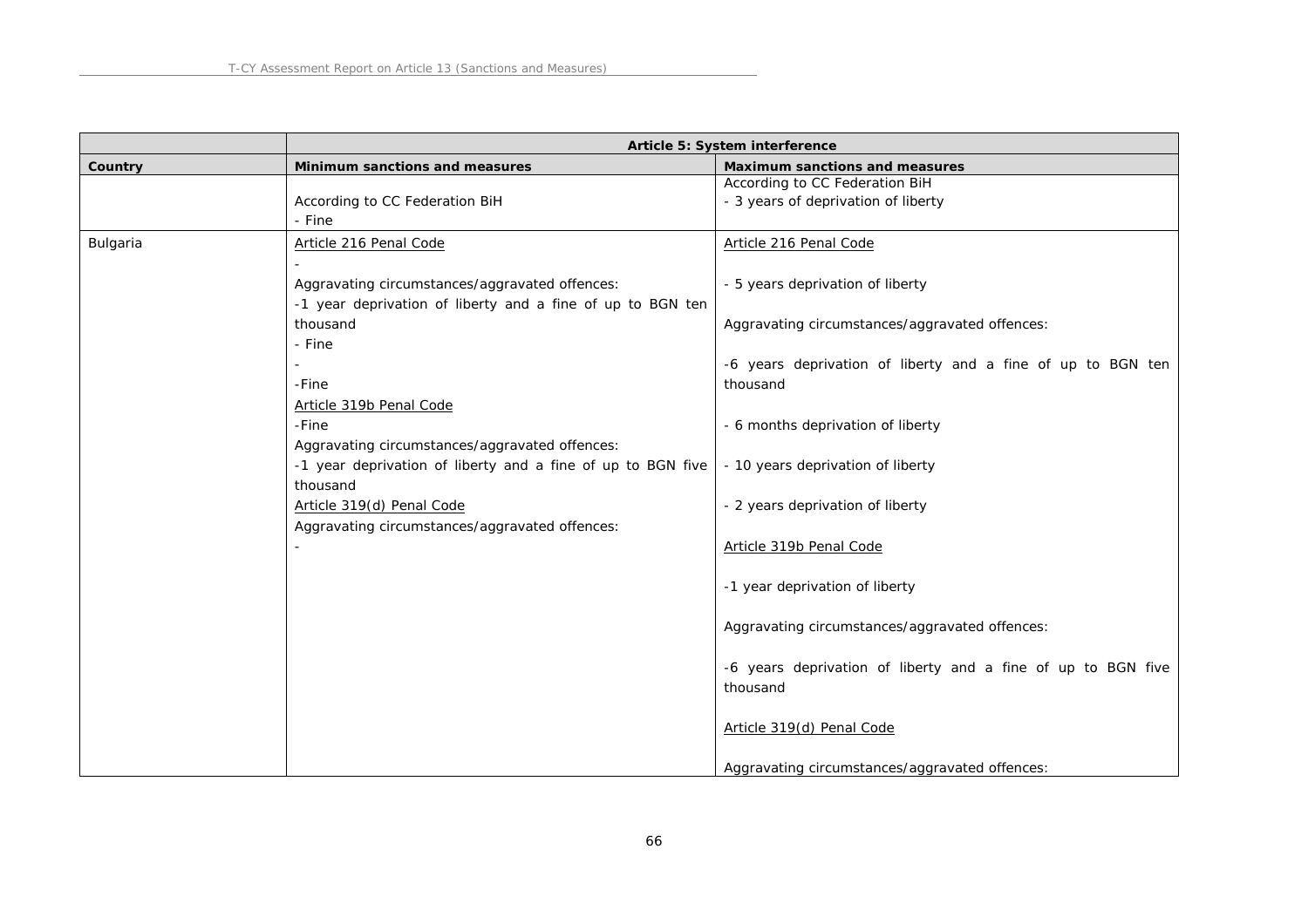|                    | Article 5: System interference                                                                                                                                                                                   |                                                                                                                                                                                                                                                                      |
|--------------------|------------------------------------------------------------------------------------------------------------------------------------------------------------------------------------------------------------------|----------------------------------------------------------------------------------------------------------------------------------------------------------------------------------------------------------------------------------------------------------------------|
| Country            | Minimum sanctions and measures                                                                                                                                                                                   | Maximum sanctions and measures                                                                                                                                                                                                                                       |
|                    |                                                                                                                                                                                                                  | -3 years deprivation of liberty and a fine of up to BGN one<br>thousand                                                                                                                                                                                              |
| Canada             | - No minimum                                                                                                                                                                                                     | - 10 years deprivation of liberty on indictment or 6 months on<br>summary conviction;<br>Aggravating circumstances/aggravated offences:<br>- Life deprivation of liberty on indictment or 6 to 18 months on<br>summary conviction dependent on the type of mischief. |
| Croatia            | - Minimum sentence is deprivation of liberty for three months                                                                                                                                                    | - Maximum sentence is deprivation of liberty for three years.                                                                                                                                                                                                        |
| Cyprus             | - Under the Cyprus Law, the legislator can only set the<br>maximum of the penalty to be imposed by the court but not<br>the minimum.                                                                             | Deprivation of liberty not exceeding five years or a fine not<br>exceeding 34,172 euro or by both penalties.                                                                                                                                                         |
| Czech Republic     | - disqualification, or forfeiture of items<br>Aggravating circumstances/aggravated offences:<br>- disqualification or forfeiture of items<br>- 1 year deprivation of liberty<br>- 3 years deprivation of liberty | - 3 years deprivation of liberty<br>Aggravating circumstances/aggravated offences:<br>- 4 years deprivation of liberty<br>- 5 years deprivation of liberty<br>- 8 years deprivation of liberty                                                                       |
| Denmark            | - fine                                                                                                                                                                                                           | - 6 years deprivation of liberty                                                                                                                                                                                                                                     |
| Dominican Republic | - 3 months deprivation of liberty                                                                                                                                                                                | - 2 years deprivation of liberty                                                                                                                                                                                                                                     |
| Estonia            | - Pecuniary punishment<br>Aggravating circumstances/aggravated offences:<br>- In case of terrorism deprivation of liberty at least for 5<br>years                                                                | - Deprivation of liberty up to 3 years<br>Aggravating circumstances/aggravated offences:<br>- Deprivation of liberty up to 5 years<br>- In case of terrorism life deprivation of liberty                                                                             |
| Finland            | - Fine<br>Aggravating circumstances/aggravated offences:<br>- Deprivation of liberty of4 months                                                                                                                  | - Deprivation of liberty up to 2 years<br>Aggravating circumstances/aggravated offences:<br>- Deprivation of liberty up to 5 years                                                                                                                                   |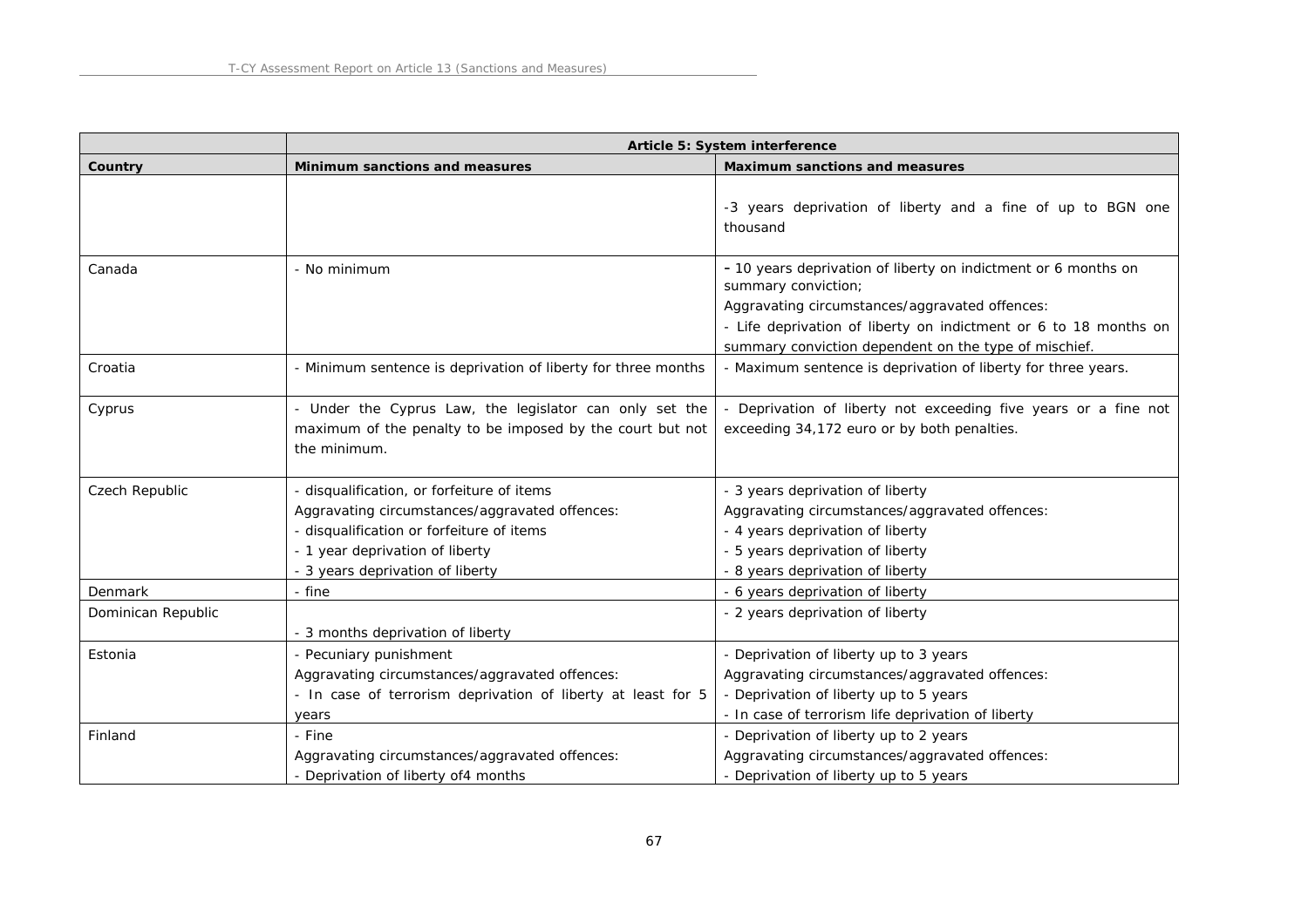|         | Article 5: System interference                      |                                                                 |
|---------|-----------------------------------------------------|-----------------------------------------------------------------|
| Country | Minimum sanctions and measures                      | Maximum sanctions and measures                                  |
| France  | - No minimum                                        | - 5 years of deprivation of liberty and a fine                  |
|         |                                                     | Aggravating circumstances/aggravated offences:                  |
|         |                                                     | - 7 years of deprivation of liberty and a fine                  |
|         |                                                     | - 10 years of deprivation of liberty and a fine                 |
| Georgia | - Fine or corrective labor                          | - 2 years of deprivation of liberty                             |
|         | Aggravating circumstances/aggravated offences:      | Aggravating circumstances/aggravated offences:                  |
|         | - Fine                                              | - 5 years of deprivation of liberty                             |
| Germany | - Fine                                              | - 3 years of deprivation of liberty                             |
|         | Aggravating circumstances/aggravated offences:      | Aggravating circumstances/aggravated offences:                  |
|         | - Fine                                              | - 5 years of deprivation of liberty                             |
|         | - 6 months deprivation of liberty                   | - 10 years of deprivation of liberty                            |
| Hungary | - 3 months of deprivation of liberty                | - 3 years of deprivation of liberty                             |
|         | Aggravating circumstances/aggravated offences:      | Aggravating circumstances/aggravated offences:                  |
|         | - 1 year of deprivation of liberty                  | - 5 years of deprivation of liberty                             |
|         | - 2 years of deprivation of liberty                 | - 8 years of deprivation of liberty                             |
|         | - 5 years of deprivation of liberty                 | - 10 years of deprivation of liberty                            |
| Iceland | - no minimum limit                                  | - 2 years of deprivation of liberty                             |
| Italy   | - Deprivation of liberty at least for 1 year        | - Deprivation of liberty up to 5 years                          |
|         |                                                     | Aggravating circumstances/aggravated offences:                  |
|         |                                                     | The sanction can increase is some circumstances occur but there |
|         |                                                     | is no maximum extent                                            |
| Japan   | (depending on the types of conduct committed by the | (depending on the types of conduct committed by the criminal)   |
|         | criminal)                                           | - 3 years of deprivation of liberty                             |
|         | - Petty fine                                        | - 5 years of deprivation of liberty                             |
|         | - Fine                                              |                                                                 |
|         |                                                     |                                                                 |
|         |                                                     |                                                                 |
| Latvia  | - Community service or fine                         | - Deprivation of liberty up to 2 years                          |
|         | Aggravating circumstances/aggravated offences:      | Aggravating circumstances/aggravated offences:                  |
|         | - Community service or fine                         | - Deprivation of liberty up to 3 years                          |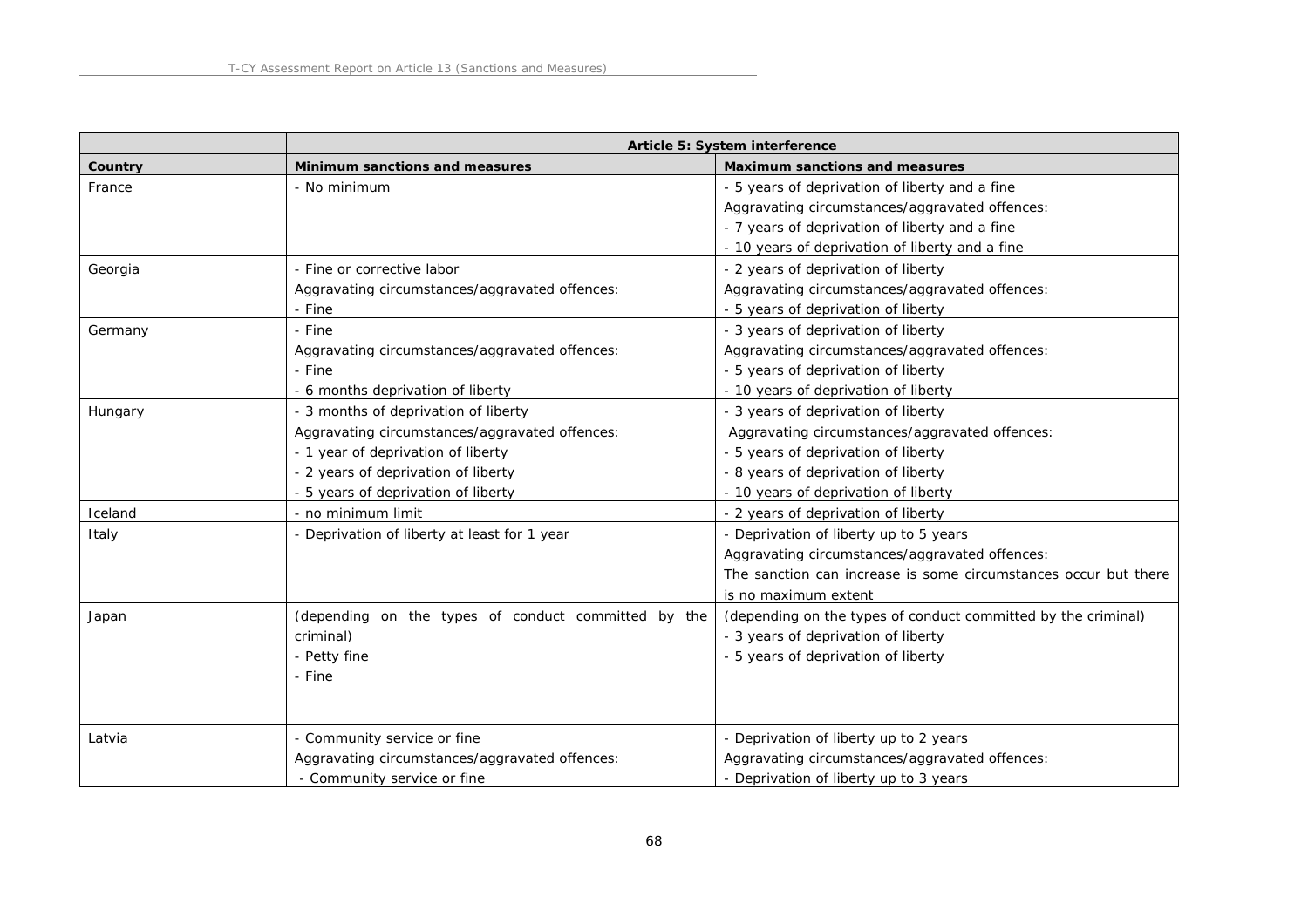|                    |                                                                                          | Article 5: System interference                               |
|--------------------|------------------------------------------------------------------------------------------|--------------------------------------------------------------|
| Country            | Minimum sanctions and measures                                                           | Maximum sanctions and measures                               |
|                    | Community service or fine with or without police<br>supervision for a term up to 3 years | - Deprivation of liberty up to 5 years                       |
| Lithuania          | - Fine                                                                                   | - Deprivation of liberty up to 4 years                       |
|                    | Aggravating circumstances/aggravated offences:                                           | Aggravating circumstances/aggravated offences:               |
|                    | - Fine                                                                                   | - Deprivation of liberty up to 6 years                       |
| Luxembourg         | - 3 months of deprivation of liberty and a fine                                          | - 3 years of deprivation of liberty and a fine               |
|                    | Aggravating circumstances/aggravated offences:                                           | Aggravating circumstances/aggravated offences:               |
|                    | - 4 months of deprivation of liberty and a fine                                          | - 5 years of deprivation of liberty and a fine               |
| Malta              | - Fine                                                                                   | - Deprivation of liberty up to 4 years                       |
|                    | Aggravating circumstances/aggravated offences:                                           | Aggravating circumstances/aggravated offences:               |
|                    | - Fine                                                                                   | - Deprivation of liberty up to 10 years                      |
| Mauritius          | - No minimum sanction provided                                                           | Fine up to 200.000 rupees and penal servitude up to 20 years |
| Moldova            | - Fine or community services                                                             | - Deprivation of liberty between 2 and 5 years               |
|                    | Aggravating circumstances/aggravated offences                                            | Aggravating circumstances/aggravated offences                |
|                    | - Fine or community services                                                             | Deprivation of liberty between 3 and 7 years                 |
| Montenegro         | - Fine                                                                                   | - Deprivation of liberty up to 3 years                       |
|                    | Aggravating circumstances/aggravated offences:                                           | Aggravating circumstances/aggravated offences:               |
|                    | - Deprivation of liberty at least for 1 year                                             | - Deprivation of liberty up to 8 years                       |
| Morocco            | - 1 month of deprivation of liberty and a fine                                           | - 3 months of deprivation of liberty and a fine              |
|                    | Aggravating circumstances/aggravated offences:                                           | Aggravating circumstances/aggravated offences:               |
|                    | - 6 months of deprivation of liberty and a fine                                          | - 2 years of deprivation of liberty and a fine               |
|                    | - 2 years of deprivation of liberty and a fine                                           | - 5 years of deprivation of liberty and a fine               |
| <b>Netherlands</b> | - Fine                                                                                   | - Deprivation of liberty up to 1 year                        |
|                    | Aggravating circumstances/aggravated offences:                                           | Aggravating circumstances/aggravated offences:               |
|                    | - Fine                                                                                   | - Deprivation of liberty up to 4 years                       |
| Norway             |                                                                                          | - Deprivation of liberty up to 2 years                       |
| Panama             | - Deprivation of liberty at least for 2 years                                            | - Deprivation of liberty up to 4 years                       |
|                    | Aggravating circumstances/aggravated offences                                            | Aggravating circumstances/aggravated offences                |
|                    | - The sanction shall be increased by one sixth                                           | - The sanction shall be increased by one third               |
| Philippines        | - Fine                                                                                   | - Temporary detention                                        |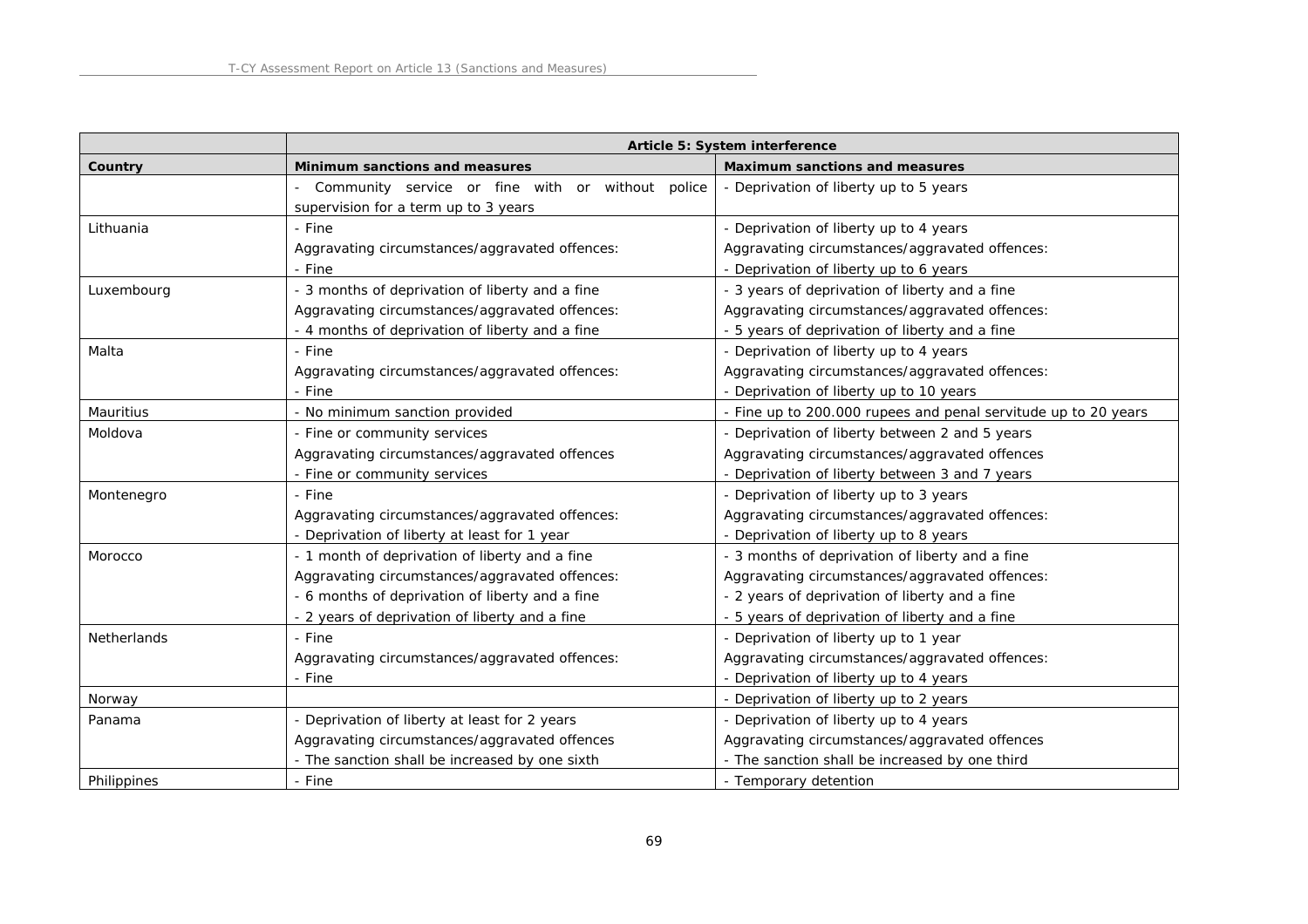|                            | Article 5: System interference                                          |                                                                    |
|----------------------------|-------------------------------------------------------------------------|--------------------------------------------------------------------|
| Country                    | Minimum sanctions and measures                                          | Maximum sanctions and measures                                     |
|                            | Aggravating circumstances/aggravated offences:                          | Aggravating circumstances/aggravated offences:                     |
|                            | - Fine                                                                  | - Deprivation of liberty between 6 and 12 years (prison mayor)     |
| Poland                     | - Deprivation of liberty at least for 3 months                          | - Deprivation of liberty up to 5 years                             |
| Portugal                   | - 30 days of deprivation of liberty - general rule of the Penal<br>Code | - Up to 10 years.                                                  |
| Romania                    | - Deprivation of liberty of 2 years;                                    | - Deprivation of liberty of 7 years;                               |
| Senegal                    | No information received                                                 |                                                                    |
| Serbia                     | - Deprivation of liberty at least for 6 months                          | - Deprivation of liberty up to 5 years                             |
| Slovakia                   | - Deprivation of liberty at least for 6 months                          | - Deprivation of liberty up to 3 years                             |
| Slovenia                   | - No minimum sanction provided                                          | - Deprivation of liberty up to 2 years                             |
|                            | Aggravating circumstances/aggravated offences:                          | Aggravating circumstances/aggravated offences:                     |
|                            | - Deprivation of liberty at least for 3 months                          | - Deprivation of liberty up to 5 years                             |
| South Africa               | - Fine                                                                  | - Fine and/or deprivation of liberty up to 5 years                 |
|                            | Aggravating circumstances/aggravated offences                           | Aggravating circumstances/aggravated offences                      |
|                            | - Fine                                                                  | - Fine and/or deprivation of liberty up to 10 years                |
| Spain                      | - Deprivation of liberty at least for 6 months                          | - Deprivation of liberty up to 3 years                             |
|                            | Aggravating circumstances/aggravated offences:                          | Aggravating circumstances/aggravated offences:                     |
|                            | - Deprivation of liberty at least for 3 years                           | - Deprivation of liberty up to 8 years and a fine amounting from 3 |
|                            |                                                                         | to 10 times tha damage caused                                      |
| Sri Lanka                  |                                                                         | - Fine not exceeding Rs 300,00/-                                   |
| (Section 5 of the Computer |                                                                         | Or imprisonment may extend to 5 years or both fine and             |
| Crimes Act)                |                                                                         | imprisonment                                                       |
| Switzerland                | - Fine:                                                                 | - Custodial sentence of 3 years;                                   |
|                            |                                                                         | - For the aggravating form when "major damage" caused -            |
|                            |                                                                         | custodial sentence of 5 years                                      |
| "The<br>Former<br>Yugoslav | - Fine (computer virus)                                                 | - Deprivation of liberty up to 1 year (computer virus)             |
| Republic of Macedonia"     | - Fine                                                                  | - Deprivation of liberty up to 3 years                             |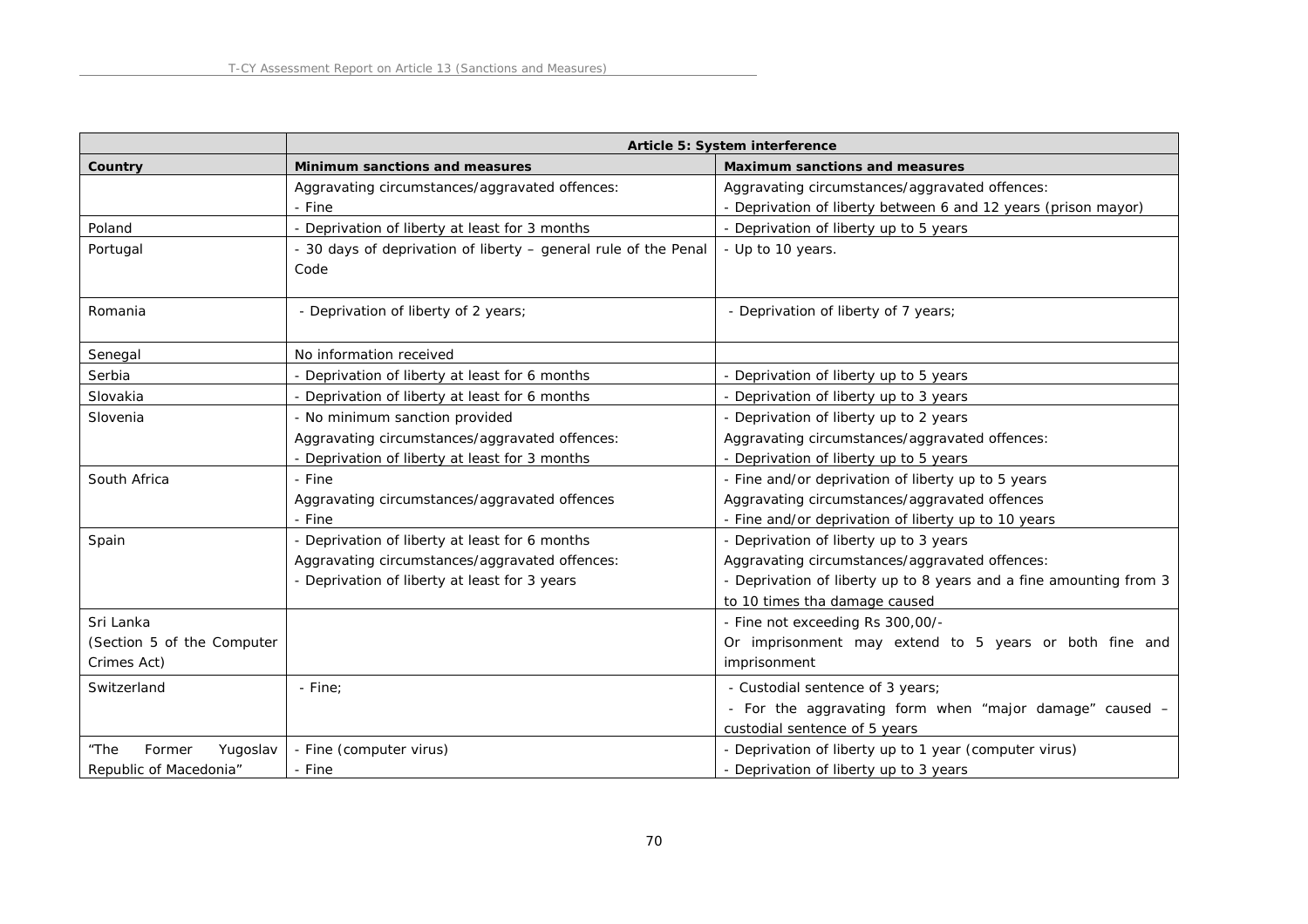|                          | Article 5: System interference                                  |                                                                       |
|--------------------------|-----------------------------------------------------------------|-----------------------------------------------------------------------|
| Country                  | Minimum sanctions and measures                                  | Maximum sanctions and measures                                        |
|                          | Aggravating circumstances/aggravated offences:                  | Aggravating circumstances/aggravated offences:                        |
|                          | - Deprivation of liberty at least for 6 months (computer virus) | - Deprivation of liberty up to 3 years (computer virus)               |
|                          | - Deprivation of liberty at least for 6 months (damage)         | - Deprivation of liberty up to 5 years (damage)                       |
|                          | - Deprivation of liberty at least for 1 year (greater damage)   | - Deprivation of liberty up to 5 years (greater damage)               |
|                          | - Deprivation of liberty at least for 1 year (computer virus)   | - Deprivation of liberty up to 5 years (computer virus)               |
|                          | - Deprivation of liberty at least for 1 year                    | - Deprivation of liberty up to 10 years                               |
| Tonga                    | - Fine                                                          | - Deprivation of liberty up to 1 year and fine                        |
| Turkey                   | - Deprivation of liberty at least for 1 year                    | - Deprivation of liberty up to 5 years                                |
| Ukraine                  | - Fine at the rate of 500 non-taxable minimums of usual         | - Imprisonment at the term of maximum 6 years with deprivation        |
|                          | income                                                          | of right to take certain posts in the office at or conduct certain    |
|                          |                                                                 | activities at the term of maximum 3 years                             |
| United Kingdom           | - No minimum sanction provided                                  | Deprivation of liberty between 12 months (on summary                  |
|                          |                                                                 | conviction) and 10 years (on indictment)                              |
|                          |                                                                 | - Deprivation of liberty up to 10 years (on indictment) or fine, or   |
|                          |                                                                 | to both, where an offence is committed as a result of an act          |
|                          |                                                                 | causing or creating a significant risk of serious damage to the       |
|                          |                                                                 | economy or the environment.                                           |
|                          |                                                                 | - Life deprivation of liberty (on indictment) or fine, or both, where |
|                          |                                                                 | an offence is committed as a result of an act causing or creating a   |
|                          |                                                                 | significant risk of serious damage to human welfare or to national    |
|                          |                                                                 | security.                                                             |
| United States of America | - No minimum sanction provided                                  | - Deprivation of liberty up to 1 year                                 |
|                          | Aggravating circumstances/aggravated offences:                  | Aggravating circumstances/aggravated offences:                        |
|                          | - Deprivation of liberty at least for 5 years                   | - Deprivation of liberty up to 10 years                               |
|                          | - Deprivation of liberty at least for 10 years                  | - Deprivation of liberty up to 20 years                               |
|                          |                                                                 | - Life deprivation of liberty (if the defendant causes death)         |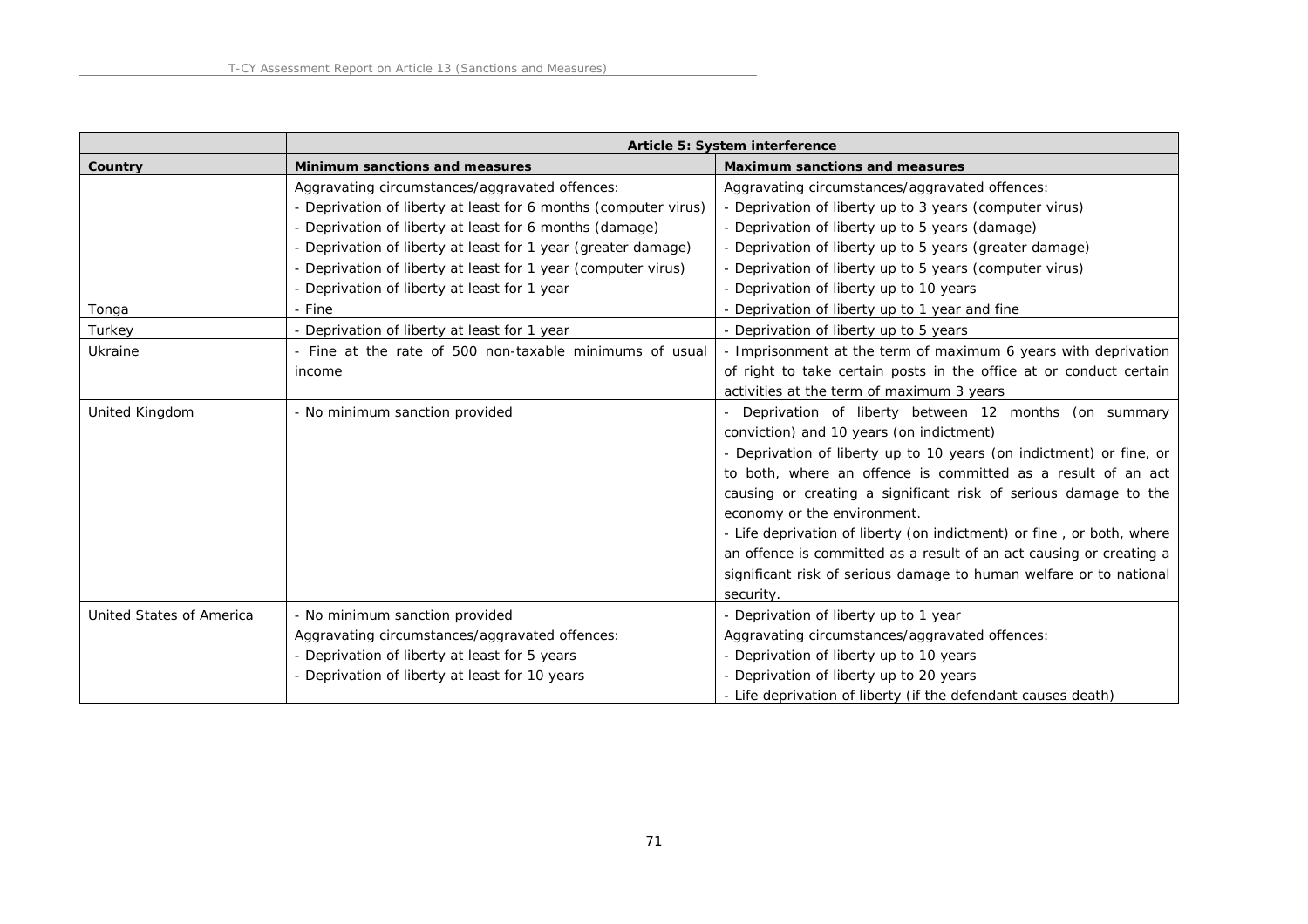### **6.5 Article 6 – Misuse of devices**

|                        | Article 6: Misuse of devices                               |                                                                      |
|------------------------|------------------------------------------------------------|----------------------------------------------------------------------|
| Country                | Minimum sanctions and measures                             | Maximum sanctions and measures                                       |
| Albania                | - 6 months of deprivation of liberty                       | - 5 years of deprivation of liberty                                  |
| Armenia                | - Pecuniary punishment                                     | - 2 years of deprivation of liberty                                  |
|                        | <b>or</b>                                                  | Aggravating circumstances/aggravated offences:                       |
|                        | - upto 2 months of deprivation of liberty                  | - 5 years of deprivation of liberty                                  |
|                        |                                                            |                                                                      |
|                        | Aggravating circumstances/aggravated offences:             |                                                                      |
|                        | Pecuniary punishment                                       |                                                                      |
|                        | or                                                         |                                                                      |
|                        | - 2 years of deprivation of liberty                        |                                                                      |
| Australia              | - Pecuniary punishment / 550 Penalty Units                 | - 5 years of deprivation of liberty or Pecuniary Punishment or       |
|                        |                                                            | both.                                                                |
|                        |                                                            |                                                                      |
| Austria                | - Deprivation of liberty of one day                        | - Deprivation of liberty up to six months or to pay a fine up to 360 |
|                        |                                                            | day-fines                                                            |
| Azerbaijan             | - Pecuniary punishment                                     | - Deprivation of liberty up to 2 years                               |
|                        | Aggravating circumstances/aggravated offences:             | Aggravating circumstances/aggravated offences:                       |
|                        | - Pecuniary punishment                                     | - Deprivation of liberty up to 4 years                               |
| Belgium                | - The minimum penalty is deprivation of liberty for six    | - The maximum penalty is deprivation of liberty for three years      |
|                        | months and a fine of twenty-six euros or just one of these | and a fine of twenty-five thousand euro or just one of these         |
|                        | penalties                                                  | penalties                                                            |
|                        |                                                            |                                                                      |
| Bosnia and Herzegovina | According to CC Brčko District BiH                         | According to CC Brčko District BiH                                   |
|                        | - Fine                                                     | - 3 years deprivation of liberty                                     |
|                        | According to CC Federation BiH                             | According to CC Federation BiH                                       |
|                        | - Fine                                                     | - 3 years of deprivation of liberty                                  |
|                        |                                                            |                                                                      |
|                        |                                                            |                                                                      |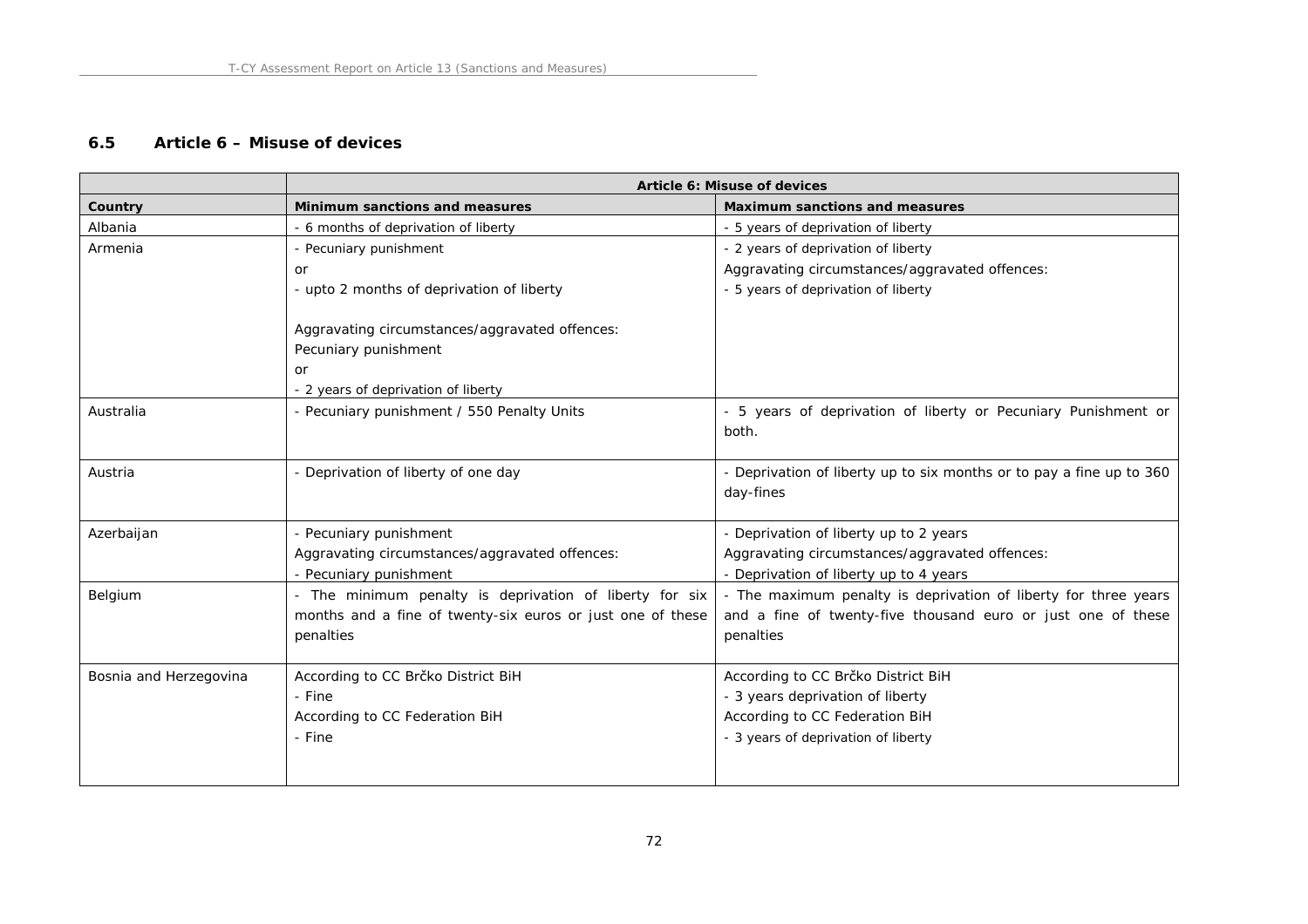|                | Article 6: Misuse of devices                                  |                                                                         |
|----------------|---------------------------------------------------------------|-------------------------------------------------------------------------|
| Country        | Minimum sanctions and measures                                | Maximum sanctions and measures                                          |
| Bulgaria       | Article 319(d) Penal Code                                     | Article 319(d) Penal Code                                               |
|                | -Fine                                                         |                                                                         |
|                | Aggravating circumstances/aggravated offences:                | -Fine                                                                   |
|                |                                                               |                                                                         |
|                |                                                               | Aggravating circumstances/aggravated offences:                          |
|                | Article 319e Penal Code                                       |                                                                         |
|                |                                                               | -3 years deprivation of liberty and a fine of up to BGN one<br>thousand |
|                |                                                               |                                                                         |
|                |                                                               | Article 319ePenal Code                                                  |
|                |                                                               |                                                                         |
|                |                                                               | -1 year deprivation of liberty                                          |
|                |                                                               |                                                                         |
|                |                                                               | Aggravating circumstances/aggravated offences:                          |
|                |                                                               |                                                                         |
|                |                                                               | - 3 years deprivation of liberty                                        |
|                |                                                               |                                                                         |
| Canada         | - No minimum                                                  | - Deprivation of liberty up to 2 years on indictment                    |
|                |                                                               | or                                                                      |
|                |                                                               | - Deprivation of liberty up to 6 months on summary conviction           |
| Croatia        | - Minimum sentence is deprivation of liberty for three months | - Maximum sentence is deprivation of liberty for five years.            |
|                |                                                               |                                                                         |
| Cyprus         | - Under the Cyprus Law, the legislator can only set the       | - Deprivation of liberty not exceeding five years or a fine not         |
|                | maximum of the penalty to be imposed by the court but not     | exceeding 34,172 euro or by both penalties                              |
|                | the minimum.                                                  |                                                                         |
|                |                                                               |                                                                         |
| Czech Republic | - disqualification or forfeiture of items                     | - 2 years deprivation of liberty                                        |
|                | Aggravating circumstances/aggravated offences:                | Aggravating circumstances/aggravated offences:                          |
|                | - disqualification, or forfeiture of items                    | - 3 years deprivation of liberty                                        |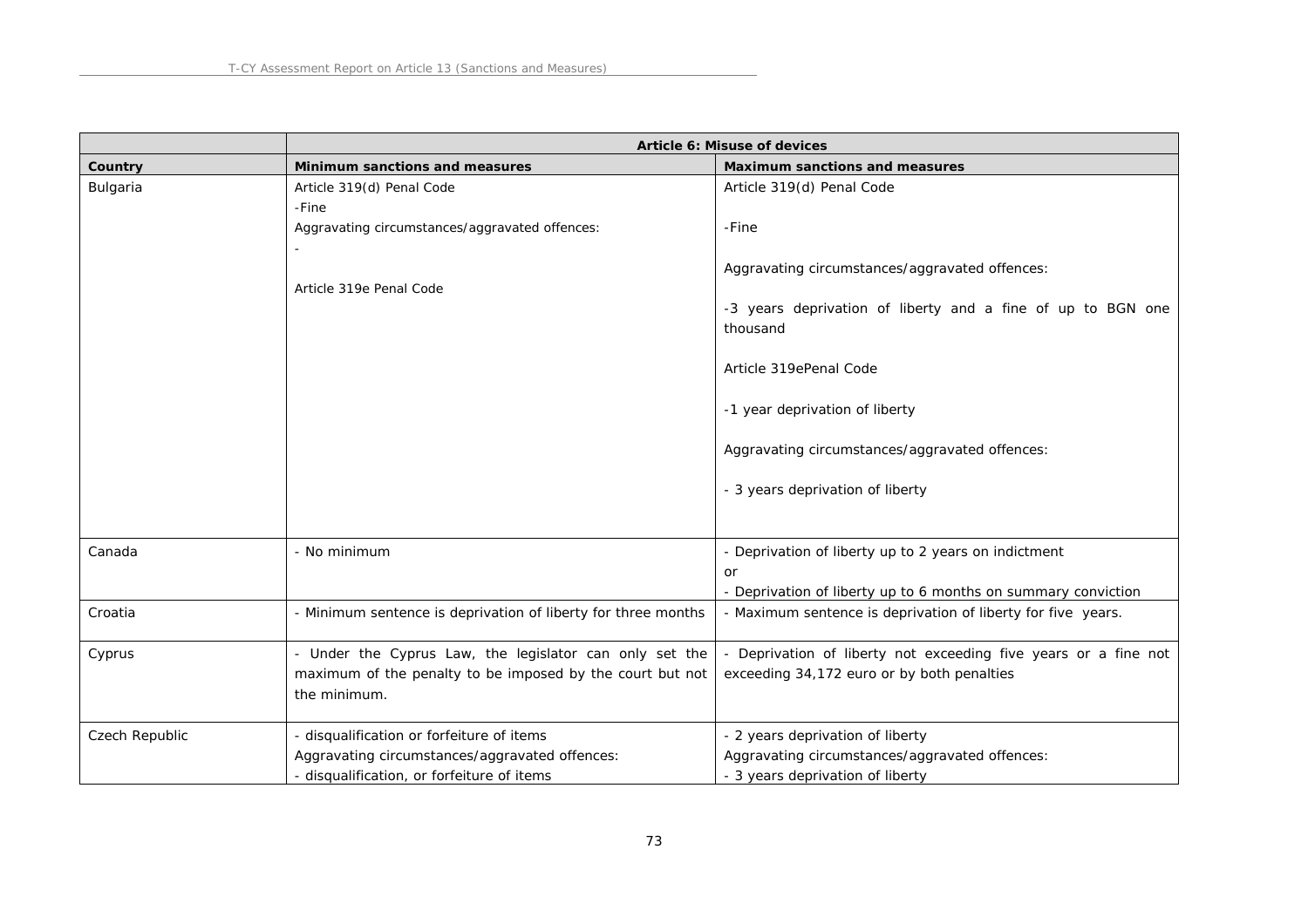|                    | Article 6: Misuse of devices                   |                                                               |
|--------------------|------------------------------------------------|---------------------------------------------------------------|
| Country            | Minimum sanctions and measures                 | Maximum sanctions and measures                                |
|                    | -6 months deprivation of liberty               | - 5 years deprivation of liberty                              |
| Denmark            | - fine                                         | - 1 year and a half of deprivation of liberty                 |
|                    |                                                | Aggravating circumstances/aggravated offences:                |
|                    |                                                | - 6 years of deprivation of liberty                           |
| Dominican Republic | - 1 year deprivation of liberty                | - 3 years deprivation of liberty                              |
| Estonia            | - Pecuniary punishment                         | - Deprivation of liberty up to 2 years                        |
| Finland            | - Fine                                         | - 2 years of deprivation of liberty                           |
| France             | - No minimum                                   | - 5 years of deprivation of liberty and a fine                |
|                    |                                                | Aggravating circumstances/aggravated offences:                |
|                    |                                                | - 7 years of deprivation of liberty and a fine                |
|                    |                                                | - 10 years of deprivation of liberty and a fine               |
| Georgia            | - Fine or corrective labor                     | - 3 years deprivation of liberty                              |
|                    | Aggravating circumstances/aggravated offences: | Aggravating circumstances/aggravated offences:                |
|                    | - Fine or corrective labour                    | - 6 years deprivation of liberty                              |
| Germany            | - Fine                                         | - 2 years of deprivation of liberty                           |
| Hungary            | - 3 months of deprivation of liberty           | - 2 years of deprivation of liberty                           |
| Iceland            | - no minimum limit                             | - 1 year of deprivation of liberty                            |
| Italy              | - Deprivation of liberty and fine              | - Deprivation of liberty up to 2 years                        |
|                    |                                                | - Fine up to Euro 10.329                                      |
| Japan              | - Fine                                         | (depending on the types of conduct committed by the criminal) |
|                    |                                                | - Fine                                                        |
|                    |                                                | - 1 year of deprivation of liberty                            |
|                    |                                                | - 2 years of deprivation of liberty                           |
|                    |                                                | - 3 years of deprivation of liberty                           |
| Latvia             | - Community service or fine                    | - Deprivation of liberty up to 2 years                        |
|                    | Aggravating circumstances/aggravated offences: | Aggravating circumstances/aggravated offences:                |
|                    | - Community service or fine                    | - Deprivation of liberty up to 5 years                        |
| Lithuania          | - Fine                                         | - - Deprivation of liberty up to 3 years                      |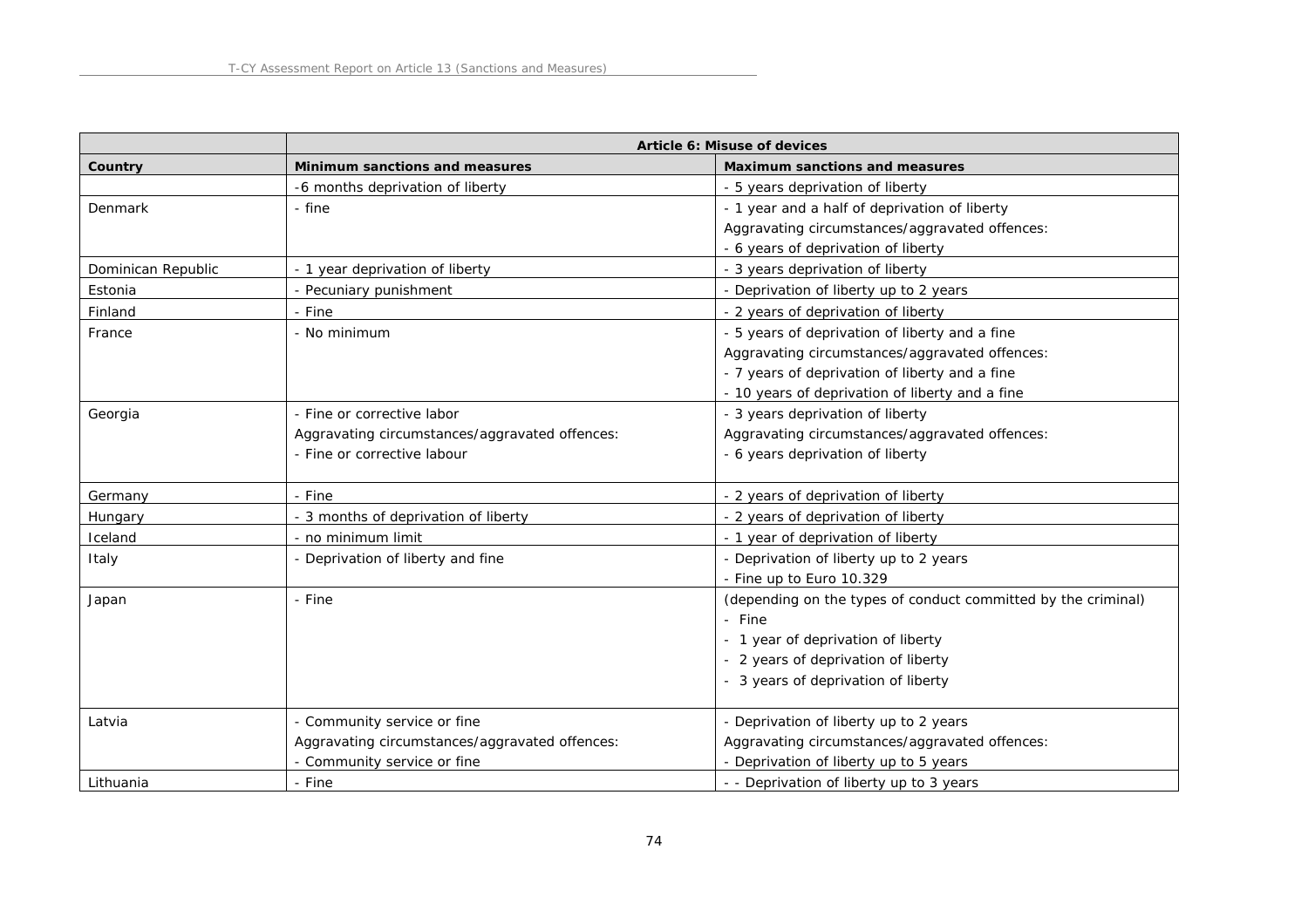|                    | Article 6: Misuse of devices                                    |                                                                     |
|--------------------|-----------------------------------------------------------------|---------------------------------------------------------------------|
| Country            | Minimum sanctions and measures                                  | Maximum sanctions and measures                                      |
| Luxembourg         | - 4 months of deprivation of liberty and a fine                 | - 5 years of deprivation of liberty and a fine                      |
| Malta              | - Fine                                                          | - Deprivation of liberty up to 4 years                              |
|                    | Aggravating circumstances/aggravated offences:                  | Aggravating circumstances/aggravated offences:                      |
|                    | - Fine                                                          | - Deprivation of liberty up to 10 years                             |
| Mauritius          | - No minimum sanction provided                                  | - Fine up to 50.000 rupees and deprivation of liberty up to 5 years |
| Moldova            | - Fine or deprivation of liberty for no less 2 years            | - Deprivation of liberty up to 5 years                              |
| Montenegro         | - Fine                                                          | - Deprivation of liberty up to 1 year                               |
|                    | Aggravating circumstances/aggravated offences:                  | Aggravating circumstances/aggravated offences:                      |
|                    | - Deprivation of liberty at least for 3 months                  | - Deprivation of liberty up to 3 years                              |
|                    |                                                                 |                                                                     |
| Morocco            | - 2 years of deprivation of liberty and a fine                  | - 5 years of deprivation of liberty and a fine                      |
| <b>Netherlands</b> | - Fine                                                          | - Deprivation of liberty up to 1 year                               |
|                    | Aggravating circumstances/aggravated offences:                  | Aggravating circumstances/aggravated offences:                      |
|                    | - Fine                                                          | - Deprivation of liberty up to 4 years                              |
| Norway             |                                                                 | - Deprivation of liberty up to 1 year                               |
| Panama             |                                                                 |                                                                     |
| Philippines        | - Fine                                                          | Deprivation of liberty between 6 and 12 years (prison mayor)        |
| Poland             | - Deprivation of liberty at least for 1 month                   | - Deprivation of liberty up to 3 years                              |
| Portugal           | - 30 days of deprivation of liberty - general rule of the Penal | - Up to 5 years                                                     |
|                    | Code                                                            |                                                                     |
|                    |                                                                 |                                                                     |
| Romania            | - For possession - a fine or deprivation of liberty of 3        | - For possession - deprivation of liberty of 2 years;               |
|                    | months:                                                         | - For production, importation, distribution, or making available in |
|                    | - For production, importation, distribution, or making          | any form -deprivation of liberty of 3 years;                        |
|                    | available in any form $-$ a fine or deprivation of liberty of 6 |                                                                     |
|                    | months:                                                         |                                                                     |
| Senegal            | No information received                                         |                                                                     |
| Serbia             | - Fine (computer virus)                                         | - Deprivation of liberty up to 6 months (computer virus)            |
|                    | - Deprivation of liberty at least for 6 months                  | - Deprivation of liberty up to 3 years                              |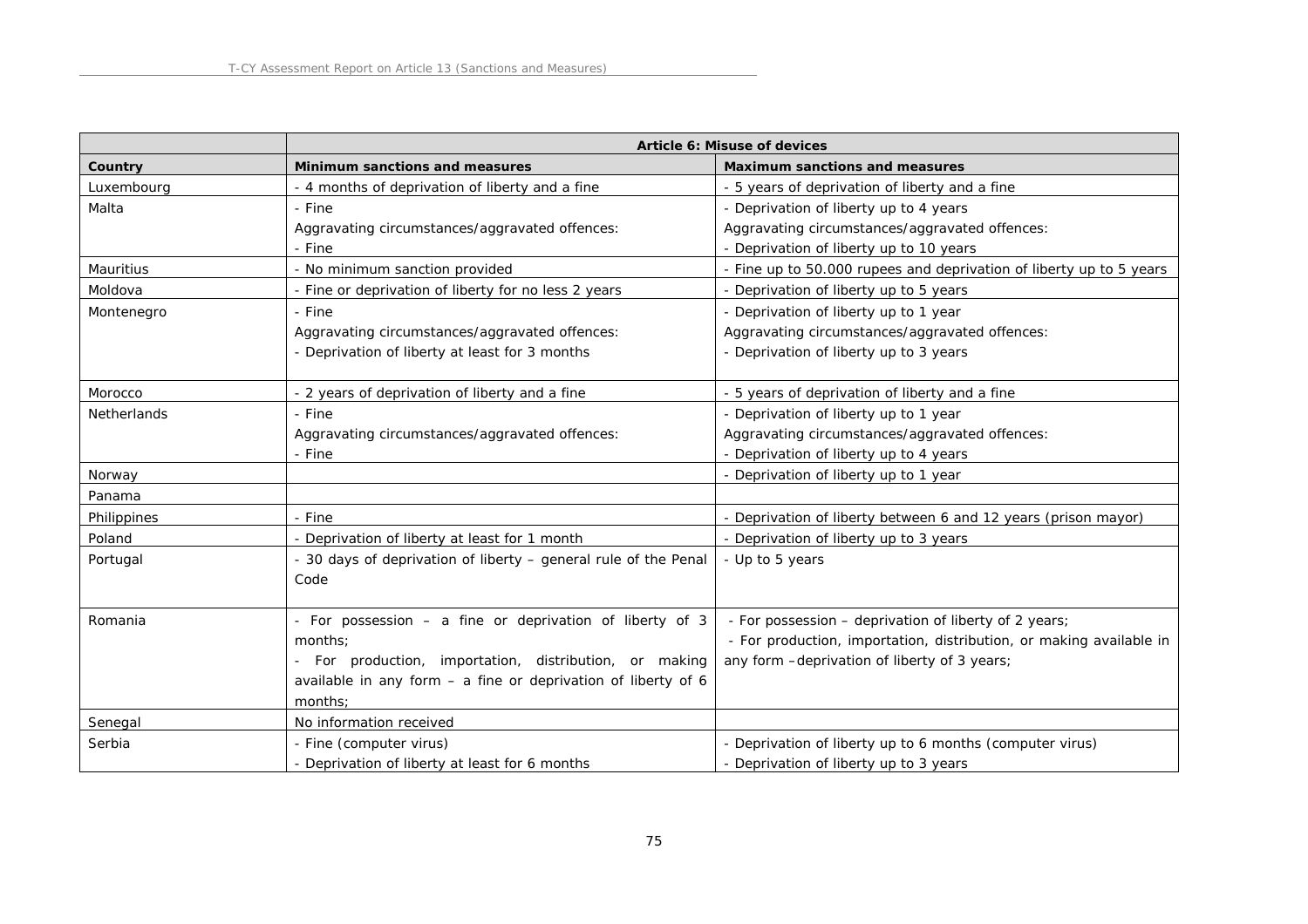|                            | Article 6: Misuse of devices                                    |                                                                    |
|----------------------------|-----------------------------------------------------------------|--------------------------------------------------------------------|
| Country                    | Minimum sanctions and measures                                  | Maximum sanctions and measures                                     |
|                            | Aggravating circumstances/aggravated offences:                  | Aggravating circumstances/aggravated offences:                     |
|                            | - Fine (computer virus)                                         | - Deprivation of liberty up to 2 years (computer virus)            |
| Slovakia                   | - No minimum sanction provided                                  | - Deprivation of liberty up to 2 years                             |
| Slovenia                   | - No minimum sanction provided                                  | - Deprivation of liberty up to 1 year                              |
| South Africa               | - Fine                                                          | - Fine and/or deprivation of liberty up to 5 years                 |
|                            | Aggravating circumstances/aggravated offences                   | Aggravating circumstances/aggravated offences                      |
|                            | - Fine                                                          | - Fine and/or deprivation of liberty up to 10 years                |
| Spain                      | - Fine of 3 to 18 months                                        | - Deprivation of liberty between 6 months and 2 years              |
|                            | Aggravating circumstances/aggravated offences:                  | Aggravating circumstances/aggravated offences:                     |
|                            | - Higher degree penalty according to Art. 70 of the Spanish     | - Higher degree penalty according to Art. 70 of the Spanish        |
|                            | <b>Criminal Code</b>                                            | <b>Criminal Code</b>                                               |
| Sri Lanka                  | - Fine of Not less than Rs 100,000/-                            | - Fine not exceeding Rs 300,00/-                                   |
| (Section 9 of the Computer | Or imprisonment for a term not less than 6 months or both       | Or imprisonment Not extend beyond 3 years or both fine and         |
| Crimes Act)                | fine and imprisonment                                           | imprisonment                                                       |
| Switzerland                | - Fine:                                                         | - Custodial sentence of 3 years;                                   |
| "The<br>Former<br>Yugoslav | - Fine (computer virus)                                         | - Deprivation of liberty up to 1 year (computer virus)             |
| Republic of Macedonia"     | - Fine                                                          | - Deprivation of liberty up to 3 years                             |
|                            | Aggravating circumstances/aggravated offences:                  | Aggravating circumstances/aggravated offences:                     |
|                            | - Deprivation of liberty at least for 6 months (computer virus) | - Deprivation of liberty up to 3 years (computer virus)            |
|                            | - Deprivation of liberty at least for 6 months (damage)         | - Deprivation of liberty up to 5 years (damage)                    |
|                            | - Deprivation of liberty at least for 1 year (greater damage)   | - Deprivation of liberty up to 5 years (greater damage)            |
|                            | - Deprivation of liberty at least for 1 year (computer virus)   | - Deprivation of liberty up to 5 years (computer virus)            |
|                            | - Deprivation of liberty at least for 1 year                    | - Deprivation of liberty up to 10 years                            |
| Tonga                      | - Fine                                                          | - Deprivation of liberty up to 4 years and fine                    |
| Turkey                     | - Fine and deprivation of liberty at least for 1 year           | - Fine and deprivation of liberty at least for 3 years             |
| Ukraine                    | - Fine at the rate of 500 non-taxable minimums of usual         | - Imprisonment at the term of maximum 6 years with deprivation     |
|                            | income                                                          | of right to take certain posts in the office at or conduct certain |
|                            |                                                                 | activities at the term of maximum 3 years                          |
| United Kingdom             | - No minimum sanction provided                                  | Deprivation of liberty between 12 months (on summary               |
|                            |                                                                 | conviction) and 2 years (on indictment)                            |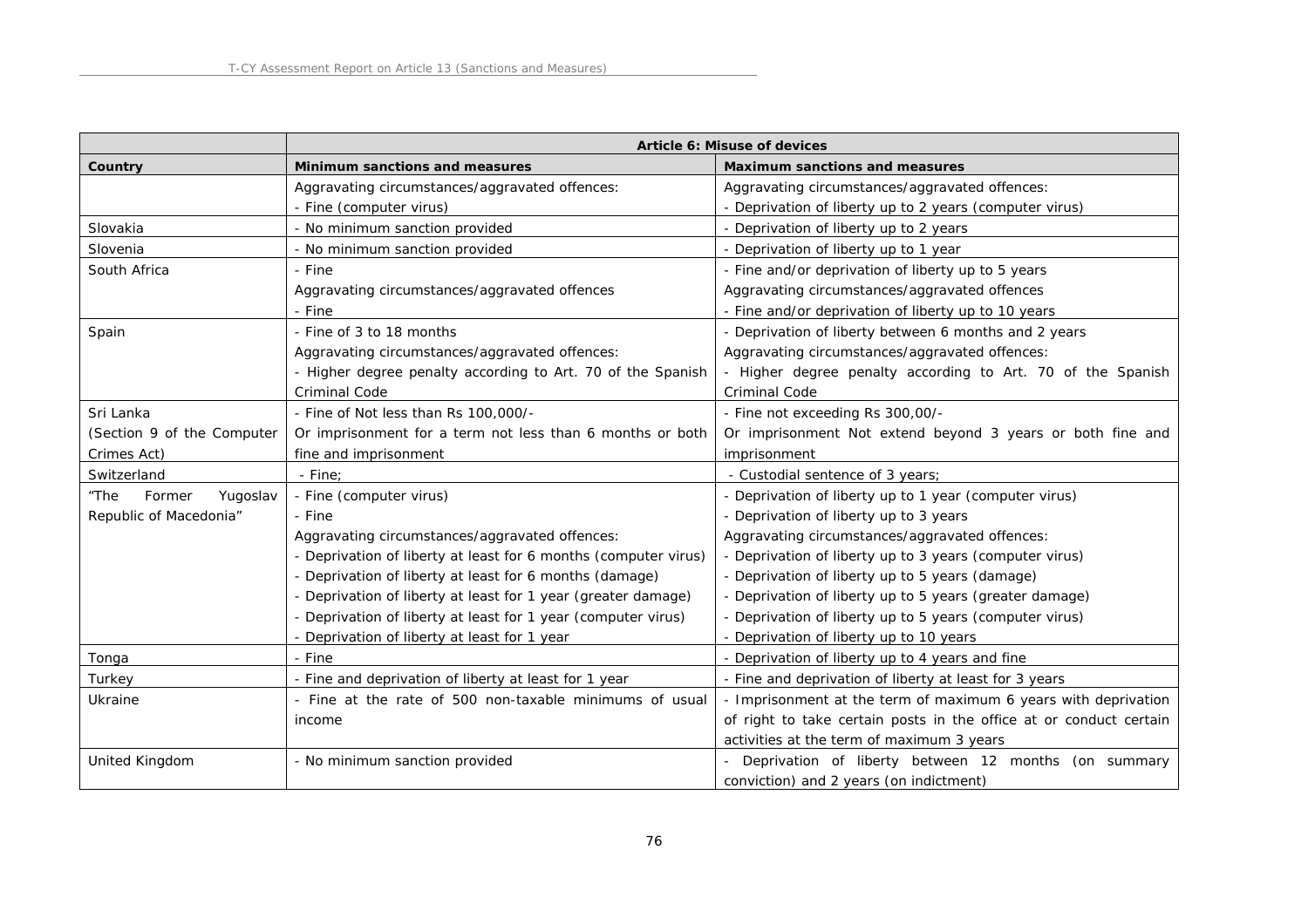|                          | Article 6: Misuse of devices                   |                                                |
|--------------------------|------------------------------------------------|------------------------------------------------|
| Country                  | Minimum sanctions and measures                 | Maximum sanctions and measures                 |
| United States of America | - No minimum sanction provided                 | - Deprivation of liberty up to 10 years        |
|                          | Aggravating circumstances/aggravated offences: | Aggravating circumstances/aggravated offences: |
|                          | - No minimum sanction provided                 | - Deprivation of liberty up to 20 years        |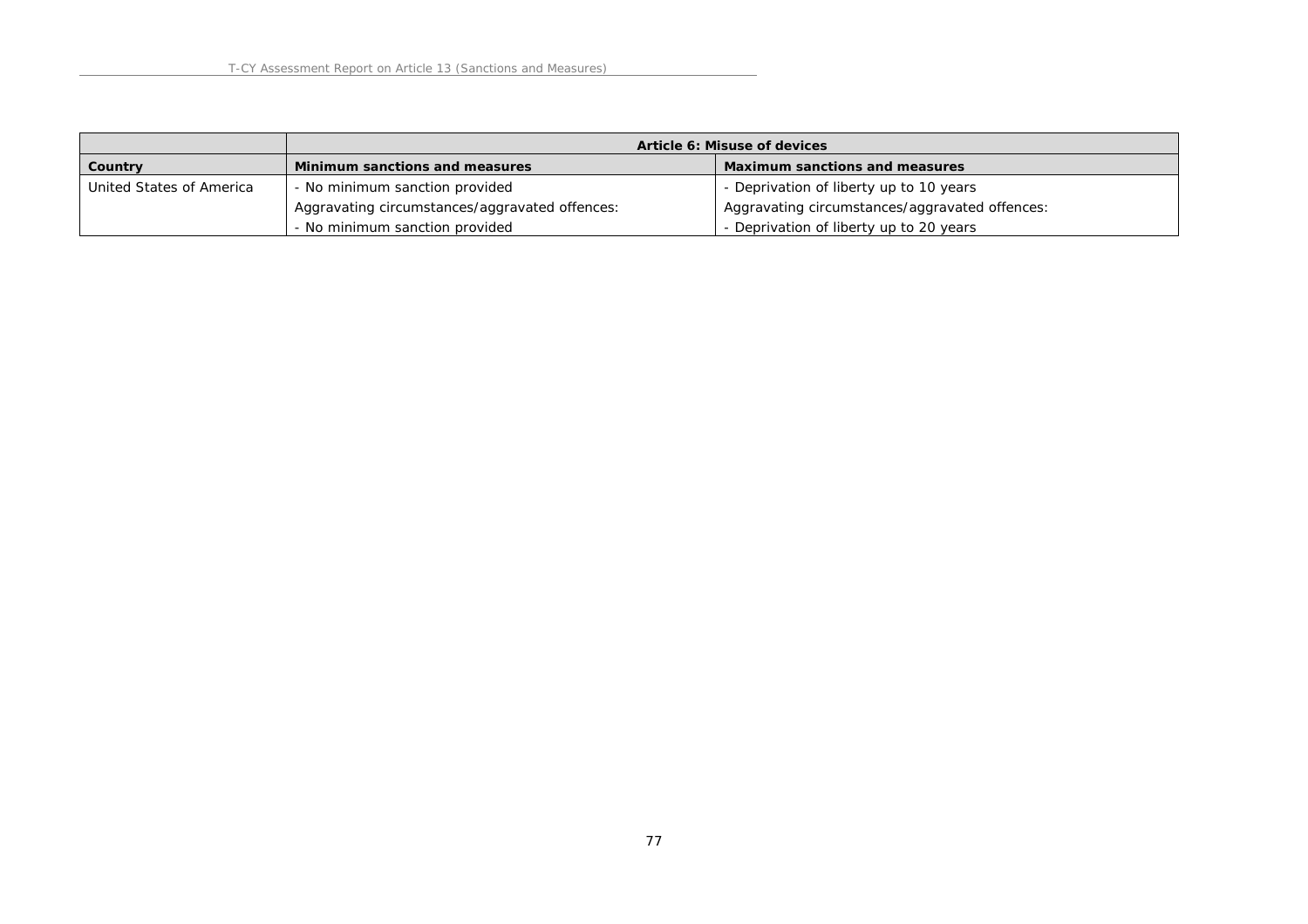# **6.6 Article 7 – Computer-related forgery**

|                        | Article 7: Computer-related forgery                                 |                                                                    |
|------------------------|---------------------------------------------------------------------|--------------------------------------------------------------------|
| Country                | Minimum sanctions and measures                                      | Maximum sanctions and measures                                     |
| Albania                | - 6 months of deprivation of liberty                                | - 6 years of deprivation of liberty                                |
|                        | Aggravating circumstances/aggravated offences:                      | Aggravating circumstances/aggravated offences:                     |
|                        | - 3 years of deprivation of liberty                                 | - 10 years of deprivation of liberty                               |
| Armenia                | - Pecuniary punishment or correctional labor                        | - Pecuniary punishment                                             |
|                        | <b>or</b>                                                           | Aggravating circumstances/aggravated offences:                     |
|                        | - 2 years of deprivation of liberty                                 | - Pecuniary punishment                                             |
|                        |                                                                     | or                                                                 |
|                        |                                                                     |                                                                    |
|                        |                                                                     | 4 years of deprivation of liberty                                  |
| Australia              | - Commonwealth offences do not generally carry minimum              | - up to 10 years of deprivation of liberty. Commonwealth offences  |
|                        | penalties. Sentencing is a matter of judicial discretion, which may | carry penalties which are read as maximum penalties unless the     |
|                        | be narrowed in particular circumstances                             | contrary intention appears (s 4D Crimes Act). Unless otherwise     |
|                        |                                                                     | specified, Commonwealth offences carry maximum penalties, rather   |
|                        |                                                                     | than fixed penalties.                                              |
| Austria                | - Deprivation of liberty of six months or to pay a fine up to       | - Deprivation of liberty up to ten years                           |
|                        | 360 day-fines                                                       |                                                                    |
|                        |                                                                     |                                                                    |
| Azerbaijan             | - Pecuniary punishment                                              | - Deprivation of liberty up to 2 years                             |
| Belgium                | - The minimum penalty is deprivation of liberty for six             | - The maximum penalty is deprivation of liberty for five years and |
|                        | months and a fine of twenty-six euros or just one of these          | a fine of fifty thousand euro or just one of these penalties       |
|                        | penalties                                                           |                                                                    |
|                        |                                                                     |                                                                    |
| Bosnia and Herzegovina | CC Brčko District BiH                                               | CC Brčko District BiH                                              |
|                        |                                                                     | - 5 years deprivation of liberty                                   |
|                        | - Fine                                                              |                                                                    |
|                        |                                                                     |                                                                    |
| Bulgaria               | Article 319b Penal Code                                             | Article 319b Penal Code                                            |
|                        | -Fine                                                               |                                                                    |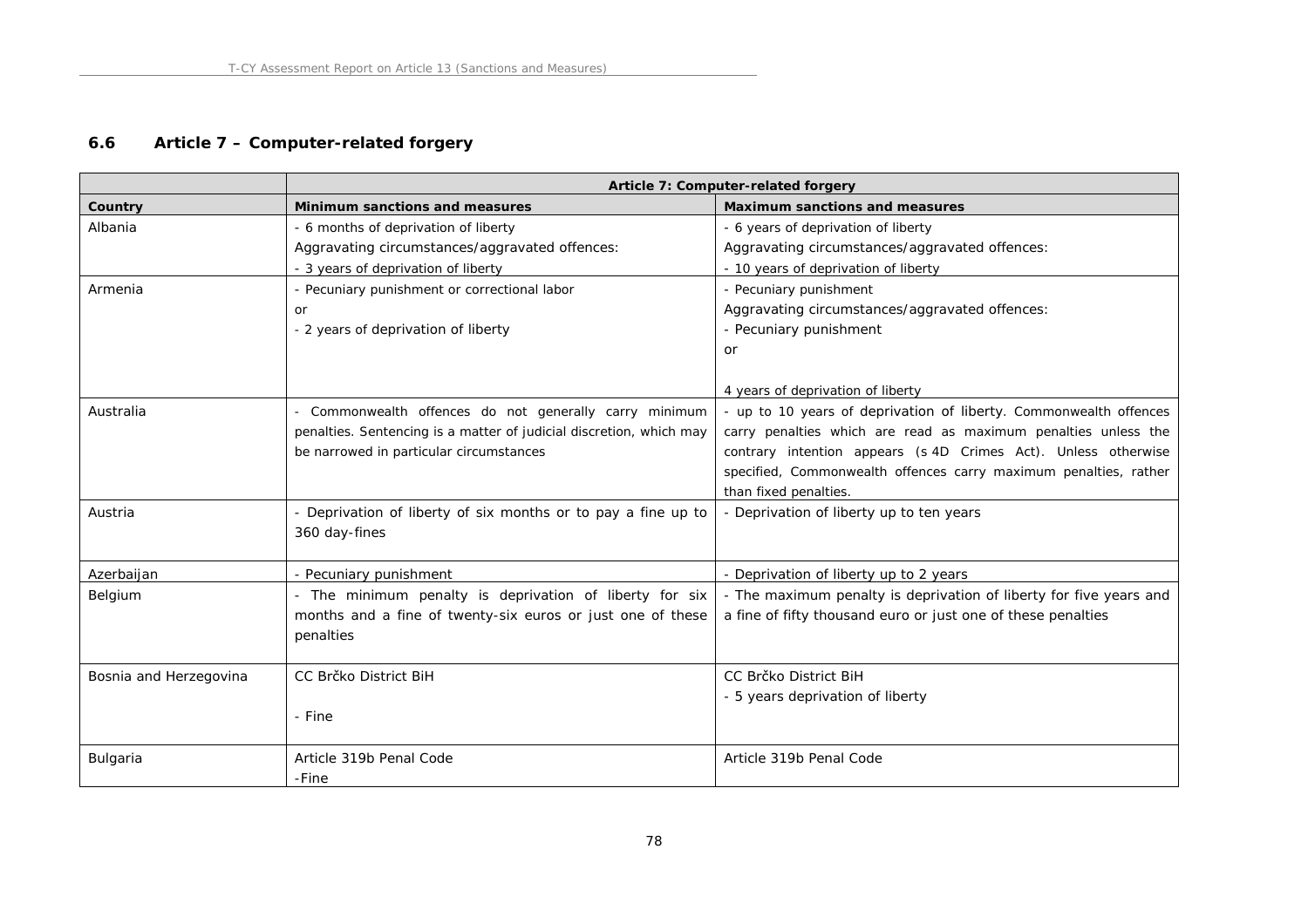|                | Article 7: Computer-related forgery                                       |                                                                           |
|----------------|---------------------------------------------------------------------------|---------------------------------------------------------------------------|
| Country        | Minimum sanctions and measures                                            | Maximum sanctions and measures                                            |
|                | Aggravating circumstances/aggravated offences:                            | -1 year deprivation of liberty                                            |
|                | -1 year deprivation of liberty and a fine of up to BGN 5,000              | Aggravating circumstances/aggravated offences:                            |
|                |                                                                           | -2 years deprivation of liberty and a fine of up to BGN three<br>thousand |
|                | Article 319c Penal Code                                                   |                                                                           |
|                |                                                                           | - 3 years deprivation of liberty and a fine of up to BGN 5,000            |
|                |                                                                           | Article 319c Penal Code                                                   |
|                |                                                                           | -2 years deprivation of liberty and a fine of up to BGN 3,000             |
|                |                                                                           | Aggravating circumstances/aggravated offences:                            |
|                |                                                                           | -3 years deprivation of liberty and a fine of up to BGN 5,000             |
| Canada         | - No minimum                                                              | - Deprivation of liberty up to 10 years                                   |
| Croatia        | - Minimum sentence is deprivation of liberty for three months             | - Maximum sentence is deprivation of liberty for five years               |
| Cyprus         | - Under the Cyprus Law, the legislator can only set the                   | Deprivation of liberty not exceeding five years or a fine not             |
|                | maximum of the penalty to be imposed by the court but not<br>the minimum. | exceeding 34,172 euro or by both penalties.                               |
|                |                                                                           |                                                                           |
| Czech Republic | - disqualification or forfeiture of items                                 | - 3 years deprivation of liberty                                          |
|                | Aggravating circumstances/aggravated offences:                            | Aggravating circumstances/aggravated offences:                            |
|                | - disqualification or forfeiture of items                                 | - 4 years deprivation of liberty                                          |
|                | - 1 year deprivation of liberty                                           | - 5 years deprivation of liberty                                          |
|                | -3 years deprivation of liberty                                           | - 8 years deprivation of liberty                                          |
| Denmark        | - fine                                                                    | - 2 years deprivation of liberty                                          |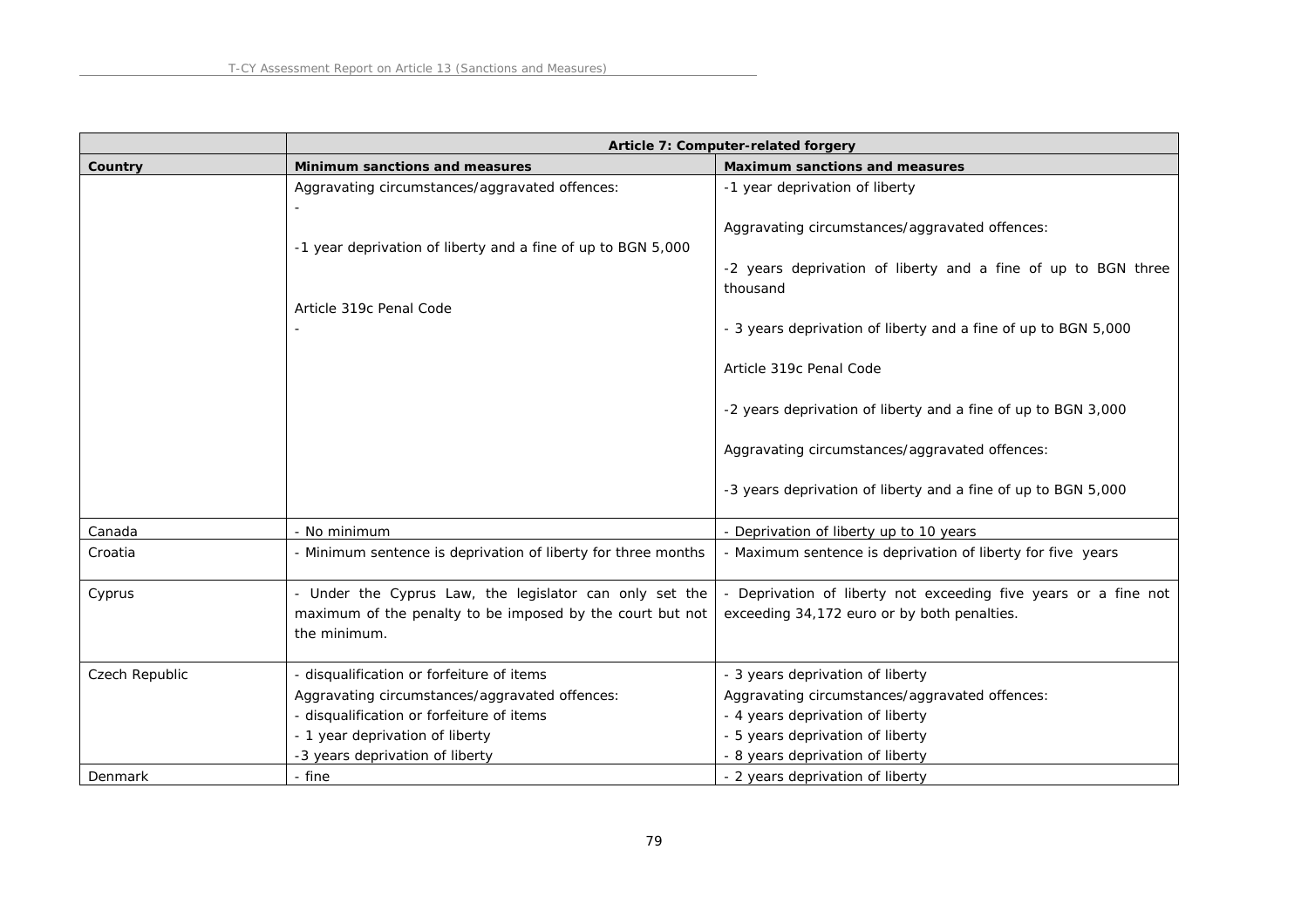|                    | Article 7: Computer-related forgery            |                                                |
|--------------------|------------------------------------------------|------------------------------------------------|
| Country            | Minimum sanctions and measures                 | Maximum sanctions and measures                 |
|                    |                                                | Aggravating circumstances/aggravated offences: |
|                    |                                                | - 6 years deprivation of liberty               |
| Dominican Republic | - 1 year deprivation of liberty                | - 3 years deprivation of liberty               |
| Estonia            |                                                |                                                |
| Finland            | - Fine                                         | - 2 years of deprivation of liberty            |
|                    | Aggravating circumstances/aggravated offences: | Aggravating circumstances/aggravated offences: |
|                    | - 4 months of deprivation of liberty           | - 4 years of deprivation of liberty            |
| France             | - No minimum                                   | - 5 years of deprivation of liberty and a fine |
|                    |                                                | Aggravating circumstances/aggravated offences: |
|                    |                                                | - 7 years of deprivation of liberty and a fine |
| Georgia            | - Fine                                         | - 3 years deprivation of liberty               |
|                    | Aggravating circumstances/aggravated offences: | Aggravating circumstances/aggravated offences: |
|                    | - 3 years deprivation of liberty               | - 6 years of deprivation of liberty            |
| Germany            | - Fine                                         | - 5 years of deprivation of liberty            |
|                    | Aggravating circumstances/aggravated offences: | Aggravating circumstances/aggravated offences: |
|                    | - 6 months of deprivation of liberty           | - 10 years of deprivation of liberty           |
|                    | - 1 year of deprivation of liberty             | - 10 years of deprivation of liberty           |
| Hungary            | - 3 months deprivation of liberty              | - 3 years of deprivation of liberty            |
|                    |                                                |                                                |
|                    | Aggravating circumstances/ aggravated offences | Aggravating circumstances/aggravated offences  |
|                    | - 1 years of deprivation of liberty            | - 5 years of deprivation of liberty            |
|                    | - 2 years of deprivation of liberty            | - 8 years of deprivation of liberty            |
|                    | - 5 years of deprivation of liberty            | - 10 years of deprivation of liberty           |
| Iceland            | - no minimum limit                             | - 8 years of deprivation of liberty            |
| Italy              | - Deprivation of liberty at least for 1 year   | - Deprivation of liberty up to 4 years         |
|                    | Aggravating circumstances/aggravated offences: | Aggravating circumstances/aggravated offences: |
|                    | -Deprivation of liberty at least for 1 year    | - Deprivation of liberty up to 5 years         |
| Japan              | - Fine                                         | - 5 years of deprivation of liberty            |
|                    |                                                |                                                |
|                    |                                                | Aggravating circumstances                      |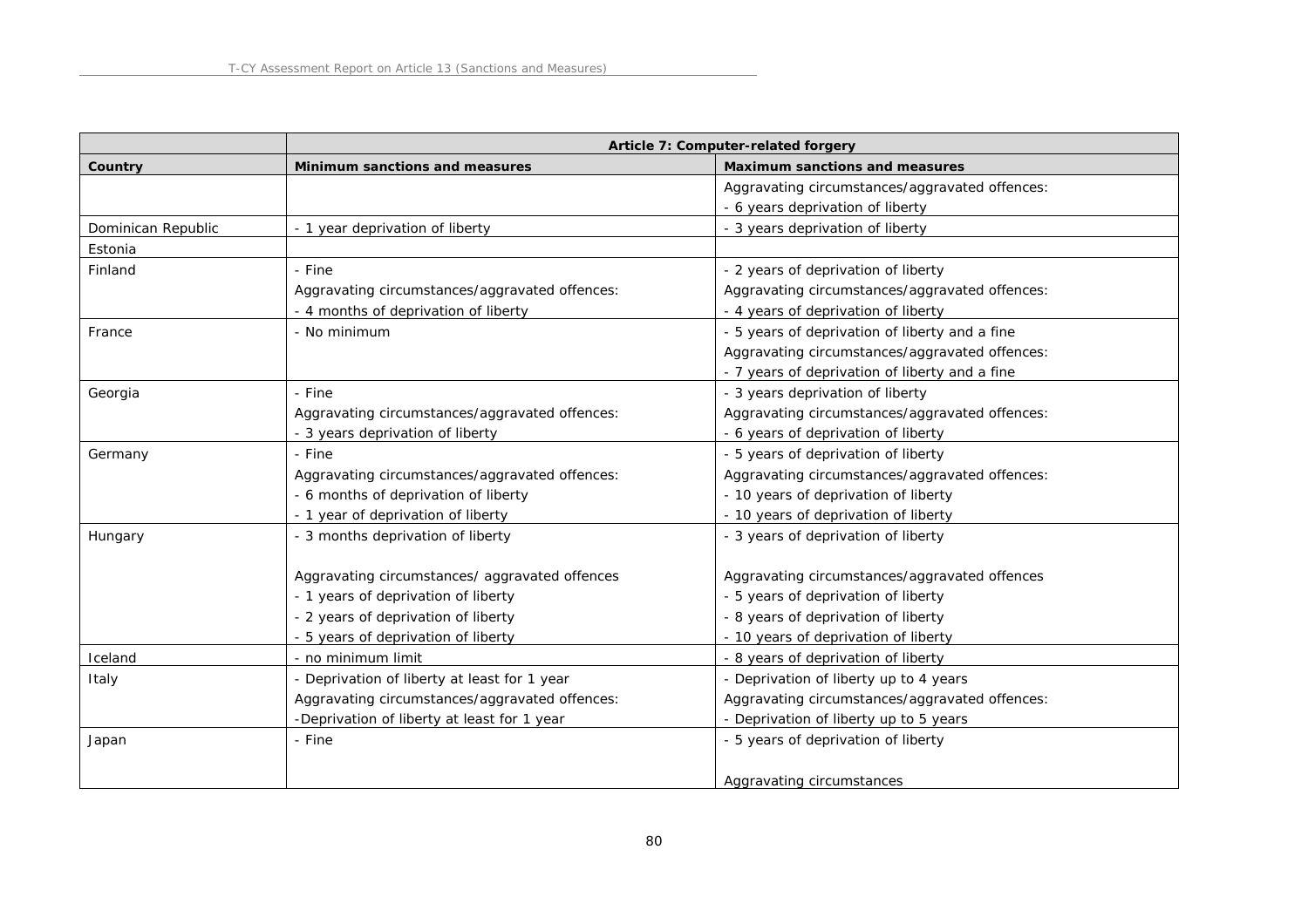|             | Article 7: Computer-related forgery                             |                                                                |
|-------------|-----------------------------------------------------------------|----------------------------------------------------------------|
| Country     | Minimum sanctions and measures                                  | Maximum sanctions and measures                                 |
|             |                                                                 | - 10 years of deprivation of liberty                           |
| Latvia      | No information received                                         |                                                                |
| Lithuania   | - Fine                                                          | - Deprivation of liberty up to 6 years                         |
|             | Aggravating circumstances/aggravated offences:                  | Aggravating circumstances/aggravated offences:                 |
|             | - No minimum sanction provided                                  | - Deprivation of liberty up to 8 years                         |
| Luxembourg  | - 4 months of deprivation of liberty and a fine                 | - 5 years of deprivation of liberty and a fine                 |
| Malta       | - Fine                                                          | - Deprivation of liberty up to 4 years                         |
|             | Aggravating circumstances/aggravated offences:                  | Aggravating circumstances/aggravated offences:                 |
|             | - Fine                                                          | - Deprivation of liberty up to 10 years                        |
|             |                                                                 |                                                                |
| Mauritius   | - Penal servitude                                               | Penal servitude                                                |
| Moldova     | - Fine                                                          | Deprivation of liberty between 2 and 5 years                   |
| Montenegro  | - No minimum sanction provided                                  | - Deprivation of liberty up to 3 years                         |
|             | Aggravating circumstances/aggravated offences:                  | Aggravating circumstances/aggravated offences:                 |
|             | - Deprivation of liberty at least for 3 months                  | - Deprivation of liberty up to 5 years                         |
| Morocco     | - 1 month of deprivation of liberty and a fine                  | - 3 years of deprivation of liberty and a fine                 |
|             | Aggravating circumstances/aggravated offences:                  | Aggravating circumstances/aggravated offences:                 |
|             | - 1 year of deprivation of liberty and a fine                   | - 5 years of deprivation of liberty and a fine                 |
| Netherlands | - Fine                                                          | - Deprivation of liberty up to 4 years                         |
|             | Aggravating circumstances/aggravated offences:                  | Aggravating circumstances/aggravated offences:                 |
|             | - Fine                                                          | Deprivation of liberty up to 6 years                           |
| Norway      |                                                                 | - Deprivation of liberty up to 2 years                         |
| Panama      |                                                                 |                                                                |
| Philippines | - Fine                                                          | - Temporary detention                                          |
|             | Aggravating circumstances/aggravated offences:                  | Aggravating circumstances/aggravated offences:                 |
|             | - Fine                                                          | - Deprivation of liberty between 6 and 12 years (prison mayor) |
| Poland      | - Deprivation of liberty at least for 3 months                  | - Deprivation of liberty up to 5 years                         |
| Portugal    | - 30 days of deprivation of liberty - general rule of the Penal | - Up to 5 years                                                |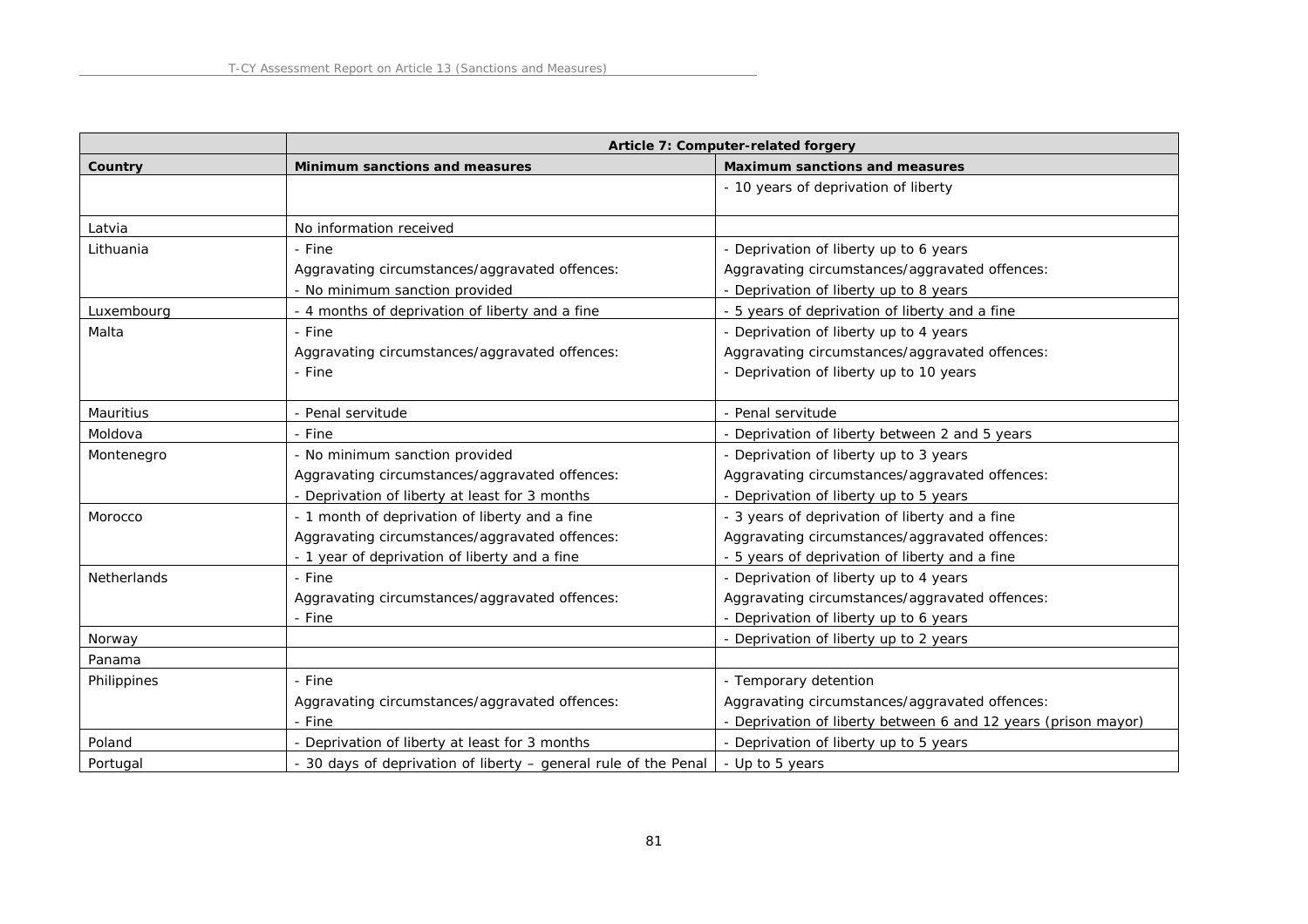|                             | Article 7: Computer-related forgery                             |                                                           |
|-----------------------------|-----------------------------------------------------------------|-----------------------------------------------------------|
| Country                     | Minimum sanctions and measures                                  | Maximum sanctions and measures                            |
|                             | Code                                                            |                                                           |
|                             |                                                                 |                                                           |
| Romania                     | - Deprivation of liberty of 1 year;                             | - Deprivation of liberty of 5 years;                      |
| Senegal                     | No information received                                         |                                                           |
| Serbia                      | - No minimum sanction provided                                  | - Deprivation of liberty up to 3 years                    |
|                             | Aggravating circumstances/aggravated offences:                  | Aggravating circumstances/aggravated offences:            |
|                             | - Deprivation of liberty at least for 3 months                  | - Deprivation of liberty up to 5 years                    |
| Slovakia                    | - Deprivation of liberty at least for 6 months                  | - Deprivation of liberty up to 3 years                    |
| Slovenia                    |                                                                 |                                                           |
| South Africa                | - In the discretion of the Court                                | - In the discretion of the Court                          |
| Spain                       |                                                                 |                                                           |
| Sri Lanka                   |                                                                 | imprisonment extend upto 7 years or<br>both fine and      |
| (Chapter XVIII of the Penal |                                                                 | imprisonment                                              |
| Code)                       |                                                                 |                                                           |
| Switzerland                 | - Fine:                                                         | - Custodial sentence of 3 years;                          |
| Yugoslav<br>"The<br>Former  | - Fine (computer virus)                                         | - Deprivation of liberty up to 1 year (computer virus)    |
| Republic of Macedonia"      | - Fine                                                          | - Deprivation of liberty up to 3 years                    |
|                             | Aggravating circumstances/aggravated offences:                  | Aggravating circumstances/aggravated offences:            |
|                             | - Deprivation of liberty at least for 6 months (computer virus) | - Deprivation of liberty up to 3 years (computer virus)   |
|                             | - Deprivation of liberty at least for 6 months (damage)         | - Deprivation of liberty up to 5 years (damage)           |
|                             | - Deprivation of liberty at least for 1 year (greater damage)   | - Deprivation of liberty up to 5 years (greater damage)   |
|                             | - Deprivation of liberty at least for 1 year (computer virus)   | - Deprivation of liberty up to 5 years (computer virus)   |
|                             | - Deprivation of liberty at least for 1 year                    | - Deprivation of liberty up to 10 years                   |
| Tonga                       | - No minimum sanction provided (dealing with forged             | Deprivation of liberty up to 5 years (dealing with forged |
|                             | documents)                                                      | documents)                                                |
|                             | - No minimum sanction provided (forgery)                        | - Deprivation of liberty up to 7 years (forgery)          |
| Turkey                      | - Deprivation of liberty at least for 6 months                  | - Deprivation of liberty up to 8 years                    |
| Ukraine                     | - Fine at the rate of 50 non-taxable minimums of usual          | - Imprisonment at the term of maximum 12 years and with   |
|                             | income                                                          | forfeiture of the property                                |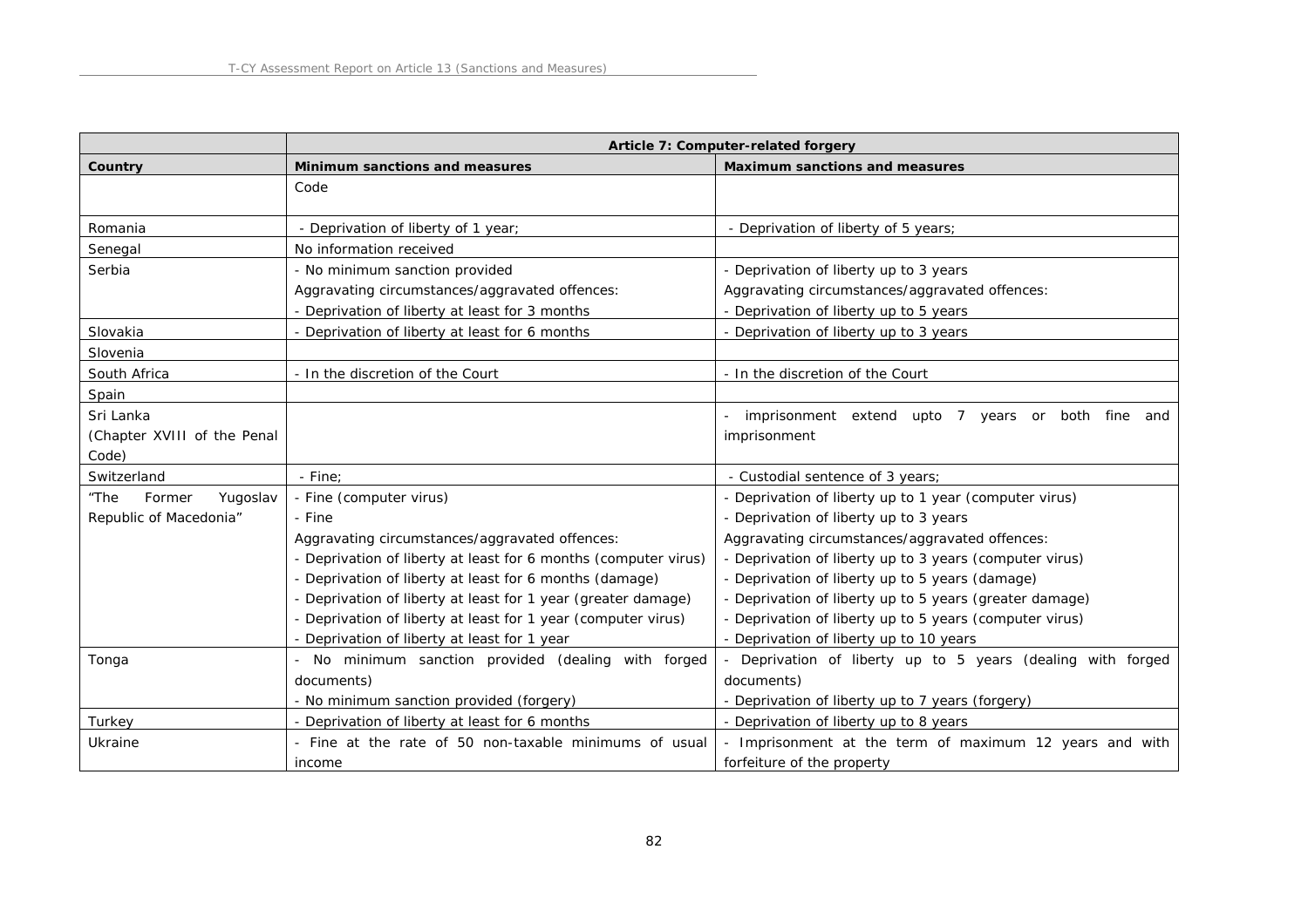|                          | Article 7: Computer-related forgery            |                                                           |
|--------------------------|------------------------------------------------|-----------------------------------------------------------|
| Country                  | Minimum sanctions and measures                 | Maximum sanctions and measures                            |
| United Kingdom           | - No minimum sanction provided                 | - Deprivation of liberty between 6 months and/or fine (on |
|                          |                                                | summary conviction) and 10 years (on indictment).         |
| United States of America | - No minimum sanction provided                 | - Deprivation of liberty up to 5 years                    |
|                          | Aggravating circumstances/aggravated offences: | Aggravating circumstances/aggravated offences:            |
|                          | - No minimum sanction provided                 | - Deprivation of liberty up to 10 years                   |
|                          |                                                | - Maximum term of deprivation of liberty is 20 years      |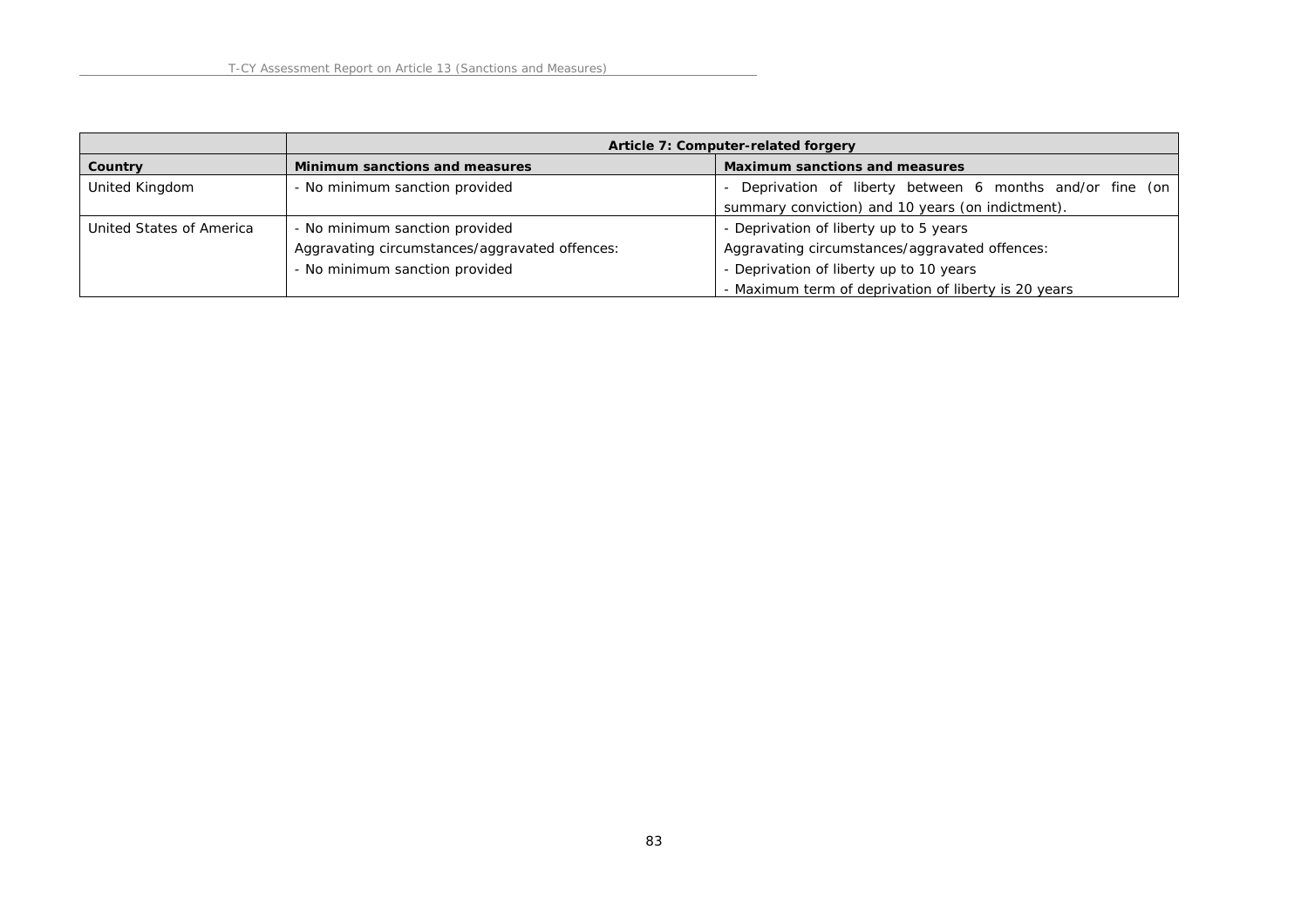# **6.7 Article 8 – Computer-related fraud**

|                        | Article 8: Computer-related fraud                               |                                                                    |
|------------------------|-----------------------------------------------------------------|--------------------------------------------------------------------|
| Country                | Minimum sanctions and measures                                  | Maximum sanctions and measures                                     |
| Albania                | - 6 months of deprivation of liberty and a pecuniary punishment | - 6 years of deprivation of liberty and a pecuniary punishment     |
|                        | Aggravating circumstances/aggravated offences:                  | Aggravating circumstances/aggravated offences:                     |
|                        | - 5 years of deprivation of liberty and a pecuniary punishment  | - 15 years of deprivation of liberty and a pecuniary punishment    |
| Armenia                | - Pecuniary punishment                                          | - 2 years of deprivation of liberty                                |
|                        | <b>or</b>                                                       | Aggravating circumstances/aggravated offences:                     |
|                        | - Arrest for 2 months                                           | - Pecuniary punishment                                             |
|                        | Aggravating circumstances/aggravated offences:                  | or                                                                 |
|                        | - 2 years of deprivation of liberty or                          | - 5 years of deprivation of liberty or                             |
|                        | - 4 years of deprivation of liberty                             | - 8 years of deprivation of liberty                                |
|                        |                                                                 | (with or without Property Confiscation)                            |
|                        |                                                                 |                                                                    |
| Australia              | - no minimum                                                    | - - Ranging from 12 months to 10 years of deprivation of liberty   |
|                        |                                                                 |                                                                    |
| Austria                | - Deprivation of liberty of six months or to pay a fine up to   | - Deprivation of liberty up to ten years                           |
|                        | 360 day-fines                                                   |                                                                    |
|                        |                                                                 |                                                                    |
| Azerbaijan             | - Pecuniary punishment                                          | - Deprivation of liberty up to 2 years                             |
| Belgium                | - The minimum penalty is deprivation of liberty for six         | - The maximum penalty is deprivation of liberty for five years and |
|                        | months and a fine of twenty-six euros or just one of these      | a fine of one hundred thousand euro or just one of these           |
|                        | penalties                                                       | penalties                                                          |
|                        |                                                                 |                                                                    |
| Bosnia and Herzegovina | According to CC Brčko District BiH                              | According to CC Brčko District BiH                                 |
|                        | - Fine                                                          | -12 years deprivation of liberty                                   |
|                        |                                                                 |                                                                    |
|                        | According to CC Federation BiH                                  | According to CC Federation BiH                                     |
|                        | - Fine                                                          | -12 years deprivation of liberty                                   |
|                        |                                                                 |                                                                    |
|                        |                                                                 |                                                                    |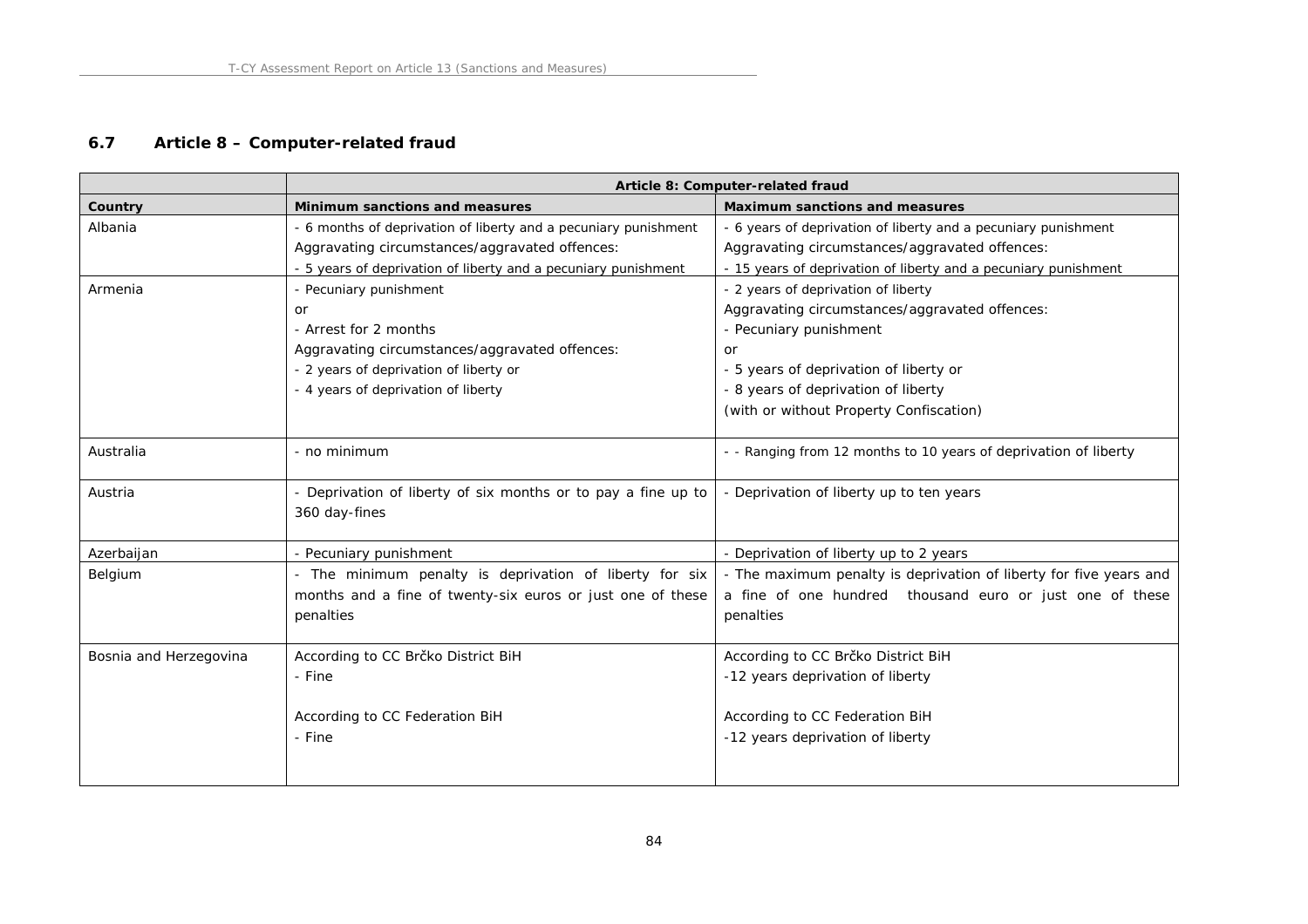|                    | Article 8: Computer-related fraud                                                                                                   |                                                                                                               |
|--------------------|-------------------------------------------------------------------------------------------------------------------------------------|---------------------------------------------------------------------------------------------------------------|
| Country            | Minimum sanctions and measures                                                                                                      | Maximum sanctions and measures                                                                                |
| Bulgaria           | - 1 year of deprivation of liberty and a fine up to BGN 6,000                                                                       | - 6 years of deprivation of liberty and a fine up to BGN 6,000                                                |
| Canada             | - No minimum                                                                                                                        | - 14 years of deprivation of liberty                                                                          |
| Croatia            | - Minimum sentence is deprivation of liberty for six months                                                                         | - Maximum sentence is deprivation of liberty for eight years                                                  |
| Cyprus             | - Under the Cyprus Law, the legislator can only set the<br>maximum of the penalty to be imposed by the court but not<br>the minimum | - Deprivation of liberty not exceeding five years or a fine not<br>exceeding 34,172 euro or by both penalties |
| Czech Republic     | Under section 209 Czech Penal Code                                                                                                  | Under section 209 Czech Penal Code                                                                            |
|                    | - disqualification or forfeiture of items                                                                                           | - 2 years deprivation of liberty                                                                              |
|                    | Aggravating circumstances/aggravated offences:                                                                                      | Aggravating circumstances/aggravated offences:                                                                |
|                    | - 6 months deprivation of liberty                                                                                                   | - 3 years deprivation of liberty                                                                              |
|                    | - monetary penalty                                                                                                                  | - 5 year deprivation of liberty                                                                               |
|                    | - 2 years deprivation of liberty                                                                                                    | - 8 years deprivation of liberty                                                                              |
|                    | - 5 years deprivation of liberty                                                                                                    | - 10 years deprivation of liberty                                                                             |
|                    | Under section 230 Czech Penal Code                                                                                                  | Under section 230 Czech Penal Code                                                                            |
|                    | - disqualification or forfeiture of items                                                                                           | -3 years deprivation of liberty                                                                               |
|                    | Aggravating circumstances/aggravated offences:                                                                                      | Aggravating circumstances/aggravated offences:                                                                |
|                    | -disqualification or forfeiture of items                                                                                            | -4 years deprivation of liberty                                                                               |
|                    | -monetary penalty                                                                                                                   | -5 years deprivation of liberty                                                                               |
|                    | -3 years deprivation of liberty                                                                                                     | -8 years deprivation of liberty                                                                               |
| Denmark            | - fine                                                                                                                              | - 1 year and 6 months of deprivation of liberty                                                               |
|                    |                                                                                                                                     | Aggravating circumstances/aggravated offences:                                                                |
|                    |                                                                                                                                     | - 6 years of deprivation of liberty                                                                           |
|                    |                                                                                                                                     | - 8 years of deprivation of liberty                                                                           |
| Dominican Republic | - 2 years deprivation of liberty                                                                                                    | - 5 years deprivation of liberty                                                                              |
| Estonia            | - Pecuniary punishment for the basic form;                                                                                          | - Deprivation of liberty up to 3 years for the basic form;                                                    |
|                    | - 1 year of deprivation of liberty for the aggravating form;                                                                        | - Deprivation of liberty up to 5 years for the aggravating form                                               |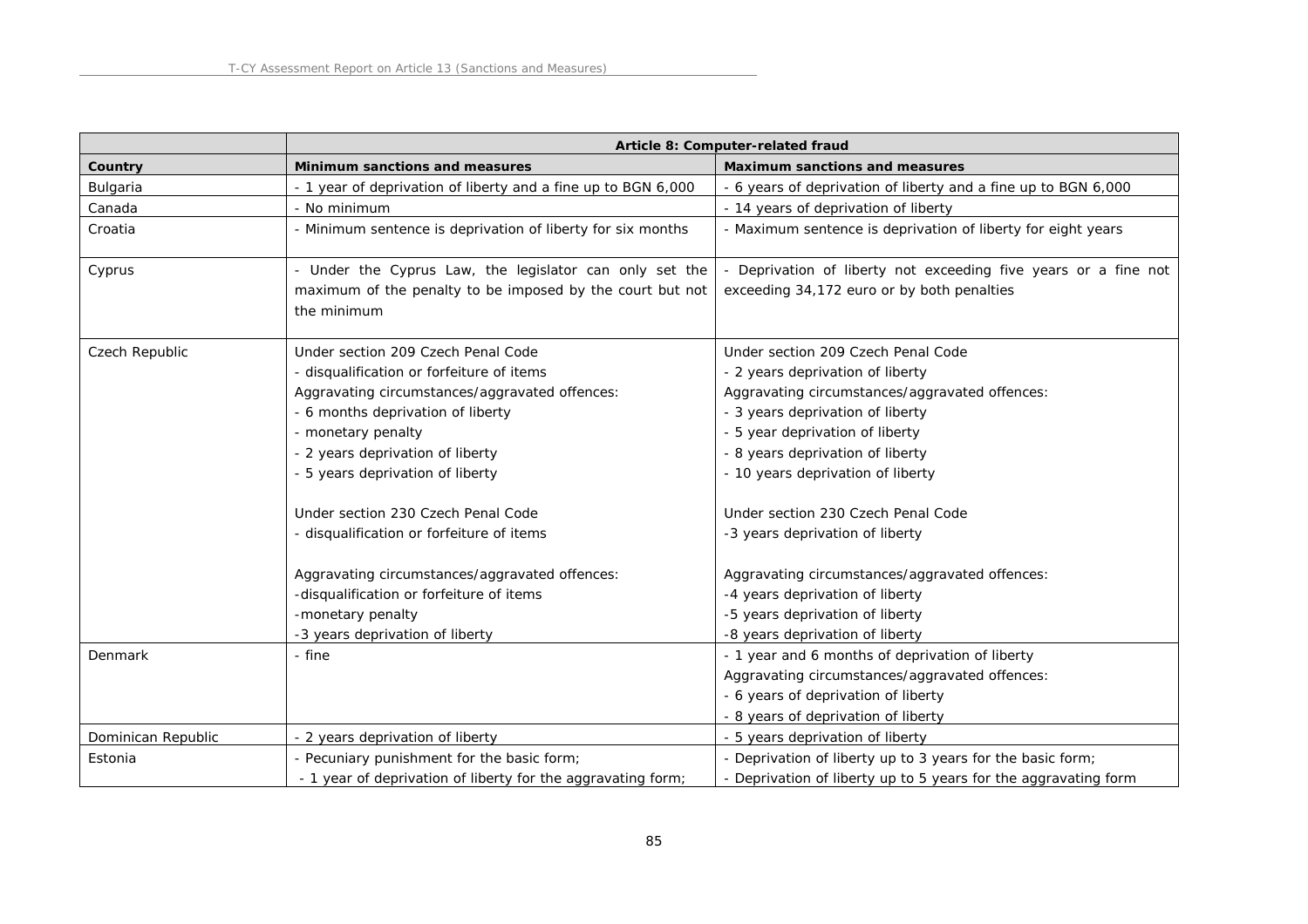|         | Article 8: Computer-related fraud                                  |                                                                     |
|---------|--------------------------------------------------------------------|---------------------------------------------------------------------|
| Country | Minimum sanctions and measures                                     | Maximum sanctions and measures                                      |
| Finland | - Fine                                                             | - 2 years of deprivation of liberty                                 |
|         | Aggravating circumstances/aggravated offences:                     | Aggravating circumstances/aggravated offences:                      |
|         | - 4 months of deprivation of liberty                               | - 4 years of deprivation of liberty                                 |
| France  | - No information provided                                          |                                                                     |
| Georgia | - Fine or community service or corrective labor                    | - 4 years deprivation of liberty                                    |
|         | Aggravating circumstances/aggravated offences:                     | Aggravating circumstances/aggravated offences:                      |
|         | - Fine                                                             | - 10 years of deprivation of liberty                                |
| Germany | - Fine                                                             | - 5 years of deprivation of liberty                                 |
|         | Aggravating circumstances/aggravated offences:                     | Aggravating circumstances/aggravated offences:                      |
|         | - 6 months of deprivation of liberty                               | - 10 years of deprivation of liberty                                |
|         | - 1 year of deprivation of liberty                                 | - 10 years of deprivation of liberty                                |
| Hungary | - 3 months deprivation of liberty                                  | - 3 years deprivation of liberty                                    |
|         |                                                                    |                                                                     |
|         | Aggravating circumstances/ aggravated offences                     | Aggravating circumstances/aggravated offences                       |
|         | - 1 years of deprivation of liberty                                | - 5 years of deprivation of liberty                                 |
|         | - 2 years of deprivation of liberty                                | - 8 years of deprivation of liberty                                 |
|         | - 5 years of deprivation of liberty                                | - 10 years of deprivation of liberty                                |
| Iceland | - Fine                                                             | - 6 years of deprivation of liberty                                 |
| Italy   | - Deprivation of liberty at least for 6 months and fine of at      | - Deprivation of liberty up to 3 years and fine up to Euros 1.032   |
|         | least Euros 51                                                     | Aggravating circumstances/aggravated offences:                      |
|         | Aggravating circumstances/aggravated offences:                     | - Deprivation of liberty up to 5 years and fine up to Euros 1.549   |
|         | - Deprivation of liberty at least for 1 year and fine of at least  | - Deprivation of liberty up to 6 years and fine up to Euros 3000 in |
|         | Euros 309                                                          | case of theft or unlawful use of a digital identity                 |
|         | - Deprivation of liberty at least for 2 years and fine of at least |                                                                     |
|         | Euros 600 in case of theft or unlawful use of a digital identity   |                                                                     |
| Japan   | - Fine                                                             | - 10 years deprivation of liberty                                   |
|         |                                                                    |                                                                     |
|         |                                                                    |                                                                     |
| Latvia  | - Community service or fine                                        | - Deprivation of liberty up to 3 years                              |
|         | Aggravating circumstances/aggravated offences:                     | Aggravating circumstances/aggravated offences:                      |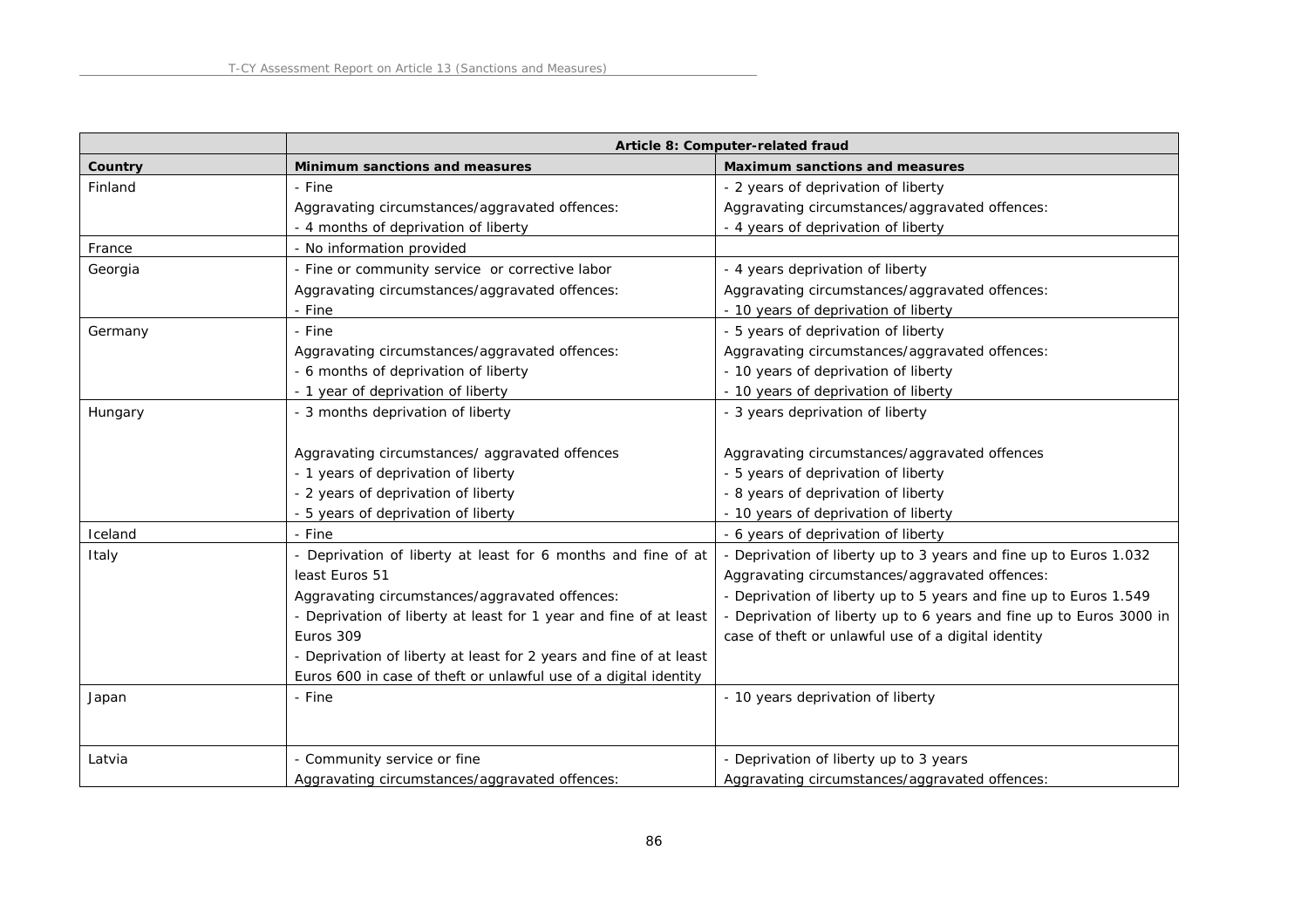|                    | Article 8: Computer-related fraud                            |                                                                |
|--------------------|--------------------------------------------------------------|----------------------------------------------------------------|
| Country            | Minimum sanctions and measures                               | Maximum sanctions and measures                                 |
|                    | - Community service or fine, with or without confiscation of | - Deprivation of liberty up to 5 years                         |
|                    | property                                                     | - Deprivation of liberty up to 10 years                        |
|                    | - Fine, with or without confiscation of property and with or |                                                                |
|                    | without police supervision for a term up to three years      |                                                                |
| Lithuania          | - Community service or fine                                  | - Deprivation of liberty up to 6 years                         |
|                    | Aggravating circumstances/aggravated offences:               | Aggravating circumstances/aggravated offences:                 |
|                    | - No minimum sanction provided                               | - Deprivation of liberty up to 8 years                         |
| Luxembourg         | - 4 months of deprivation of liberty and a fine              | 5 years of deprivation of liberty and a fine                   |
| Malta              | - Deprivation of liberty at least of 6 months                | - Deprivation of liberty up to 3 years                         |
|                    | Aggravating circumstances/aggravated offences:               | Aggravating circumstances/aggravated offences:                 |
|                    | - Deprivation of liberty at least for 12 months              | - Deprivation of liberty up to 5 years                         |
| Mauritius          | - No minimum sanction provided                               | - Fine up to 200.000 rupees and penal servitude up to 20 years |
| Moldova            | - Fine or community services                                 | - Deprivation of liberty between 2 and 5 years                 |
|                    | Aggravating circumstances/aggravated offences                | Aggravating circumstances/aggravated offences                  |
|                    | - No minimum sanction provided                               | - Deprivation of liberty between 4 to 9 years                  |
| Montenegro         | - Fine                                                       | - Deprivation of liberty up to 2 years                         |
|                    | Aggravating circumstances/aggravated offences:               | Aggravating circumstances/aggravated offences:                 |
|                    | - Deprivation of liberty at least for 2 years                | - Deprivation of liberty up to 12 years                        |
| Morocco            | - 1 year of deprivation of liberty and a fine                | - 5 years of deprivation of liberty and a fine                 |
|                    | Aggravating circumstances/aggravated offences:               | Aggravating circumstances/aggravated offences:                 |
|                    | - 2 years of deprivation of liberty and a fine               | - 10 years of deprivation of liberty and a fine                |
|                    | - 3 years of deprivation of liberty and a fine               |                                                                |
| <b>Netherlands</b> | - Fine                                                       | - Deprivation of liberty not specified                         |
|                    | Aggravating circumstances/aggravated offences:               | Aggravating circumstances/aggravated offences:                 |
|                    | - Fine                                                       | - Deprivation of liberty up to 4 years                         |
|                    | - Fine                                                       | - Deprivation of liberty up to 6 years                         |
| Norway             |                                                              | - Deprivation of liberty up to 2 years                         |
|                    |                                                              | - Deprivation of liberty up to 6 years for serious fraud       |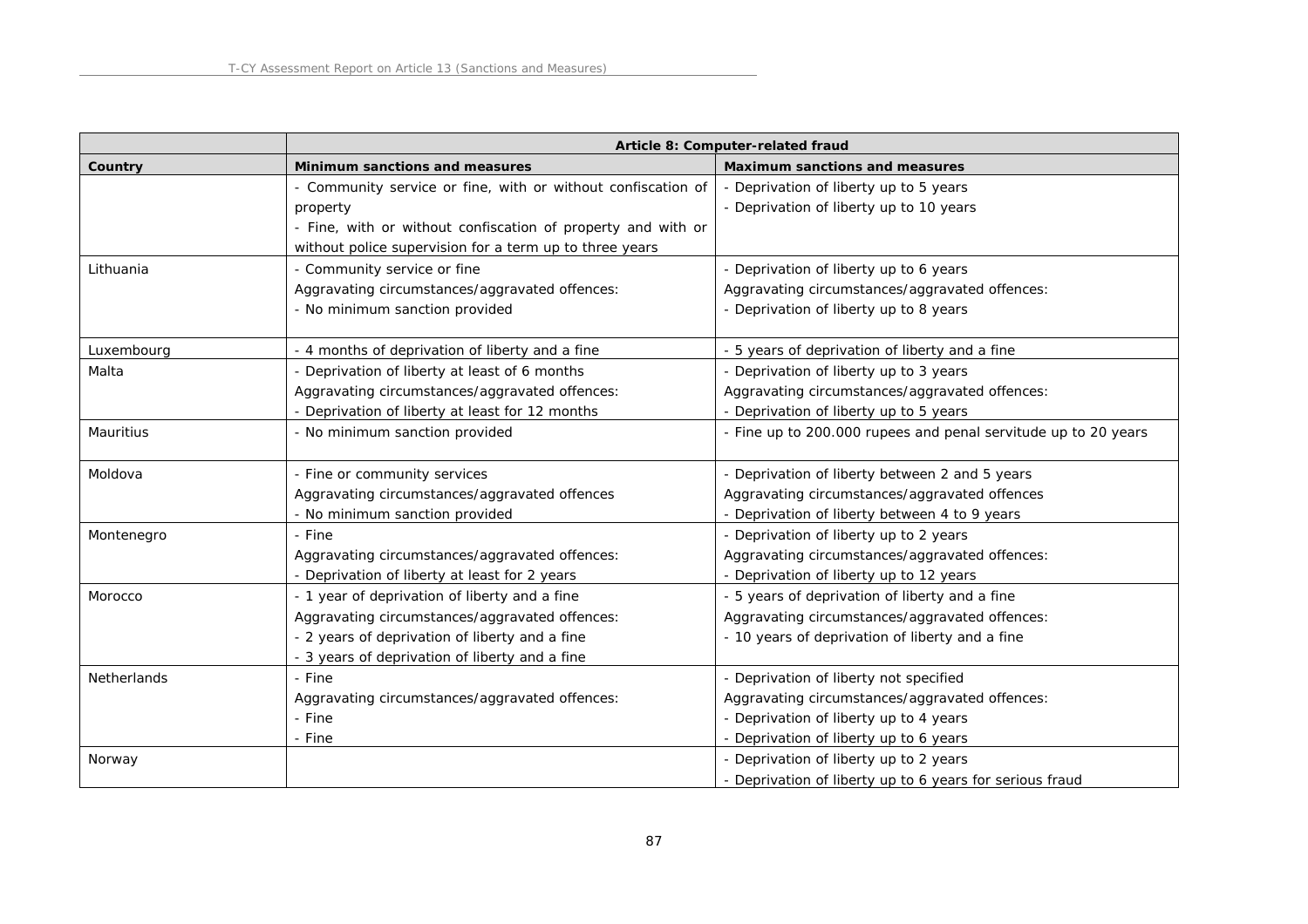|                           |                                                                 | Article 8: Computer-related fraud                               |
|---------------------------|-----------------------------------------------------------------|-----------------------------------------------------------------|
| Country                   | Minimum sanctions and measures                                  | Maximum sanctions and measures                                  |
| Panama                    |                                                                 |                                                                 |
| Philippines               | - Fine                                                          | - Temporary detention                                           |
|                           | Aggravating circumstances/aggravated offences:                  | Aggravating circumstances/aggravated offences:                  |
|                           | - Fine                                                          | - Deprivation of liberty between 6 to 12 years (prison mayor)   |
| Poland                    | - Deprivation of liberty at least for 3 months                  | - Deprivation of liberty up to 5 years                          |
| Portugal                  | - 30 days of deprivation of liberty - general rule of the Penal | - Up to 8 years                                                 |
|                           | Code                                                            |                                                                 |
|                           |                                                                 |                                                                 |
| Romania                   | - Deprivation of liberty of 2 years;                            | - Deprivation of liberty of 7 years;                            |
| Senegal                   | No information received                                         |                                                                 |
| Serbia                    | - Fine                                                          | - Deprivation of liberty up to 3 years                          |
|                           | Aggravating circumstances/aggravated offences:                  | Aggravating circumstances/aggravated offences:                  |
|                           | - Deprivation of liberty at least for 1 year                    | - Deprivation of liberty up to 8 years                          |
|                           | - Deprivation of liberty at least for 2 years                   | - Deprivation of liberty up to 10 years                         |
| Slovakia                  | - No minimum sanction provided                                  | - Deprivation of liberty up to 2 years                          |
| Slovenia                  | - No minimum sanction provided                                  | - Deprivation of liberty at least for 1 year                    |
|                           | Aggravating circumstances/aggravated offences:                  | Aggravating circumstances/aggravated offences:                  |
|                           | - Deprivation of liberty at least for 1 year                    | - Deprivation of liberty up to 8 years                          |
|                           | - Deprivation of liberty at least for 1 year                    | - Deprivation of liberty up to 10 years                         |
| South Africa              | - In the discretion of the Court                                | - In the discretion of the Court                                |
| Spain                     | - Deprivation of liberty at least for 6 months                  | - Deprivation of liberty up to 3 years                          |
|                           | Aggravating circumstances/aggravated offences:                  | Aggravating circumstances/aggravated offences:                  |
|                           | - Fine between 6 and 12 months                                  | - Deprivation of liberty between 1 to 6 years                   |
|                           | - Fine between 12 and 24 months                                 | - Deprivation of liberty between 4 to 8 years                   |
| Sri Lanka                 | - Fine not exceeding Rs 200,000/-                               | - Fine not exceeding Rs 500,000/-                               |
| (Section 3 of the Payment | Or imprisonment not exceeding 5 years or both fine and          | Or imprisonment not exceeding 10 years or both fine and         |
| Devices Frauds Act 2006)  | imprisonment                                                    | imprisonment                                                    |
| Switzerland               | - Fine                                                          | - For the standard form - custodial sentence of 3 years;        |
|                           |                                                                 | - For the aggravating circumstance of the offence committed for |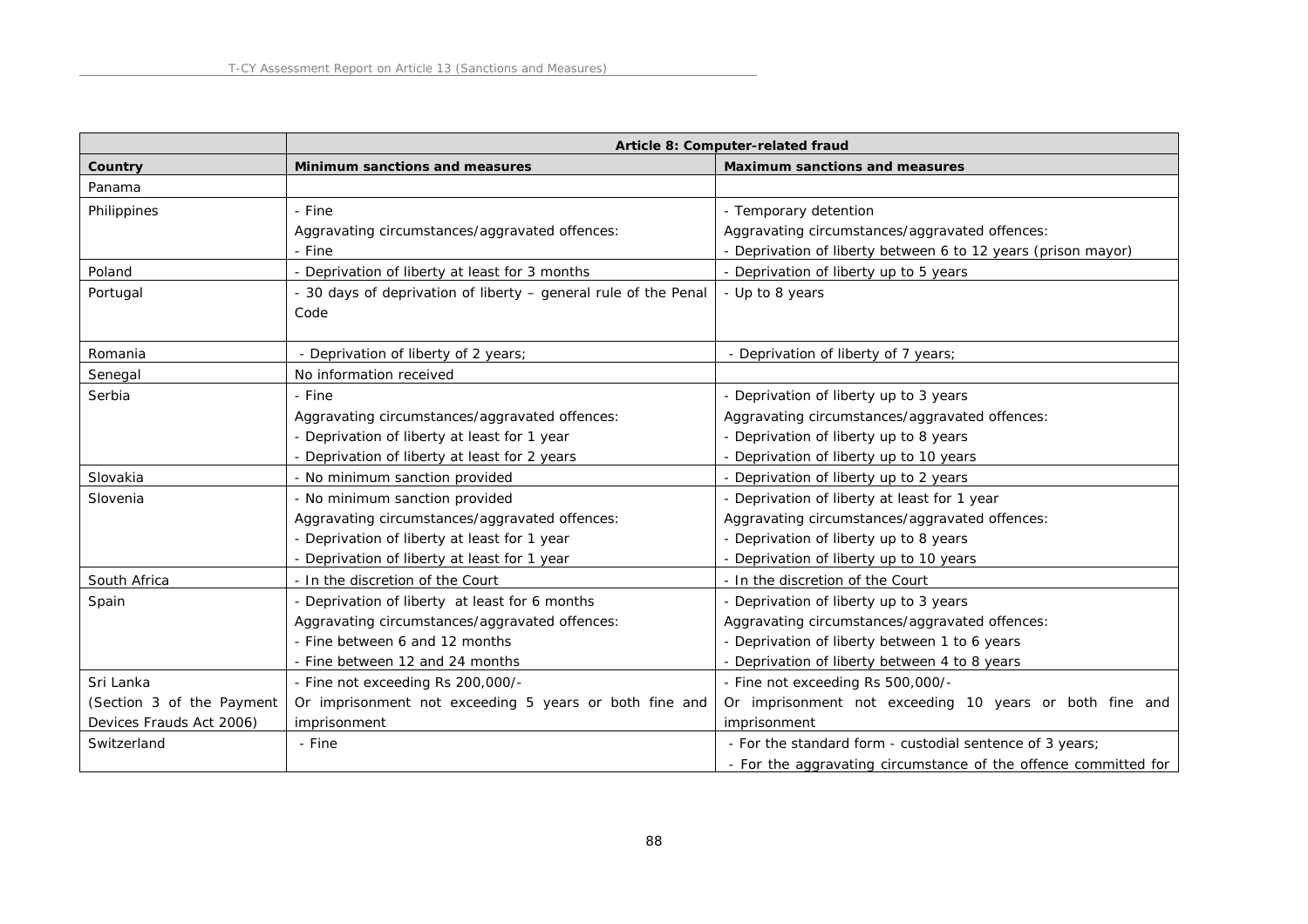|                            |                                                                 | Article 8: Computer-related fraud                                     |
|----------------------------|-----------------------------------------------------------------|-----------------------------------------------------------------------|
| Country                    | Minimum sanctions and measures                                  | Maximum sanctions and measures                                        |
|                            |                                                                 | commercial gain - custodial sentence of 10 years                      |
| "The<br>Former<br>Yugoslav | - Fine (computer virus)                                         | - Deprivation of liberty up to 1 year (computer virus)                |
| Republic of Macedonia"     | - Fine                                                          | - Deprivation of liberty up to 3 years                                |
|                            | Aggravating circumstances/aggravated offences:                  | Aggravating circumstances/aggravated offences:                        |
|                            | - Deprivation of liberty at least for 6 months (computer virus) | - Deprivation of liberty up to 3 years (computer virus)               |
|                            | - Deprivation of liberty at least for 6 months (damage)         | - Deprivation of liberty up to 5 years (damage)                       |
|                            | - Deprivation of liberty at least for 1 year (greater damage)   | - Deprivation of liberty up to 5 years (greater damage)               |
|                            | - Deprivation of liberty at least for 1 year (computer virus)   | - Deprivation of liberty up to 5 years (computer virus)               |
|                            | - Deprivation of liberty at least for 1 year                    | - Deprivation of liberty up to 10 years                               |
| Tonga                      |                                                                 |                                                                       |
| Turkey                     | - Fine and deprivation of liberty at least for 2 years          | - Fine and deprivation of liberty up to 6 years                       |
| Ukraine                    | - Fine at the rate of 50 non-taxable minimums of usual          | - Imprisonment at the term of maximum 12 years and with               |
|                            | income                                                          | forfeiture of the property and with deprivation of right to take      |
|                            |                                                                 | certain posts in the office at or conduct certain activities at the   |
|                            |                                                                 | term of maximum 3 years                                               |
| United Kingdom             | - No minimum sanction provided                                  | - Deprivation of liberty between 12 months (on summary                |
|                            |                                                                 | conviction) and 2 years (on indictment)                               |
|                            |                                                                 | - Deprivation of liberty between 12 months (on summary                |
|                            |                                                                 | conviction) and 5 years (on indictment)                               |
|                            |                                                                 | - Deprivation of liberty up to 10 years                               |
| United States of America   | - No minimum sanction provided                                  | - Deprivation of liberty up to 1 year                                 |
|                            | Aggravating circumstances/aggravated offences:                  | Aggravating circumstances/aggravated offences:                        |
|                            | - No minimum sanction provided                                  | - Deprivation of liberty up to 5 years                                |
|                            | - No minimum sanction provided                                  | - Deprivation of liberty up to 10 years                               |
|                            | - No minimum sanction provided                                  | - Deprivation of liberty up to 15 years (first offence in credit card |
|                            | - No minimum sanction provided                                  | fraud)                                                                |
|                            |                                                                 | - Deprivation of liberty up to 20 years (second and later offences    |
|                            |                                                                 | in credit card fraud)                                                 |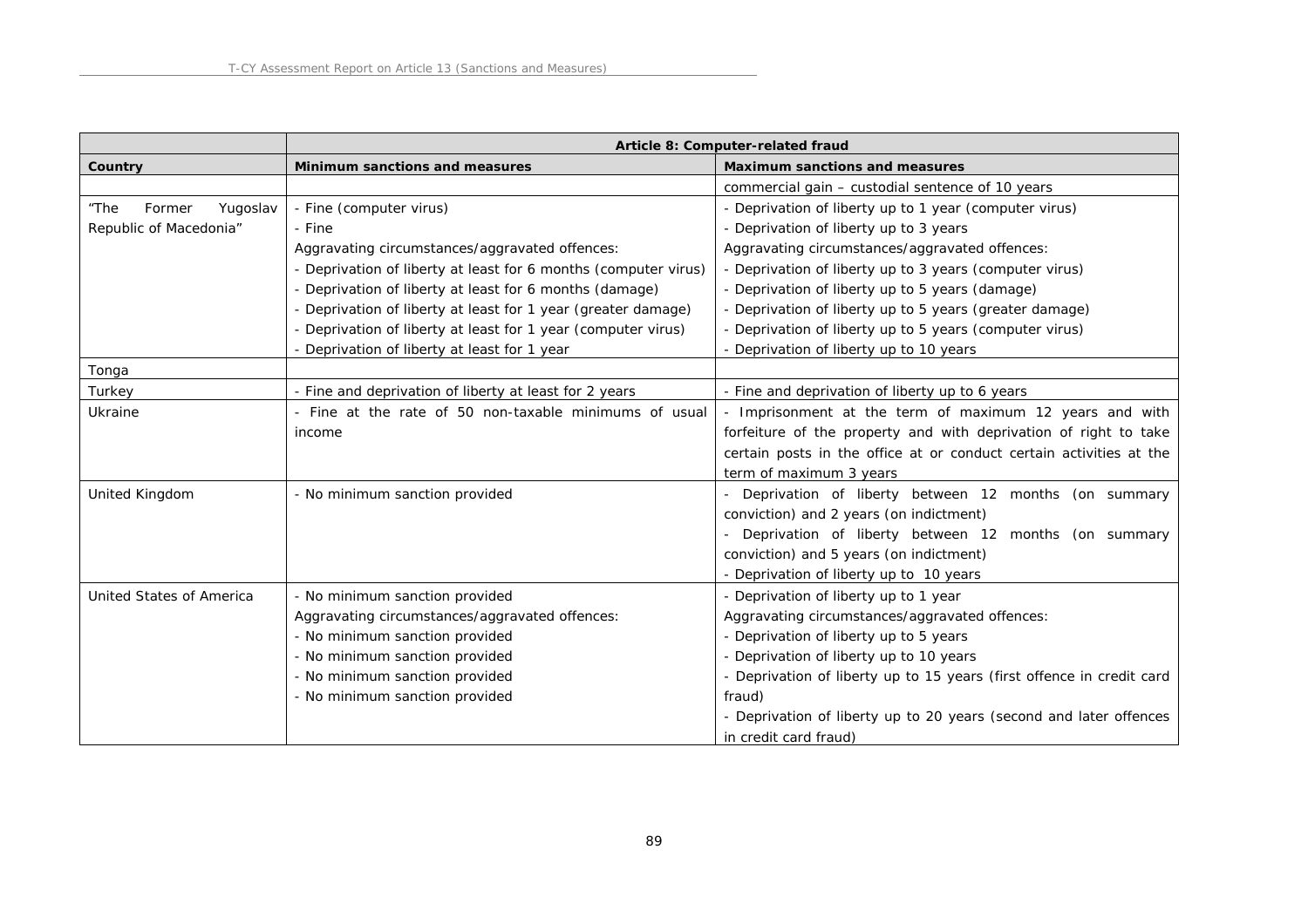# **6.8 Article 9 – Child pornography**

|                        | Article 9: Child pornography                             |                                                                       |
|------------------------|----------------------------------------------------------|-----------------------------------------------------------------------|
| Country                | Minimum sanctions and measures                           | Maximum sanctions and measures                                        |
| Albania                | - Pecuniary punishment                                   | - 2 years of deprivation of liberty                                   |
|                        | Aggravating circumstances/aggravated offences:           | Aggravating circumstances/aggravated offences:                        |
|                        |                                                          | - 5 years of deprivation of liberty and a pecuniary punishment        |
| Armenia                | - Pecuniary punishment                                   | - 3 years of deprivation of liberty                                   |
|                        | Aggravating circumstances/aggravated offences:           | Aggravating circumstances/aggravated offences:                        |
|                        | - 8 years of deprivation of liberty                      | - 15 years of deprivation of liberty with prohibition to hold certain |
|                        |                                                          | posts or practice certain professions for the term of up to 3 years   |
| Australia              | - Commonwealth offences do not generally carry a minimum | - 7 years of deprivation of liberty                                   |
|                        | penalty. Sentencing is a judicial discretion             | Aggravating circumstances/aggravated offences:                        |
|                        |                                                          | - 7 to 25 years of deprivation of liberty                             |
|                        |                                                          |                                                                       |
| Austria                | - No minimum                                             | - Maximum 6 months or two year                                        |
|                        |                                                          |                                                                       |
| Azerbaijan             | - Pecuniary punishment                                   | - 5 years of deprivation of liberty                                   |
|                        | Aggravating circumstances/aggravated offences:           | Aggravating circumstances/aggravated offences:                        |
|                        | - 5 years of deprivation of liberty                      | - 8 years of deprivation of liberty                                   |
| Belgium                | - No information                                         | - No information                                                      |
| Bosnia and Herzegovina | According to CC Brčko District BiH                       | According to CC Brčko District BiH                                    |
|                        | Article 186                                              |                                                                       |
|                        |                                                          | Article 186                                                           |
|                        | -Fine                                                    |                                                                       |
|                        |                                                          | - 3 years deprivation of liberty                                      |
|                        | Article 208                                              | Article 208                                                           |
|                        | -1 year deprivation of liberty                           |                                                                       |
|                        |                                                          | -5 years deprivation of liberty                                       |
|                        | Article 209                                              |                                                                       |
|                        |                                                          | Article 209                                                           |
|                        |                                                          |                                                                       |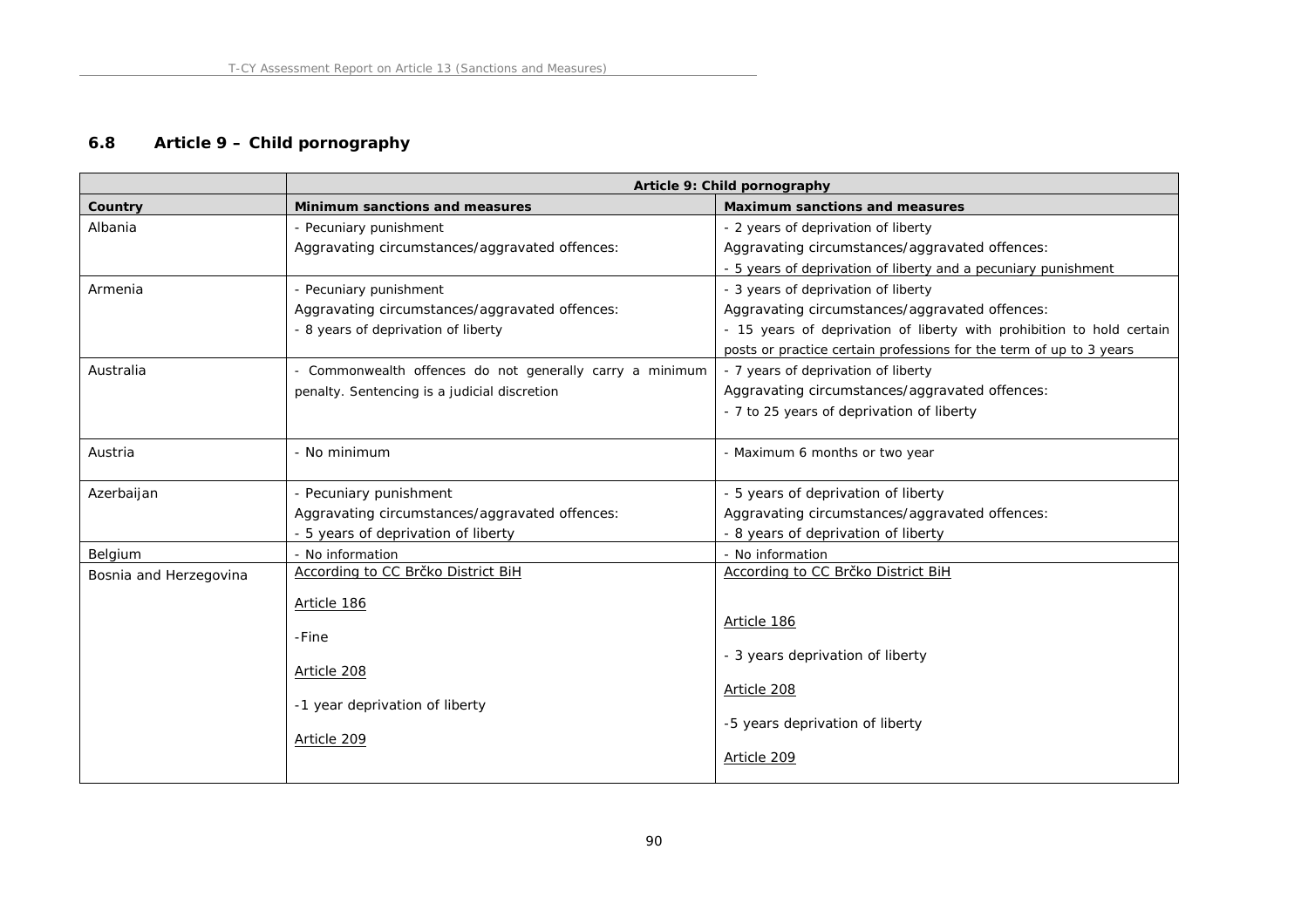|          | Article 9: Child pornography                                     |                                                                           |
|----------|------------------------------------------------------------------|---------------------------------------------------------------------------|
| Country  | Minimum sanctions and measures                                   | Maximum sanctions and measures                                            |
|          | -Fine                                                            | -1 year deprivation of liberty                                            |
|          |                                                                  |                                                                           |
|          | According to CC Federation BiH<br>-1 year deprivation of liberty | <b>According to CC Federation BiH</b><br>- 5 years deprivation of liberty |
|          |                                                                  |                                                                           |
|          |                                                                  |                                                                           |
|          |                                                                  |                                                                           |
| Bulgaria |                                                                  | - 1 year deprivation of liberty and a fine of one thousand to three       |
|          |                                                                  | thousand Levs                                                             |
|          | Aggravating circumstances/aggravated offences:                   |                                                                           |
|          |                                                                  | Aggravating circumstances/aggravated offences:                            |
|          | - 2 years deprivation of liberty                                 |                                                                           |
|          |                                                                  | - 8 years deprivation of liberty                                          |
|          |                                                                  |                                                                           |
| Canada   | - For making, printing, publishing, transmitting, making         | - For making, printing, publishing, transmitting, making available,       |
|          | available, distributing, selling etc child pornography - 1       | distributing, selling etc child pornography - 14 years of                 |
|          | year of deprivation of liberty                                   | deprivation of liberty                                                    |
|          | - For possession of child pornography -1 year of deprivation     | - For possession of child pornography - 10 years on indictment, or        |
|          | of liberty, on indictment, or 6 months, on summary               | 2 years less a day on summary conviction                                  |
|          | conviction                                                       | - For accessing child pornography -10 years on indictment, or 2           |
|          | - For accessing child pornography - 1 year, on indictment, or    | years less a day on summary conviction                                    |
|          | 6 months on summary conviction                                   |                                                                           |
|          |                                                                  |                                                                           |
| Croatia  | - Minimum sentence is deprivation of liberty for one year        | - Maximum sentence is deprivation of liberty for twelve years             |
| Cyprus   | - Under the Cyprus Law, the legislator can only set the          | - Whoever intentionally and without right possess child                   |
|          | maximum of the penalty to be imposed by the court but not        | pornography in a computer system or on a computer-data storage            |
|          | the minimum                                                      | medium commits an offence punishable with deprivation of liberty          |
|          |                                                                  | not exceeding ten years or to a fine not exceeding 42,175 euro or         |
|          |                                                                  | by both penalties                                                         |
|          |                                                                  |                                                                           |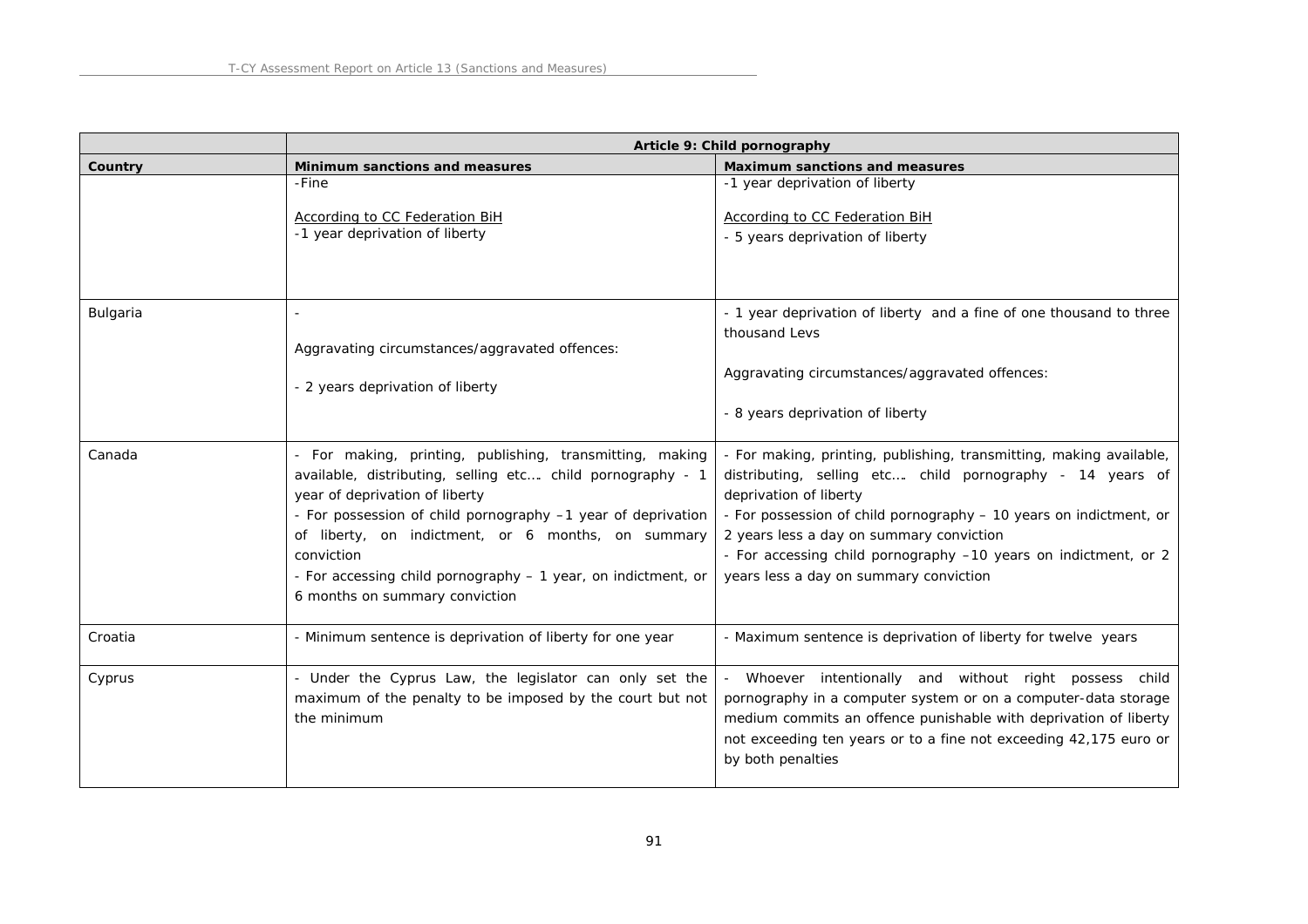|                    | Article 9: Child pornography                                |                                                                     |
|--------------------|-------------------------------------------------------------|---------------------------------------------------------------------|
| Country            | Minimum sanctions and measures                              | Maximum sanctions and measures                                      |
| Czech Republic     | -no minimum                                                 | - 2 years deprivation of liberty                                    |
|                    | Aggravating circumstances/aggravated offences:              | Aggravating circumstances/aggravated offences:                      |
|                    | - disqualification or forfeiture of items                   | - 3 years deprivation of liberty                                    |
|                    | - 2 years deprivation of liberty                            | - 6 year deprivation of liberty                                     |
|                    | - 3 years deprivation of liberty                            | - 8 years deprivation of liberty                                    |
| Denmark            | -fine                                                       | - For making child pornography- 6 years of deprivation of liberty   |
|                    |                                                             | - For distributing child pornography - 2 years of deprivation of    |
|                    |                                                             | liberty or 6 years of deprivation of liberty for aggravating        |
|                    |                                                             | circumstances                                                       |
|                    |                                                             | - For possessing child pornography -1 year of deprivation of        |
|                    |                                                             | liberty                                                             |
| Dominican Republic | - 3 months deprivation of liberty                           | - 1 year deprivation of liberty                                     |
| Estonia            | Requesting access to child pornography and watching thereof | Requesting access to child pornography and watching thereof         |
|                    | - Pecuniary punishment                                      | - Deprivation of liberty up to 2 years                              |
|                    | Manufacture of works involving child pornography or making  | Aggravating circumstances/aggravated offences:                      |
|                    | child pornography available                                 | - Deprivation of liberty up to 3 years                              |
|                    | - Pecuniary punishment                                      | Manufacture of works involving child pornography or making child    |
|                    | Aggravating circumstances/aggravated offences:              | pornography available                                               |
|                    | - Deprivation of liberty at least for 1 year                | - Deprivation of liberty up to 3 years                              |
|                    |                                                             | Aggravating circumstances/aggravated offences:                      |
|                    |                                                             | - Deprivation of liberty up to 3 years                              |
| Finland            | - Fine                                                      | - 2 years of deprivation of liberty                                 |
|                    | Aggravating circumstances/aggravated offences:              | Aggravating circumstances/aggravated offences:                      |
|                    | - 4 months of deprivation of liberty                        | - 6 years of deprivation of liberty                                 |
| France             | - No minimum                                                | - 5 years of deprivation of liberty and a fine                      |
| Georgia            | - Fine or corrective labor                                  | - 3 years deprivation of liberty                                    |
|                    | - 3 years deprivation of liberty                            | - 5 years of deprivation of liberty                                 |
| Germany            | - For dissemination and production of child pornography - 3 | - For dissemination and production of child pornography - 5 years   |
|                    | months of deprivation of liberty;                           | of deprivation of liberty;                                          |
|                    | - For distribution, acquisition and possession of child     | - For distribution, acquisition and possession of child pornography |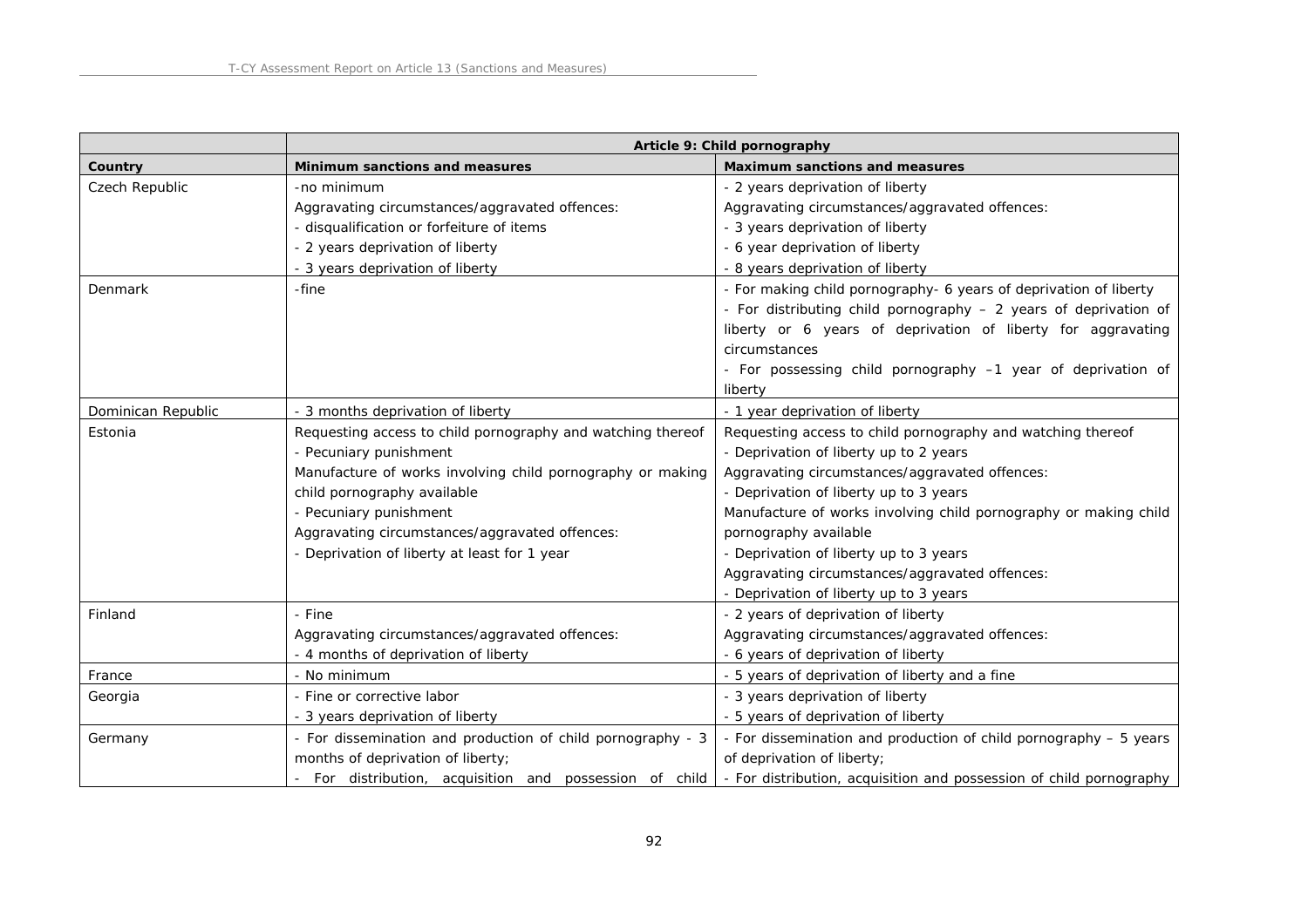|         | Article 9: Child pornography                                    |                                                                       |
|---------|-----------------------------------------------------------------|-----------------------------------------------------------------------|
| Country | Minimum sanctions and measures                                  | Maximum sanctions and measures                                        |
|         | pornography - fine;                                             | $-$ 3 years of deprivation of liberty;                                |
|         | Aggravating circumstances/aggravated offences:                  | Aggravating circumstances/aggravated offences:                        |
|         | - 3 months of deprivation of liberty                            | - 5 years of deprivation of liberty                                   |
|         | - 6 months of deprivation of liberty                            | - 10 years of deprivation of liberty                                  |
| Hungary | For possession, procurement of child pornographic               | - For possession, procurement of child pornographic recordings - 3    |
|         | recordings - 3 months of deprivation of liberty;                | years of deprivation of liberty;                                      |
|         | - For production, offering, providing or making available of    | - For production, offering, providing or making available of child    |
|         | child pornographic recordings - 1 year of deprivation of        | pornographic recordings – 5 years of deprivation of liberty;          |
|         | liberty;                                                        | Aggravating circumstances/aggravated offences:                        |
|         | Aggravating circumstances/aggravated offences:                  | - 8 years of deprivation of liberty;                                  |
|         | - 2 years of deprivation of liberty                             | - For distribution, trading, making available for the general public  |
|         | - For distribution, trading, making available for the general   | of child pornographic recordings - 8 years of deprivation of liberty  |
|         | public of child pornographic recordings - 2 years of            | - For providing financial assets to distribute, trade, make available |
|         | deprivation of liberty                                          | for the general public of child pornographic recordings - 5 year of   |
|         | - For providing financial assets to distribute, trade, make     | deprivation of liberty;                                               |
|         | available for the general public of child pornographic          | - For persuading a minor to participate in child pornographic         |
|         | recordings - 1 year of deprivation of liberty;                  | performance - 3 years of deprivation of liberty;                      |
|         | - For persuading a minor to participate in child pornographic   | - For giving a role to a minor in a child pornographic performance    |
|         | performance - 3 months of deprivation of liberty;               | $-5$ years of deprivation of liberty;                                 |
|         | - For giving a role to a minor in a child pornographic          | - For inviting a minor or minors to appear on pornographic            |
|         | performance - 1 year of deprivation of liberty;                 | recordings, for participating in a pornographic performance in        |
|         | - For inviting a minor or minors to appear on pornographic      | which a minor or minors participate, for providing financial assets   |
|         | recordings, for participating in a pornographic performance in  | to make a minor or minors participate in a pornographic               |
|         | which a minor or minors participate, for providing financial    | performance $-3$ years of deprivation of liberty;                     |
|         | assets to make a minor or minors participate in a               | - For providing the conditions required for or facilitating the       |
|         | pornographic performance - 3 months of deprivation of           | making of, the distribution of or trading with pornographic           |
|         | liberty;                                                        | recordings of a person or persons under the age of fourteen $-2$      |
|         |                                                                 | years of deprivation of liberty                                       |
|         | - For providing the conditions required for or facilitating the |                                                                       |
|         | making of, the distribution of or trading with pornographic     |                                                                       |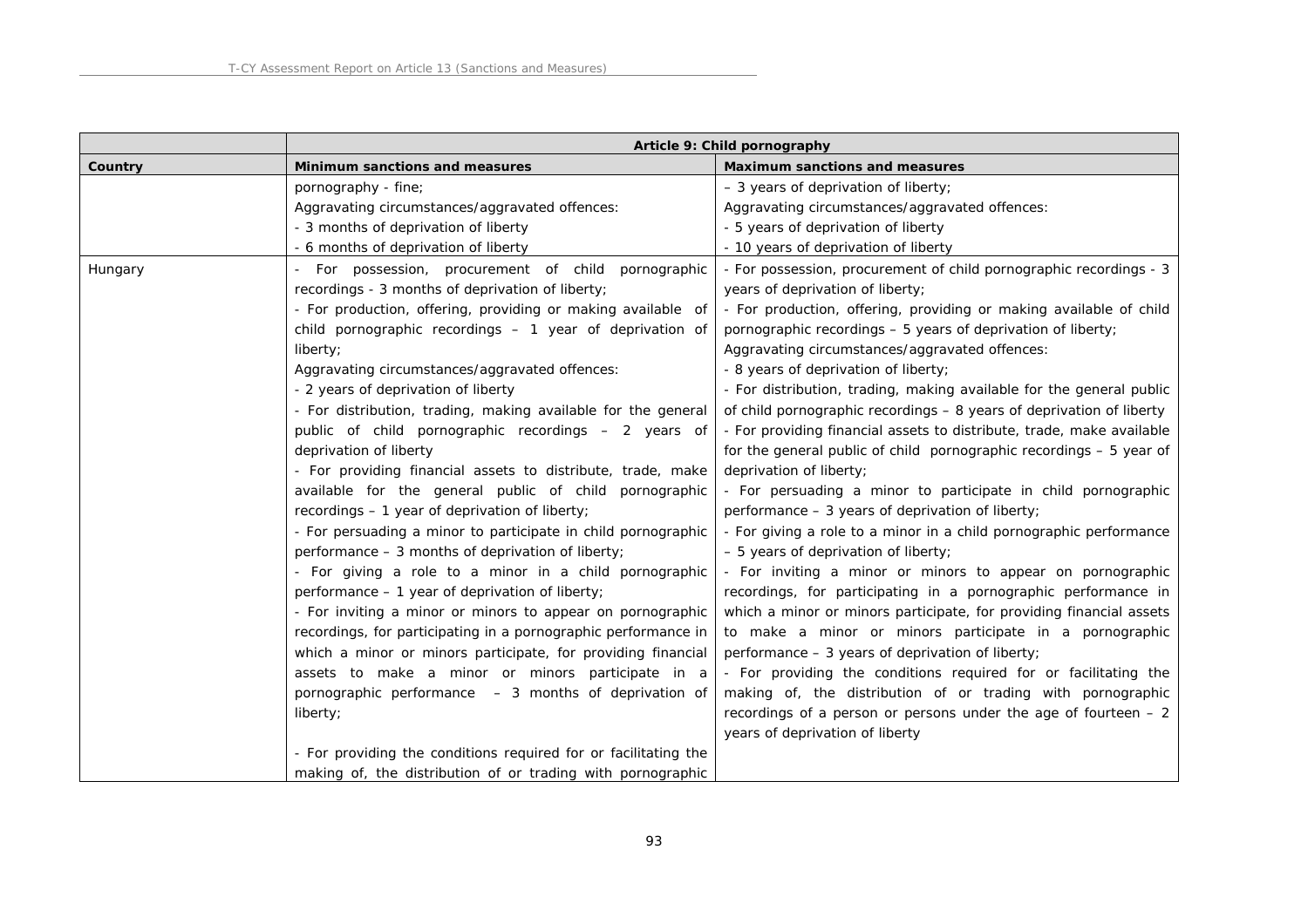|           | Article 9: Child pornography                                                                                                                                                                                                                                     |                                                                                                                                                                                                                                                                                                                                                                                                                                                                                             |
|-----------|------------------------------------------------------------------------------------------------------------------------------------------------------------------------------------------------------------------------------------------------------------------|---------------------------------------------------------------------------------------------------------------------------------------------------------------------------------------------------------------------------------------------------------------------------------------------------------------------------------------------------------------------------------------------------------------------------------------------------------------------------------------------|
| Country   | Minimum sanctions and measures                                                                                                                                                                                                                                   | Maximum sanctions and measures                                                                                                                                                                                                                                                                                                                                                                                                                                                              |
|           | recordings of a person or persons under the age of fourteen -<br>3 months of deprivation of liberty                                                                                                                                                              |                                                                                                                                                                                                                                                                                                                                                                                                                                                                                             |
| Iceland   | - Fine                                                                                                                                                                                                                                                           | - 2 years of deprivation of liberty<br>Aggravating circumstances/aggravated offences:<br>- 6 years of deprivation of liberty                                                                                                                                                                                                                                                                                                                                                                |
| Italy     | Possession:<br>-Deprivation of liberty and fine at least of Euros 1.549<br>Other conducts of Art. 9:<br>Deprivation of liberty at least for one year and fine at least of<br>Euros 2.582                                                                         | Possession:<br>- Deprivation of liberty up to 3 years and fine<br>Other conducts of Art. 9:<br>- Deprivation of liberty up to 5 years and fine up to Euros 51.645<br>Aggravating circumstances/aggravated offences:<br>- The sanctions can increase up to 2/3 if the conducts regards<br>large amount of child pornography material                                                                                                                                                         |
| Japan     | - Fine                                                                                                                                                                                                                                                           | (depending on the types of conduct committed by the criminal)<br>- 1 year of deprivation of liberty<br>- 3 years of deprivation of liberty<br>Aggravating circumstances/aggravated offences:<br>- 5 years of deprivation of liberty and a fine of not more than<br>5,000,000 JPY                                                                                                                                                                                                            |
| Latvia    | - Community service or fine, with or without confiscation of<br>property<br>Aggravating circumstances/aggravated offences:<br>- No minimum sanction provided<br>- Deprivation of liberty for 3 years [UNDERAGED PERSONS]<br>- Deprivation of liberty for 5 years | - Deprivation of liberty up to 3 years<br>Aggravating circumstances/aggravated offences:<br>- Deprivation of liberty for a term up to six years, with or without<br>confiscation of property and with or without probationary<br>supervision for a term up to 3 years [MINORS]<br>- Deprivation of liberty up to 12 years [UNDERAGED PERSONS]<br>- Deprivation of liberty up to 15 years with confiscation of<br>property and with probationary supervision for a term up to three<br>years |
| Lithuania | - Community service or fine                                                                                                                                                                                                                                      | - Deprivation of liberty up to 1 years                                                                                                                                                                                                                                                                                                                                                                                                                                                      |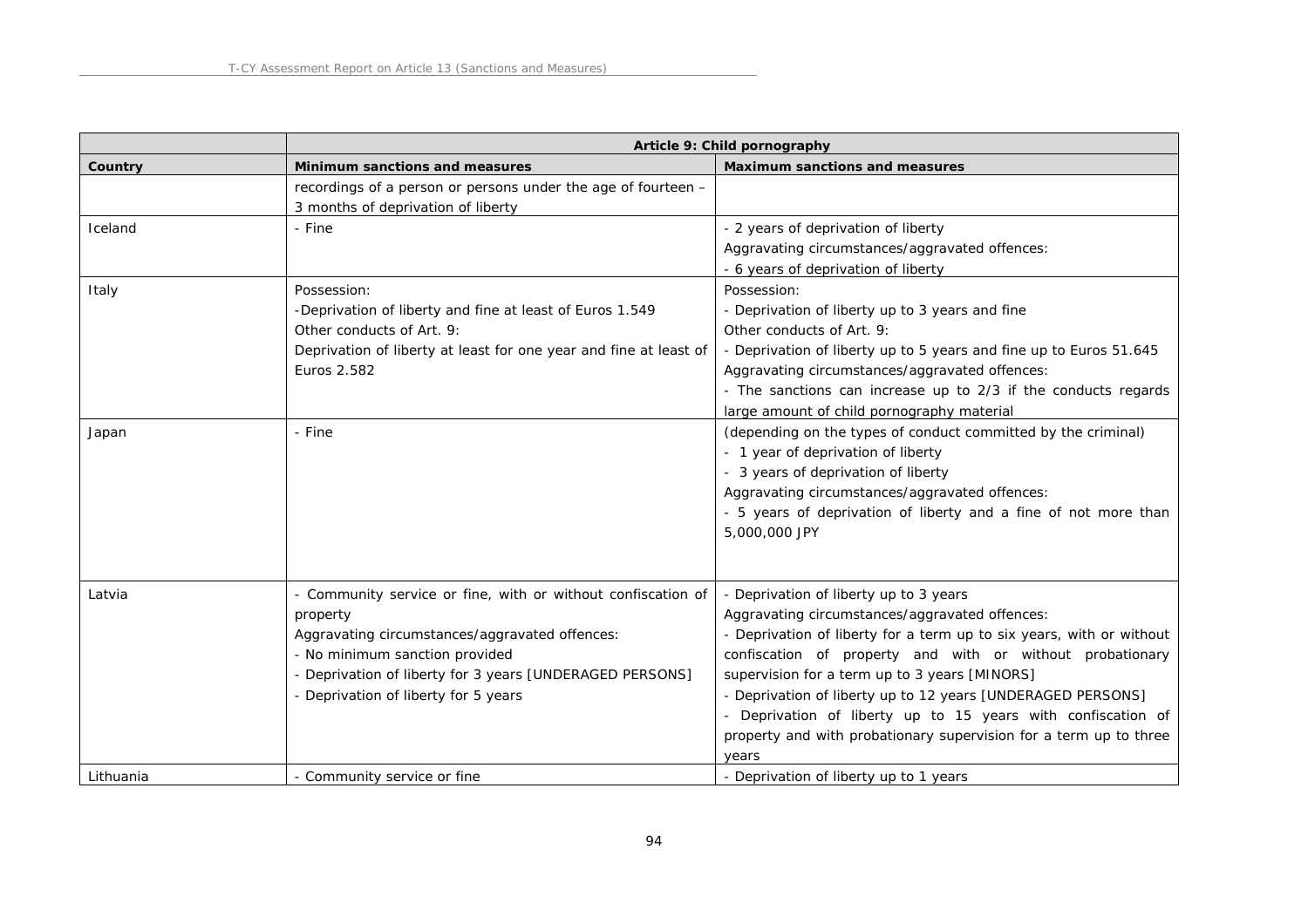|             |                                                             | Article 9: Child pornography                                        |
|-------------|-------------------------------------------------------------|---------------------------------------------------------------------|
| Country     | Minimum sanctions and measures                              | Maximum sanctions and measures                                      |
|             | Aggravating circumstances/aggravated offences:              | Aggravating circumstances/aggravated offences:                      |
|             | - No minimum sanction provided                              | - Deprivation of liberty up to 5 years                              |
| Luxembourg  | - 1 month of deprivation of liberty and a fine              | - 3 years of deprivation of liberty and a fine                      |
|             | Aggravating circumstances/aggravated offences:              | Aggravating circumstances/aggravated offences:                      |
|             | - 1 year of deprivation of liberty and a fine               | - 5 years of deprivation of liberty and a fine                      |
| Malta       | - Deprivation of liberty                                    | - Deprivation of liberty up to 3 years                              |
|             | Aggravating circumstances/aggravated offences:              | Aggravating circumstances/aggravated offences:                      |
|             | - Deprivation of liberty for at least 12 months             | - Deprivation of liberty up to 5 years                              |
|             | - Deprivation of liberty at least for 2 years               | - Deprivation of liberty up to 8 years                              |
| Mauritius   | - No minimum sanction provided                              | - Fine up to 25.000 rupees and deprivation of liberty up to 2 years |
|             | Aggravating circumstances/aggravated offences:              | Aggravating circumstances/aggravated offences:                      |
|             | - No minimum sanction provided                              | - Fine up to 100.000 rupees and deprivation of liberty up to 20     |
|             | - No minimum sanction provided                              | years                                                               |
|             | - No minimum sanction provided                              | - Penal servitude up to 30 years                                    |
|             |                                                             |                                                                     |
| Moldova     | - Deprivation of liberty for 1 year                         | - Deprivation of liberty up to 3 years                              |
| Montenegro  | - - Deprivation of liberty at least for 3 months (juvenile) | - Deprivation of liberty up to 3 years (juvenile)                   |
|             | - Deprivation of liberty at least for 6 months              | - Deprivation of liberty up to 5 years                              |
|             | Aggravating circumstances/aggravated offences:              | Aggravating circumstances/aggravated offences:                      |
|             | - Deprivation of liberty at least for 2 years               | - Deprivation of liberty up to 10 years                             |
| Morocco     | - Fine                                                      | - 5 years of deprivation of liberty and a fine                      |
|             |                                                             | Aggravating circumstances/aggravated offences:                      |
|             |                                                             | - 10 years of deprivation of liberty and a fine                     |
| Netherlands | No information received                                     |                                                                     |
| Norway      |                                                             | - Deprivation of liberty up to 3 years                              |
|             |                                                             | - Other provisions may apply if the perpetrator also has performed  |
|             |                                                             | sexual actions etc.                                                 |
| Panama      | - Deprivation of liberty at least 5 years                   | - Deprivation of liberty up to 10 years                             |
|             | Aggravating circumstances/aggravated offences               | Aggravating circumstances/aggravated offences                       |
|             | - Deprivation of liberty at least for 10 years              | - Deprivation of liberty up to 15 years                             |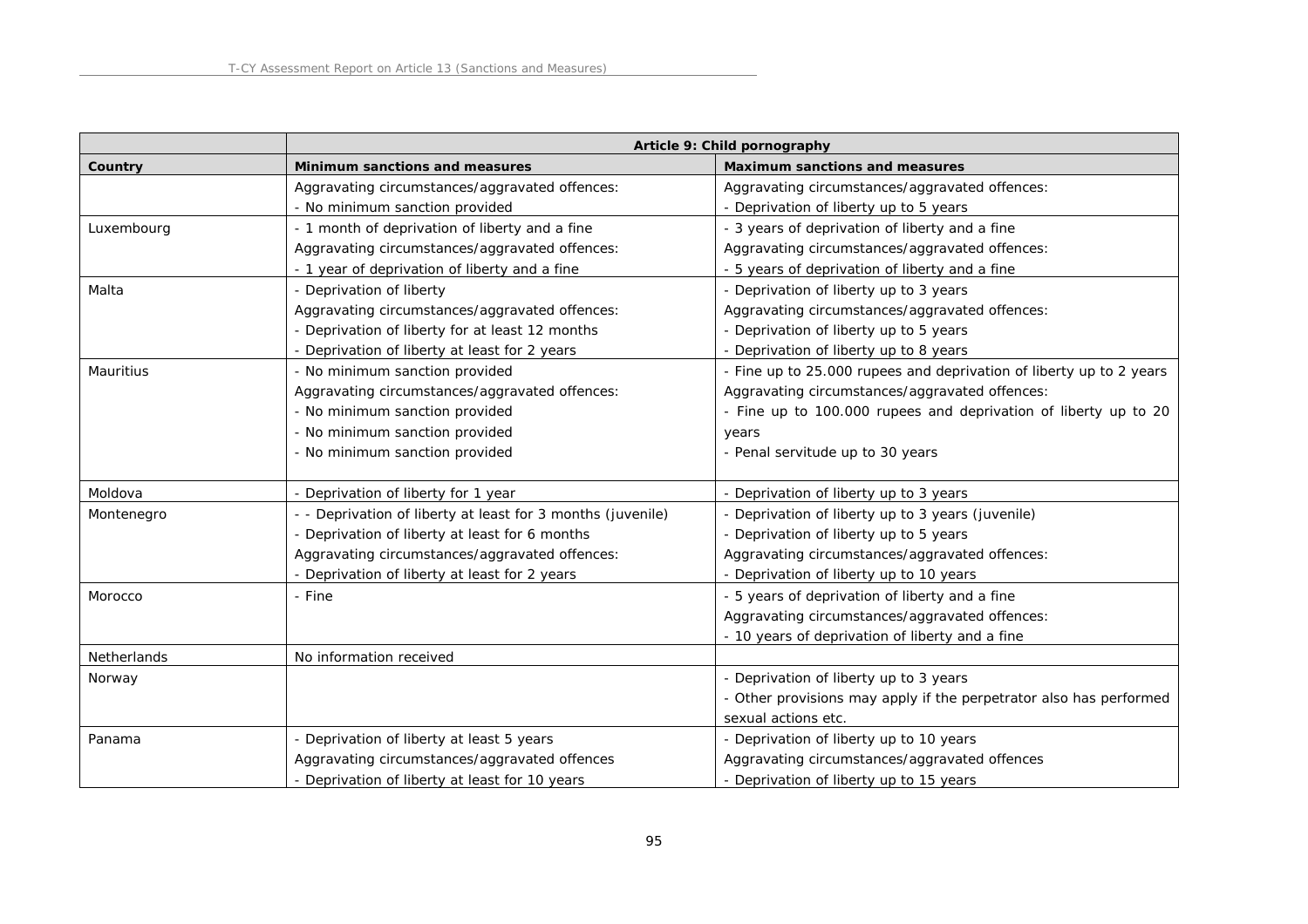|             |                                                                 | Article 9: Child pornography                                            |
|-------------|-----------------------------------------------------------------|-------------------------------------------------------------------------|
| Country     | Minimum sanctions and measures                                  | Maximum sanctions and measures                                          |
|             |                                                                 | - sentence increase to half the maximum                                 |
| Philippines | - Fine                                                          | - Deprivation of liberty between 12 and 20 years                        |
|             | Aggravating circumstances/aggravated offences:                  | Aggravating circumstances/aggravated offences:                          |
|             | - No minimum sanction provided                                  | - Fine and life sentence                                                |
| Poland      | imports or stores, possesses, distributes or presents           | imports or stores, possesses, distributes or presents pornographic      |
|             | pornographic material at least 2 years                          | material up to 12 years                                                 |
|             |                                                                 |                                                                         |
|             |                                                                 | stores, possesses or obtains access to pornographic content up to       |
|             | stores, possesses or obtains access to pornographic content     | 5 years                                                                 |
|             | at least 3 months                                               |                                                                         |
|             |                                                                 | distributes,<br>manufactures,<br>presents,<br>stores<br>possesses<br>or |
|             | manufactures, distributes, presents, stores or possesses        | pornographic material containing a generated (fabricated) or            |
|             | pornographic material containing a generated (fabricated) or    | transformed (processed) image up to two years                           |
|             | transformed (processed) image at least a fine                   |                                                                         |
|             |                                                                 | - Deprivation of liberty up to 2 years                                  |
|             | - Fine                                                          | Aggravating circumstances/aggravated offences:                          |
|             | Aggravating circumstances/aggravated offences:                  | - Deprivation of liberty up to 5 years                                  |
|             | - Deprivation of liberty at least for 3 months                  | - Deprivation of liberty up to 12 years                                 |
|             | - Deprivation of liberty at least for 2 years                   |                                                                         |
| Portugal    | - 30 days of deprivation of liberty - general rule of the Penal | - Up to 8 years                                                         |
|             | Code                                                            |                                                                         |
|             |                                                                 |                                                                         |
| Romania     | Deprivation of liberty at least 2 years                         | - Deprivation of liberty up to 7 years.                                 |
| Senegal     | No information received                                         |                                                                         |
| Serbia      | - Fine (sell, shows or publicly displays pornographic contents  | - Deprivation of liberty up to 6 months (sell, shows or publicly        |
|             | with minors)                                                    | displays pornographic contents with minors)                             |
|             | - Deprivation of liberty at least for 3 months (juvenile)       | - Deprivation of liberty up to 3 years (juvenile)                       |
|             | - Deprivation of liberty at least for 6 months (use of a minor) | - Deprivation of liberty up to 5 years (use of a minor)                 |
|             | Aggravating circumstances/aggravated offences:                  | Aggravating circumstances/aggravated offences:                          |
|             | - Deprivation of liberty at least for 6 months                  | - Deprivation of liberty up to 5 years                                  |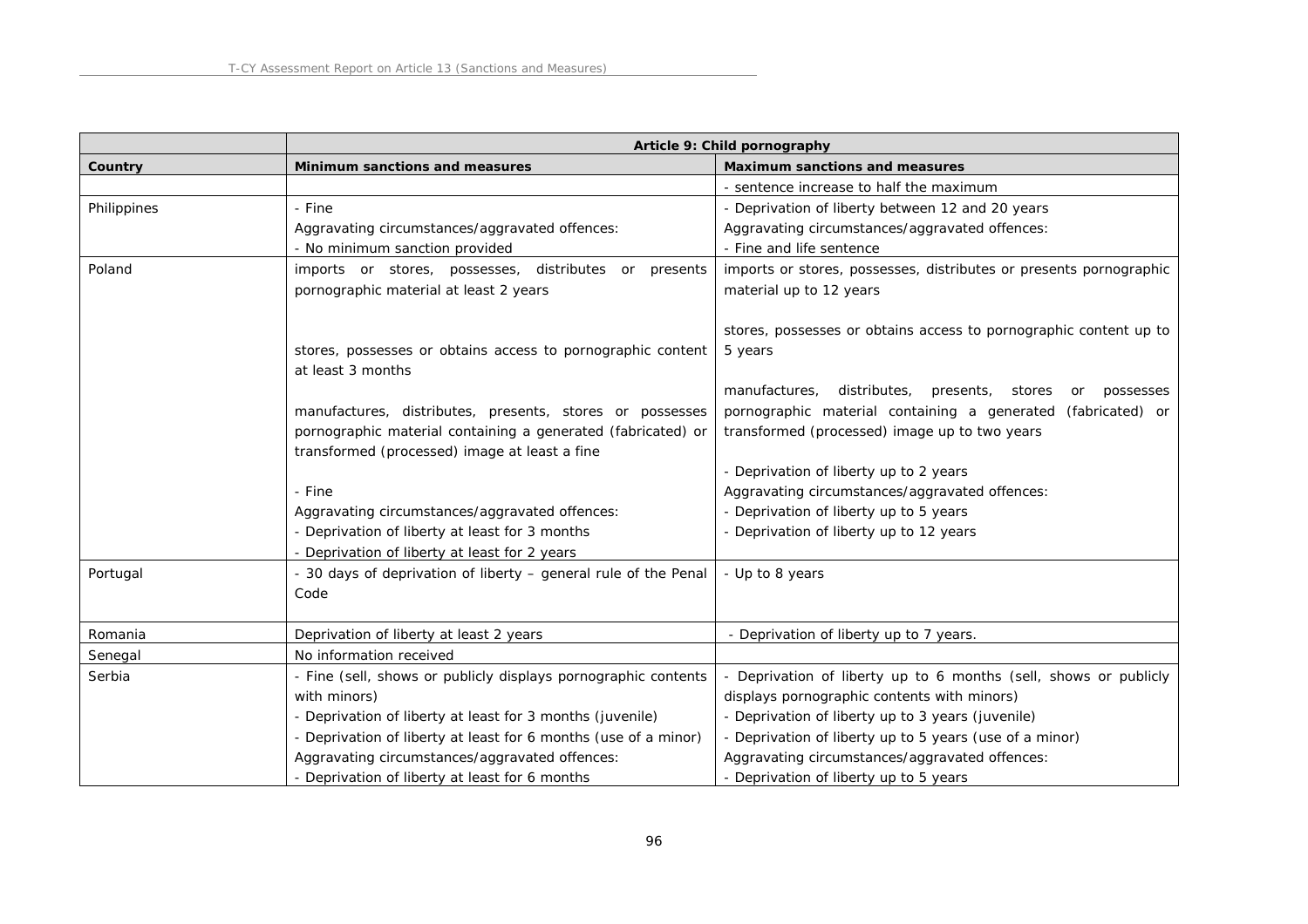|                            |                                                                | Article 9: Child pornography                                       |
|----------------------------|----------------------------------------------------------------|--------------------------------------------------------------------|
| Country                    | Minimum sanctions and measures                                 | Maximum sanctions and measures                                     |
|                            | - Deprivation of liberty at least for 1 year                   | - Deprivation of liberty up to 8 years                             |
| Slovakia                   | - No minimum sanction provided (possession)                    | - Deprivation of liberty up to 2 years (possession)                |
|                            | - Deprivation of liberty at least for 6 months (grooming)      | - Deprivation of liberty up to 3 years (grooming)                  |
|                            | - Deprivation of liberty at least for 1 year (dissemination)   | - Deprivation of liberty up to 5 years (dissemination)             |
|                            | - Deprivation of liberty at least for 4 years (production)     | - Deprivation of liberty up to 10 years (production)               |
|                            | Aggravating circumstances/aggravated offences:                 | Aggravating circumstances/aggravated offences:                     |
|                            | - Deprivation of liberty at least for 3 years                  | - Deprivation of liberty up to 8 years                             |
|                            | - Deprivation of liberty at least for 7 years                  | - Deprivation of liberty up to 12 years                            |
| Slovenia                   | - Deprivation of liberty at least for 6 months                 | - Deprivation of liberty up to 8 years                             |
|                            | Aggravating circumstances/aggravated offences:                 | Aggravating circumstances/aggravated offences:                     |
|                            | - Deprivation of liberty at least for 1 year                   | - Deprivation of liberty at up to 8 years                          |
| South Africa               | - In the discretion of the Court                               | - In the discretion of the Court                                   |
| Spain                      | - Fine between 6 months and 2 years (procurement for           | Deprivation of liberty between 3 months and<br>year                |
|                            | personal use or possession)                                    | (procurement for personal use or possession)                       |
|                            | - Deprivation of liberty at least for 1 year                   | - Deprivation of liberty up to 5 years                             |
|                            | Aggravating circumstances/aggravated offences:                 | Aggravating circumstances/aggravated offences:                     |
|                            | - Deprivation of liberty at least for 5 years                  | - Deprivation of liberty up to 10 years                            |
| Sri Lanka                  | - Imprisonment for not less than 2 years or both fine and      | Imprisonment not exceeding 10 years or both fine and               |
| (Section 286A of the Penal | imprisonment                                                   | imprisonment                                                       |
| Code Amendment Act No.     |                                                                |                                                                    |
| 22 of 1995)                |                                                                |                                                                    |
| Switzerland                | $-$ Fine:                                                      | - Custodial sentence of 5 years;                                   |
| "The<br>Yugoslav<br>Former | - Deprivation of liberty at least for 6 months (selling, shows | Deprivation of liberty up to 3 years (selling, shows or displaying |
| Republic of Macedonia"     | or displaying pornographic content to minors under 14)         | pornographic content to minors under 14)                           |
|                            | - Deprivation of liberty at least for 4 years (abuse of minors | - No maximum sanction provided (abuse of minors under 14)          |
|                            | under 14)                                                      | - No maximum sanction provided (coercion of minors over 14)        |
|                            | - Deprivation of liberty at least for 8 years (coercion of     | - No maximum sanction provided (coercion of minors under 14)       |
|                            | minors over 14)                                                | - No maximum sanction provided (production for distribution)       |
|                            | - Deprivation of liberty at least for 10 years (coercion of    | - Deprivation of liberty up to 8 years (purchasing of children)    |
|                            | minors under 14)                                               | - No maximum sanction provided (production for distribution or     |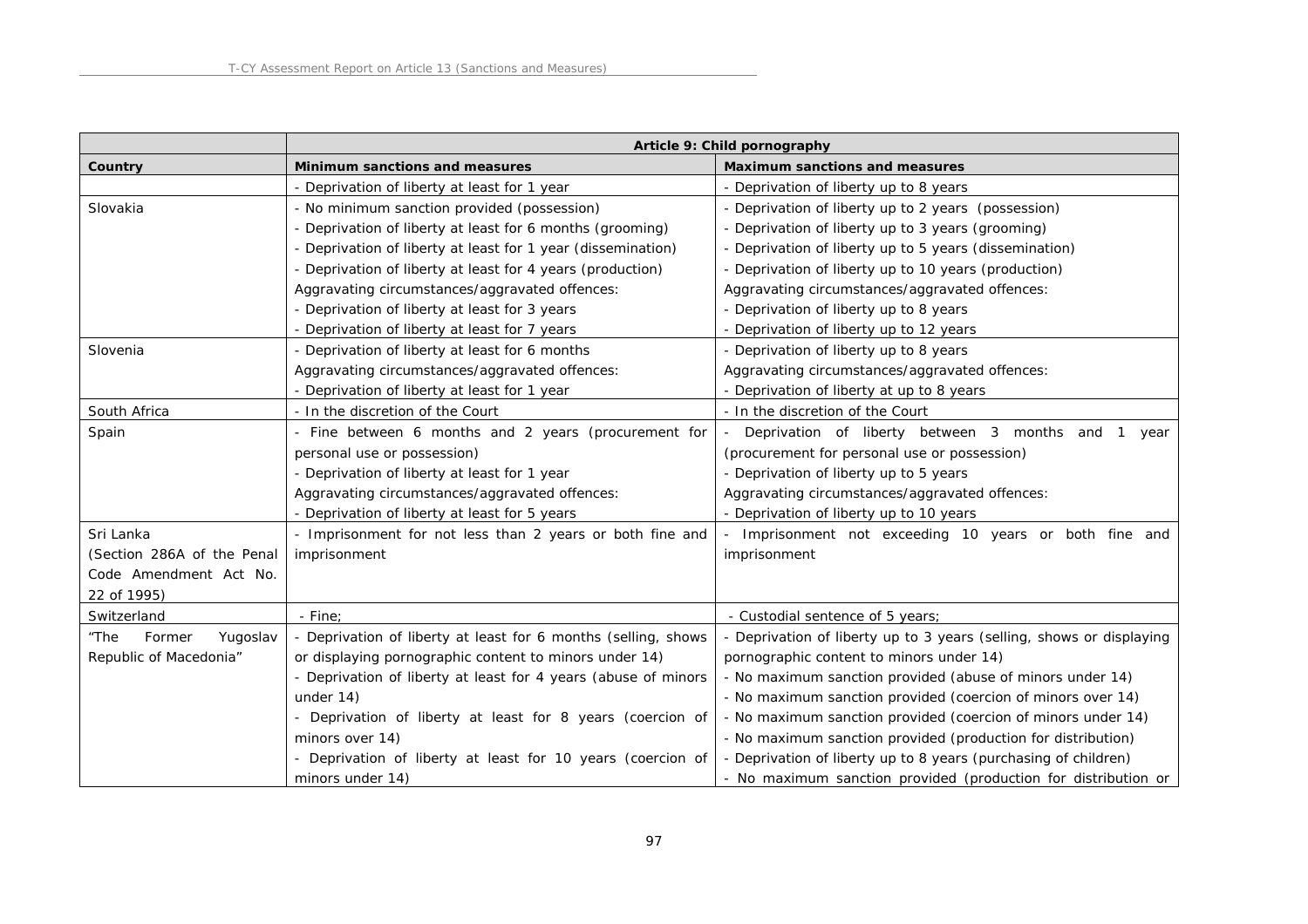|                          |                                                                                                                                                                                                                                                                                                                                                                                                                                                                                                                                                       | Article 9: Child pornography                                                                                                                                                                                                                                                                                                                                                                                                                            |
|--------------------------|-------------------------------------------------------------------------------------------------------------------------------------------------------------------------------------------------------------------------------------------------------------------------------------------------------------------------------------------------------------------------------------------------------------------------------------------------------------------------------------------------------------------------------------------------------|---------------------------------------------------------------------------------------------------------------------------------------------------------------------------------------------------------------------------------------------------------------------------------------------------------------------------------------------------------------------------------------------------------------------------------------------------------|
| Country                  | Minimum sanctions and measures                                                                                                                                                                                                                                                                                                                                                                                                                                                                                                                        | Maximum sanctions and measures                                                                                                                                                                                                                                                                                                                                                                                                                          |
|                          | - Deprivation of liberty at least for 5 years (production for<br>distribution)<br>- Deprivation of liberty at least for 5 years (purchasing of<br>children)<br>- Deprivation of liberty at least for 8 years (production for<br>distribution or purchasing through mass media)<br>- Deprivation of liberty at least for 1 year (grooming)<br>Aggravating circumstances/aggravated offences:<br>- Deprivation of liberty at least for 3 years (selling, shows or<br>displaying pornographic content to minors under 14 and<br>abuse of minors over 14) | purchasing through mass media)<br>- Deprivation of liberty up to 5 years (grooming)<br>Aggravating circumstances/aggravated offences:<br>- Deprivation of liberty up to 5 years (selling, shows or displaying<br>pornographic content to minors under 14 and abuse of minors<br>over $14)$                                                                                                                                                              |
| Tonga                    | - Fine                                                                                                                                                                                                                                                                                                                                                                                                                                                                                                                                                | - Deprivation of liberty up to 10 years                                                                                                                                                                                                                                                                                                                                                                                                                 |
| Turkey                   | - Fine and deprivation of liberty at least for 5 years                                                                                                                                                                                                                                                                                                                                                                                                                                                                                                | - Fine and deprivation of liberty up to 10 years                                                                                                                                                                                                                                                                                                                                                                                                        |
| Ukraine                  | - Fine at the rate of 500 non-taxable minimums of usual<br>income                                                                                                                                                                                                                                                                                                                                                                                                                                                                                     | - Imprisonment at the term of maximum 7 years with deprivation<br>of right to take certain posts in the office at or conduct certain<br>activities at the term of maximum 3 years and with forfeiture of<br>porno- subjects, cinema- & video- production, software, means<br>of production, dissemination, demonstration                                                                                                                                |
| United Kingdom           | - No minimum sanction provided                                                                                                                                                                                                                                                                                                                                                                                                                                                                                                                        | - Deprivation of liberty up to 5 years<br>- Deprivation of liberty between 6 months and/or fine (on<br>summary conviction) and 10 years (on indictment).                                                                                                                                                                                                                                                                                                |
| United States of America | - No minimum sanction provided (possession)<br>- Deprivation of liberty at least for 5 years (distributing or<br>procuring child pornography)<br>- Deprivation of liberty at least for 15 years (producing or<br>offering child pornography)<br>Aggravating circumstances/aggravated offences:<br>- Deprivation of liberty at least for 15 years (distributing or<br>procuring child pornography)<br>- Deprivation of liberty at least for 25 years (second offence                                                                                   | - Deprivation of liberty up to 10 years (possession)<br>Deprivation of liberty up to 20 years (distributing or procuring<br>child pornography)<br>- Deprivation of liberty up to 30 years (producing or offering child<br>pornography)<br>Aggravating circumstances/aggravated offences:<br>- Deprivation of liberty up to 40 years (distributing or procuring<br>child pornography)<br>Deprivation of liberty at least for 50 years (second offence in |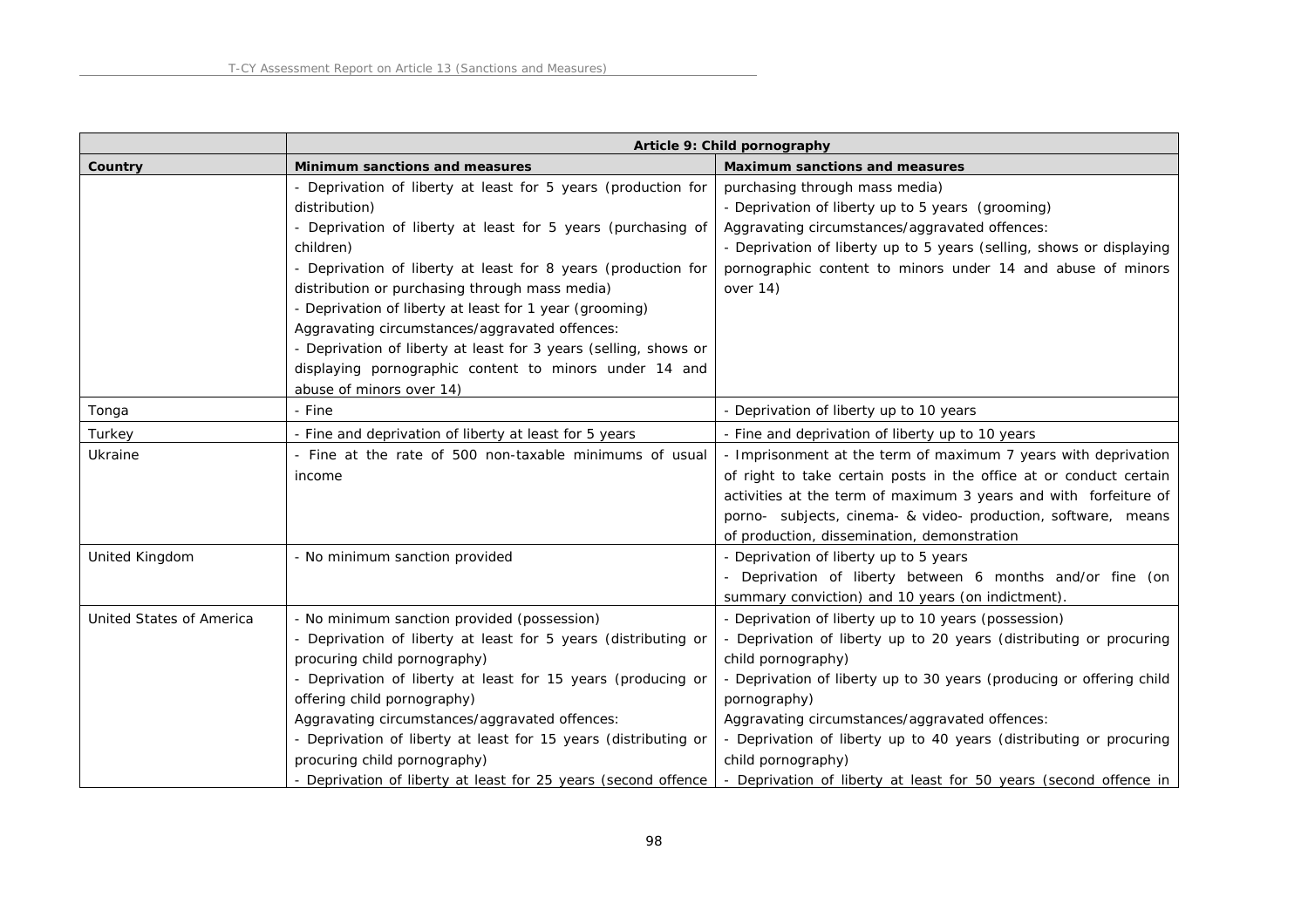|         |                                             | Article 9: Child pornography                                                                                                     |
|---------|---------------------------------------------|----------------------------------------------------------------------------------------------------------------------------------|
| Country | Minimum sanctions and measures              | Maximum sanctions and measures                                                                                                   |
|         | in producing or offering child pornography) | producing or offering child pornography)                                                                                         |
|         |                                             | - Deprivation of liberty at least for 35 years (third offence in   - Life sentence (third offence in producing or offering child |
|         | producing or offering child pornography)    | pornography)                                                                                                                     |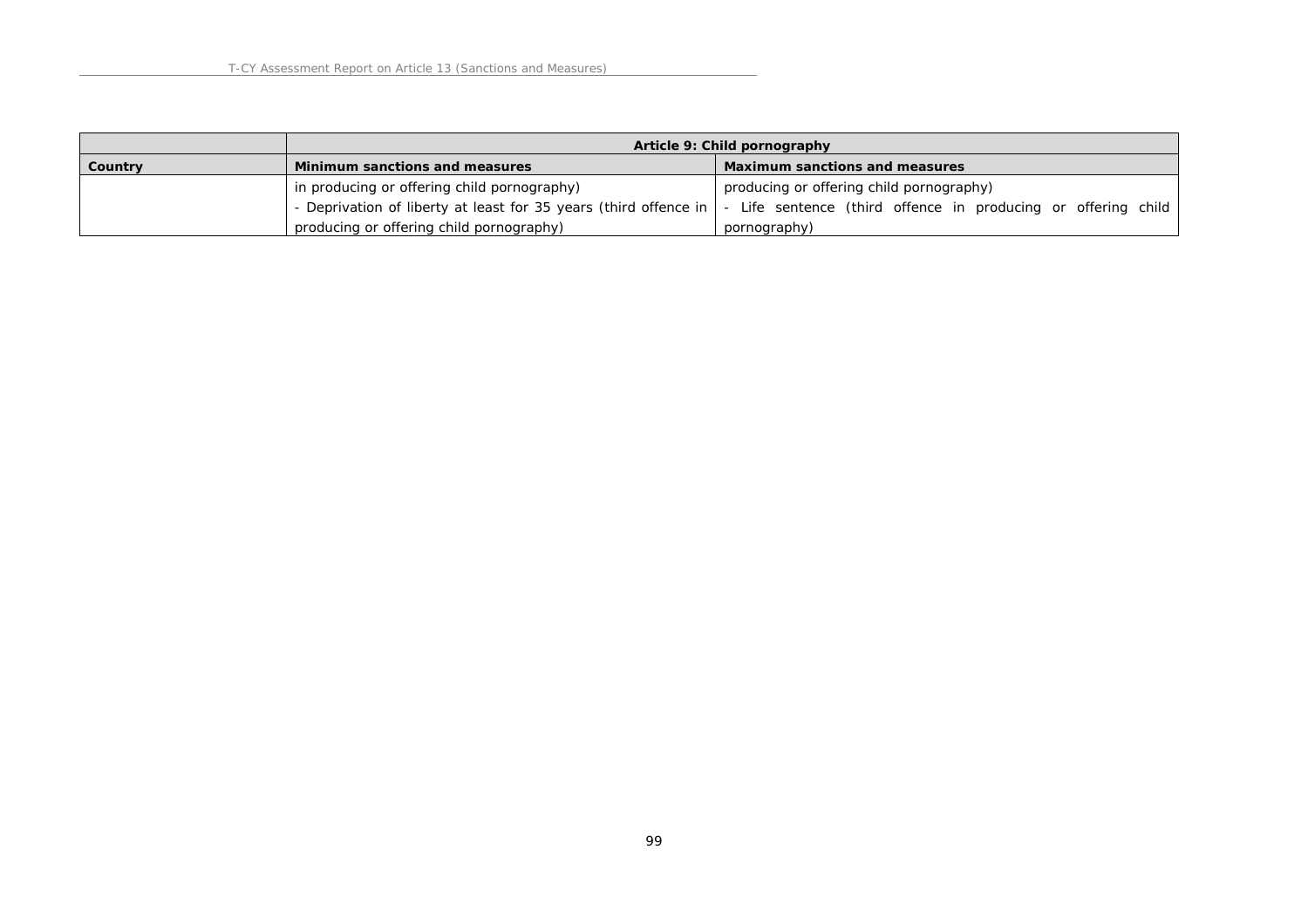# **6.9 Article 10 – Offences related to infringements of copyright and related rights**

|                        |                                                              | Article 10: Offences related to infringements of copyright and related rights |
|------------------------|--------------------------------------------------------------|-------------------------------------------------------------------------------|
| Country                | Minimum sanctions and measures                               | Maximum sanctions and measures                                                |
| Albania                | - Pecuniary punishment                                       | - 2 years of deprivation of liberty                                           |
| Armenia                | - Pecuniary punishment                                       | Arrest 1-2 months                                                             |
|                        | Aggravating circumstances/aggravated offences:               | or                                                                            |
|                        | - Pecuniary punishment                                       | - 1 year of deprivation of liberty                                            |
|                        |                                                              | Aggravating circumstances/aggravated offences:                                |
|                        |                                                              | - 2 years of deprivation of liberty                                           |
| Australia              | - Pecuniary punishment AND 2 years of deprivation of liberty | - Pecuniary punishment and 5 years of deprivation of liberty                  |
|                        |                                                              |                                                                               |
|                        |                                                              | Aggravating circumstances:                                                    |
|                        |                                                              | - Pecuniary punishment or 5 years of deprivation of liberty                   |
| Austria                | - Cell left blank                                            | - Cell left blank                                                             |
|                        |                                                              |                                                                               |
| Azerbaijan             | - Pecuniary punishment                                       | - Pecuniary punishment                                                        |
| Belgium                | - A penalty of level 1 level of fines (25 euros)             | - A penalty of level 6 of fines (100,000 euros)                               |
| Bosnia and Herzegovina | Criminal Code of Bosnia and Herzegovina                      | Criminal Code of Bosnia and Herzegovina                                       |
|                        | Articles 242, 243, 245                                       | Articles 242, 243, 245                                                        |
|                        | - Fine                                                       | - 3 years deprivation of liberty                                              |
|                        | Article 244                                                  | Article 244                                                                   |
|                        | -Fine                                                        | -1 year deprivation of liberty                                                |
|                        | Article 246                                                  | Article 246                                                                   |
|                        | -Fine                                                        | -6 months deprivation of liberty                                              |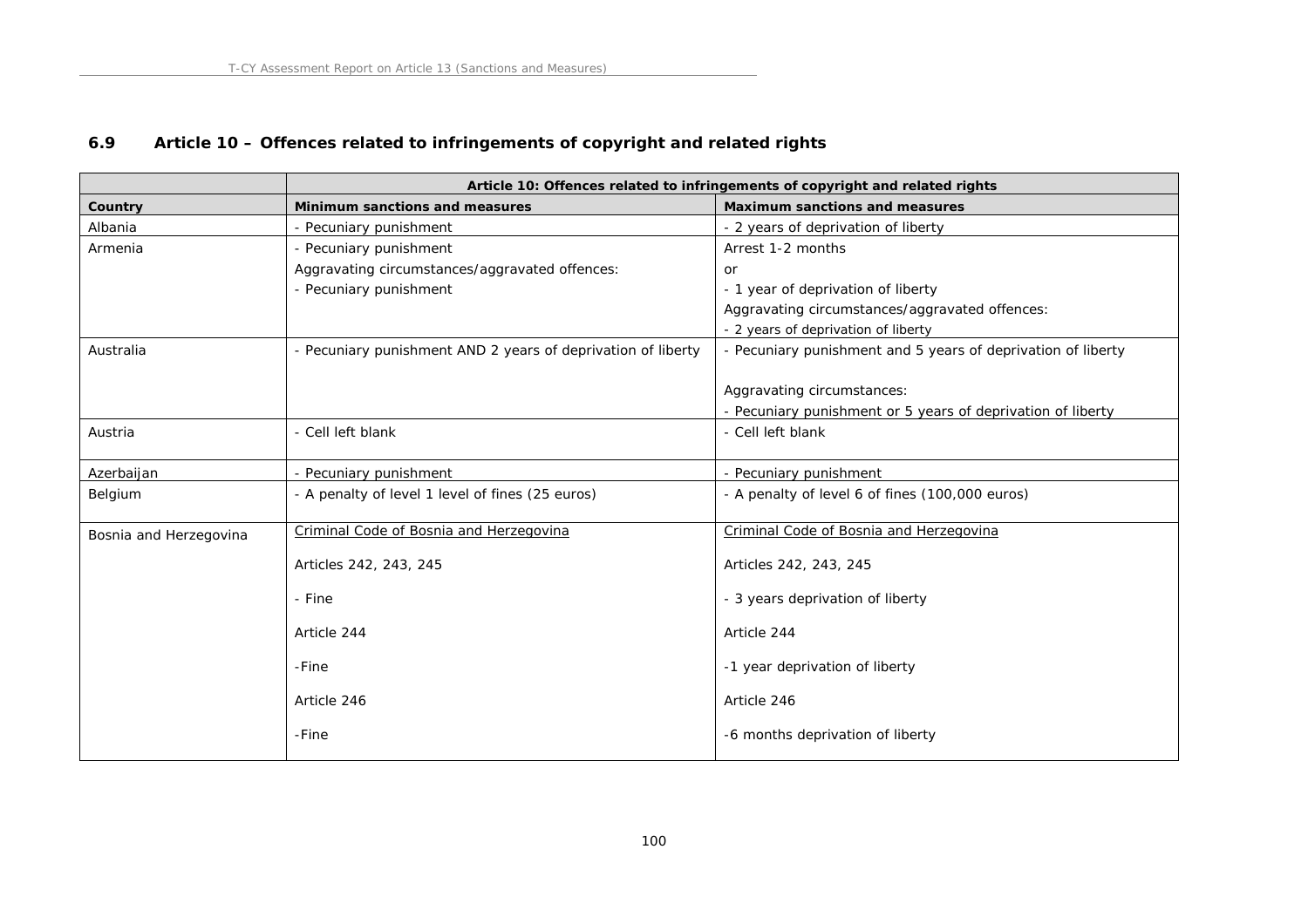|                    |                                                                                                                                     | Article 10: Offences related to infringements of copyright and related rights |
|--------------------|-------------------------------------------------------------------------------------------------------------------------------------|-------------------------------------------------------------------------------|
| Country            | Minimum sanctions and measures                                                                                                      | Maximum sanctions and measures                                                |
|                    | Aggravating circumstances/aggravated offences:                                                                                      | Aggravating circumstances/aggravated offences:                                |
|                    | -6 months deprivation of liberty                                                                                                    | -5 years deprivation of liberty                                               |
| Bulgaria           |                                                                                                                                     | - 5 years deprivation of liberty and a fine of up to BGN 5,000                |
|                    |                                                                                                                                     | Aggravating circumstances/aggravated offences:                                |
|                    | Aggravating circumstances/aggravated offences:                                                                                      | -8 years deprivation of liberty and fine                                      |
|                    | - 1 year deprivation of liberty and fine                                                                                            |                                                                               |
| Canada             | - Pecuniary punishment                                                                                                              | - Deprivation of liberty up to 5 years on indictment                          |
|                    |                                                                                                                                     | or                                                                            |
|                    |                                                                                                                                     | - Deprivation of liberty up to 6 months on summary conviction                 |
| Croatia            | - Minimum sentence is deprivation of liberty for one year                                                                           | - Maximum sentence is deprivation of liberty for three years                  |
| Cyprus             | - Under the Cyprus Law, the legislator can only set the<br>maximum of the penalty to be imposed by the court but not<br>the minimum | - No information provided                                                     |
| Czech Republic     | - monetary penalty or forfeiture of item                                                                                            | - 2 years deprivation of liberty                                              |
|                    | Aggravating circumstances/aggravated offences:                                                                                      | Aggravating circumstances/aggravated offences:                                |
|                    | - disqualification or forfeiture of items                                                                                           | - 5 year deprivation of liberty                                               |
|                    | - 3 years deprivation of liberty                                                                                                    | - 8 years deprivation of liberty                                              |
| Denmark            | - Fine                                                                                                                              | - 6 years of deprivation of liberty                                           |
| Dominican Republic |                                                                                                                                     | - 3 years of deprivation of liberty                                           |
|                    | - 3 months of deprivation of liberty                                                                                                |                                                                               |
| Estonia            | - Pecuniary punishment                                                                                                              | - Deprivation of liberty up to 1 year                                         |
| Finland            | - Fine                                                                                                                              | - Deprivation of liberty up to 2 years                                        |
| France             | - No minimum                                                                                                                        | - 3 years of deprivation of liberty and a fine                                |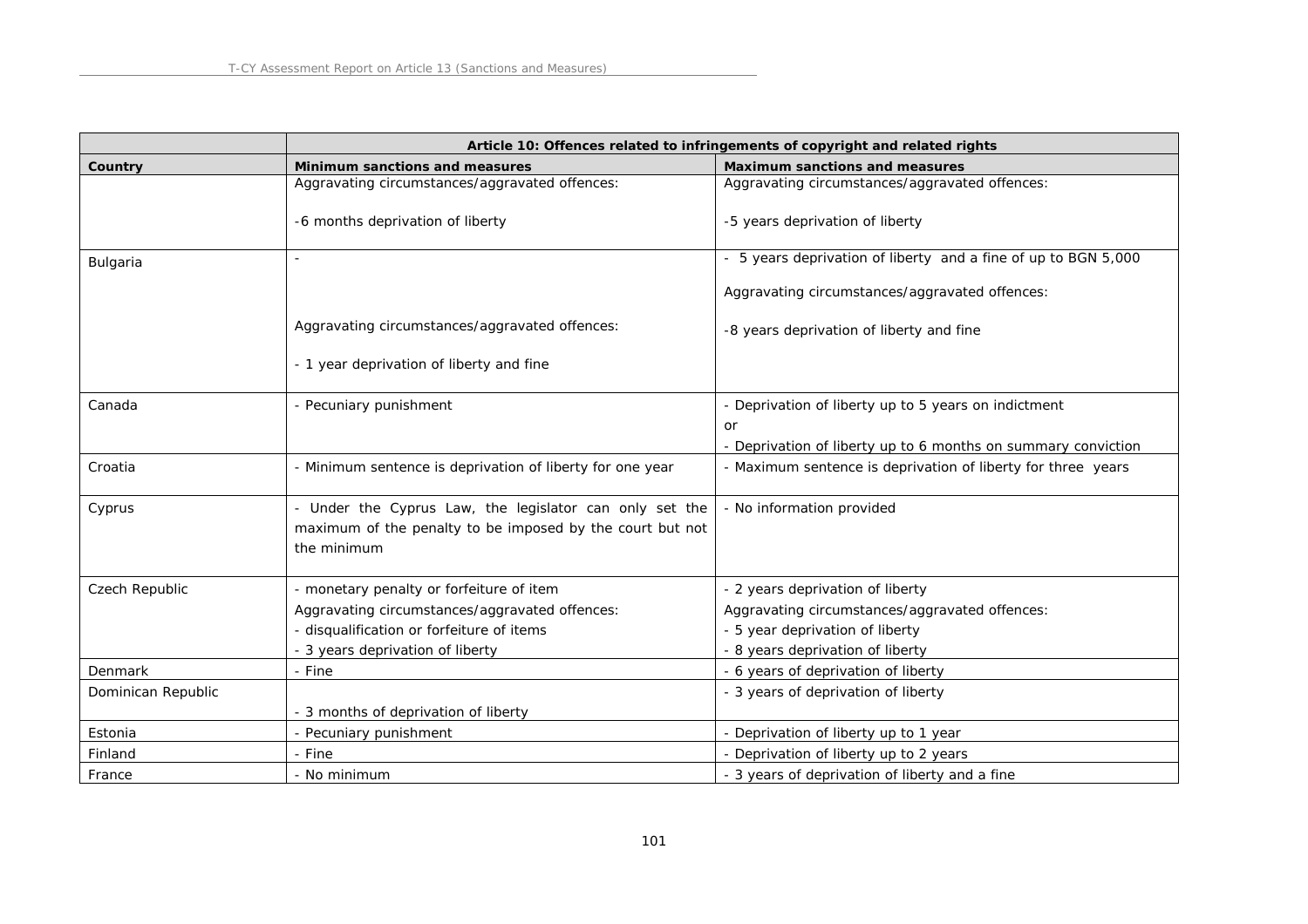|         | Article 10: Offences related to infringements of copyright and related rights |                                                                  |
|---------|-------------------------------------------------------------------------------|------------------------------------------------------------------|
| Country | Minimum sanctions and measures                                                | Maximum sanctions and measures                                   |
|         |                                                                               | Aggravating circumstances/aggravated offences:                   |
|         |                                                                               | - 7 years of deprivation of liberty and a fine                   |
| Georgia | - Fine or corrective labour                                                   | - 3 years deprivation of liberty                                 |
|         | Aggravating circumstances/aggravated offences:                                | Aggravating circumstances/aggravated offences:                   |
|         | - Fine                                                                        | - 3 years deprivation of liberty                                 |
| Germany | - Fine                                                                        | - 3 years deprivation of liberty                                 |
|         |                                                                               | Aggravating circumstances/aggravated offences:                   |
|         |                                                                               | - 5 year deprivation of liberty                                  |
| Hungary | - 3 months deprivation of liberty                                             | - 2 years deprivation of liberty                                 |
|         |                                                                               | - 3 years of deprivation of liberty                              |
|         | Aggravating circumstances/ aggravated offences                                |                                                                  |
|         | - 1 years of deprivation of liberty                                           | Aggravating circumstances/aggravated offences                    |
|         | - 2 years of deprivation of liberty                                           | - 5 years of deprivation of liberty                              |
|         | - 5 years of deprivation of liberty                                           | - 8 years of deprivation of liberty                              |
|         |                                                                               | - 10 years of deprivation of liberty                             |
| Iceland | - Fine                                                                        | - 2 years of deprivation of liberty                              |
| Italy   | - Deprivation of liberty at least for 1 year                                  | - Deprivation of liberty up to 5 years                           |
|         | - Cumulative and alternative fines are provided.                              | - Cumulative and alternative fines are provided.                 |
| Japan   | - Fine                                                                        | (depending on the types of conduct committed by the criminal)    |
|         |                                                                               | - 2 years of deprivation of liberty and a fine of not more than  |
|         |                                                                               | 2,000,000 JPY                                                    |
|         |                                                                               | - 5 years of deprivation of liberty and a fine of not more than  |
|         |                                                                               | 5,000,000 JPY                                                    |
|         |                                                                               | - 10 years of deprivation of liberty and a fine of not more than |
|         |                                                                               | 10,000,000 JPY                                                   |
|         |                                                                               |                                                                  |
|         |                                                                               |                                                                  |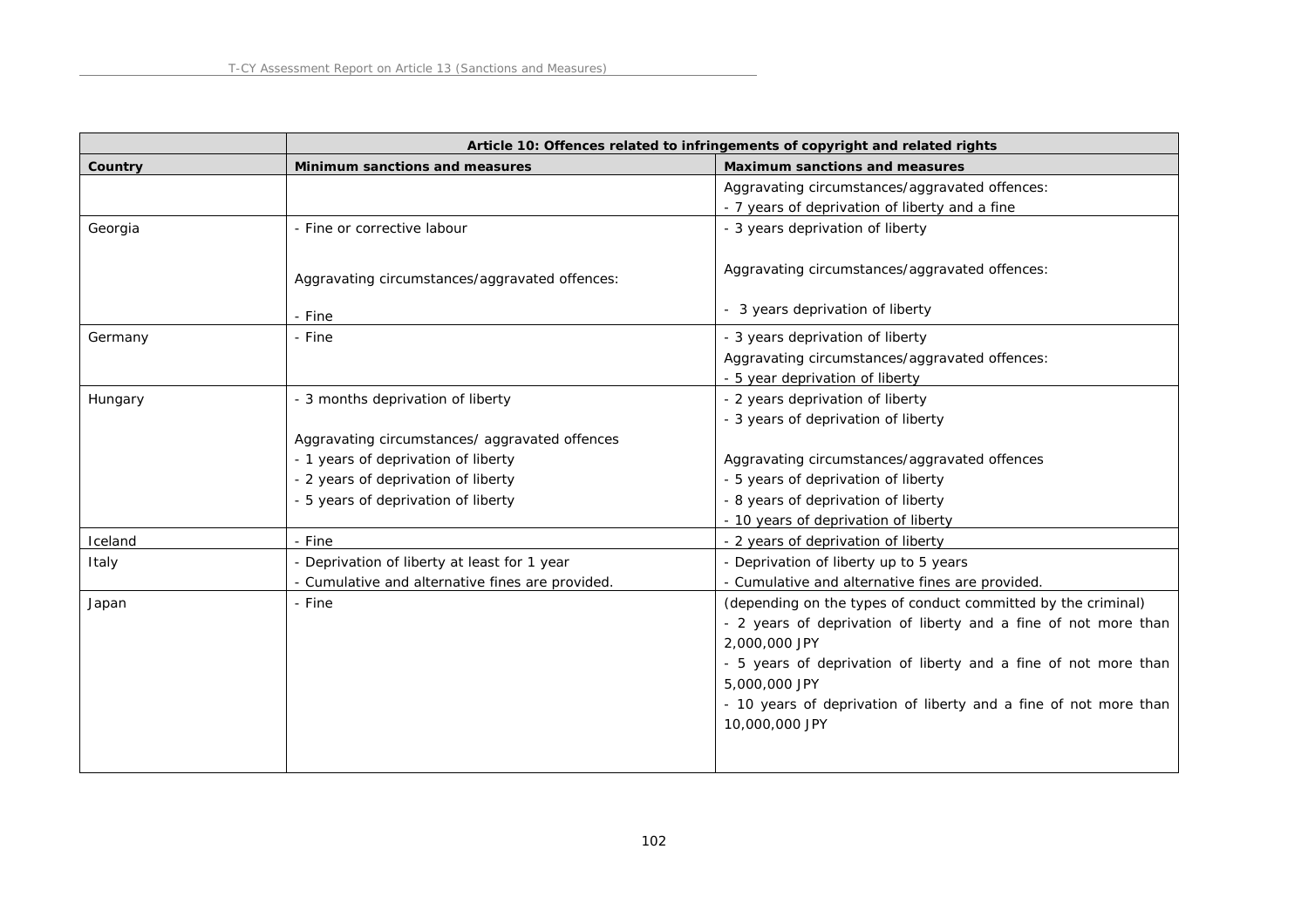|                    |                                                | Article 10: Offences related to infringements of copyright and related rights |
|--------------------|------------------------------------------------|-------------------------------------------------------------------------------|
| Country            | Minimum sanctions and measures                 | Maximum sanctions and measures                                                |
| Latvia             | - Community service or fine                    | - Deprivation of liberty up to 2 years                                        |
|                    | Aggravating circumstances/aggravated offences: | Aggravating circumstances/aggravated offences:                                |
|                    | - Community service or fine                    | - Deprivation of liberty up to 4 years                                        |
|                    | - No minimum sanction provided                 | - Deprivation of liberty up to 6 years, with deprivation of the right         |
|                    |                                                | to engage in specific employment for a term up to five years and              |
|                    |                                                | with or without police supervision for a term up to three years.              |
| Lithuania          | - Community service or fine                    | - Deprivation of liberty up to 2 years                                        |
|                    | Aggravating circumstances/aggravated offences: | Aggravating circumstances/aggravated offences:                                |
|                    | - Fine                                         | - Deprivation of liberty up to 3 years                                        |
| Luxembourg         | - Fine                                         | - 2 years of deprivation of liberty                                           |
| Malta              | - Fine                                         | - Deprivation of liberty up to 3 years                                        |
|                    | Aggravating circumstances/aggravated offences: | Aggravating circumstances/aggravated offences:                                |
|                    | - Deprivation of liberty at least for 6 months | - Deprivation of liberty up to 4 years                                        |
|                    | - Deprivation of liberty at least for 2 years  | - Deprivation of liberty up to 9 years                                        |
| <b>Mauritius</b>   | - No minimum sanction provided                 | - Fine up to 300.000 rupees and deprivation of liberty up to 2                |
|                    |                                                | years                                                                         |
|                    |                                                | Aggravating circumstances/aggravated offences:                                |
|                    |                                                | - Fine up to 500.000 rupees and deprivation of liberty up to 8                |
|                    |                                                | years                                                                         |
| Moldova            | - Fine or community services                   | - Fine or community services                                                  |
|                    | Aggravating circumstances/aggravated offences  | Aggravating circumstances/aggravated offences                                 |
|                    | - Fine or deprivation of liberty from 3 years  | - Deprivation of liberty up to 5 years                                        |
| Montenegro         | - Fine                                         | - Deprivation of liberty up to 6 months                                       |
|                    | Aggravating circumstances/aggravated offences: | Aggravating circumstances/aggravated offences:                                |
|                    | - Fine                                         | - Deprivation of liberty up to 8 years                                        |
|                    |                                                |                                                                               |
| Morocco            | - Fine                                         | - Fine                                                                        |
| <b>Netherlands</b> | - Fine                                         | - - Deprivation of liberty between 1 and 4 years                              |
|                    | Aggravating circumstances/aggravated offences: | Aggravating circumstances/aggravated offences:                                |
|                    | - No information received                      | - No information received                                                     |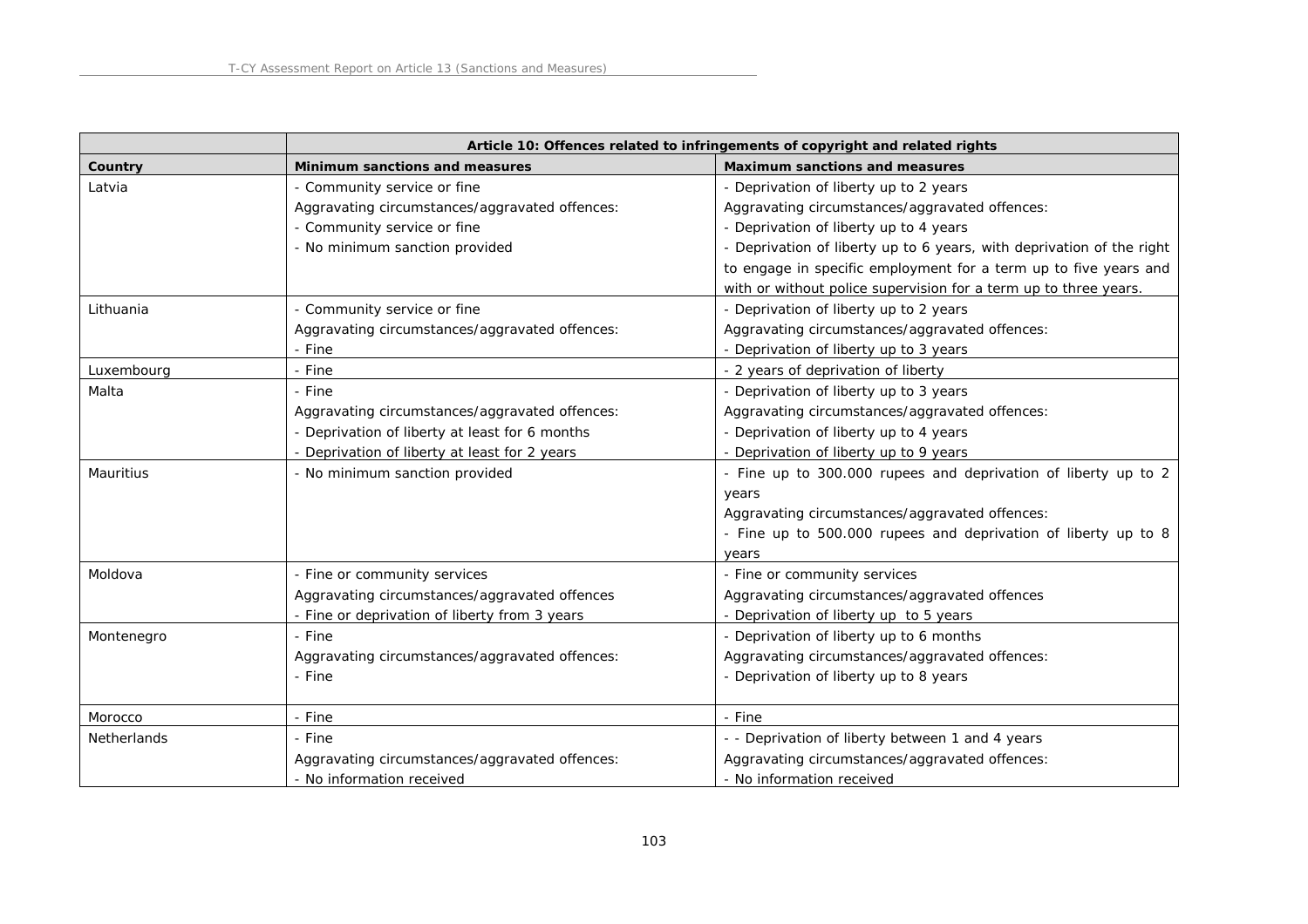|             |                                                                 | Article 10: Offences related to infringements of copyright and related rights |
|-------------|-----------------------------------------------------------------|-------------------------------------------------------------------------------|
| Country     | Minimum sanctions and measures                                  | Maximum sanctions and measures                                                |
| Norway      |                                                                 | - Deprivation of liberty up to 3 years                                        |
| Panama      | - Deprivation of liberty at least for 2 years                   | - Deprivation of liberty up to 6 years                                        |
| Philippines |                                                                 |                                                                               |
| Poland      | - Fine                                                          | - Restriction of freedom or deprivation of liberty for up to 1 year           |
|             | Aggravating circumstances/aggravated offences:                  | Aggravating circumstances/aggravated offences:                                |
|             | - Fine                                                          | - Restriction of freedom or deprivation of liberty for up to 2 years          |
|             | - Fine                                                          | - Restriction of freedom or deprivation of liberty for up to 3 years          |
|             | - Deprivation of liberty at least for 3 months                  | - Deprivation of liberty up to 5 years                                        |
|             | - Deprivation of liberty at least for 1 year                    | - Deprivation of liberty up to 5 years                                        |
| Portugal    | - 30 days of deprivation of liberty - general rule of the Penal | - Up to 3 years                                                               |
|             | Code                                                            |                                                                               |
|             |                                                                 |                                                                               |
| Romania     | - 6 months of deprivation of liberty                            | -7 years of deprivation of liberty                                            |
| Senegal     | No information received                                         |                                                                               |
| Serbia      | - Fine (design)                                                 | - Deprivation of liberty up to 1 year (design)                                |
|             | - Fine (patent)                                                 | - Deprivation of liberty up to 2 years (patent)                               |
|             | - Fine                                                          | - Deprivation of liberty up to 3 years                                        |
|             | Aggravating circumstances/aggravated offences:                  | Aggravating circumstances/aggravated offences:                                |
|             | - Fine (design)                                                 | - Deprivation of liberty up to 3 years (design)                               |
|             | - Deprivation of liberty at least for 6 months                  | - Deprivation of liberty up to 5 years                                        |
|             | - Deprivation of liberty at least for 1 year                    | - Deprivation of liberty up to 8 years                                        |
| Slovakia    | - No minimum sanction provided                                  | - Deprivation of liberty up to 2 years                                        |
|             | Aggravating circumstances/aggravated offences:                  | Aggravating circumstances/aggravated offences:                                |
|             | - Deprivation of liberty at least for 6 months                  | - Deprivation of liberty up to 3 years                                        |
| Slovenia    | - Fine (deform, truncate or otherwise interfere)                | - Deprivation of liberty up to 6 months (deform, truncate or                  |
|             | - Fine (publishes, presents, performs or transmits)             | otherwise interfere)                                                          |
|             | Aggravating circumstances/aggravated offences:                  | - Deprivation of liberty up to 1 year (publishes, presents, performs          |
|             | - No minimum sanction provided                                  | or transmits)                                                                 |
|             | - No minimum sanction provided                                  | Aggravating circumstances/aggravated offences:                                |
|             | - Deprivation of liberty at least for 1 year                    | - Deprivation of liberty up to 3 years                                        |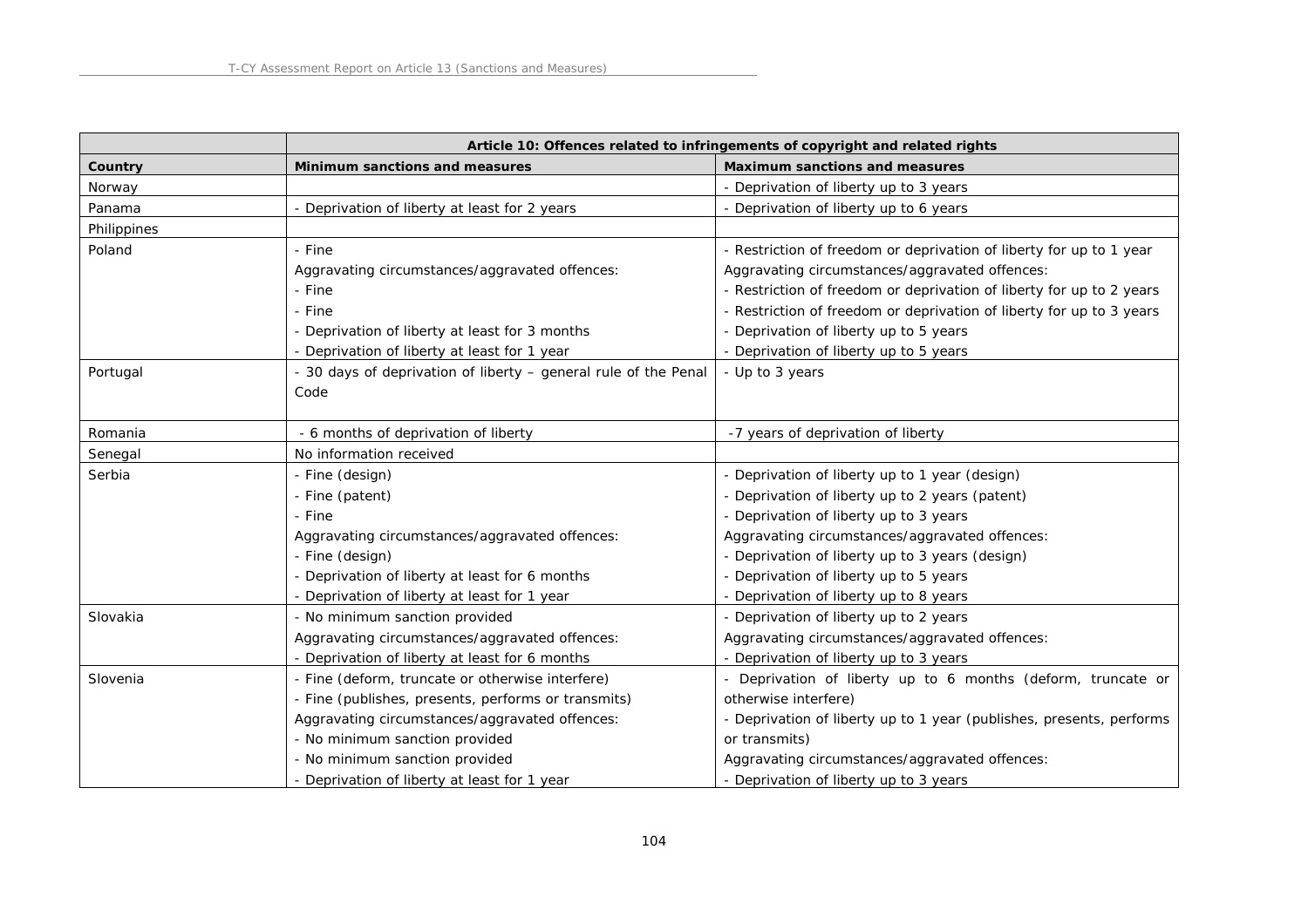|                               |                                                                    | Article 10: Offences related to infringements of copyright and related rights |
|-------------------------------|--------------------------------------------------------------------|-------------------------------------------------------------------------------|
| Country                       | Minimum sanctions and measures                                     | Maximum sanctions and measures                                                |
|                               |                                                                    | - Deprivation of liberty up to 5 years                                        |
|                               |                                                                    | - Deprivation of liberty up to 8 years                                        |
| South Africa                  | - In the discretion of a Court                                     | - Fine and/or deprivation of liberty up to 3 years                            |
|                               | Aggravating circumstances/aggravated offences:                     |                                                                               |
|                               | - Fine                                                             |                                                                               |
| Spain                         | - Deprivation of liberty at least for 6 months and fine at least   | - Deprivation of liberty up to 4 years and fine up to 24 months               |
|                               | of 12 months                                                       | Aggravating circumstances/aggravated offences:                                |
|                               | Aggravating circumstances/aggravated offences:                     | - Deprivation of liberty up to 6 years and fine up to 36 months               |
|                               | - Deprivation of liberty at least for 2 years and fine at least of |                                                                               |
|                               | 18 months                                                          |                                                                               |
| Sri Lanka                     |                                                                    | - Fine not exceeding Rs 500,000/- or Imprisonment for a period of             |
| 178<br>(Section<br>Ωf<br>the  |                                                                    | 6 months                                                                      |
| Intellectual Property Act No. |                                                                    | Or                                                                            |
| 36 of 2003)                   |                                                                    | Both fine and imprisonment                                                    |
| Switzerland                   | - Fine;                                                            | - Custodial sentence of 5 years;                                              |
| "The<br>Former<br>Yugoslav    | - Deprivation of liberty at least for 6 months                     | - Deprivation of liberty up to 3 years                                        |
| Republic of Macedonia"        | Aggravating circumstances/aggravated offences:                     | Aggravating circumstances/aggravated offences:                                |
|                               | - Deprivation of liberty at least for 6 months                     | - Deprivation of liberty up to 5 years                                        |
|                               | - Deprivation of liberty at least for 1 year                       | - Deprivation of liberty up to 5 years                                        |
| Tonga                         | - Fine                                                             | - Deprivation of liberty up to 3 years and fine                               |
|                               |                                                                    |                                                                               |
| Turkey                        | - Fine and deprivation of liberty at least for 2 years             | - Fine and deprivation of liberty up to 6 years                               |
| Ukraine                       | - Fine at the rate of 200 non-taxable minimums of usual            | - Imprisonment at the term of maximum 6 years with deprivation                |
|                               | income                                                             | of right to take certain posts in the office at or conduct certain            |
|                               |                                                                    | activities at the term of maximum 3 years and with forfeiture of              |
|                               |                                                                    | all copies of writings, carriers of software, data bases,                     |
|                               |                                                                    | performances of something, soundtracks, videos, broadcasting                  |
|                               |                                                                    | programs, tools, materials which were purposefully used for its               |
|                               |                                                                    | production                                                                    |
| <b>United Kingdom</b>         | - Fine (on summary conviction)                                     | - Fine and/or deprivation of liberty up to 6 months (on summary               |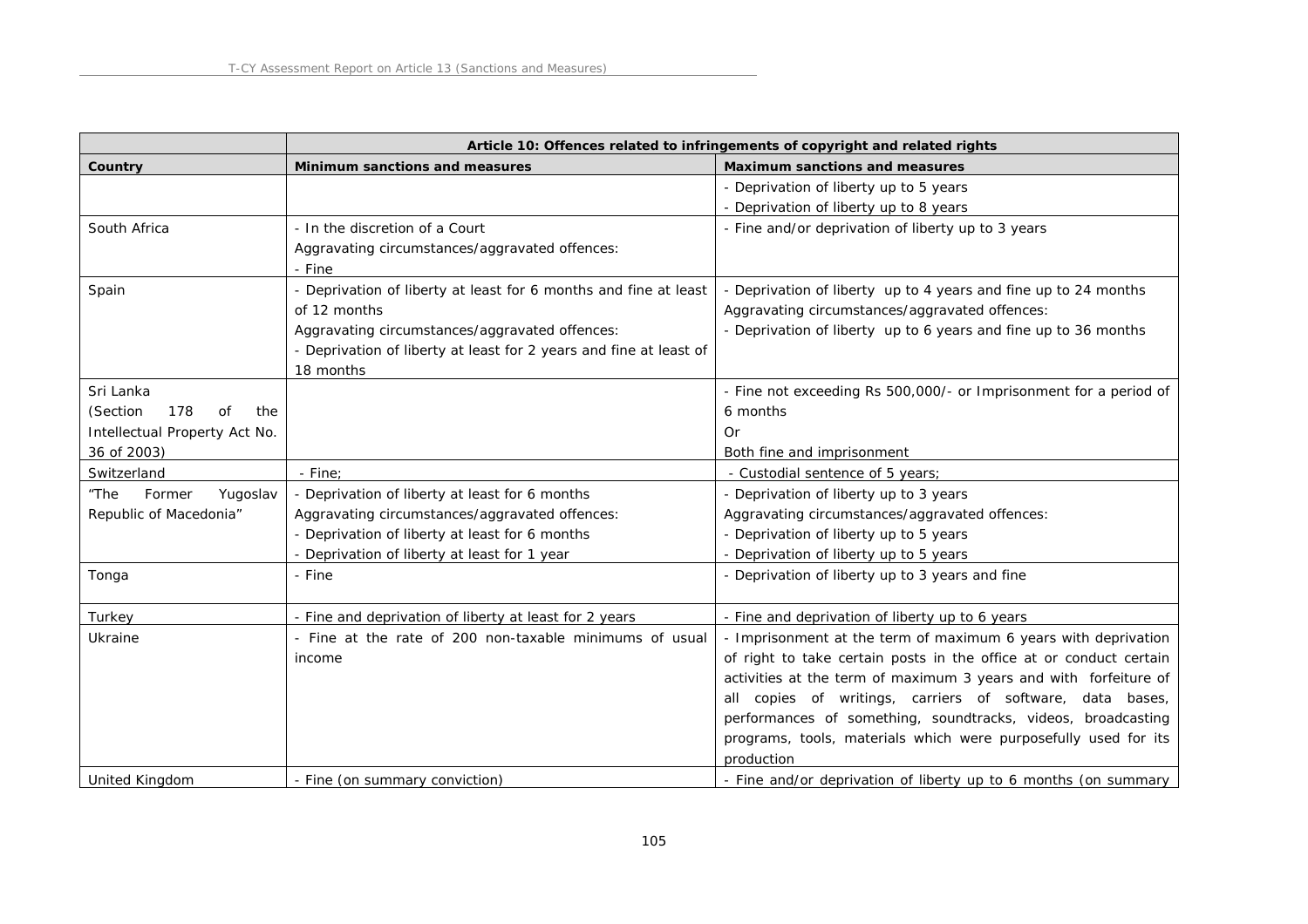|                          | Article 10: Offences related to infringements of copyright and related rights |                                                          |
|--------------------------|-------------------------------------------------------------------------------|----------------------------------------------------------|
| Country                  | Minimum sanctions and measures                                                | Maximum sanctions and measures                           |
|                          | - Unlimited fine (on indictment)                                              | conviction)                                              |
|                          |                                                                               | - Deprivation of liberty up to 10 years (on indictment)  |
| United States of America | - Fine                                                                        | - Fine and/or deprivation of liberty up to 1 year        |
|                          | Aggravating circumstances/aggravated offences:                                | Aggravating circumstances/aggravated offences:           |
|                          | - Fine                                                                        | - Fine and/or deprivation of liberty up to 5 years       |
|                          |                                                                               | - Deprivation of liberty up to 10 years (second offence) |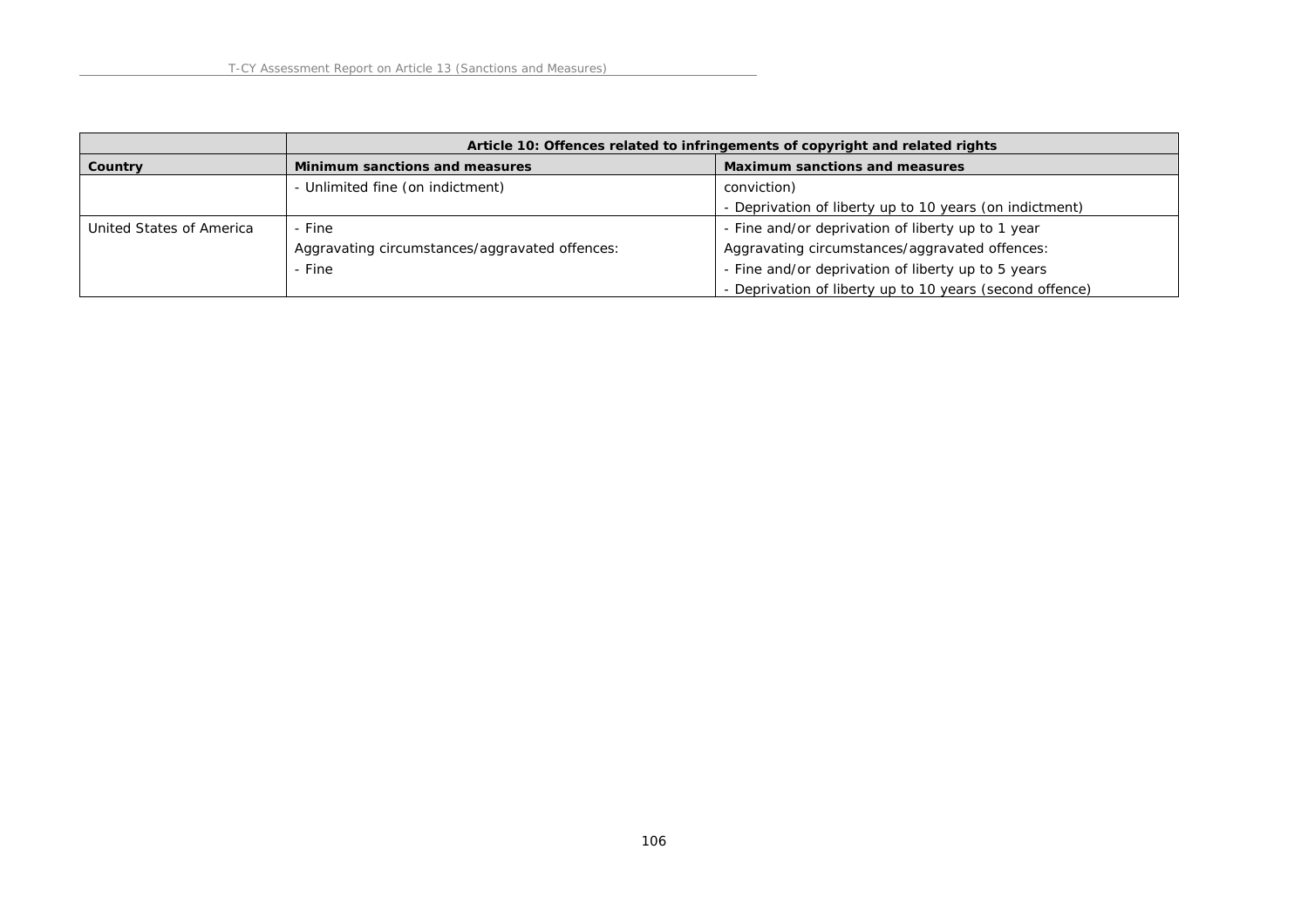# **6.10 General circumstances that may affect minimum and maximum sanctions**

| Country                | General circumstances that may affect the minimum and maximum sanctions                                                                        |
|------------------------|------------------------------------------------------------------------------------------------------------------------------------------------|
| Albania                | Under the Law, the following circumstances mitigate the punishment:                                                                            |
|                        | a) When the act is committed due to motivations of positive moral and social values;                                                           |
|                        | b) When the act is committed under the effect of a psychiatric distress caused by provocation or the unfair acts of the victim or some other   |
|                        | person;                                                                                                                                        |
|                        | c) When the act is committed under the influence of wrong actions or instructions of a superior                                                |
|                        | In the case of attempt the court may mitigate the sentence, and may lower it under the minimum provided for by law, or may decide for          |
|                        | a kind of punishment lower than the one provided for by law.                                                                                   |
|                        | In the case of speed trial, when a sentencing decision is given, the court decreases the punishment by deprivation of liberty or fine, by      |
|                        | one third.                                                                                                                                     |
| Armenia                | - Article 62 of the Criminal Code stipulates the circumstances mitigating liability and punishment while Article 63 provides for circumstances |
|                        | aggravating the liability and punishment.                                                                                                      |
| Australia              | - Commonwealth offences carry penalties which are read as maximum penalties unless the contrary intention appears (s 4D Crimes Act).           |
|                        | Unless otherwise specified, Commonwealth offences carry maximum penalties, rather than fixed penalties. Commonwealth offences do not           |
|                        | generally carry minimum penalties. Sentencing is a matter of judicial discretion, which may be narrowed in particular circumstances (see eg    |
|                        | s 19AG(2) Crimes Act). There is no criminal responsibility for circumstances involving a lack of capacity.                                     |
|                        | For children under 10 years, this is absolute (s 7.1). Mental impairment whereby the nature of the conduct, the nature of the wrong is not     |
|                        | known, or where the person was unable to control the conduct, constitutes a lack of capacity (s $7.3(1)$ )                                     |
| Austria                |                                                                                                                                                |
| Azerbaijan             |                                                                                                                                                |
| Belgium                |                                                                                                                                                |
| Bosnia and Herzegovina | In the case of attempt, the punishment may be reduced.                                                                                         |
| Bulgaria               | The attenuating circumstances shall condition the infliction of a milder punishment, and the aggravating ones of a severe punishment.          |
| Canada                 | Sentencing courts in Canada have traditionally recognized a variety of factors that aggravate or mitigate the gravity of the offence or        |
|                        | the offender's degree of moral blameworthiness. The common law requirement that sentencing courts take these factors into                      |
|                        | consideration is set out in the Criminal Code along with a non-exclusive list of aggravating factors.                                          |
| Croatia                | In relation to mitigating and aggravating factors, Article 47 of the CC prescribes what the court will take into account when assessing the    |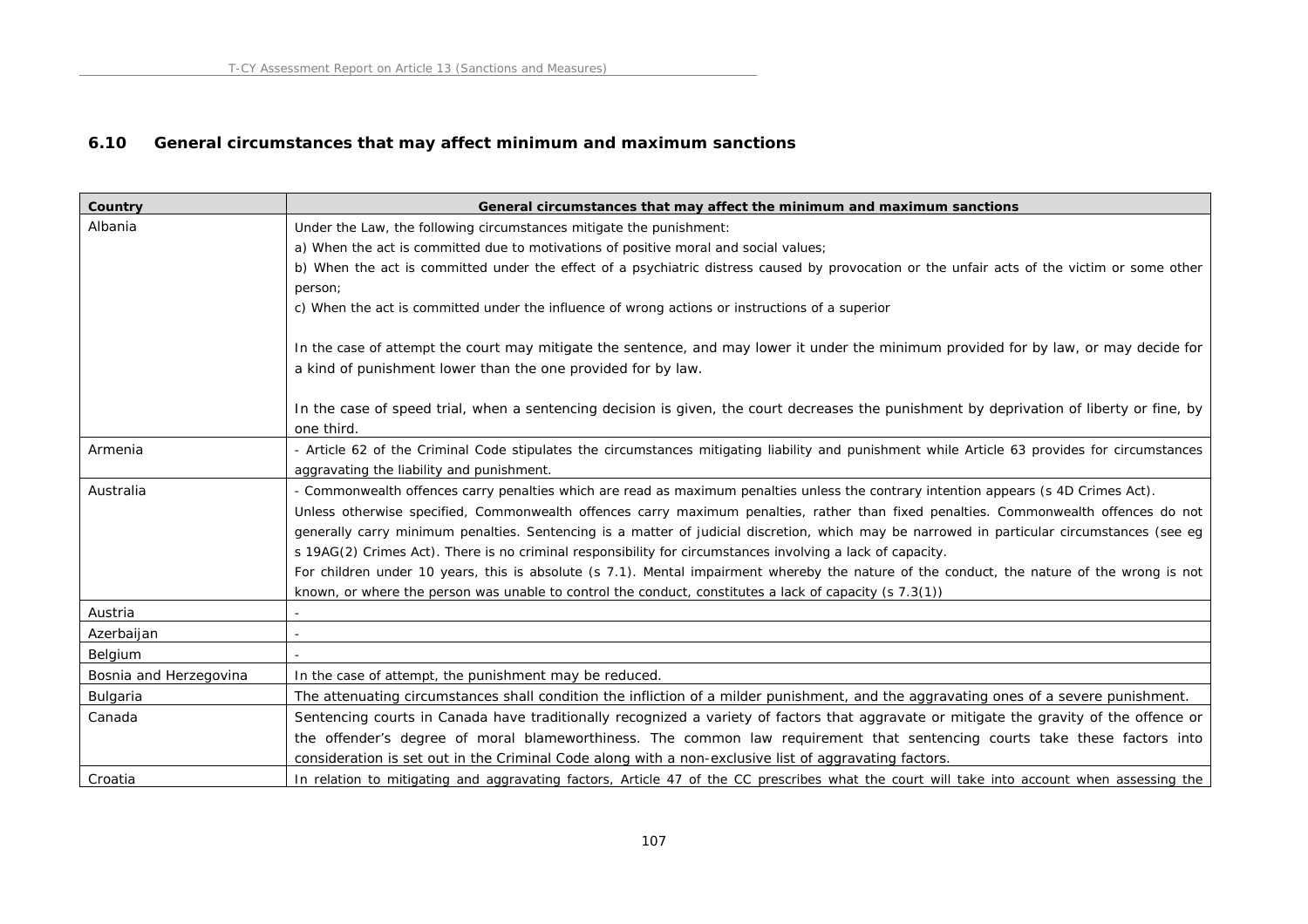| Country            | General circumstances that may affect the minimum and maximum sanctions                                                                            |
|--------------------|----------------------------------------------------------------------------------------------------------------------------------------------------|
|                    | punishment. When determining the type and range of punishment, the court shall, starting from the degree of culpability and the purpose of the     |
|                    | punishment, assess all the circumstances affecting the severity of the punishment by type and range (mitigating and aggravating                    |
|                    | circumstances), and especially the degree of threat to or violation of a legally protected good, the motives for having committed the criminal     |
|                    | offence, the degree to which the perpetrator's duties have been violated, the manner of commission and the consequences arising from the           |
|                    | commission of the criminal offence, the perpetrator's prior life, his or her personal and pecuniary circumstances and his or her conduct following |
|                    | the commission of the criminal offence, the relationship to the victim and efforts to compensate for the damage.                                   |
| Cyprus             |                                                                                                                                                    |
| Czech Republic     | An attempted criminal offence shall be punishable under the criminal penalty set for a completed criminal offence.                                 |
| Denmark            | The penalty may be reduced to less than the minimum penalty if clearly justified by information on the act, the offender's character or other      |
|                    | circumstances. In otherwise mitigating circumstances, the penalty may be remitted.                                                                 |
|                    | The penalty prescribed for an offence may be reduced for attempts, especially where an attempt reflects little strength or persistence of criminal |
|                    | intent.                                                                                                                                            |
| Dominican Republic | The court may reduce or replace the applicable penalties if the offence is punishable with deprivation of liberty not exceeding ten years          |
|                    | in prison. In this case, the court may waive or reduce the penalty in accordance with the criteria established in the Criminal Procedure           |
|                    | Code.                                                                                                                                              |
| Estonia            | In the cases specified in the General Criminal Code, a court may mitigate the punishment of a person.                                              |
|                    | The maximum rate of a mitigated punishment cannot exceed two-thirds of the maximum rate of the punishment provided by law.                         |
|                    | The minimum rate of a mitigated punishment shall be the minimum rate of the corresponding type of punishment provided for in the                   |
|                    | General Part of the Criminal Code.                                                                                                                 |
| Finland            | The finish law provides for different grounds for increasing or decreasing punishment.                                                             |
|                    | The attempt according to Section 8, Chapter 6 of the Criminal Code is sanctioned at most three fourths of the maximum sentence of                  |
|                    | imprisonment or fine may be imposed on the perpetrator. Also the minimum sanction regarding attempt may be lower than in the                       |
|                    | cases of completed offences.                                                                                                                       |
| France             |                                                                                                                                                    |
| Georgia            | When imposing a sentence, the court shall take into consideration circumstances that mitigate or aggravate liability of the offender, in           |
|                    | particular, the motive and goal of the crime, the unlawful intent demonstrated in the act, the character and degree of the breach of               |
|                    | obligations, the modus operandi and unlawful consequence of the act, prior history of the offender, personal and financial                         |
|                    | circumstances, and conduct of the offender after the offence, in particular, the offender's desire to indemnify the damage and reconcile           |
|                    | with the victim.                                                                                                                                   |
| Germany            | Any attempt to commit a felony entails criminal liability; this applies to attempted misdemeanours only if expressly so provided by law.           |
|                    | An attempt may be punished more leniently than the completed offence.                                                                              |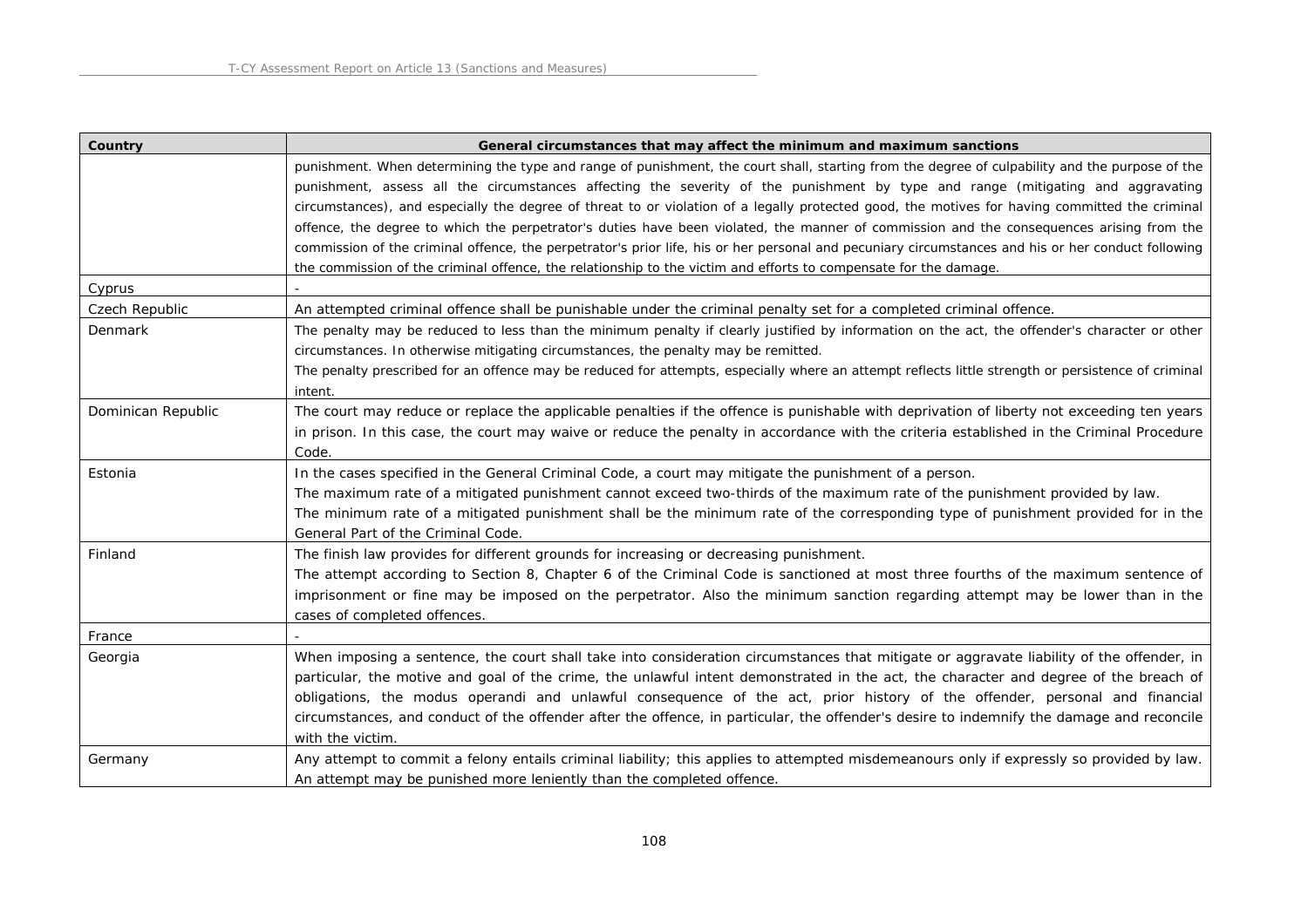| Country   | General circumstances that may affect the minimum and maximum sanctions                                                                   |
|-----------|-------------------------------------------------------------------------------------------------------------------------------------------|
| Hungary   | The consideration of aggravating / mitigating circumstances is of the Judge's decision. However there are various forms of so called      |
|           | qualifying circumstance of the crime that may be applied, determined by the concerned crime described in Special Part.                    |
|           | The sentence applicable to a completed criminal act shall also apply to attempt. The penalty may be reduced without limitation or         |
|           | dismissed altogether if the attempt has been carried out on an unsuitable subject, with an unsuitable instrument or by way of             |
|           | unsuitable means.                                                                                                                         |
| Iceland   | For an attempted offence, a more lenient punishment may be imposed than for a completed offence. This shall, in particular, be done in    |
|           | cases where the attempt indicates that the offender is less dangerous and his/her resolution not as firm as that of persons who bring     |
|           | such offences to completion. If, in terms of the interests targeted or the act itself, the attempt could not have resulted in the offence |
|           | being brought to completion, it may be decided that punishment is to be waived.                                                           |
| Italy     | The minimum limits of sanctions for the offences stipulated by Articles 2 to 10 Budapest Convention can decrease in the case of:          |
|           | mitigating circumstances, when the special limits are reduced by one third;                                                               |
|           | attempt which implies punishment of deprivation of liberty provided for the crime but with the reduction from one-third to two-           |
|           | thirds;                                                                                                                                   |
|           |                                                                                                                                           |
|           | The maximum limits of sanctions for the offences stipulated by Articles 2 to 10 Budapest Convention can increase, in the case of:         |
|           | common aggravating circumstances, when the punishment shall be increased by a third;                                                      |
|           | recidivism, when the punishment shall be increased from one third to two third;                                                           |
| Japan     | The minimum limits of sanctions for the offences stipulated by Articles 2 to 10 Budapest Convention can decrease in the case of:          |
|           | - common mitigating circumstances, as provided in Art. 35, 36(1), 36(2), 37(1), 38(3), 39(1), 39(2), 41, 42 and 43 of the Criminal        |
|           | Code                                                                                                                                      |
|           | The maximum limits of sanctions for the offences stipulated by Articles 2 to 10 Budapest Convention can increase, in the case of:         |
|           | - common aggravating circumstances, as provided in Art. 47, 48(2), 57 and 59 of the Criminal Code                                         |
| Latvia    | The minimum limits of sanctions for the offences stipulated by Articles 2 to 10 Budapest Convention can decrease in the case of:          |
|           | - common mitigating circumstances, as provided in Art. 47 of the Criminal Law Code                                                        |
|           | The maximum limits of sanctions for the offences stipulated by Articles 2 to 10 Budapest Convention can increase, in the case of:         |
|           | - common aggravating circumstances, as provided in Art. 48 of the Criminal Law Code                                                       |
| Lithuania | The minimum limits of sanctions for the offences stipulated by Articles 2 to 10 Budapest Convention can decrease in the case of:          |
|           | - common mitigating circumstances, as provided in Art. 59 of the Criminal Law Code                                                        |
|           | - specific mitigating circumstances embedded in a disposition of an article                                                               |
|           | The maximum limits of sanctions for the offences stipulated by Articles 2 to 10 Budapest Convention can increase, in the case of:         |
|           | - common aggravating circumstances, as provided in Art. 60 of the Criminal Law Code                                                       |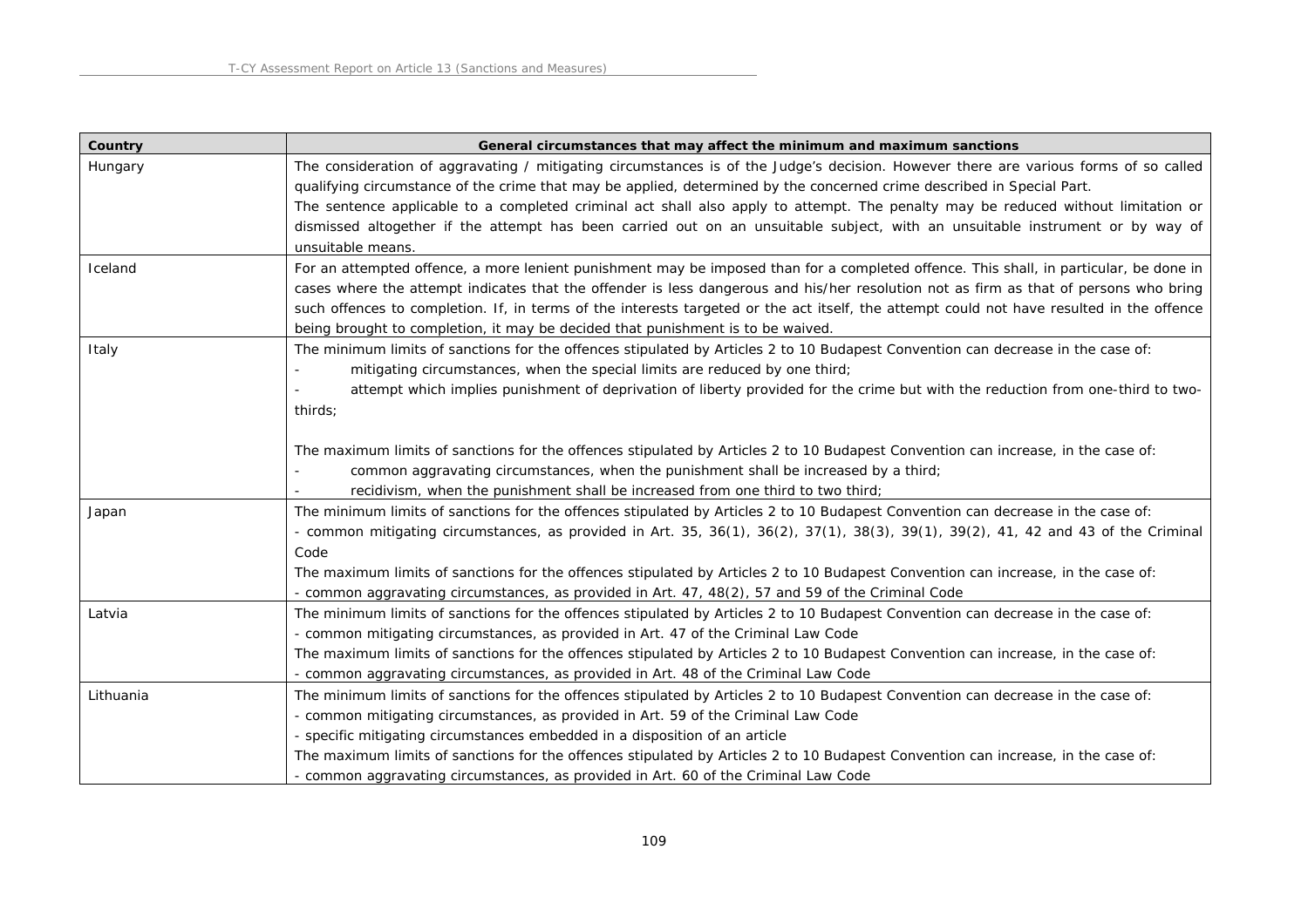| Country          | General circumstances that may affect the minimum and maximum sanctions                                                                                                                                                                                                                                                                                                                                                                                                                                                                                                             |
|------------------|-------------------------------------------------------------------------------------------------------------------------------------------------------------------------------------------------------------------------------------------------------------------------------------------------------------------------------------------------------------------------------------------------------------------------------------------------------------------------------------------------------------------------------------------------------------------------------------|
|                  | - specific aggravating circumstances embedded in a disposition of an article                                                                                                                                                                                                                                                                                                                                                                                                                                                                                                        |
|                  | Presence of these circumstances have an impact on whether criminal liability shall be imposed or not at all, and on the choice and<br>scope of punishment.                                                                                                                                                                                                                                                                                                                                                                                                                          |
| Luxembourg       | The attempt is punished with the inferior immediate penalty.                                                                                                                                                                                                                                                                                                                                                                                                                                                                                                                        |
| Malta            | Maltese law provides for various aggravation circumstances depending on the category of offences. The same can be said of mitigating<br>circumstances. For examples of aggravating and mitigating circumstances under Maltese Law one can look at the provisions of the<br>Criminal Code regulating homicide and theft.  There are also other aggravating/mitigating circumstances linked to the notion of<br>attempts and complicity.                                                                                                                                              |
| <b>Mauritius</b> | Specific aggravating and mitigating circumstances for the offences stipulated by Articles 2 to 10 Budapest Convention are included in<br>Section 5(2)(b) of the Computer and Misuse Cybercrime Act, Section 6 (2) of the Computer and Misuse Cybercrime Act, Section 15<br>(5) (a) of the Child Protection Act                                                                                                                                                                                                                                                                      |
| Moldova          | The minimum limits of sanctions for the offences stipulated by Articles 2 to 10 Budapest Convention can decrease in the case of:<br>- common mitigating circumstances, as provided in Art. 76 of the Criminal Law Code<br>The maximum limits of sanctions for the offences stipulated by Articles 2 to 10 Budapest Convention can increase, in the case of:<br>- common aggravating circumstances, as provided in Art. 77 of the Criminal Law Code                                                                                                                                  |
| Montenegro       | The minimum limits of sanctions for the offences stipulated by Articles 2 to 10 Budapest Convention can decrease in the case of:<br>- common mitigating circumstances, as provided in Art. 45 of the Criminal Law Code                                                                                                                                                                                                                                                                                                                                                              |
| Morocco          |                                                                                                                                                                                                                                                                                                                                                                                                                                                                                                                                                                                     |
| Netherlands      | Aggravating circumstances are defined in criminal law in the section in which an action is criminalised.                                                                                                                                                                                                                                                                                                                                                                                                                                                                            |
| Norway           | In the case a new crime is committed after a suspended sentence, the Court have the possibility of stricter sentencing.                                                                                                                                                                                                                                                                                                                                                                                                                                                             |
| Panama           | The minimum limits of sanctions for the offences stipulated by Articles 2 to 10 Budapest Convention can decrease in the case of:<br>- common mitigating circumstances, as provided in Art. 90 of the Criminal Code<br>The maximum limits of sanctions for the offences stipulated by Articles 2 to 10 Budapest Convention can increase, in the case of:<br>- common aggravating circumstances, as provided in Art. 88 of the Criminal Code<br>The circumstances provided in these Articles shall apply only to basic types with no special aggravating or mitigating circumstances. |
| Philippines      | All aggravating circumstances must occur prior to or be simultaneous with the commission of an offence and may be classified as<br>specific, generic, qualifying, inherent, or special.<br>Based on lesser perversity by reason of diminished criminal intent, freedom or intelligence on the part of the offender. Must be present<br>prior to or simultaneous with the commission of an offence, with the exception of voluntary surrender or confession of guilt. Mitigating<br>circumstances may be classified as ordinary, privileged, specific, or special.                   |
| Poland           | Polish criminal law does not provide any catalogue of aggravating or mitigating circumstances influencing the court's decision. However,                                                                                                                                                                                                                                                                                                                                                                                                                                            |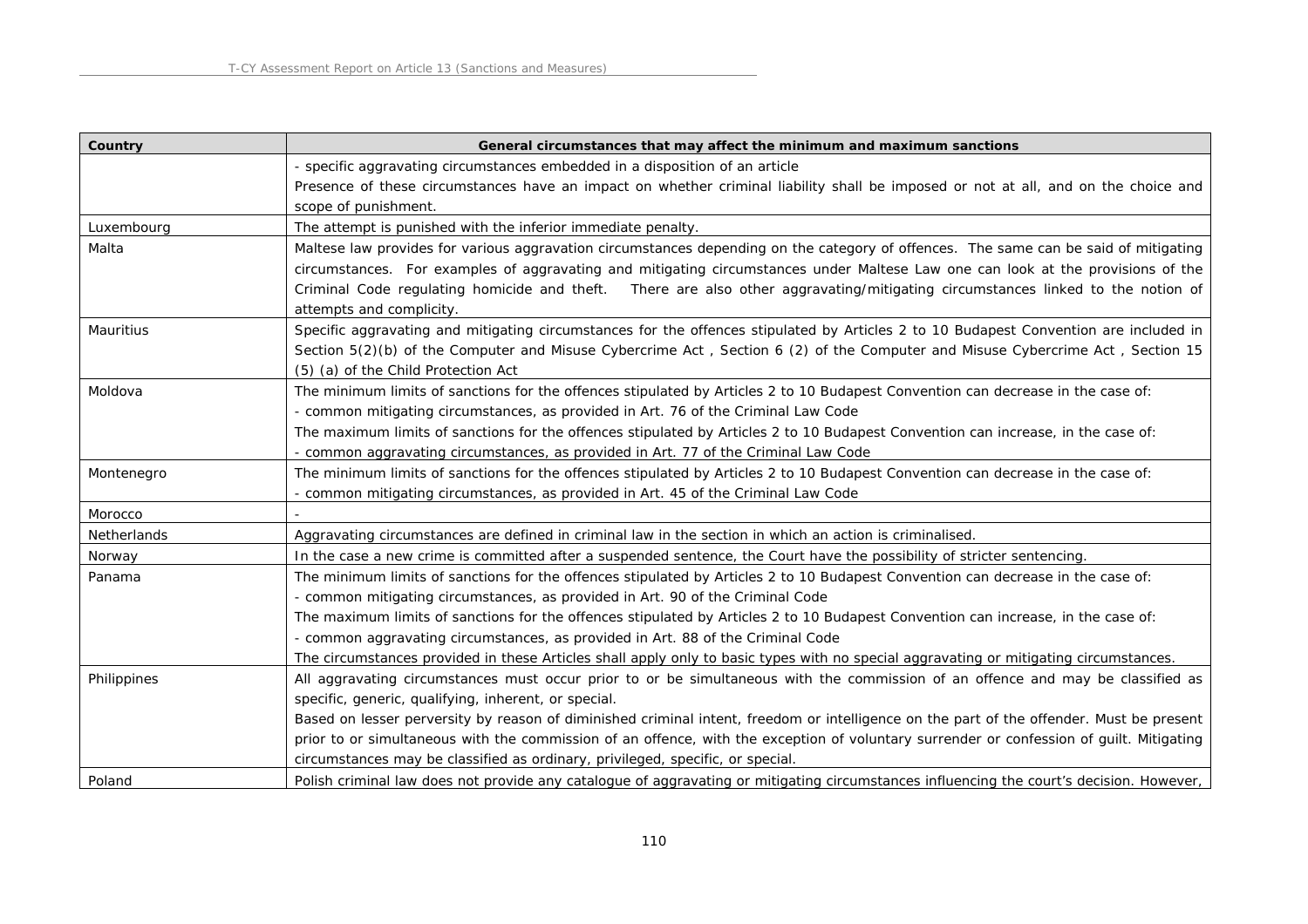| Country  | General circumstances that may affect the minimum and maximum sanctions                                                                  |
|----------|------------------------------------------------------------------------------------------------------------------------------------------|
|          | in certain provisions of the Polish criminal law there are pointed circumstances which the court shall take into consideration while     |
|          | assessing a social harm of the offence committed, deciding upon the guilt of the offender and imposing a penalty.                        |
| Portugal | There is not a general provision on aggravating circumstances within the Portuguese Penal Code: each crime has its own aggravating       |
|          | circumstance - or not.                                                                                                                   |
| Romania  | The minimum limits of sanctions for the offences stipulated by Articles 2 to 10 Budapest Convention can decrease in the case of:         |
|          | mitigating circumstances, when the special limits are reduced by one third;                                                              |
|          | attempt (excepting Articles 7 and 10), when the special limits are reduced by one half;                                                  |
|          | The maximum limits of sanctions for the offences stipulated by Articles 2 to 10 Budapest Convention can increase, in the case of:        |
|          | aggravating circumstances, when the special maximum limits can be increased up to 2 years, in the case of deprivation of liberty,        |
|          | without that this increase exceeds one-third of the maximum, and with one-third of the special maximum, in the case of fines;            |
|          | recidivism, when the special limits are increased by one half;                                                                           |
|          | continuing offence, when the penalty applied can be increased with up to 3 years in the case of deprivation of liberty or a third in     |
|          | the case of fines.                                                                                                                       |
| Senegal  | No information received                                                                                                                  |
| Serbia   | According to the General Principles on Sentencing of Article 54 of the Criminal Code "The court shall determine a punishment for a       |
|          | criminal offender within the limits set forth by law for such criminal offence, with regard to the purpose of punishment and taking into |
|          | account all circumstance that could have bearing on severity of the punishment (extenuating and aggravating circumstances),"             |
| Slovakia | The minimum limits of sanctions for the offences stipulated by Articles 2 to 10 Budapest Convention can decrease in the case of:         |
|          | - common mitigating circumstances, as provided in Section 36 of the Criminal Code                                                        |
|          | The maximum limits of sanctions for the offences stipulated by Articles 2 to 10 Budapest Convention can increase, in the case of:        |
|          | - common aggravating circumstances, as provided in Section 18 of the Criminal Code                                                       |
|          | For the purposes of an a appropriate legal qualification and determination of the sanction the ratio of mitigating / aggravating         |
|          | circumstances pursuant to Sections 36 through 38 of the Criminal Code is considered.                                                     |
|          | In accordance with the Section 140 of the Criminal Code special bias constitutes an aggravating circumstance, in particular as regards   |
|          | hate crimes including those committed by means of computer systems.                                                                      |
| Slovenia | According to Art. 49 of the Criminal Code, in fixing the sentence the Court shall consider all circumstances, which have an influence on |
|          | the grading of the sentence (mitigating and aggravating circumstances).                                                                  |
|          | The court may fix the sentence of the perpetrator within the limits of statutory terms or may apply a less severe type of sentence under |
|          | the following conditions:                                                                                                                |
|          | - if the possibility of a reduced sentence for the perpetrator is provided for by the statute;                                           |